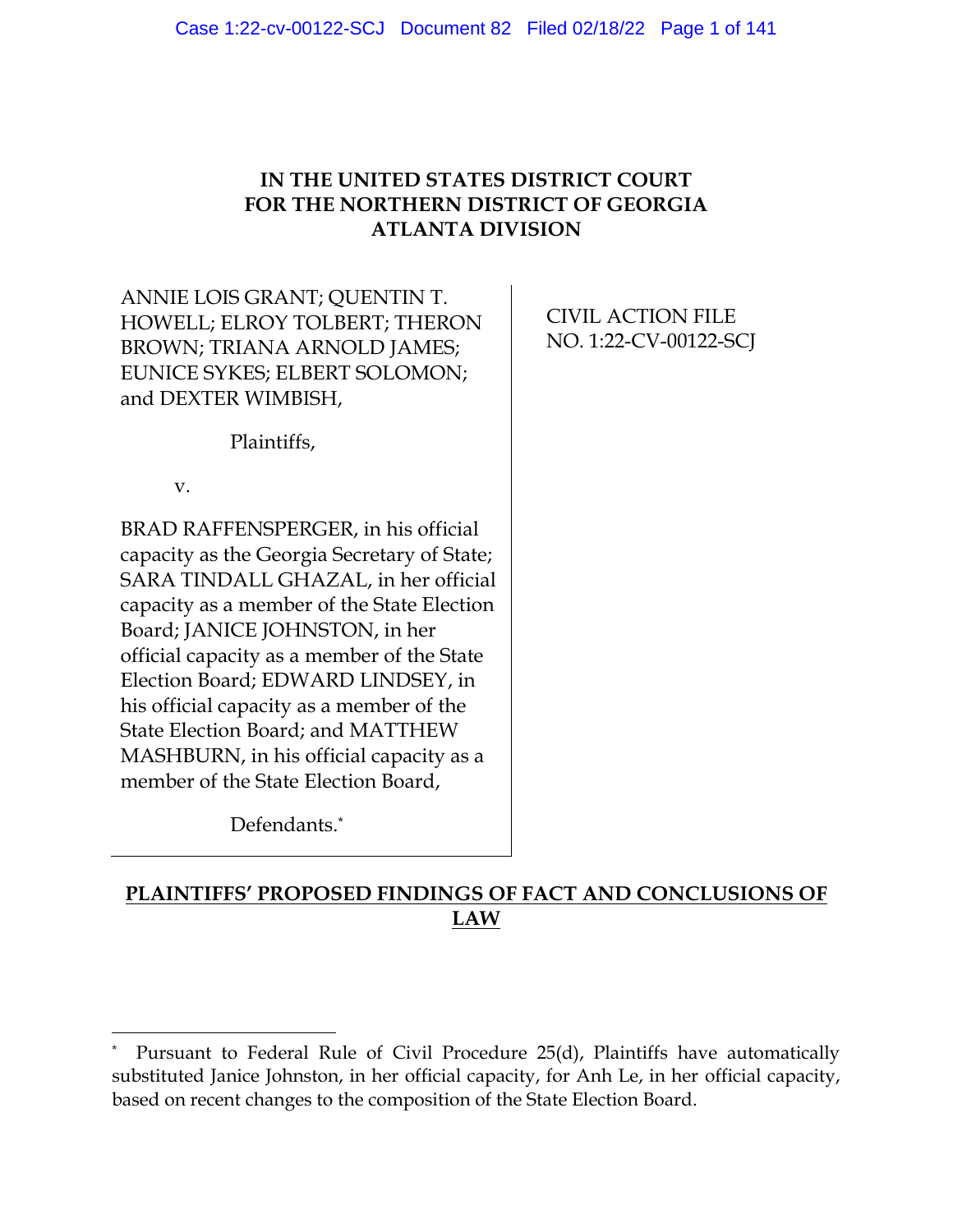# **TABLE OF CONTENTS**

| I.   |    |    |                |                                                           |
|------|----|----|----------------|-----------------------------------------------------------|
| II.  |    |    |                |                                                           |
| III. |    |    |                |                                                           |
|      | A. |    |                | First Gingles Precondition: Numerosity and Compactness  6 |
|      |    | 1. |                | $\label{lem:main} {\bf Numerosity}\,\\$                   |
|      |    |    | a.             |                                                           |
|      |    |    | b.             | Previous State Senate and House Plans 11                  |
|      |    |    | $C_{\bullet}$  | 2021 State Senate and House Plans  11                     |
|      |    |    | d.             |                                                           |
|      |    |    | e.             |                                                           |
|      |    | 2. |                |                                                           |
|      |    |    | a.             |                                                           |
|      |    |    | $\mathbf{b}$ . |                                                           |
|      |    |    | C.             | 26                                                        |
|      |    |    | d.             |                                                           |
|      |    |    | e.             | Preservation of Communities of Interest 37                |
|      |    |    | f.             |                                                           |
|      |    |    | g.             |                                                           |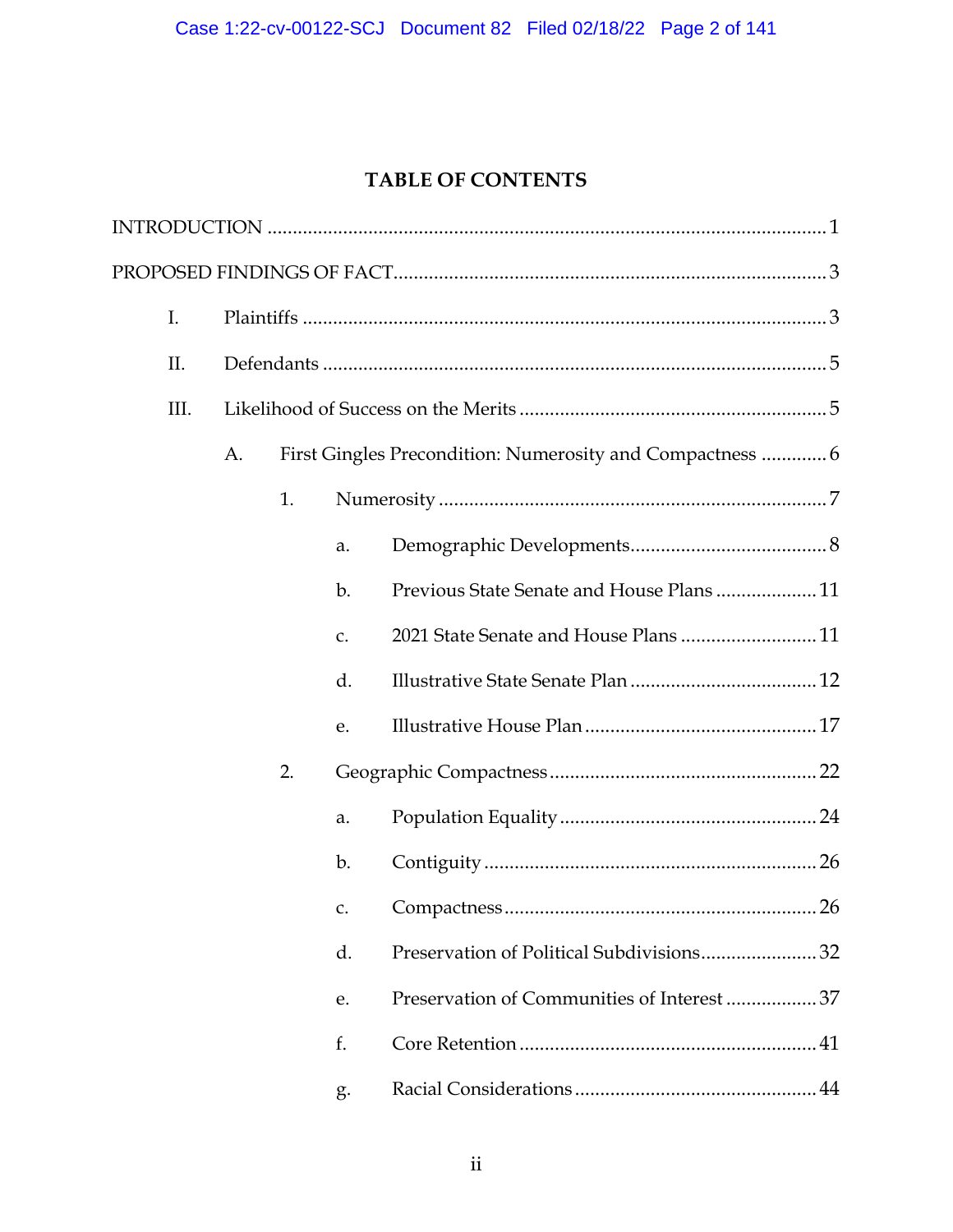|     | <b>B.</b> | Second Gingles Precondition: Political Cohesion  48 |                                                             |  |  |
|-----|-----------|-----------------------------------------------------|-------------------------------------------------------------|--|--|
|     | C.        |                                                     |                                                             |  |  |
|     | D.        |                                                     |                                                             |  |  |
|     |           | 1.                                                  | Senate Factor One: History of Voting-Related Discrimination |  |  |
|     |           |                                                     | Political Violence Against Black Georgians54<br>a.          |  |  |
|     |           |                                                     | b.                                                          |  |  |
|     |           |                                                     | c.                                                          |  |  |
|     |           |                                                     | d.                                                          |  |  |
|     |           | 2.                                                  |                                                             |  |  |
|     |           | 3.                                                  | Senate Factor Three: Discriminatory Voting Procedures  66   |  |  |
|     |           | 4.                                                  |                                                             |  |  |
|     |           | 5.                                                  | Senate Factor Five: Contemporary Socioeconomic Disparities  |  |  |
|     |           | 6.                                                  | Senate Factor Six: Racial Appeals in Georgia Campaigns70    |  |  |
|     |           | 7.                                                  | Senate Factor Seven: Underrepresentation of Black Georgians |  |  |
|     |           | 8.                                                  | Senate Factor Eight: Official Nonresponsiveness 75          |  |  |
|     |           | 9.                                                  | Senate Factor Nine: Absence of Justification for SB 1EX and |  |  |
| IV. |           |                                                     |                                                             |  |  |
| V.  |           |                                                     |                                                             |  |  |
|     | А.        |                                                     | 79                                                          |  |  |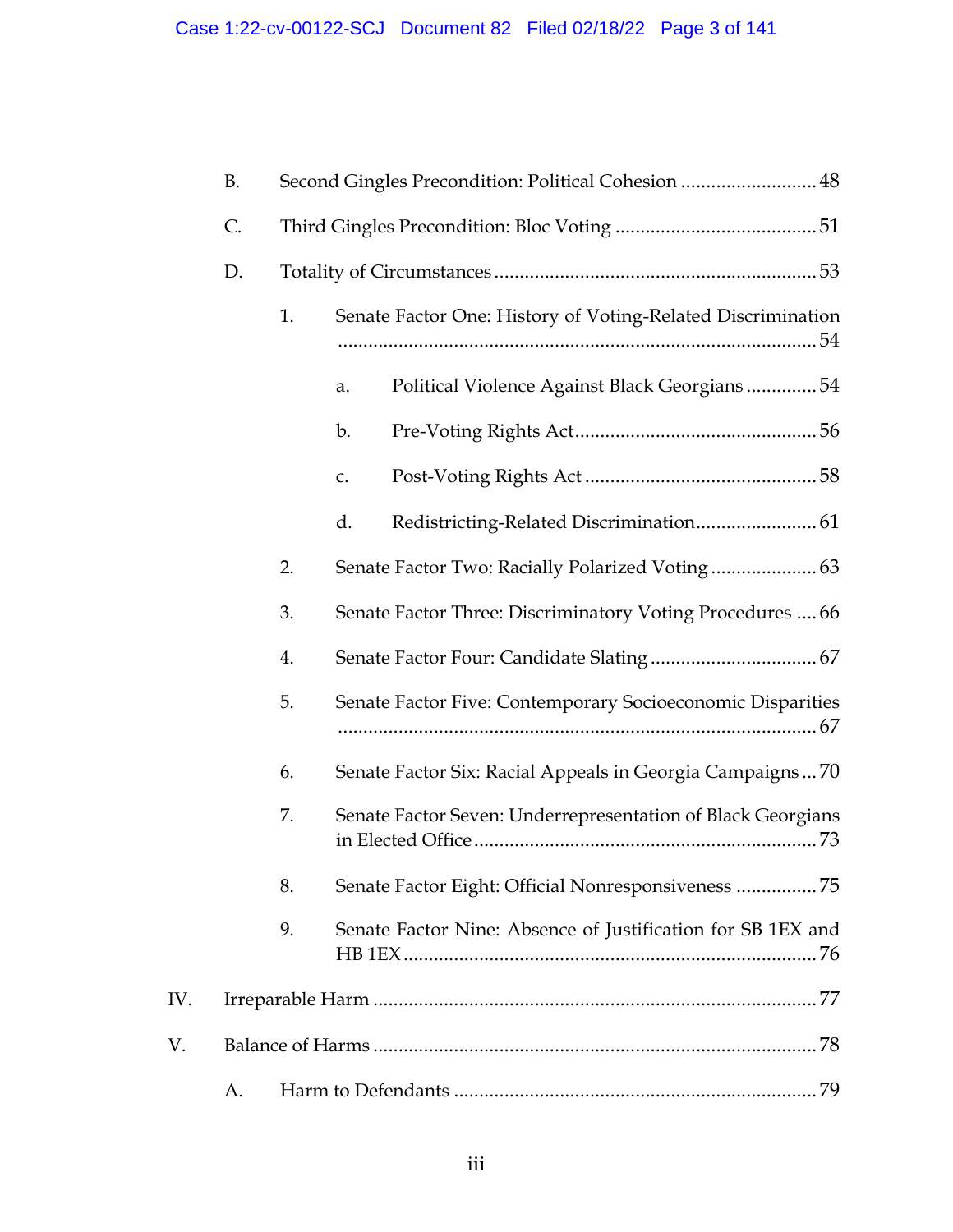|     |    | 1. |                                                                                                                                                                                                            |  |
|-----|----|----|------------------------------------------------------------------------------------------------------------------------------------------------------------------------------------------------------------|--|
|     |    | 2. |                                                                                                                                                                                                            |  |
|     |    | 3. |                                                                                                                                                                                                            |  |
|     |    | 4. |                                                                                                                                                                                                            |  |
|     | B. |    |                                                                                                                                                                                                            |  |
|     |    | 1. |                                                                                                                                                                                                            |  |
|     |    | 2. |                                                                                                                                                                                                            |  |
| VI. |    |    |                                                                                                                                                                                                            |  |
|     |    |    |                                                                                                                                                                                                            |  |
| I.  |    |    | Plaintiffs are substantially likely to succeed on the merits of their Section 2                                                                                                                            |  |
|     | A. |    | Plaintiffs have satisfied the first Gingles precondition because<br>additional, compact majority-Black State Senate and House districts<br>can be drawn in the Atlanta metropolitan area and Black Belt 99 |  |
|     |    | 1. | The Black populations in the Atlanta metropolitan area and<br>Black Belt are sufficiently numerous to form additional<br>majority-Black State Senate and House districts 101                               |  |
|     |    | 2. | The Black populations in the Atlanta metropolitan area and<br>the Black Belt are sufficiently compact to form additional<br>majority-Black State Senate and House districts 103                            |  |
|     | B. |    | Plaintiffs have satisfied the second Gingles precondition because                                                                                                                                          |  |
|     | C. |    | Plaintiffs have satisfied the third Gingles precondition because white<br>Georgians engage in bloc voting to defeat Black-preferred                                                                        |  |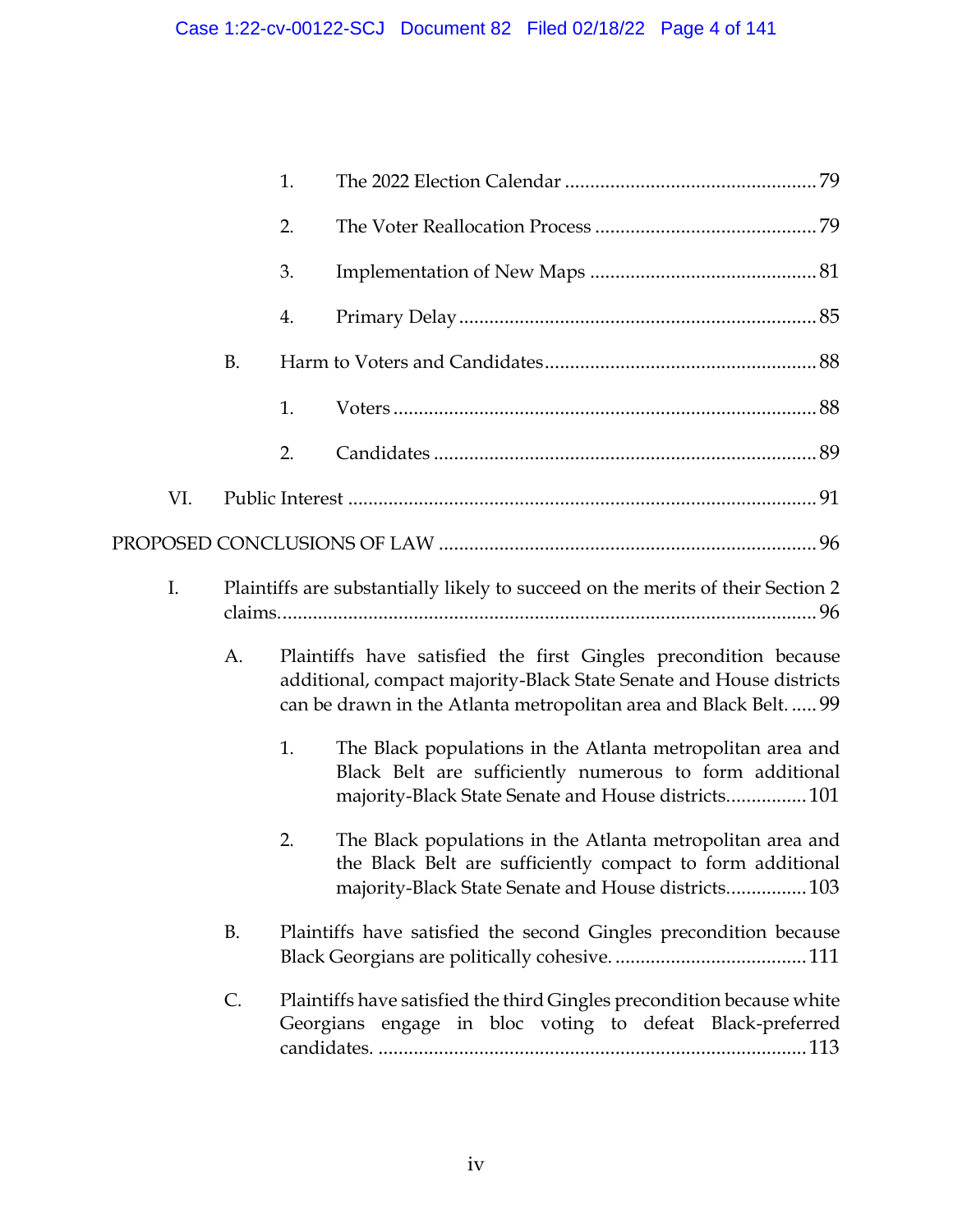| D.  |    |    | The totality of circumstances demonstrates that SB 1EX and HB 1EX<br>deny Black Georgians equal opportunity to elect their preferred |
|-----|----|----|--------------------------------------------------------------------------------------------------------------------------------------|
|     |    | 1. | Senate Factor One: Georgia has an ongoing history of official,                                                                       |
|     |    | 2. | Senate Factor Two: Georgia voters are racially polarized. 119                                                                        |
|     |    | 3. | Senate Factor Three: Georgia's voting practices enhance the                                                                          |
|     |    | 4. | Senate Factor Four: Georgia has no history of candidate                                                                              |
|     |    | 5. | Senate Factor Five: Georgia's discrimination has produced<br>severe socioeconomic disparities that impair Black Georgians'           |
|     |    | 6. | Senate Factor Six: Both overt and subtle racial appeals are<br>prevalent in Georgia's political campaigns 126                        |
|     |    | 7. | Senate Factor Seven: Black candidates in Georgia are<br>underrepresented in office and rarely succeed outside of                     |
|     |    | 8. | Senate Factor Eight: Georgia is not responsive to its Black                                                                          |
|     |    | 9. | Senate Factor Nine: The justifications for SB 1EX and HB 1EX                                                                         |
|     | Ε. |    | Defendants' additional legal arguments lack merit 128                                                                                |
|     |    | 1. | Section 2 confers a private right of action.  128                                                                                    |
|     |    | 2. | This case is properly before a single-judge district court. .129                                                                     |
| II. |    |    | Plaintiffs and other Black Georgians will suffer irreparable harm absent a                                                           |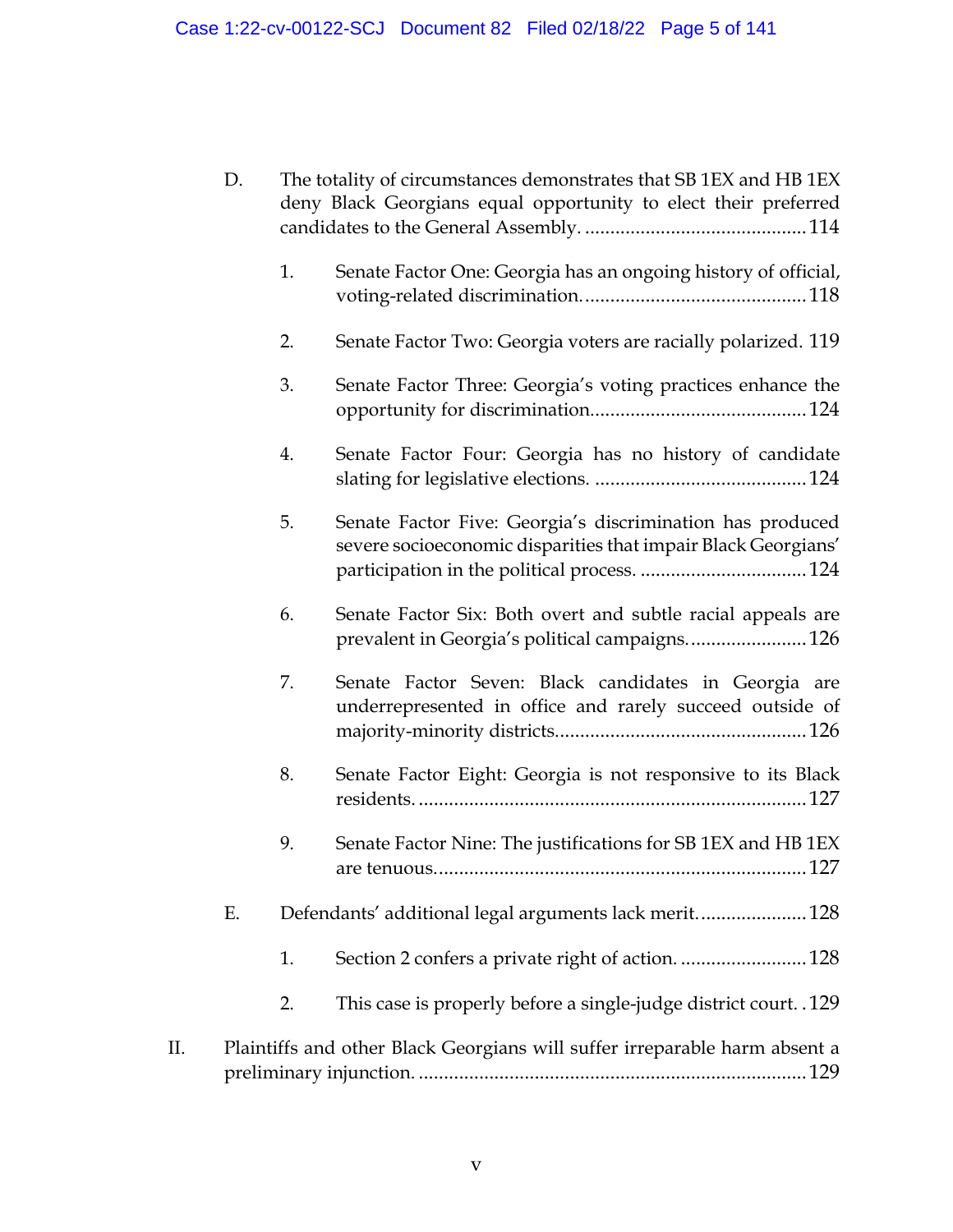III. [The balance of equities and the public interest favor injunctive relief.](#page-135-0)..[.130](#page-135-0)

| IV. | Any remedial plan must contain three additional State Senate districts and |  |
|-----|----------------------------------------------------------------------------|--|
|     | five additional House districts in which Black voters have demonstrable    |  |
|     |                                                                            |  |

[PROPOSED ORDER GRANTING INJUNCTIVE RELIEF](#page-137-0)............................................[.132](#page-137-0)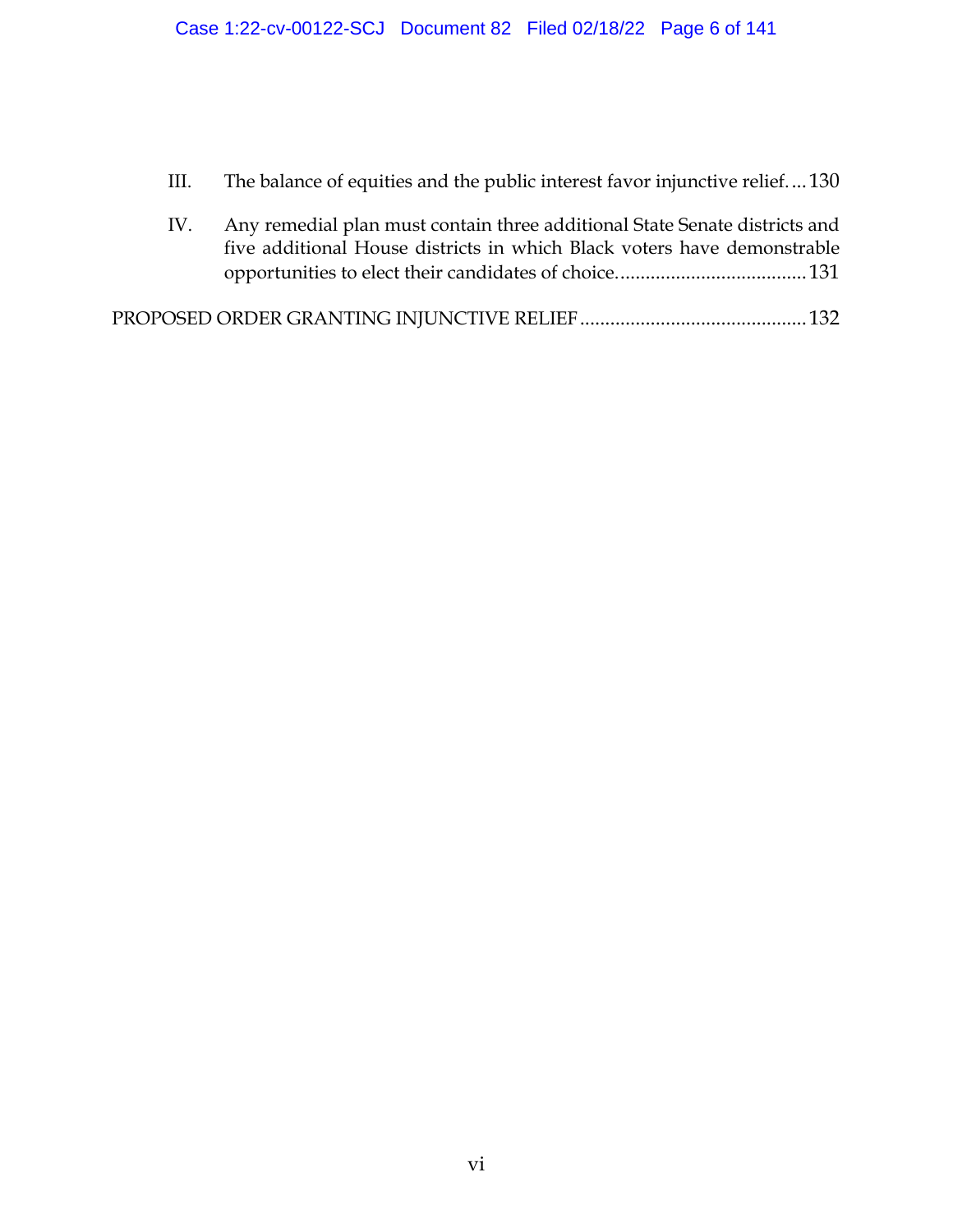### **INTRODUCTION**

<span id="page-6-0"></span>Pursuant to the Court's coordinated order of February 14, 2022, see Doc. No. 66, Plaintiffs respectfully submit the following proposed findings of fact, conclusions of law, and proposed order granting preliminary injunctive relief.

This case presents a straightforward application of Section 2 of the Voting Rights Act of 1965. Plaintiffs have demonstrated that the Black populations in the Atlanta metropolitan area and central Georgia Black Belt are sufficiently large and compact to form three additional majority-Black Georgia State Senate districts and five additional majority-Black Georgia House of Representatives districts. They have further shown that Georgia's pronounced racially polarized voting deprives Black voters in majority-white legislative districts of an opportunity to elect their candidates of choice. The totality of circumstances makes clear that the Georgia Senate Redistricting Act of 2021 ("SB 1EX") and the Georgia House of Representatives Redistricting Act of 2021 ("HB 1EX") deny Black voters an equal opportunity to participate in the state's political processes and elect their preferred candidates to the Georgia General Assembly. To prevent the irreparable harm of vote dilution for Plaintiffs and all Black Georgians, this Court can and should remedy these violations of federal law and provide preliminary injunctive relief in advance of the 2022 midterm elections.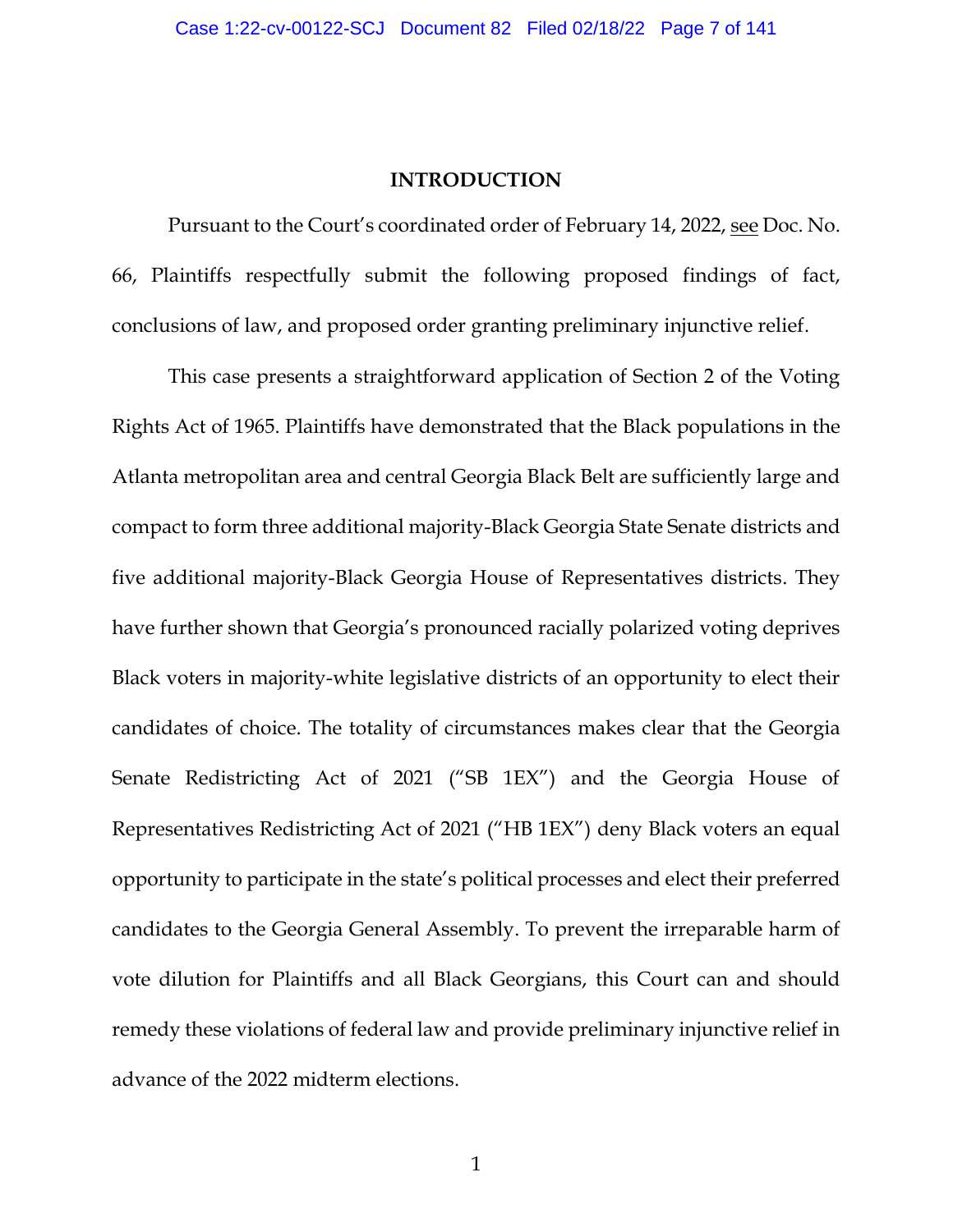In response, Defendants have attempted to confound the proceedings by manufacturing additional hurdles that they claim Plaintiffs must clear to secure relief—for example, drawing illustrative plans without consideration of race, or proving that racially polarized voting is the result of race and not partisanship. But the Eleventh Circuit has clearly disclaimed such requirements. Make no mistake: Plaintiffs have proven the merits of their Section 2 claims under the law as it exists today, even if that is not the law that Defendants would prefer.

There is ample time in advance of the May 24 primary election for either the General Assembly or this Court to implement remedial State Senate and House plans that comply with the Voting Rights Act—and if the Court deems otherwise, it may reschedule the primary election, consistent with Georgia's previous election calendar, to afford sufficient time for a remedy. The State should not be allowed to evade judicial review of SB 1EX and HB 1EX, especially where Governor Brian Kemp delayed final enactment of the maps—refusing to take any action on the maps for over a month—in an attempt to forestall timely relief. Simply put, diluting the voting strength of Georgia's Black voters would impose significantly greater irreparable harm than requiring the implementation of lawful legislative plans—whatever administrative inconvenience might result. For these reasons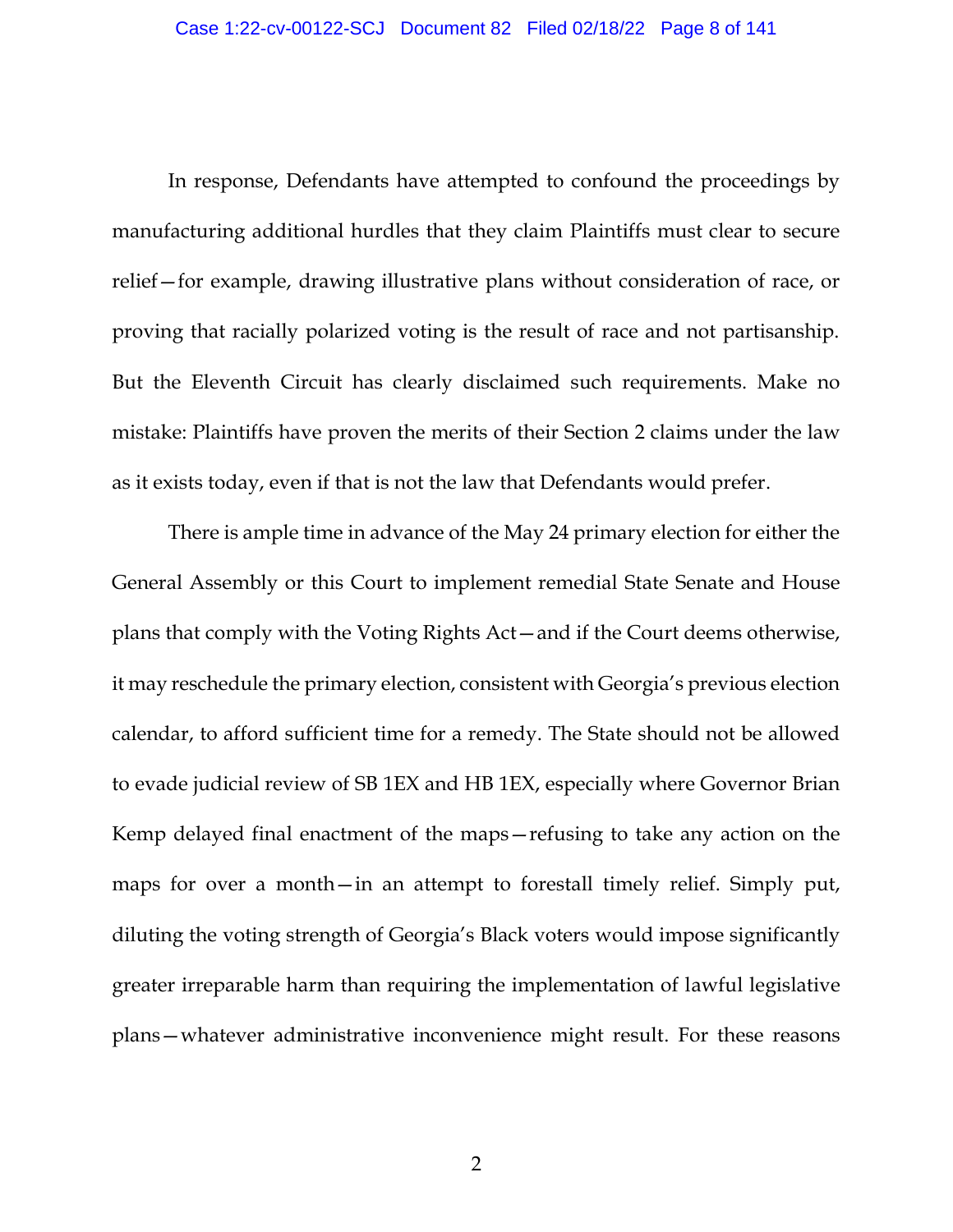and those that follow, the Court should grant Plaintiffs' motion for preliminary injunction.

# **PROPOSED FINDINGS OF FACT**

## <span id="page-8-1"></span><span id="page-8-0"></span>**I. Plaintiffs**

1. Plaintiff Annie Lois Grant is a Black resident of Union Point, Georgia, who is registered to vote and intends to vote in future legislative elections. PX19 ¶¶ 2, 4–5; Doc. No. 56 ¶¶ 1–2. <sup>1</sup> Under the enacted legislative plans, Ms. Grant resides in Senate District 24 and House District 124. PX19 ¶ 4; Doc. No. 56 ¶ 3.

2. Plaintiff Quentin T. Howell is a Black resident of Milledgeville, Georgia, who is registered to vote and intends to vote in future legislative elections. PX20 ¶¶ 2, 4–5; Doc. No. 56 ¶¶ 4–5. Under the enacted legislative plans, Mr. Howell resides in Senate District 25 and House District 133. PX20 ¶ 4; Doc. No. 56 ¶ 6.

3. Plaintiff Elroy Tolbert is a Black resident of Macon, Georgia, who is registered to vote and intends to vote in future legislative elections. PX21 ¶¶ 2, 4–

<sup>&</sup>lt;sup>1</sup> Citations to Plaintiffs' preliminary injunction hearing exhibits are designated as "PX." Citations to Defendants' preliminary injunction hearing exhibits are designated as "DX." Citations to preliminary injunction hearing exhibits filed by the plaintiffs in Alpha Phi Alpha Fraternity Inc. v. Raffensperger, No. 1:21-CV-05337-SCJ (N.D. Ga.), are designated as "AX."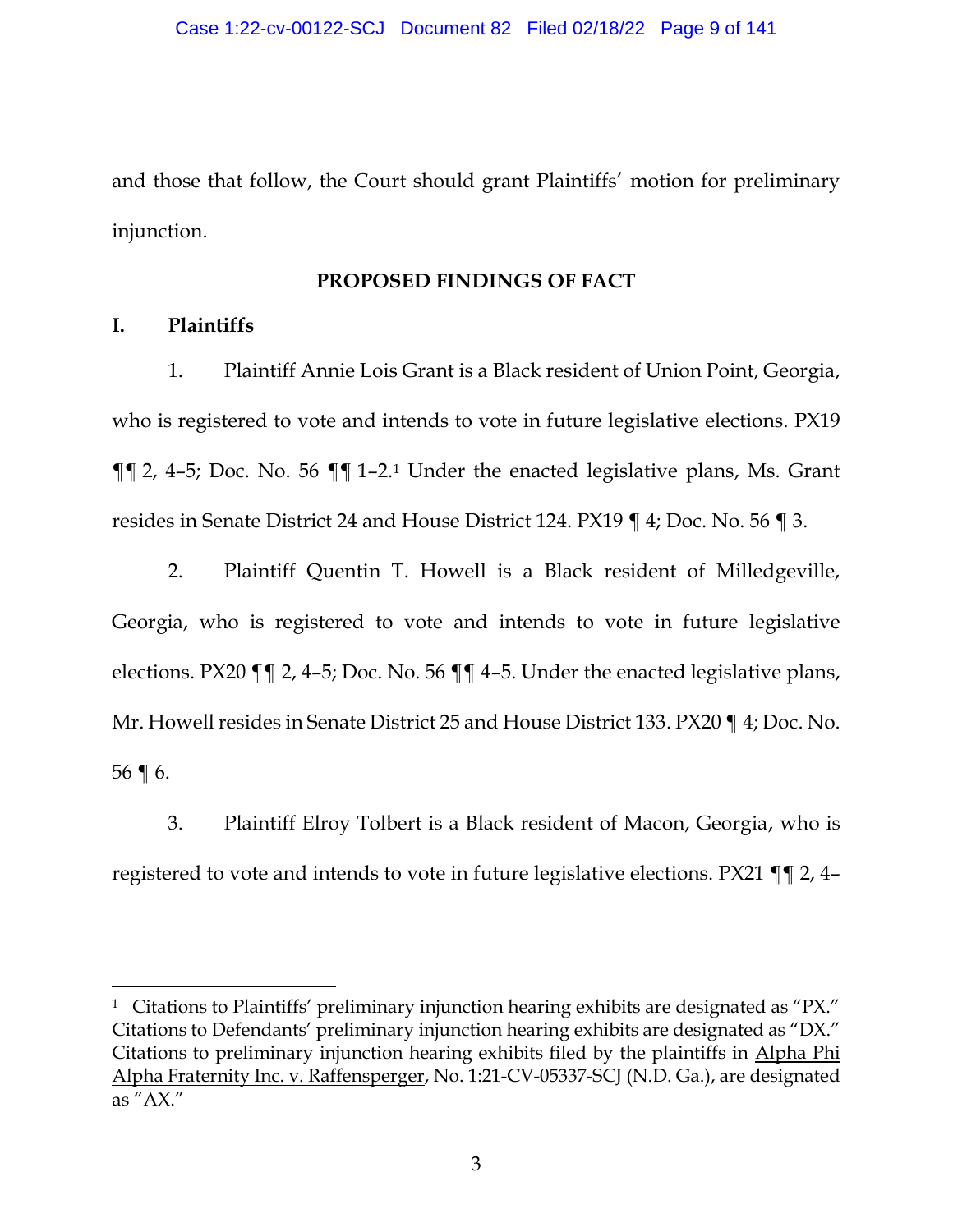5; Doc. No. 56 ¶¶ 7–8. Under the enacted legislative plans, Mr. Tolbert resides in Senate District 18 and House District 144. PX21 ¶ 4; Doc. No. 56 ¶ 9.

4. Plaintiff Theron Brown is a Black resident of Warner Robbins, Georgia, who is registered to vote and intends to vote in future legislative elections. PX22 ¶¶ 2, 4–5; Doc. No. 56 ¶¶ 10–11. Under the enacted legislative plans, Ms. Brown resides in Senate District 26 and House District 145. PX22 ¶ 4; Doc. No. 56 ¶ 12.

5. Plaintiff Triana Arnold James is a Black resident of Villa Rica, Georgia, who is registered to vote and intends to vote in future legislative elections. PX23 ¶¶ 2, 4–5; Doc. No. 56 ¶¶ 13–14. Under the enacted legislative plans, Ms. James resides in Senate District 30 and House District 64. PX23 ¶ 4; Doc. No. 56 ¶ 15.

6. Plaintiff Eunice Sykes is a Black resident of Locust Grove, Georgia, who is registered to vote and intends to vote in future legislative elections. PX24 ¶¶ 2, 4–5; Doc. No. 56 ¶¶ 16–17. Under the enacted legislative plans, Ms. Sykes resides in Senate District 25 and House District 117. PX24 ¶ 4; Doc. No. 56 ¶ 18.

7. Plaintiff Elbert Solomon is a Black resident of Griffin, Georgia, who is registered to vote and intends to vote in future legislative elections. PX25 ¶¶ 2, 4– 5; Doc. No. 56 ¶¶ 19–20. Under the enacted legislative plans, Mr. Solomon resides in Senate District 16 and House District 117. PX25 ¶ 4; Doc. No. 56 ¶ 21.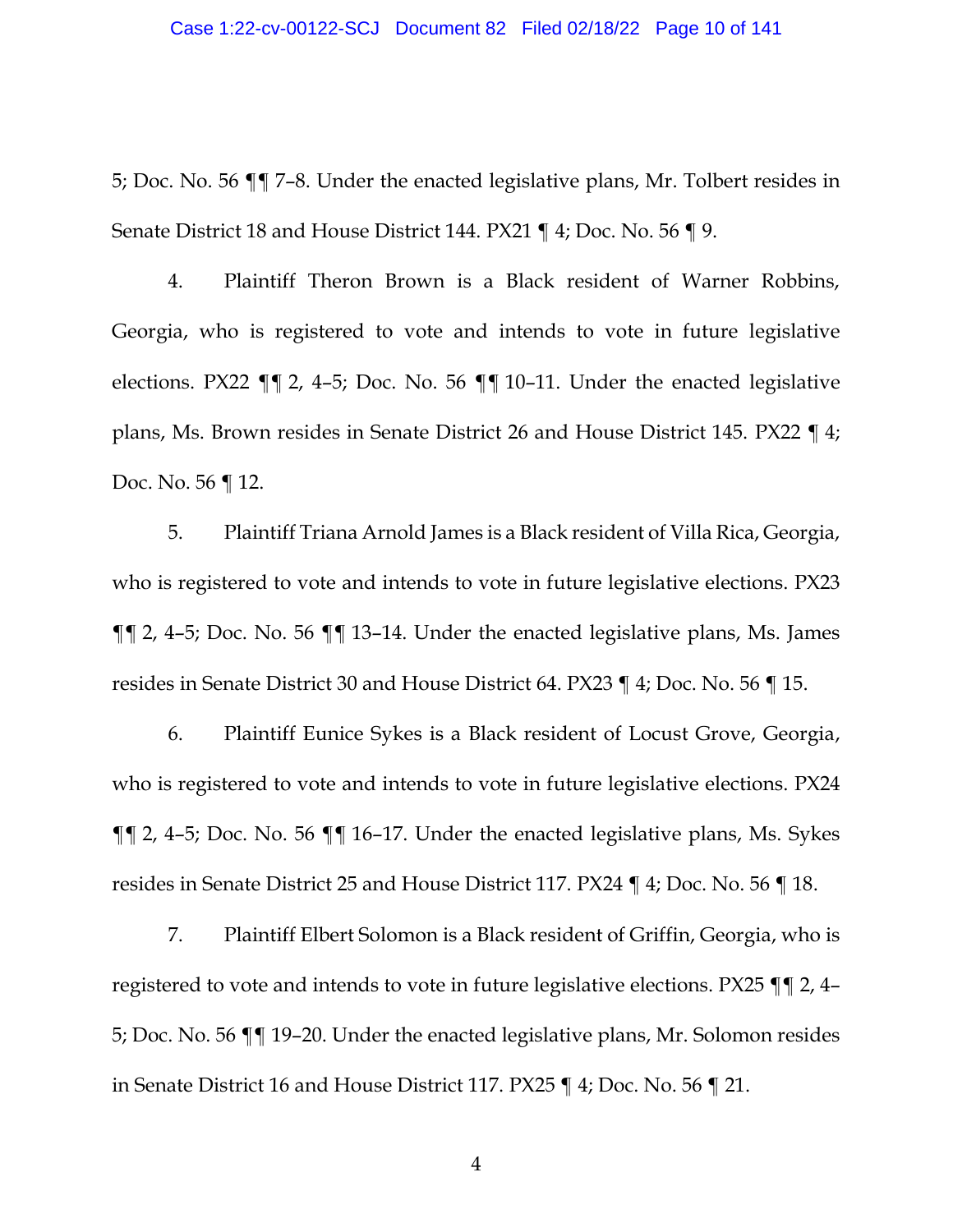8. Plaintiff Dexter Wimbish is a Black resident of Griffin, Georgia, who is registered to vote and intends to vote in future legislative elections. PX26 ¶¶ 2, 4–5; Doc. No. 56 ¶¶ 22–23. Under the enacted legislative plans, Mr. Wimbish resides in Senate District 16 and House District 74. PX26 ¶ 4; Doc. No. 56 ¶ 24.

### <span id="page-10-0"></span>**II. Defendants**

9. Defendant Brad Raffensperger is the Georgia Secretary of State and is named in his official capacity. Doc. No. 56 ¶ 25.

10. Defendant Sara Tindall Ghazal is a member of the State Election Board and is named in her official capacity. Doc. No. 56 ¶ 26.

11. Defendant Janice Johnston is a member of the State Election Board and is named in her official capacity. Doc. No. 56 ¶ 27.

12. Defendant Edward Lindsey is a member of the State Election Board and is named in his official capacity. Doc. No. 56 ¶ 28.

13. Defendant Matthew Mashburn is a member of the State Election Board and is named in his official capacity. Doc. No. 56 ¶ 29.

#### <span id="page-10-1"></span>**III. Likelihood of Success on the Merits**

14. Plaintiffs are substantially likely to succeed on the merits of their Section 2 claims.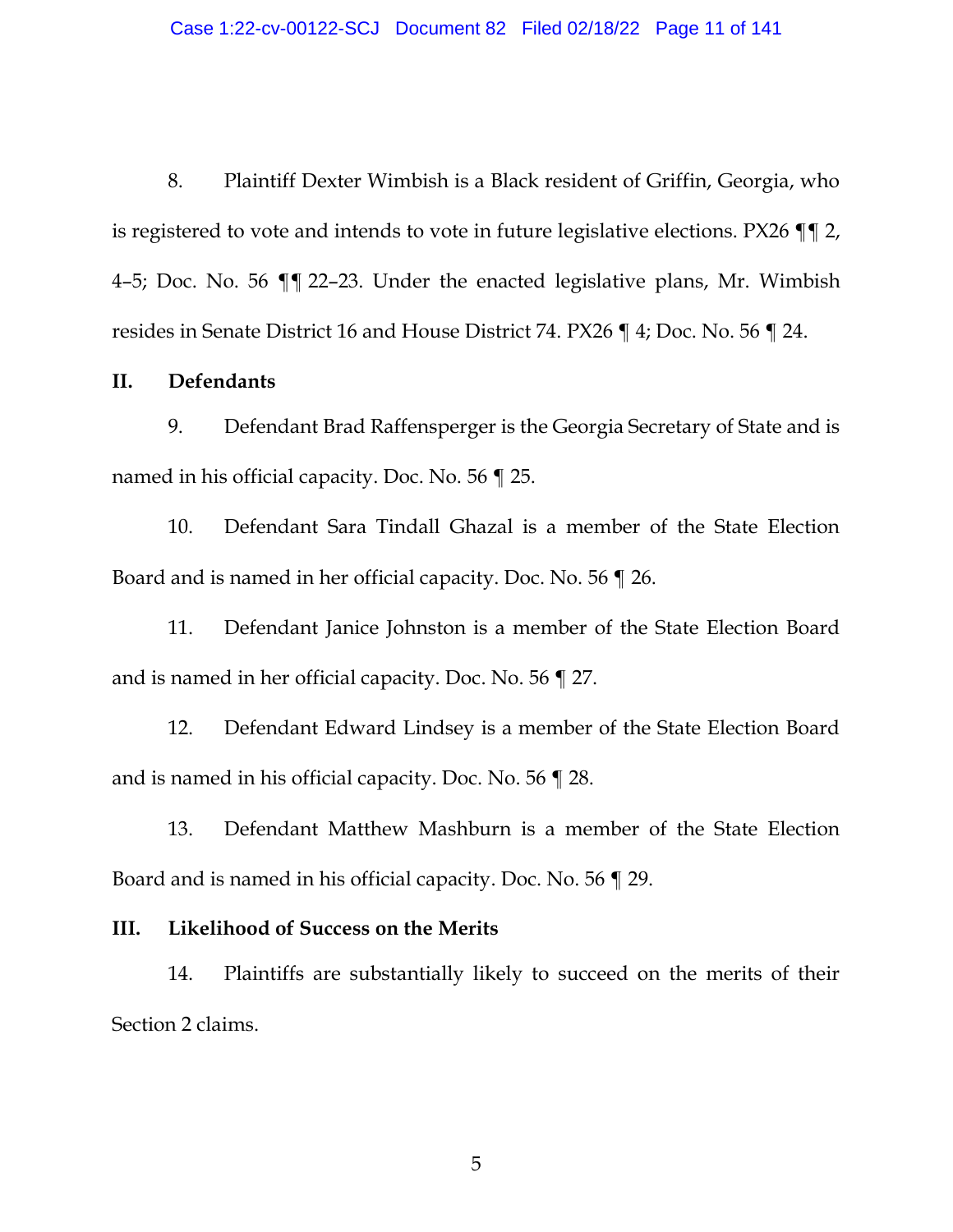#### **A. First Gingles Precondition: Numerosity and Compactness**

<span id="page-11-0"></span>15. Plaintiffs' mapping and demographics expert, Mr. Blakeman B. Esselstyn, demonstrated that the Black populations in the Atlanta metropolitan area and the central Georgia Black Belt are sufficiently large and geographically compact to form a majority of the voting-age population in three additional Georgia State Senate districts and five additional Georgia House of Representatives districts.

16. The Court has accepted Mr. Esselstyn in this case as qualified to testify as an expert in redistricting and census data. Feb. 8, 2022, Afternoon Tr. 111:18– 112:1. The Court finds Mr. Esselstyn credible, his analysis methodologically sound, and his conclusions reliable. The Court credits Mr. Esselstyn's testimony and conclusions.

17. Mr. Esselstyn's illustrative legislative plans contain two additional majority-Black State Senate districts in the southern Atlanta metropolitan area, one additional majority-Black State Senate district in the Black Belt, one additional majority-Black House district in the western Atlanta metropolitan area, two additional majority-Black House districts in the southern Atlanta metropolitan area, and two additional majority-Black House districts in the Black Belt anchored in Bibb County. The plans comply with the traditional districting principles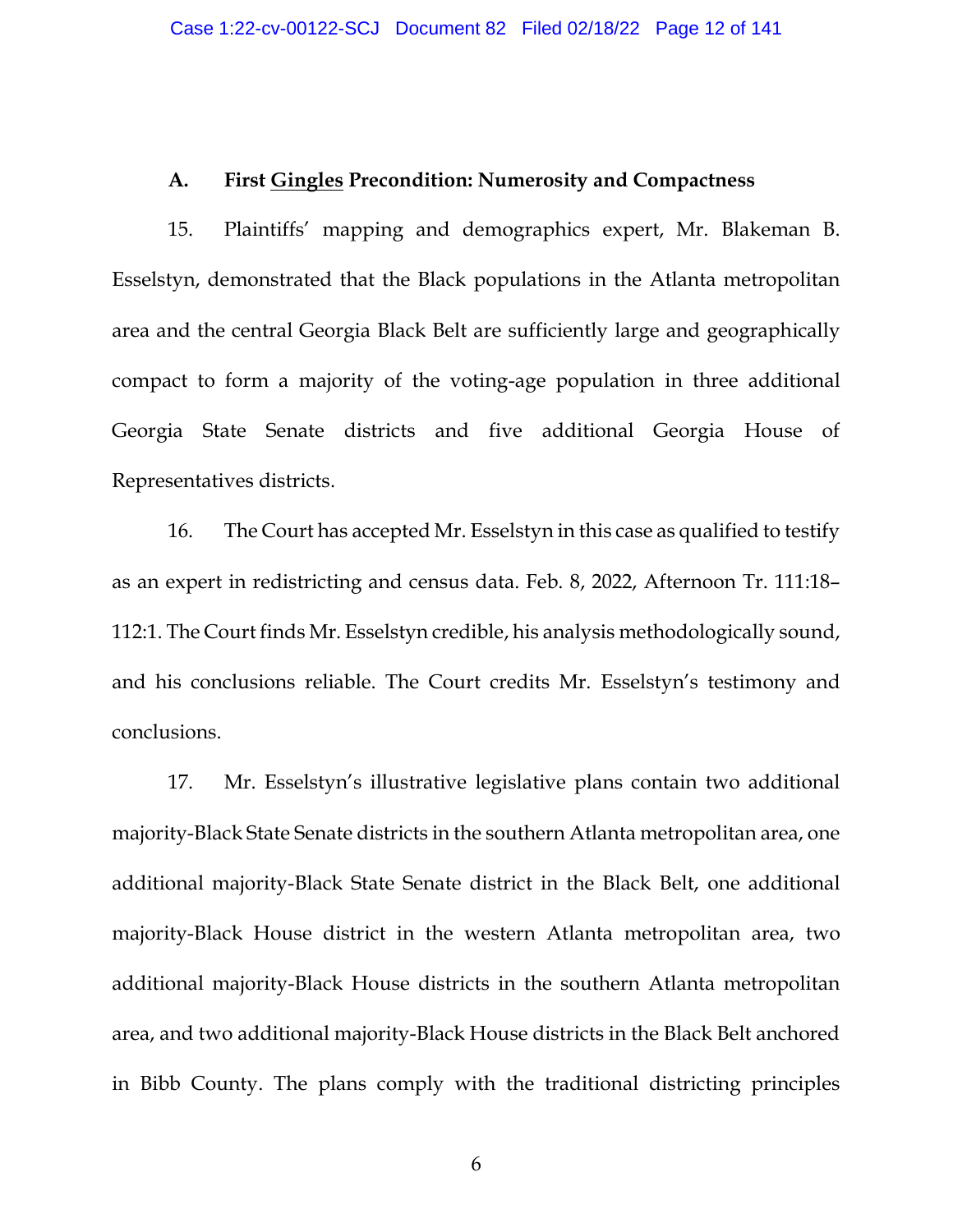adopted by the Georgia General Assembly to guide its redistricting efforts during 2021. See PX39–PX40.

18. Mr. John B. Morgan, one of Defendants' two mapping experts, does not meaningfully dispute that Mr. Esselstyn's illustrative plans adhere to traditional districting principles. Instead, he merely confirms the accuracy of Mr. Esselstyn's reported data and statistics as to preservation of political subdivisions and compactness without ever suggesting that Mr. Esselstyn's illustrative plans fail to comply with these (or any other) criteria. See DX2.

19. Ms. Gina Wright, Defendants' other mapping expert, offers only conclusory criticisms of Mr. Esselstyn's illustrative maps that assign purportedly improper motivations to race-neutral mapping decisions. See DX41. Ms. Wright has not demonstrated that Mr. Esselstyn's illustrative maps fail to comply with traditional districting principles.

20. In sum, the Court credits the analysis and conclusions of Mr. Esselstyn and concludes that his findings demonstrate that Plaintiffs have satisfied the factual predicates of the first Gingles precondition.

### **1. Numerosity**

<span id="page-12-0"></span>21. The Court concludes that Mr. Esselstyn has established that the Black populations in the Atlanta metropolitan area and central Georgia Black Belt are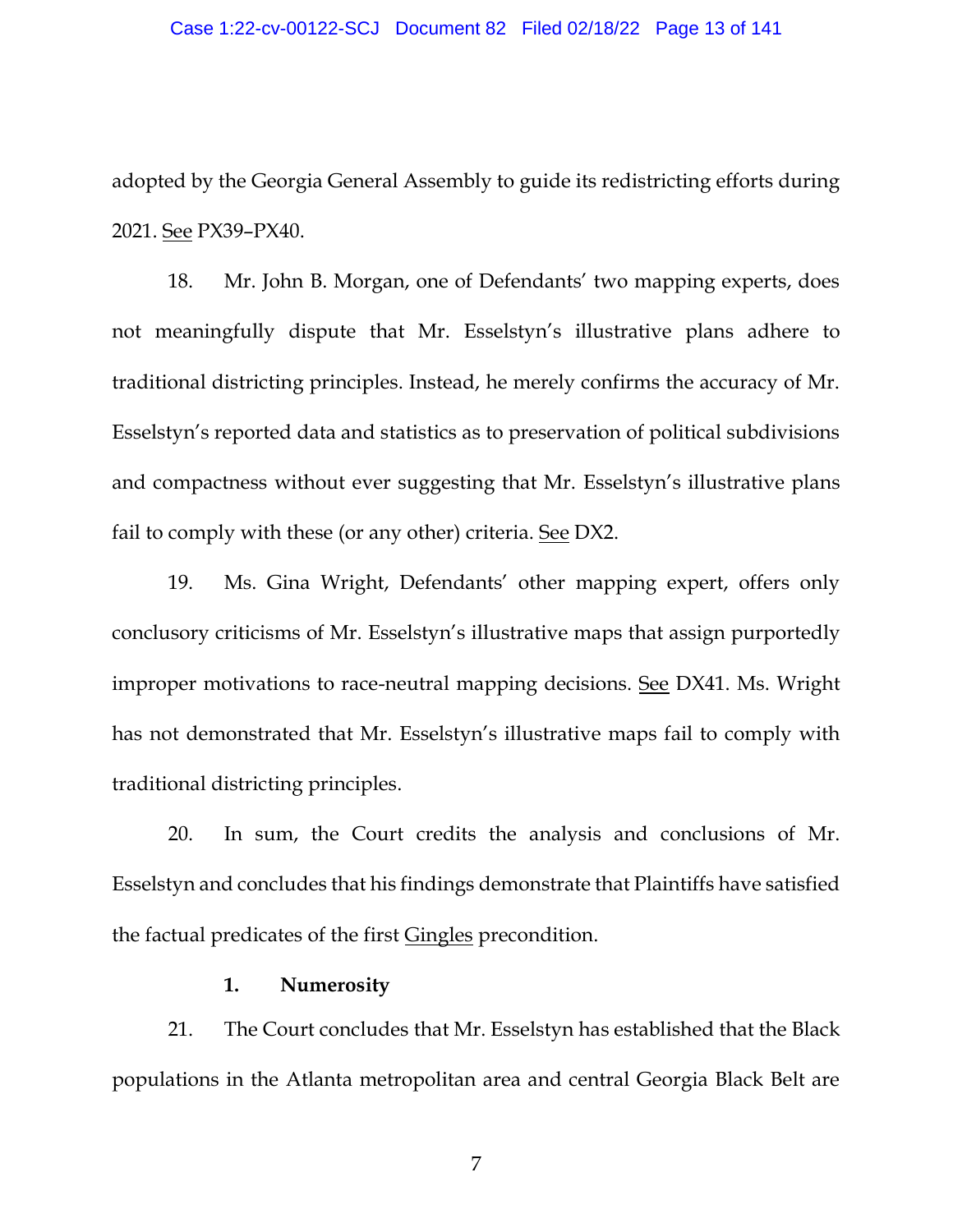sufficiently numerous to comprise a majority of the voting-age population in three additional State Senate districts and five additional House districts.

#### **a. Demographic Developments**

<span id="page-13-0"></span>22. The U.S. Census Bureau releases data to the states after each census for use in redistricting. This data includes population and demographic information for each census block. Doc. No. 56 ¶ 32.

23. The Census Bureau provided initial redistricting data to Georgia on August 12, 2021. Doc. No. 56 ¶ 33.

24. From 2010 to 2020, Georgia's population grew by over 1 million people to 10.71 million, up 10.6 percent from 2010. Doc. No. 56 ¶ 34; PX3 ¶ 13; Feb. 9, 2022, Afternoon Tr. 152:17–24.

25. From 2010 to 2020, Georgia's Black population increased by almost half a million people, up almost 16 percent since 2010. Doc. No. 56 ¶ 36; PX3 ¶ 14; Feb. 9, 2022, Afternoon Tr. 152:25–153:13.

26. Between 2010 and 2020, 47.26 percent of the state's population gain was attributable to Black population growth. Doc. No. 56 ¶ 37.

27. As a matter of total population, any-part ("AP") Black Georgians comprise the largest minority population in the state (at 33.03 percent). Doc. No. 56 ¶ 40; PX3 ¶ 14; Feb. 9, 2022, Afternoon Tr. 153:19–23.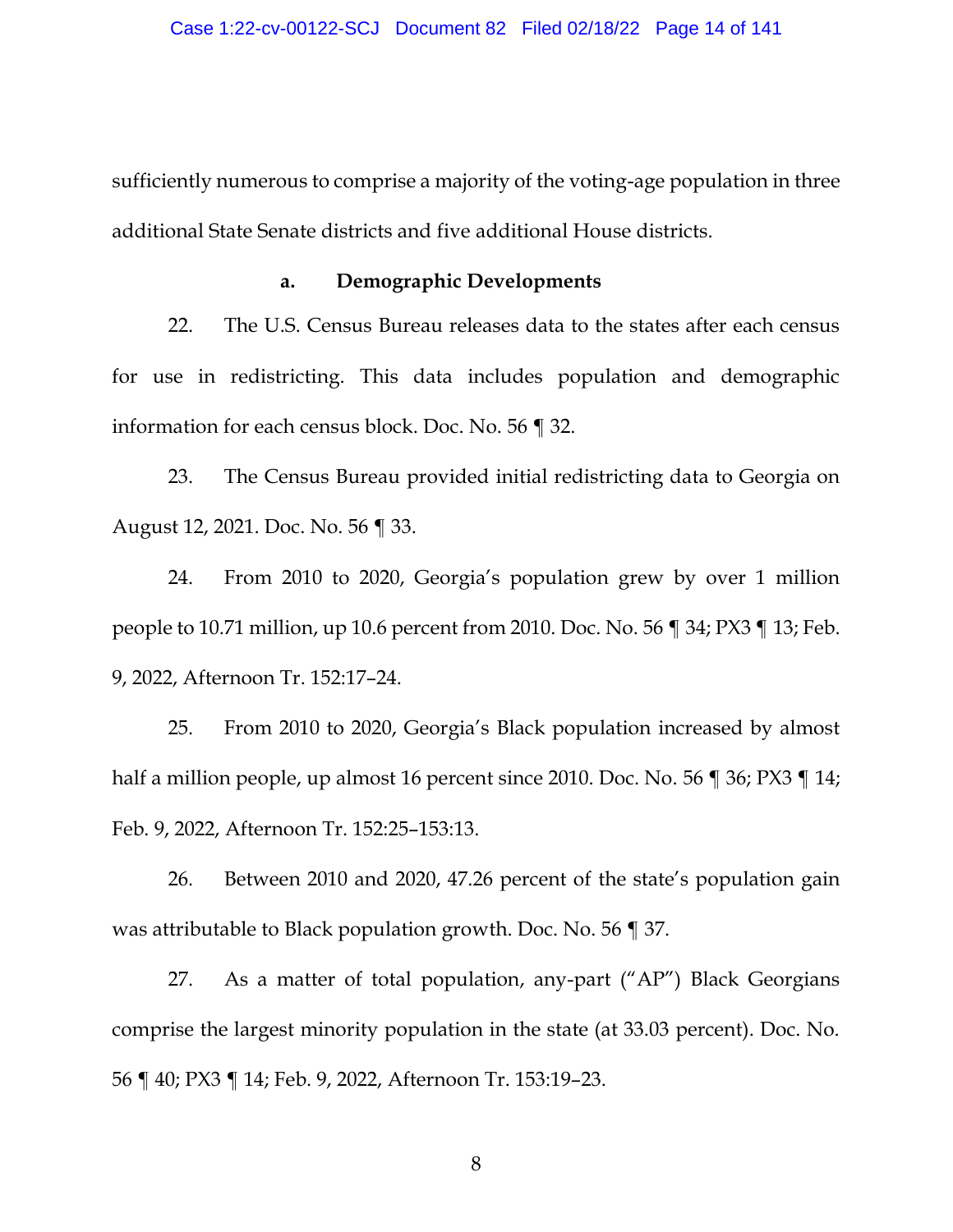28. From 2010 to 2020, Georgia's white population decreased by 51,764, or approximately 1 percent. Doc. No. 56 ¶ 38; PX3 ¶ 15; Feb. 9, 2022, Afternoon Tr. 153:24–154:2.

29. Georgia's Black population has increased in absolute and percentage terms since 1990, from about 27 percent in 1990 to 33 percent in 2020. Over the same time period, the percentage of the population identifying as non-Hispanic white has dropped from 70 percent to 50 percent. Doc. No. 56 ¶ 39.

30. The non-Hispanic White population still constitutes a majority of Georgia's population, but only barely, at 50.1 percent; in 2010, this group constituted 55.9 percent of the state's population. PX3 ¶ 15.

31. Georgia has a total voting-age population of 8,220,274, of whom 2,607,986 (31.73 percent) are AP Black. Doc. No. 56 ¶ 41; PX3 ¶ 16.

32. The statewide Black voting-age population ("BVAP") grew at a rate of approximately 21 percent between 2010 and 2020. Feb. 9, 2022, Afternoon Tr. 153:14–18.

33. The non-Hispanic SR white voting-age population has decreased from 59.0 percent of the voting age population to 52.8 percent. PX3 ¶ 16.

34. The total estimated citizen voting-age population in Georgia in 2019 was 33.8 percent AP Black. Doc. No. 56 ¶ 42.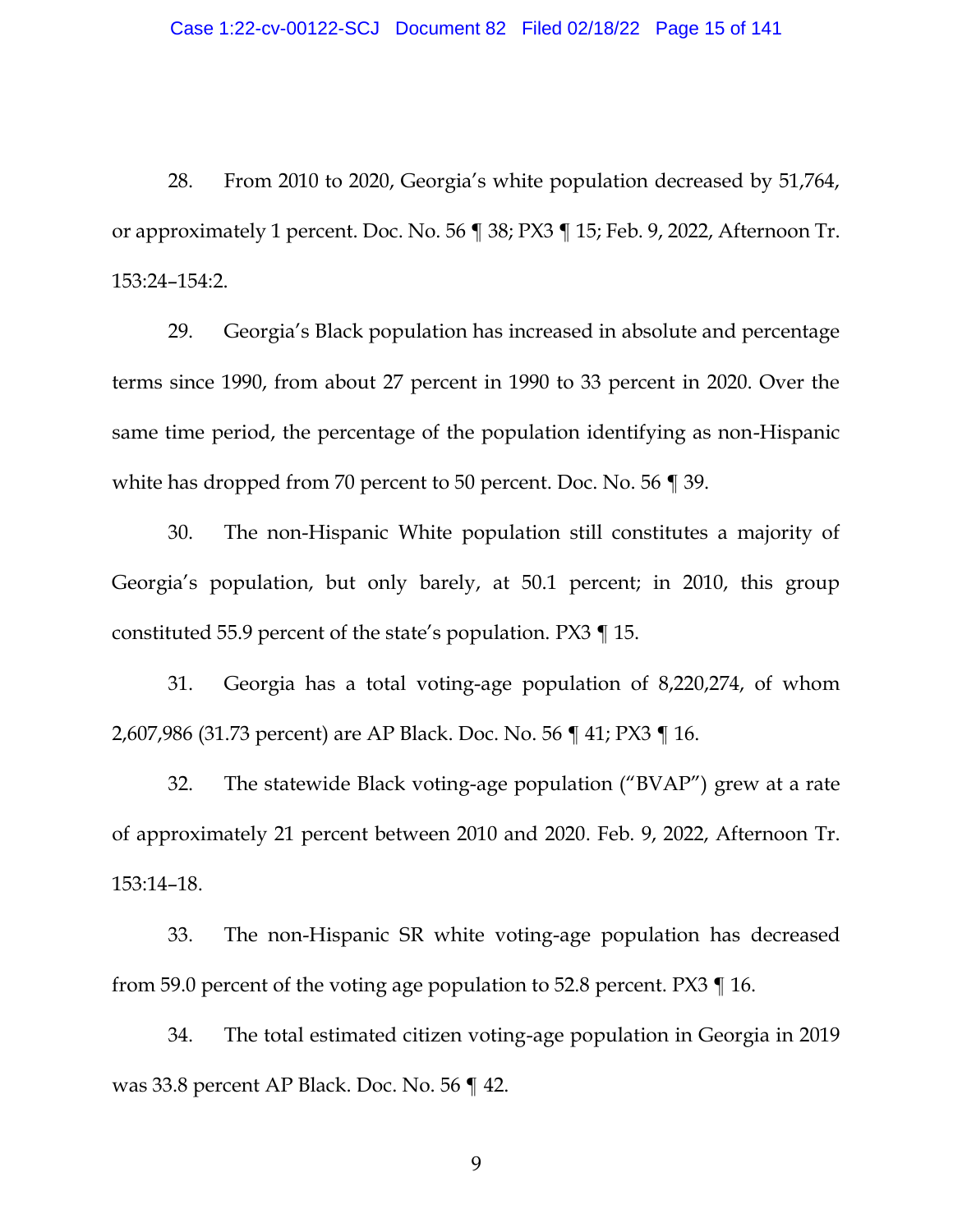35. The Atlanta Metropolitan Statistical Area ("MSA") consists of the following 29 counties: Barrow, Bartow, Butts, Carroll, Cherokee, Clayton, Cobb, Coweta, Dawson, DeKalb, Douglas, Fayette, Forsyth, Fulton, Gwinnett, Haralson, Heard, Henry, Jasper, Lamar, Meriwether, Morgan, Newton, Paulding, Pickens, Pike, Rockdale, Spalding, and Walton. Doc. No. 56 ¶ 43.

36. Just about half of Georgia's Black population lives in six counties in the Atlanta MSA. Those six counties are, in order of decreasing Black population, Fulton, DeKalb, Gwinnett, Cobb, Clayton, and Henry. PX3 ¶ 17.

37. Under the 2000 Census, the population in the 29-county Atlanta MSA was 29.29 percent AP Black, increasing to 33.61 percent in 2010, and increasing further to 35.91 percent in 2020. Since 2000, the Black population in the Atlanta MSA has grown from 1,248,809 to 2,186,815 in 2020. Doc. No. 56 ¶ 44.

38. In addition to the Atlanta metropolitan area, the state's Black population is particularly concentrated in the central Georgia Black Belt, a belt of counties (many of which are rural) that constitutes a wide band from the southwest corner of the state to the central part of the South Carolina border near Richmond County. PX3 ¶ 18 & fig. 1; Feb. 9, 2022, Afternoon Tr. 154:3–25 (Mr. Esselstyn's testimony describing distribution of state's Black population).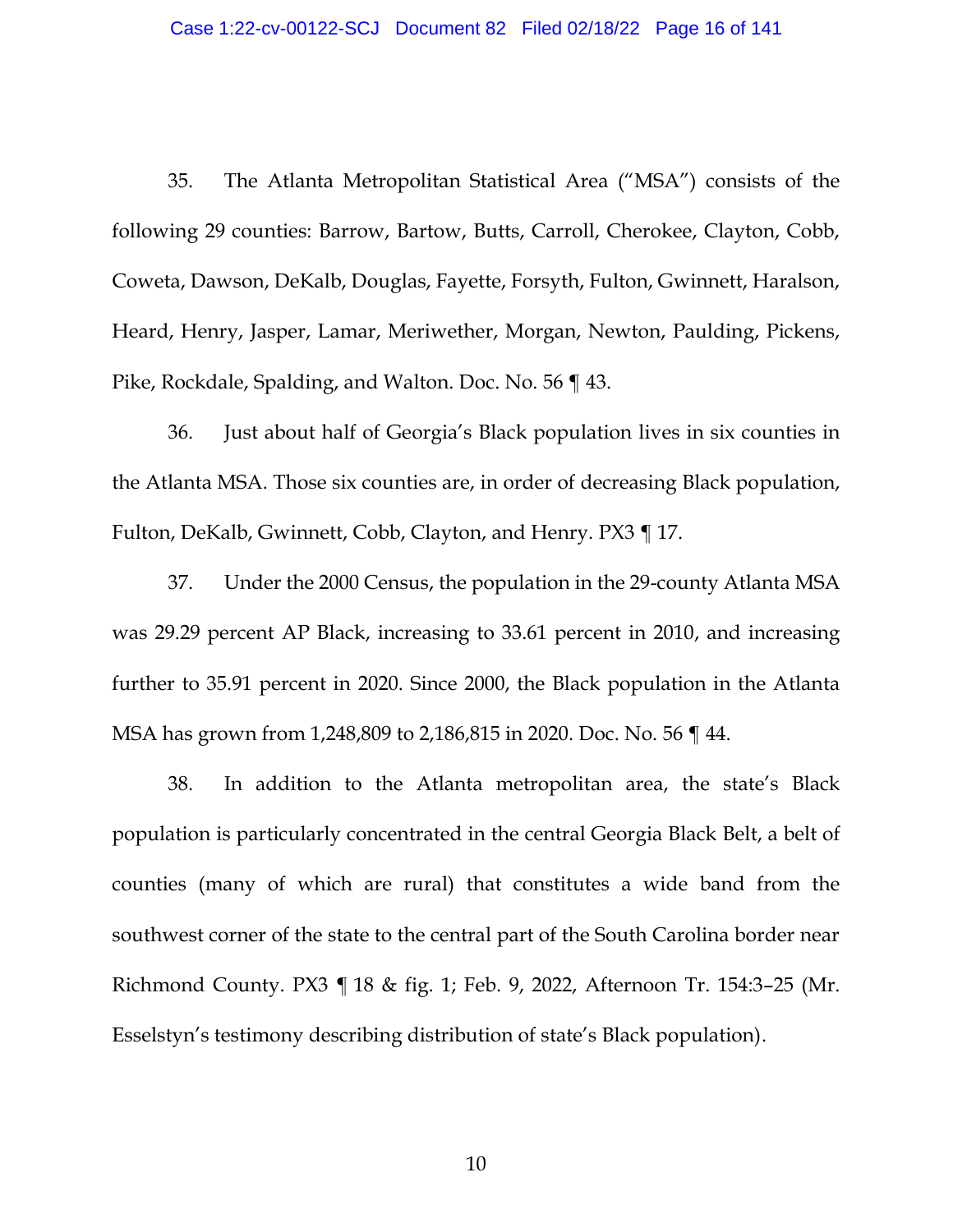## **b. Previous State Senate and House Plans**

<span id="page-16-0"></span>39. The 2014 Georgia State Senate plan contained 13 majority-Black districts using the AP BVAP metric when the 2020 Census data was applied. Doc. No. 56 ¶ 30.

40. The 2015 Georgia House of Representatives plan contained 47 majority-Black districts using the AP BVAP metric when the 2020 Census data was applied. Doc. No. 56 ¶ 31.

#### **c. 2021 State Senate and House Plans**

<span id="page-16-1"></span>41. The Georgia State Senate map consists of 56 districts. PX3 ¶ 20; Feb. 9, 2022, Afternoon Tr. 169:13–14.

42. The enacted State Senate plan contains 14 majority-Black districts using the AP BVAP metric. Doc. No. 56 ¶ 56; PX3 ¶ 21; Feb. 9, 2022, Afternoon Tr. 169:8–12. Ten of those districts are in the Atlanta metropolitan area and four are in the Black Belt. PX3 ¶ 21 & fig. 3.

43. The enacted State Senate plan splits 29 counties. Doc. No. 56 ¶ 58.

44. The Georgia House of Representatives map consists of 180 districts. PX3 ¶ 35; Feb. 9, 2022, Afternoon Tr. 178:10–12.

45. The enacted House plan contains 49 majority-Black districts using the AP BVAP metric. Doc. No. 56 ¶ 57; PX3 ¶ 36; Feb. 9, 2022, Afternoon Tr. 178:17–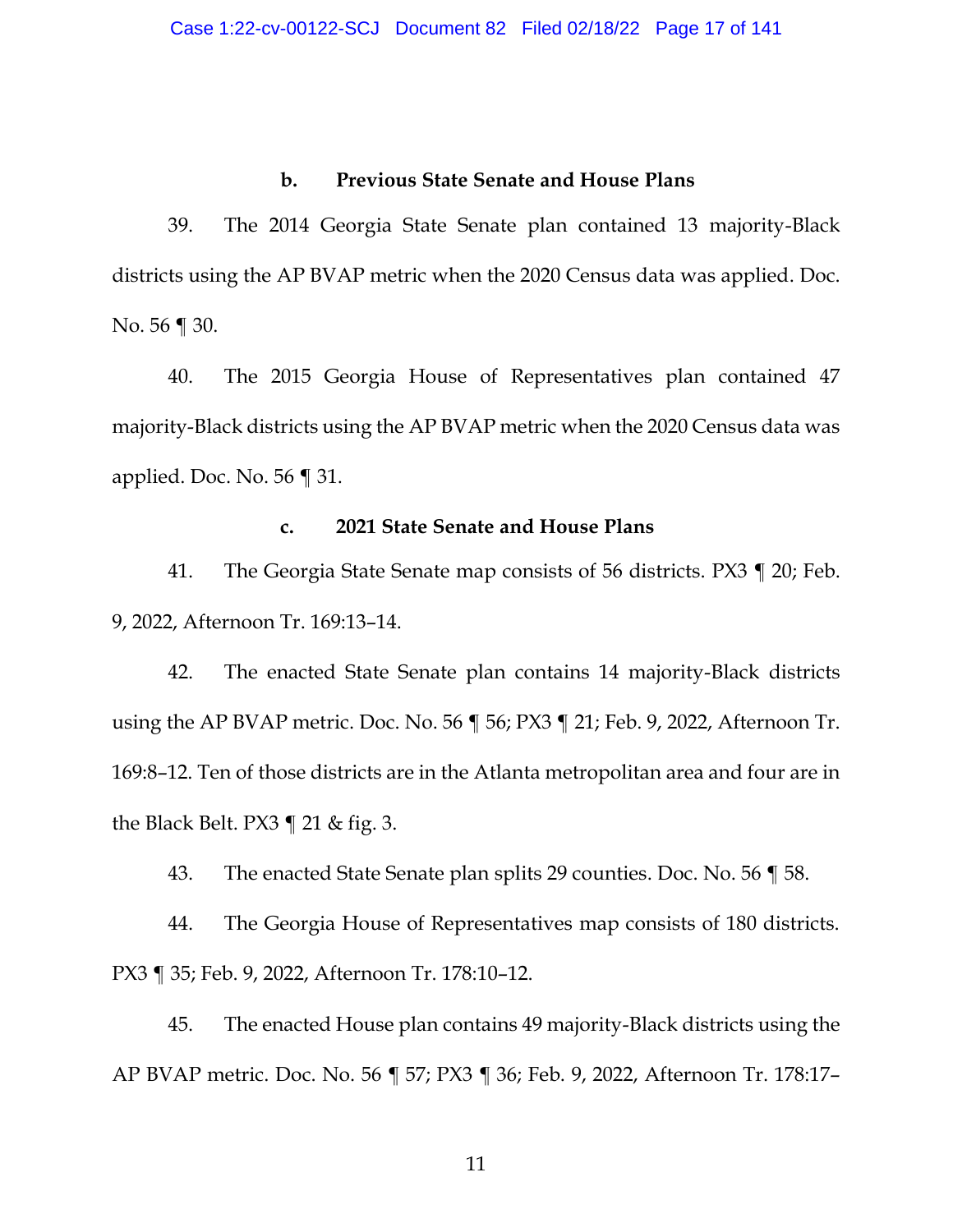19. Thirty-four of those districts are in the Atlanta metropolitan area, 13 are in the Black Belt, and two small districts are within Chatham (anchored in Savannah) and Lowndes Counties (anchored in Valdosta) in the southeastern part of the state. PX3 ¶ 36 & fig. 9.

46. The enacted House plan splits 69 counties. Doc. No. 56 ¶ 59.

## **d. Illustrative State Senate Plan**

<span id="page-17-0"></span>47. Analyzing these demographics and the enacted State Senate map, Mr. Esselstyn concluded that "[i]t is possible to create three additional majority-Black districts in the State Senate plan . . . while still adhering to other traditional redistricting principles." PX3 ¶ 12; see also id. ¶ 50; Feb. 9, 2022, Afternoon Tr. 151:1–8.

48. Mr. Esselstyn drew an illustrative State Senate plan that includes 17 majority-Black districts using the AP BVAP metric. Doc. No. 56 ¶ 60; PX3 ¶ 24 & table 1; Feb. 9, 2022, Afternoon Tr. 169:20–22. Those 17 illustrative districts are: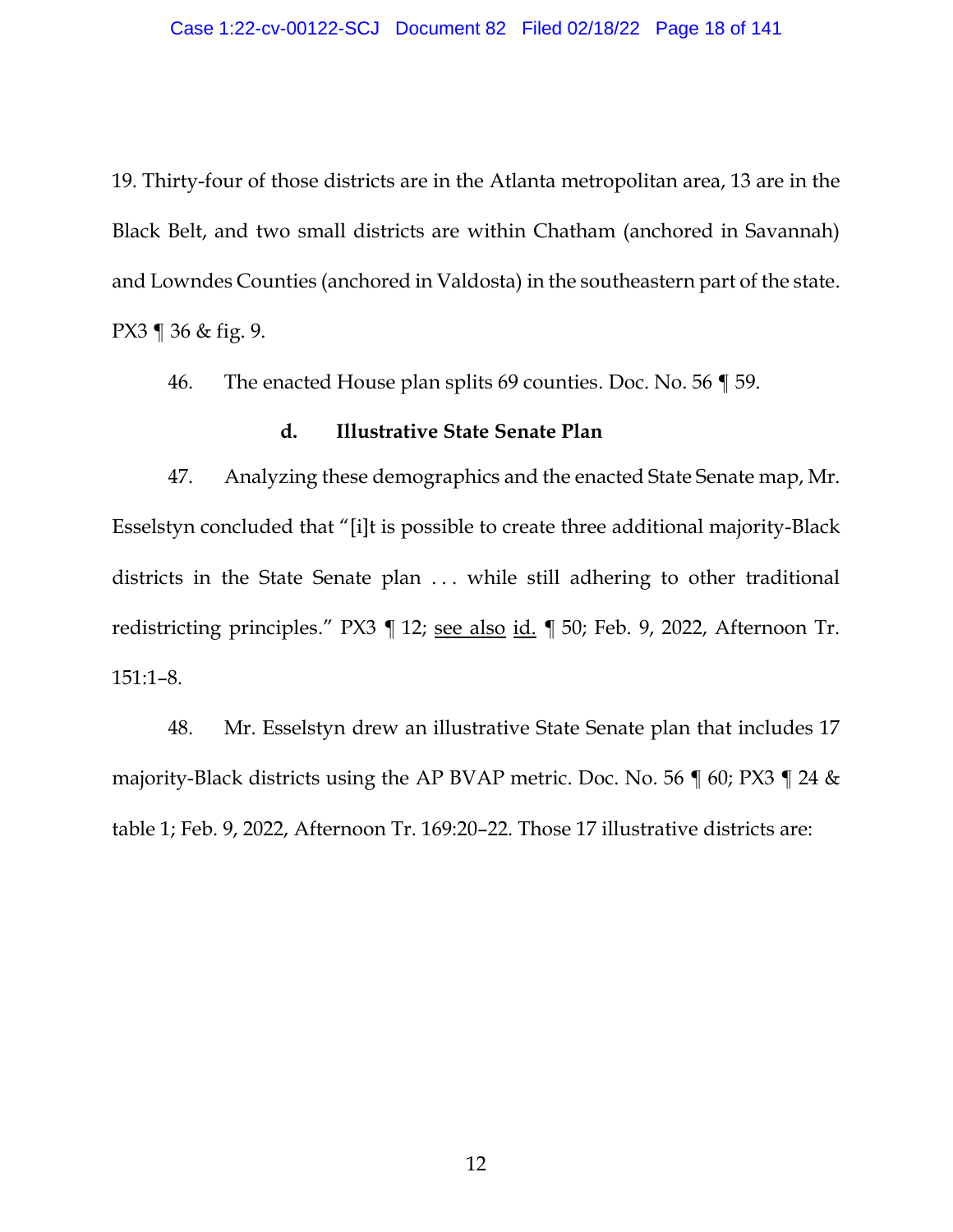| Table 1: Illustrative Senate plan majority-Black districts with BVAP |  |
|----------------------------------------------------------------------|--|
| percentages                                                          |  |

| <b>District</b> | <b>BVAP%</b> | <b>District</b> | <b>BVAP%</b> | <b>District</b> | <b>BVAP%</b> |
|-----------------|--------------|-----------------|--------------|-----------------|--------------|
| 10              | 61.10%       | 26              | 52.84%       | 39              | 60.21%       |
| 12              | 57.97%       | 28              | 57.28%       | 41              | 62.61%       |
| 15              | 54.00%       | 34              | 60.19%       | 43              | 58.52%       |
| 22              | 50.84%       | 35              | 54.05%       | 44              | 71.52%       |
| 23              | 50.43%       | 36              | 51.34%       | 55              | 65.97%       |
| 25              | 58.93%       | 38              | 66.36%       |                 |              |

49. Because Mr. Esselstyn's illustrative State Senate plan used the enacted plan as a starting point, many of the districts are the same. Only 22 districts were modified, leaving the other 34 unchanged. PX3 ¶ 23; Feb. 9, 2022, Afternoon Tr. 176:13–19. Overall, out of Georgia's 159 counties, only 69—less than half—would be affected by Mr. Esselstyn's illustrative State Senate map, while the other 90 counties would be unaffected. Feb. 9, 2022, Afternoon Tr. 162:1–9.

50. Regarding the districts in the enacted State Senate plan, Mr. Esselstyn testified, "I tried to keep them unchanged, where possible. . . . It was not my sole goal to reduce the changes to the enacted plan but I certainly was not trying to change more districts than I had to, given, you know, the other guidelines and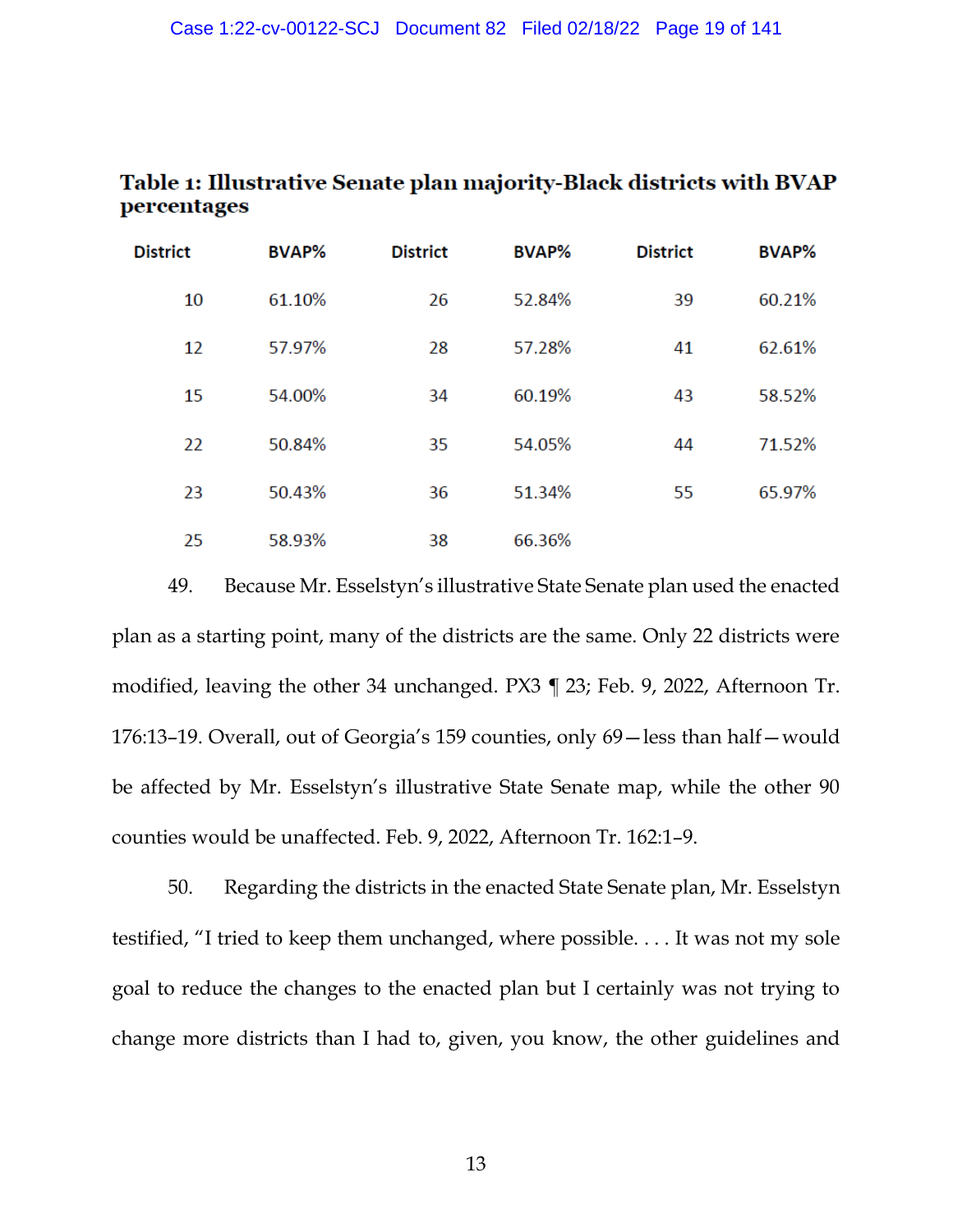#### Case 1:22-cv-00122-SCJ Document 82 Filed 02/18/22 Page 20 of 141

principles I was trying to consider. So . . . a majority of the districts did not change." Feb. 9, 2022, Afternoon Tr. 175:25–176:12.

51. Mr. Esselstyn's additional majority-Black State Senate district in the Black Belt region (illustrative Senate District 23) includes all of Burke, Glascock, Hancock, Jefferson, Screven, Taliaferro, Warren, and Washington Counties and parts of Baldwin, Greene, McDuffie, Richmond, and Wilkes Counties. Doc. No. 56 ¶ 62; PX3 ¶ 25 & fig. 5; Feb. 9, 2022, Afternoon Tr. 170:11–20.

52. Mr. Esselstyn's illustrative Senate District 23 has an AP BVAP over 50 percent. Doc. No. 56 ¶ 63; PX3 ¶ 24 & table 1; Feb. 9, 2022, Afternoon Tr. 170:21– 23.

53. Mr. Esselstyn's additional majority-Black State Senate district in the southeastern Atlanta metropolitan area (illustrative Senate District 25) is composed of portions of Clayton and Henry Counties. Doc. No. 56 ¶ 64; PX3 ¶ 26 & fig. 6; Feb. 9, 2022, Afternoon Tr. 171:17–23, 228:10–13.

54. Mr. Esselstyn's illustrative Senate District 25 has an AP BVAP over 50 percent. Doc. No. 56 ¶ 65; PX3 ¶ 24 & table 1; Feb. 9, 2022, Afternoon Tr. 171:24– 172:8.

55. Mr. Esselstyn's additional majority-Black State Senate district in the southwestern Atlanta metropolitan area (illustrative Senate District 28) is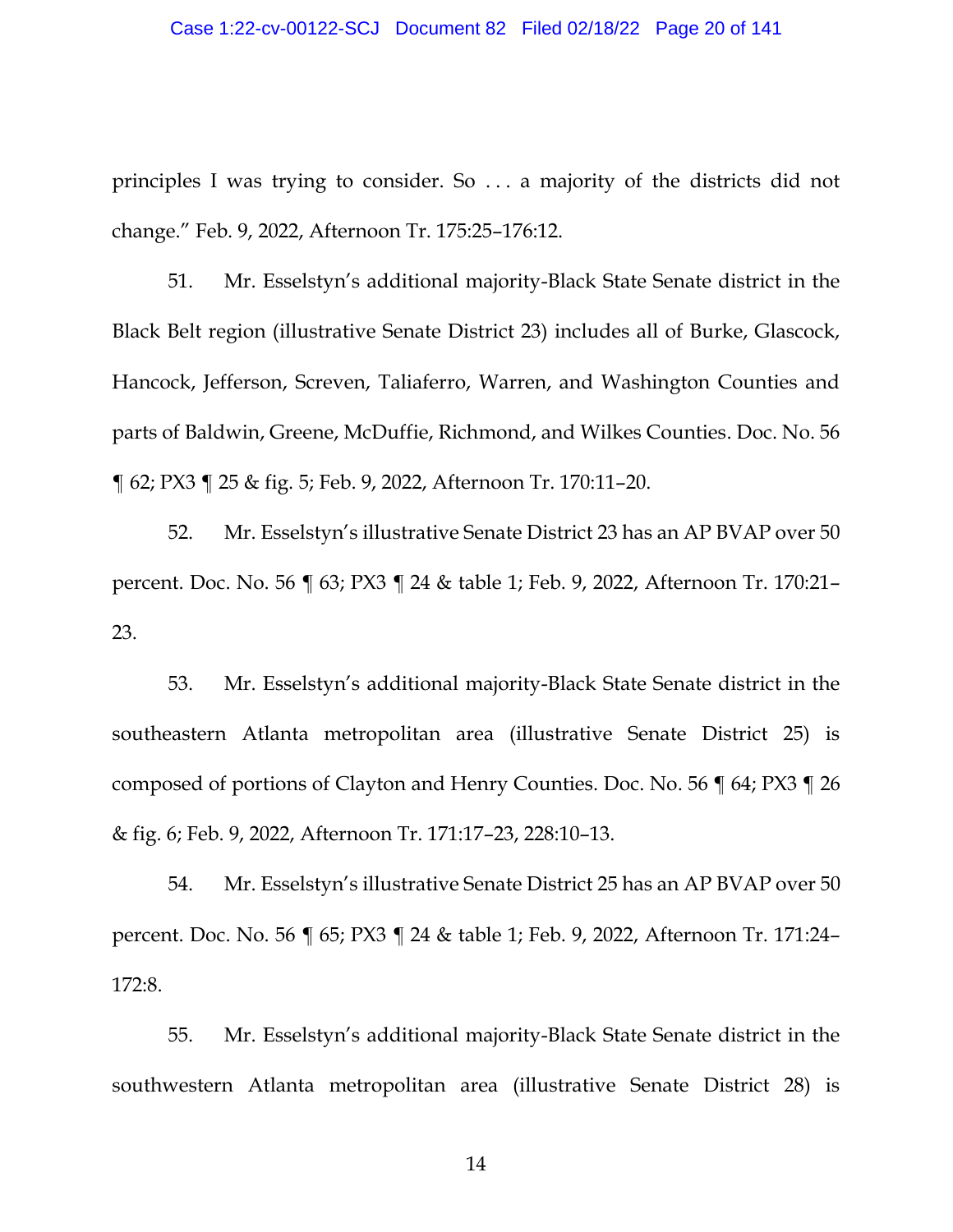### Case 1:22-cv-00122-SCJ Document 82 Filed 02/18/22 Page 21 of 141

composed of portions of Clayton, Coweta, Fayette, and Fulton Counties. Doc. No. 56 ¶ 66; PX3 ¶ 27 & fig. 7; Feb. 9, 2022, Afternoon Tr. 172:11–17.

56. Mr. Esselstyn's illustrative Senate District 28 has an AP BVAP over 50 percent. Doc. No. 56 ¶ 67; PX3 ¶ 24 & table 1; Feb. 9, 2022, Afternoon Tr. 172:18– 20.

57. Neither Mr. Morgan nor Ms. Wright disputes that Mr. Esselstyn's three additional majority-Black State Senate districts have AP BVAPs over 50 percent. See DX2 ¶ 11 (Mr. Morgan's expert report confirming that Mr. Esselstyn's illustrative State Senate plain contains 17 majority-Black districts); Feb. 11, 2022, Afternoon Tr. 191:21–25 (Mr. Morgan's testimony agreeing that Mr. Esselstyn's illustrative State Senate plan includes three additional majority-Black districts); DX41 ¶ 20 (Ms. Wright's expert report noting that "[t]he Esselstyn Senate plan also adds majority-Black districts above the adopted Senate plan when using the anypart Black voting age population Census metric"); Feb. 11, 2022, Morning Tr. 78:13–22, 80:23–81:24 (Ms. Wright's testimony acknowledging that AP BVAPs of Mr. Esselstyn's additional majority-Black State Senate districts exceed 50 percent).

58. Mr. Morgan's expert report included a chart demonstrating that Mr. Esselstyn's illustrative State Senate plan contains three fewer districts with AP BVAPs above 65 percent compared to the enacted plan. See DX2 ¶ 10 & chart 1. As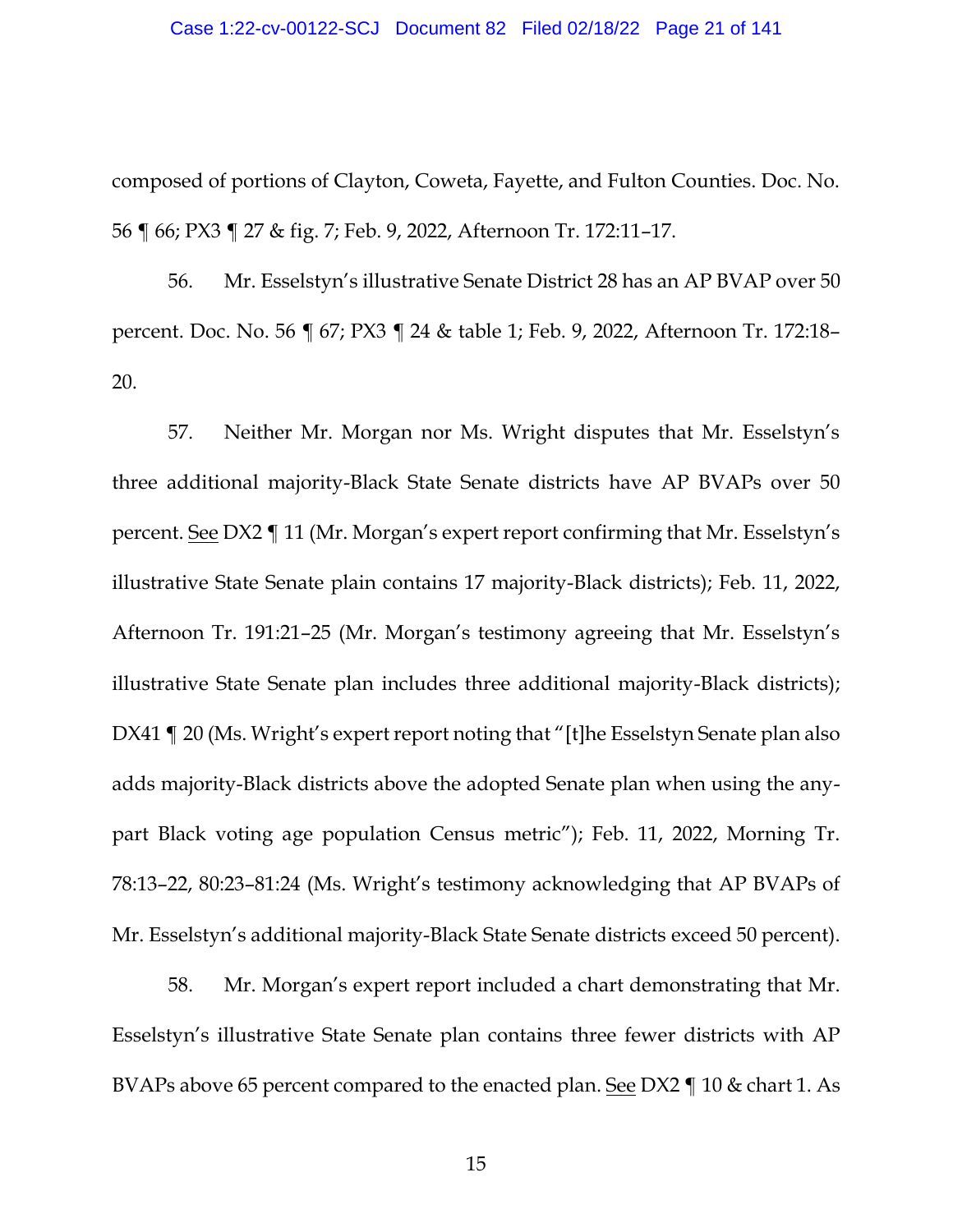Mr. Esselstyn explained in his supplemental expert report, "[o]ne reason that the enacted plans have fewer majority-Black districts than the illustrative plans is that more Black voters were unnecessarily concentrated into certain Metro Atlanta districts in the enacted plans. By unpacking these districts, the illustrative plans contain fewer packed districts—and, consequently, additional majority-Black districts." PX4 ¶ 4.

59. Although Ms. Wright claimed that Mr. Esselstyn's illustrative Senate District 23 "is below 50% Black voter registration" (DX41 ¶ 21), she admitted during the hearing that more than 8 percent of registered voters are of unknown race and that this qualifying information was not included in her expert report. Feb. 11, 2022, Morning Tr. 71:10–78:12.

60. Notably, Mr. Esselstyn's illustrative State Senate plan does not reduce the number of preexisting majority-Black districts in the enacted State Senate plan. PX3 ¶ 24.

61. Mr. Esselstyn testified that his illustrative State Senate plan is sufficiently refined and finalized to be adopted as a remedial map in its current form. Feb. 9, 2022, Afternoon Tr. 275:18–276:5.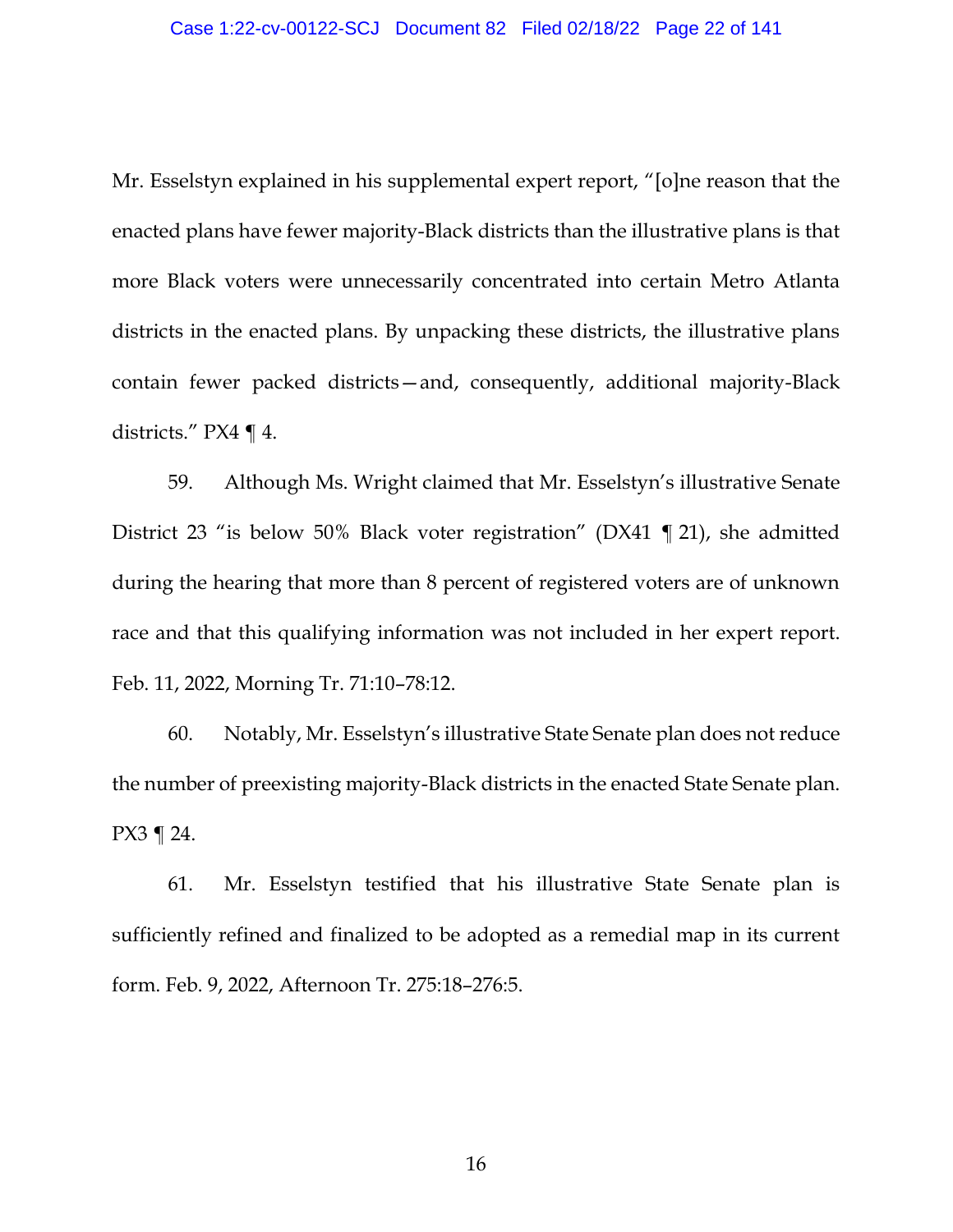62. Based on the expert reports and testimony provided in this case, the Court concludes that Mr. Esselstyn's illustrative State Senate plan contains three additional majority-Black districts.

## **e. Illustrative House Plan**

<span id="page-22-0"></span>63. Analyzing the aforementioned demographics and the enacted House map, Mr. Esselstyn concluded that "[i]t is possible to create . . . five additional majority-Black districts in the State House plan while still adhering to other traditional redistricting principles." PX3 ¶ 12; see also id. ¶ 50; Feb. 9, 2022, Afternoon Tr. 151:1–8.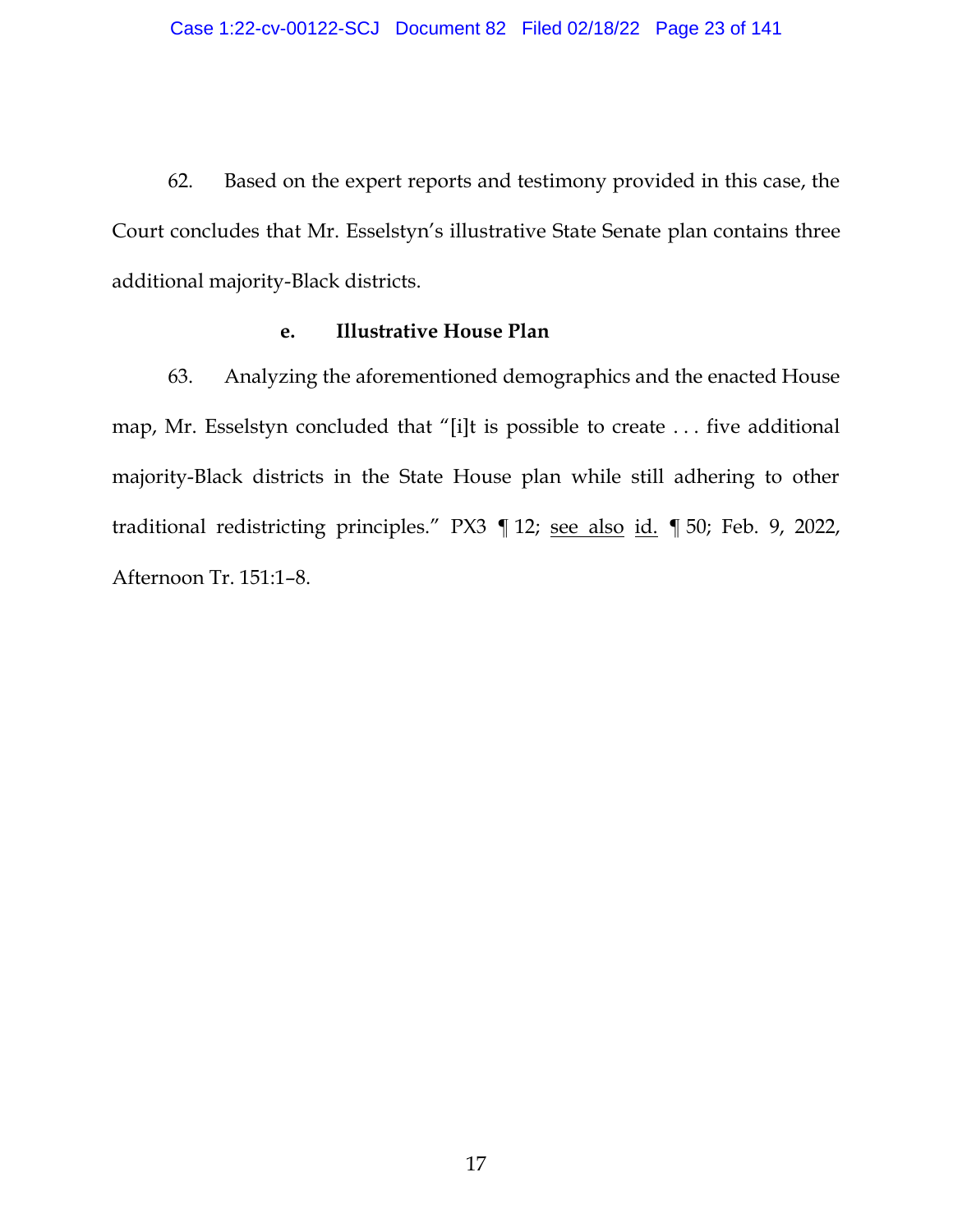64. Mr. Esselstyn drew an illustrative House plan that includes 54 majority-Black districts using the AP BVAP metric. Doc. No. 56 ¶ 61; PX3 ¶ 39 & table 4. Those 54 illustrative districts are:

**District BVAP% District BVAP% District BVAP% District BVAP%** 69 91 38 54.23% 62.73% 60.01% 137 52.13% 39 55.29% 74 53.94% 92 68.79% 140 57.63% 55.38% 75 93 57.46% 55 66.89% 65.36% 141 58 63.04% 76 67.23% 94 69.04% 142 50.14% 59 70.09% 77 76.13% 95 67.15% 143 50.64% 60 63.88% 78 51.03% 113 59.53% 145 50.38% 79 71.59% 53.77% 50.02% 61 64.87% 115 149 62 72.26% 84 73.66% 116 51.95% 150 53.56% 63 85 62.71% 117 67.95% 69.33% 51.56% 153 54.47% 64 50.24% 86 75.05% 126 154 54.82% 65 87 128 55.32% 73.08% 50.40% 165 50.33% 50.64% 63.35% 129 66 88 54.87% 177 53.88% 67 58.92% 89 62.54% 130 59.91% 68 55.75% 90 58.49% 132 52.34%

Table 4: Illustrative House plan majority-Black districts with BVAP percentages

65. Because Mr. Esselstyn's illustrative House plan used the enacted plan as a starting point, many of the districts are the same. Only 26 districts were modified, leaving the other 154 unchanged. PX3 ¶ 38; Feb. 9, 2022, Afternoon Tr. 187:24–188:2. Overall, out of Georgia's 159 counties, only 40—one-quarter—would be affected by Mr. Esselstyn's illustrative House map, while the other 119 counties would be unaffected. Feb. 9, 2022, Afternoon Tr. 162:10–14. If both Mr. Esselstyn's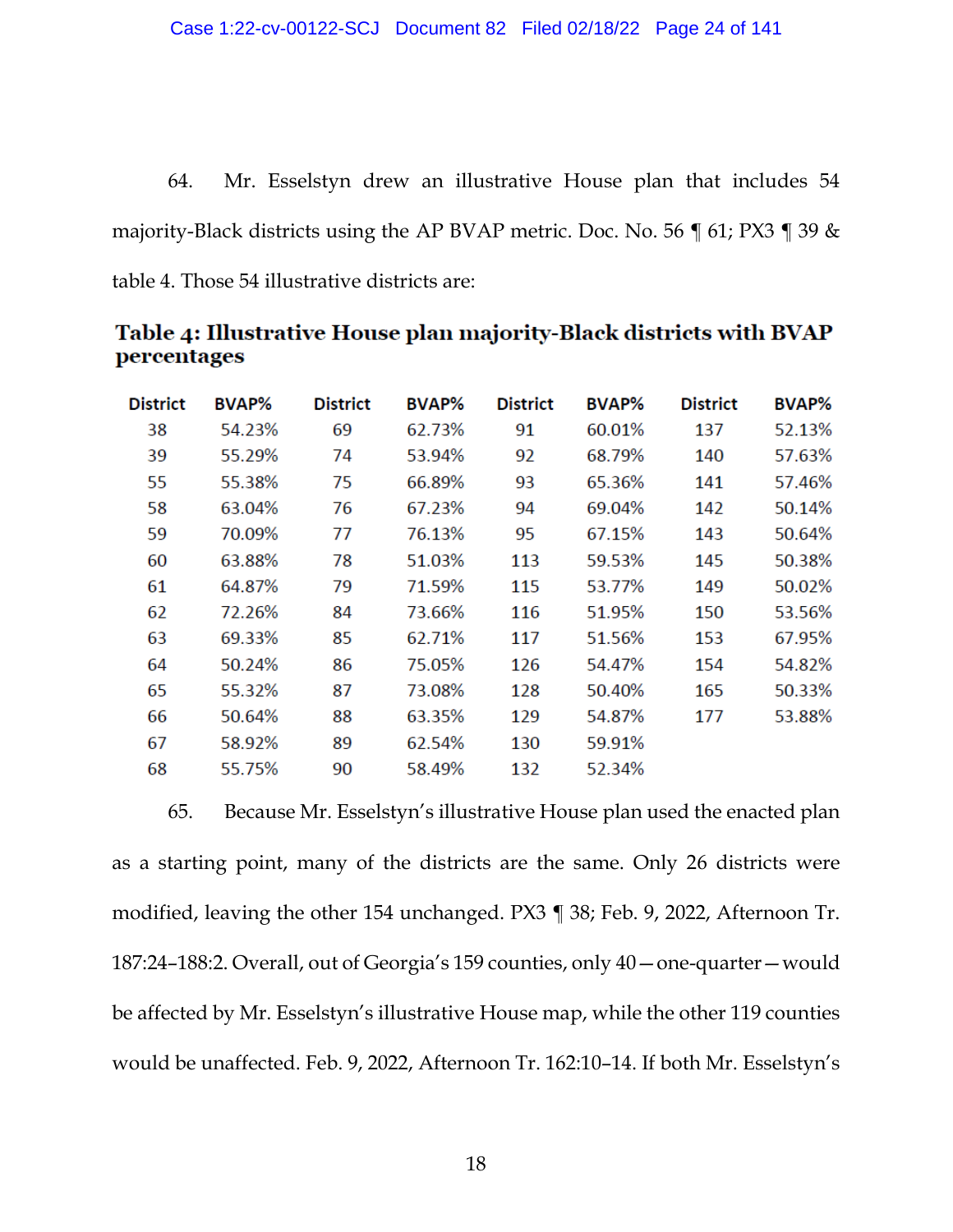illustrative State Senate map and his illustrative House map were implemented, only 74 counties would be affected in total, leaving the remaining 85 counties unaffected. Id. at 162:15–25.

66. Mr. Esselstyn's additional majority-Black House district in the western Atlanta metropolitan area (illustrative House District 64) is composed of portions of Douglas, Fulton, and Paulding Counties. Doc. No. 56 ¶ 68; PX3 ¶ 40 & fig. 11; Feb. 9, 2022, Afternoon Tr. 184:8–14.

67. Mr. Esselstyn's illustrative House District 64 has an AP BVAP over 50 percent. Doc. No. 56 ¶ 69; PX3 ¶ 39 & table 4; Feb. 9, 2022, Afternoon Tr. 184:15– 17.

68. Mr. Esselstyn's additional majority-Black House districts in the southern Atlanta metropolitan area (illustrative House Districts 74 and 117) are composed of portions of Clayton, Fayette, and Henry Counties. Doc. No. 56 ¶ 70; PX3 ¶ 41 & fig. 12; Feb. 9, 2022, Afternoon Tr. 185:12–18.

69. Although House District 117 is only partially in Henry County in the enacted House map, Mr. Esselstyn's illustrative House District 117 is contained entirely within Henry County. Feb. 9, 2022, Afternoon Tr. 185:16–22.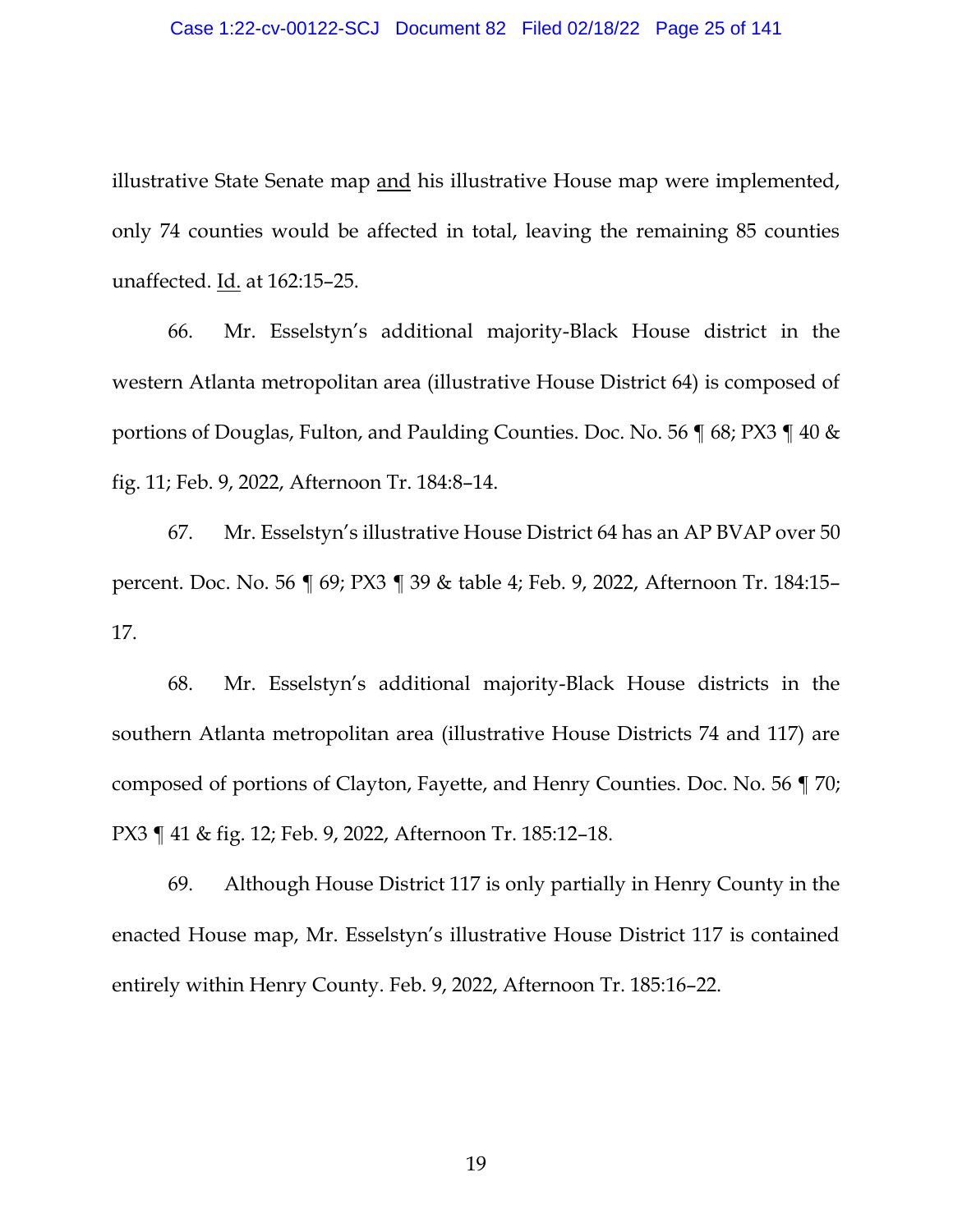70. Mr. Esselstyn's illustrative House Districts 74 and 117 have AP BVAPs over 50 percent. Doc. No. 56 ¶ 71; PX3 ¶ 39 & table 4; Feb. 9, 2022, Afternoon Tr. 185:23–186:5.

71. Mr. Esselstyn's additional majority-Black House districts in the central Black Belt region (illustrative House Districts 145 and 149) are composed of portions of Baldwin, Bibb, and Houston Counties, as well as all of Twiggs and Wilkinson Counties. Doc. No. 56 ¶ 72; PX3 ¶ 42 & fig. 13; Feb. 9, 2022, Afternoon Tr. 179:5–11.

72. Mr. Esselstyn's illustrative House plan includes two districts (illustrative House Districts 142 and 143) that are wholly contained in Bibb County and two (illustrative House Districts 145 and 149) that are only partially in Bibb County. Doc. No. ¶ 74.

73. Mr. Esselstyn's illustrative House Districts 145 and 149 have AP BVAPs over 50 percent. Doc. No. 56 ¶ 73; PX3 ¶ 39 & table 4; Feb. 9, 2022, Afternoon Tr. 187:7–13.

74. Neither Mr. Morgan nor Ms. Wright disputes that Mr. Esselstyn's five additional majority-Black House districts have AP BVAPs over 50 percent. See DX2 ¶ 13 (confirming that Mr. Esselstyn's illustrative House plain contains 54 majority-Black districts); DX41 ¶ 24 (Ms. Wright's expert report noting that "[t]he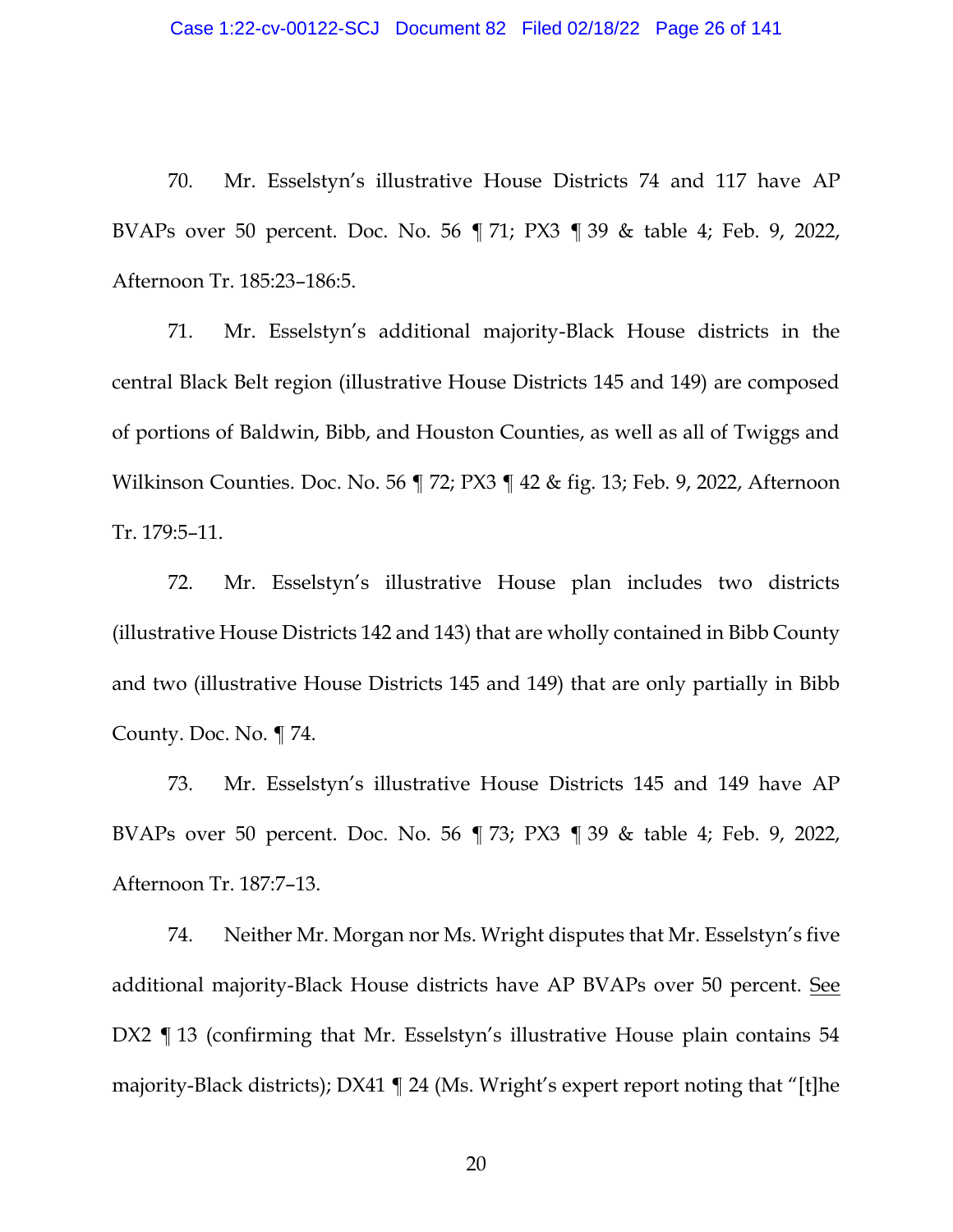#### Case 1:22-cv-00122-SCJ Document 82 Filed 02/18/22 Page 27 of 141

Esselstyn House plan adds majority-Black districts above the adopted House plan when using the any-part Black voting age population Census metric"); Feb. 11, 2022, Morning Tr. 81:25–82:16 (Ms. Wright's testimony acknowledging that AP BVAPs of Mr. Esselstyn's additional majority-Black House districts exceed 50 percent).

75. Mr. Morgan's expert report includes a chart demonstrating that Mr. Esselstyn's illustrative House plan contains three fewer districts with AP BVAPs above 65 percent compared to the enacted plan. See DX2 ¶ 12 & chart 2. As Mr. Esselstyn explained in his supplemental expert report, "[o]ne reason that the enacted plans have fewer majority-Black districts than the illustrative plans is that more Black voters were unnecessarily concentrated into certain Metro Atlanta districts in the enacted plans. By unpacking these districts, the illustrative plans contain fewer packed districts—and, consequently, additional majority-Black districts." PX4 ¶ 4.

76. Although Ms. Wright claims that Mr. Esselstyn's illustrative House Districts 64, 74, and 117 are "below 50% Black on voter registration" (DX41 ¶¶ 27– 28), she admitted during the hearing that more than 8 percent of registered voters are of unknown race and that this qualifying information was not included in her expert report. Feb. 11, 2022, Morning Tr. 71:10–78:12.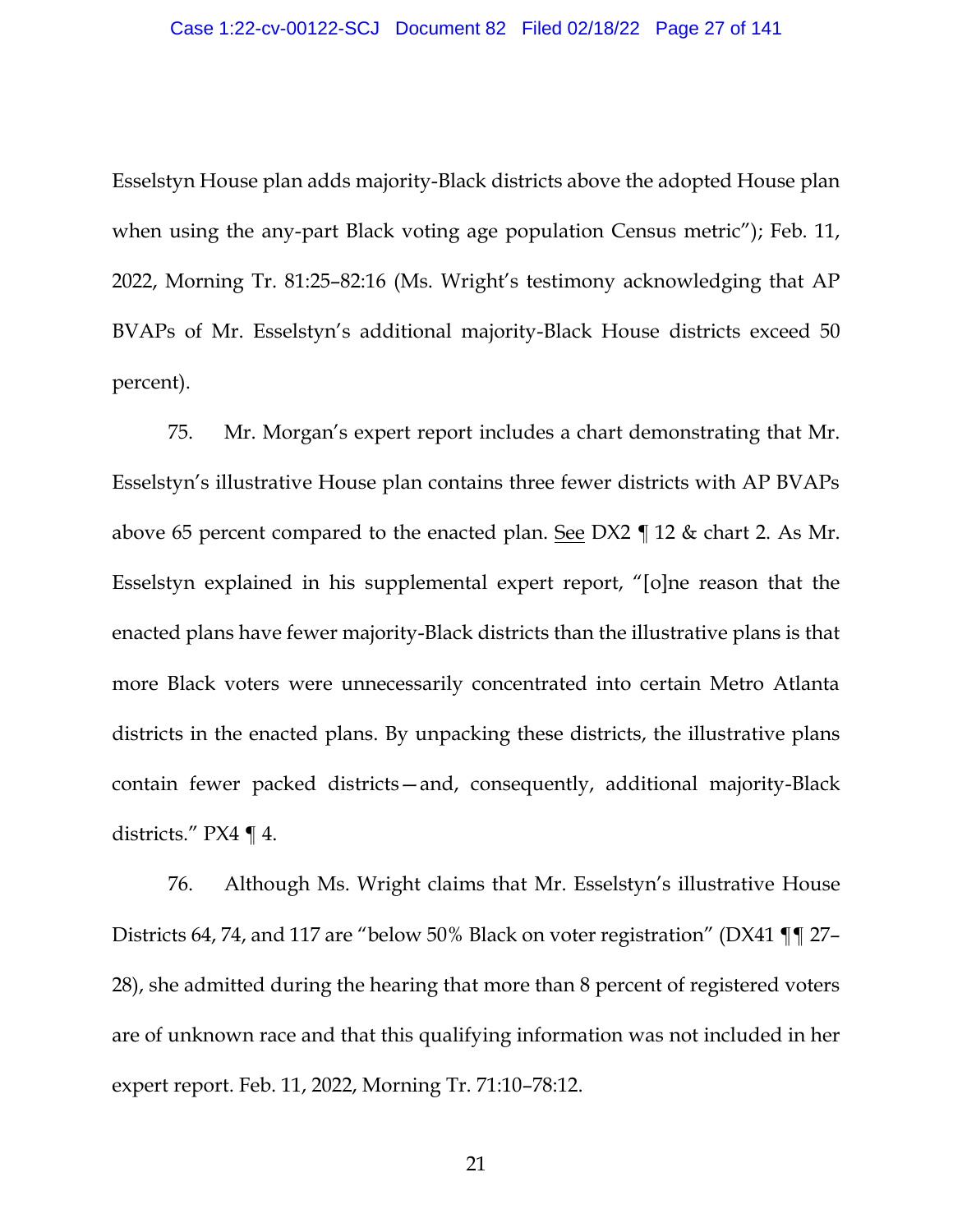77. Notably, Mr. Esselstyn's illustrative House plan does not reduce the number of preexisting majority-Black districts in the enacted House plan. See PX3 ¶ 39.

78. Mr. Esselstyn testified that his illustrative House plan is sufficiently refined and finalized to be adopted as a remedial map in its current form. Feb. 9, 2022, Afternoon Tr. 275:18–276:5.

79. Based on the expert reports and testimony provided in this case, the Court concludes that Mr. Esselstyn's illustrative House plan contains five additional majority-Black districts.

## **2. Geographic Compactness**

<span id="page-27-0"></span>80. Plaintiffs' illustrative plans demonstrate that the Black populations in the Atlanta metropolitan area and central Georgia Black Belt are sufficiently geographically compact to constitute a voting-age majority in three additional State Senate districts and five additional House districts.

81. The Court also finds that the illustrative plans are consistent with traditional redistricting principles.

82. The redistricting guidelines adopted by the General Assembly to guide its redistricting efforts included population equality, compactness, contiguity, respect for political subdivision boundaries and communities of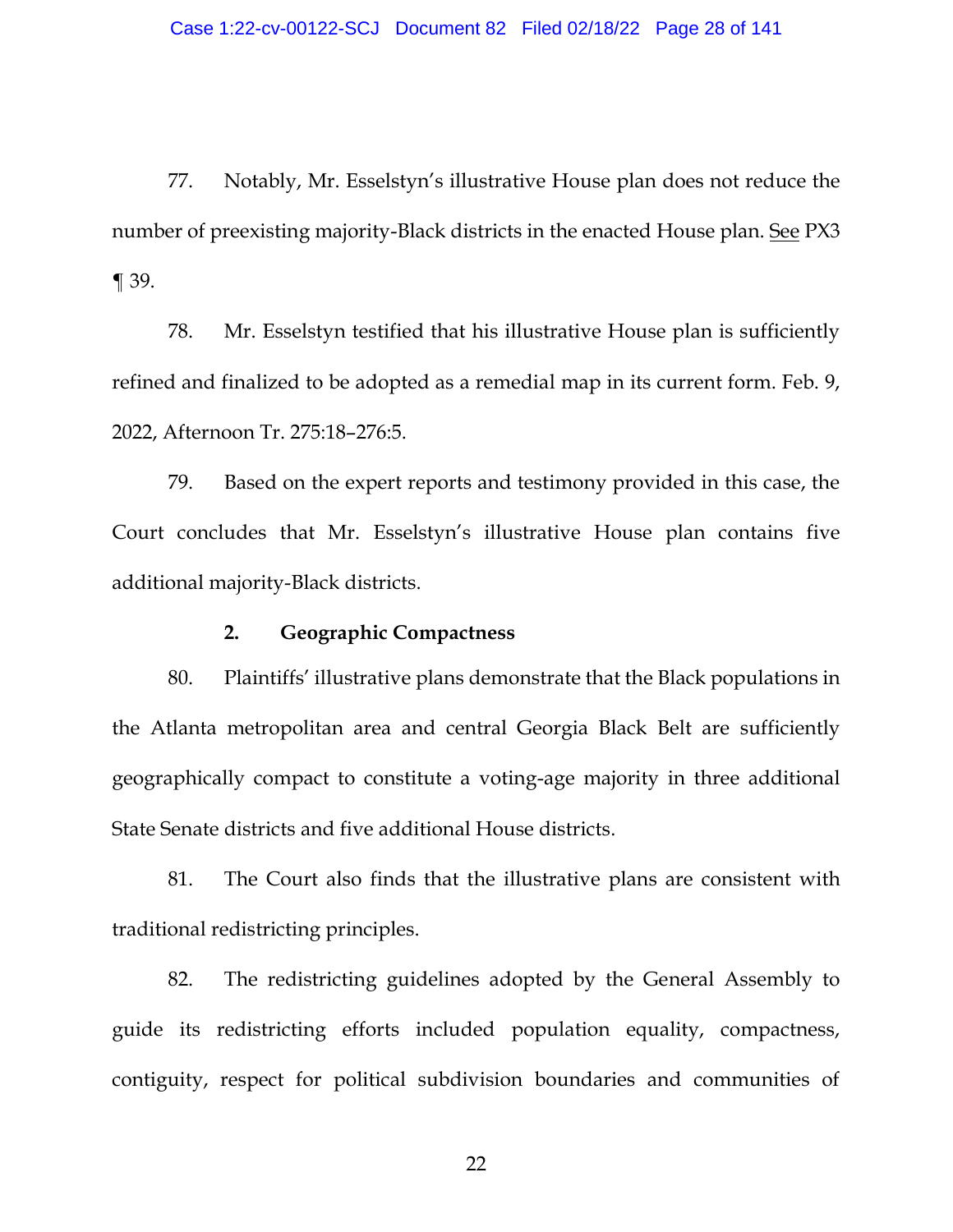interest, and compliance with Section 2 of the Voting Rights Act. PX 39, PX40. Mr. Esselstyn's illustrative legislative maps adhere to these and other neutral districting criteria. See PX3 ¶¶ 29–33, ¶¶ 44–48 (Mr. Esselstyn's expert report describing adherence to General Assembly's redistricting criteria).

83. As Mr. Esselstyn explained in his supplemental expert report and during his testimony at the hearing, applying these traditional districting principles often required balancing. See PX4 ¶ 14. As he described the process, "It's a balancing act. So  $\ldots$  often the criteria will be [in tension] with each other. It may be that you are trying to just follow precinct lines and not split . . . precincts, but the precincts have funny shapes. So that means you either are going to end up with a less compact shape that doesn't split precincts or you could split a precinct and end up with a more compact shape. And some of the county shapes are highly irregular as well. So sometime[s] you can have a decision about splitting counties as well. So that's the example of where there's no one clear right answer and I'm trying to sort of find the best balance that I can." Feb. 9, 2022, Afternoon Tr. 157:14– 25.

84. Mr. Esselstyn's illustrative House District 149 provides an example of how multiple principles informed the creation of a single district. As he explained in his supplemental expert report, "House District 149 in the enacted House plan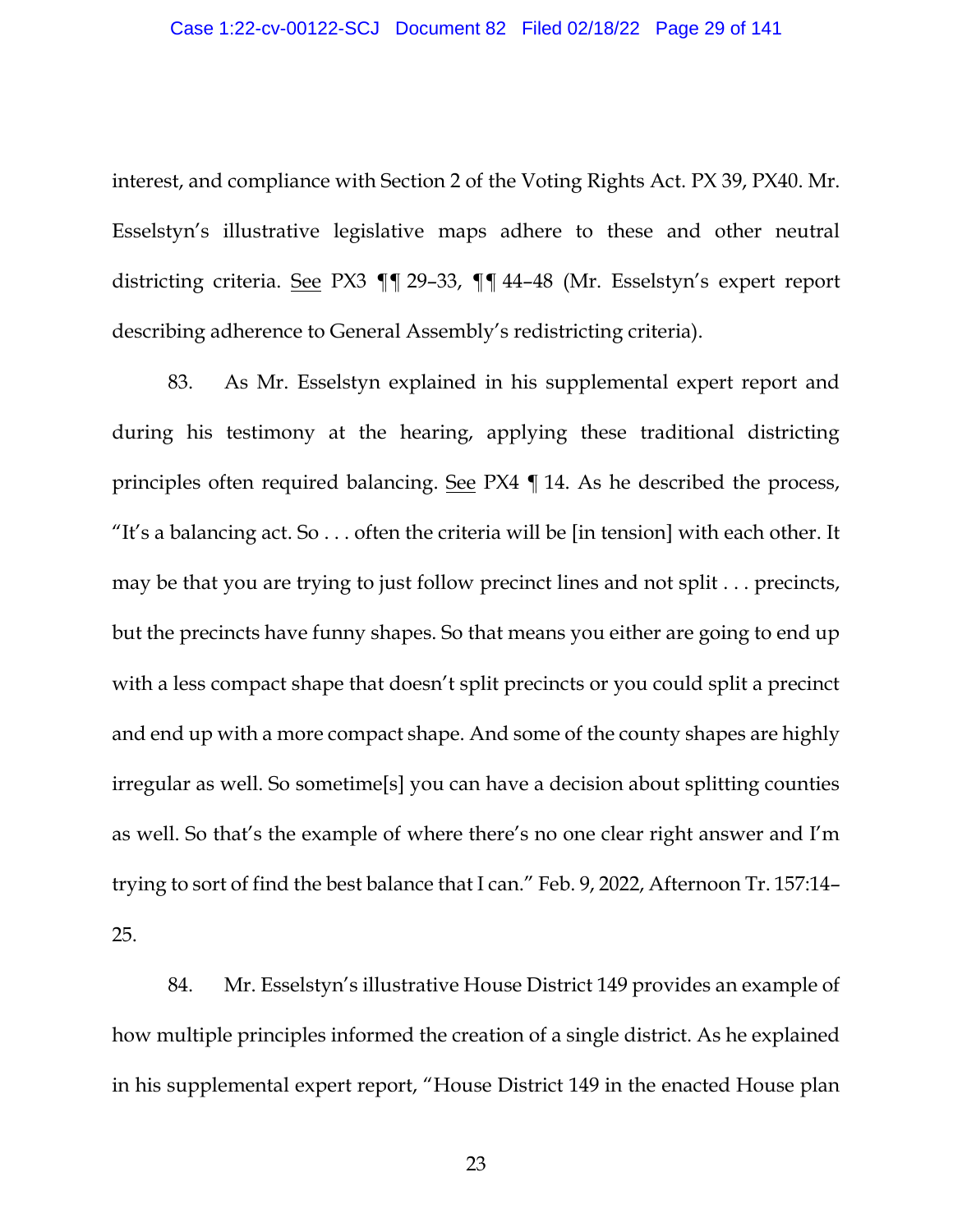is an elongated district that spans more than 80 miles north to south along a bending string of four counties, plus about half of a fifth. The corresponding district in the illustrative plan, which is centered on Twiggs and Wilkinson Counties, is, by contrast, closer to rectangular in shape, stretching about 50 miles north to south and about 40 miles east to west. . . . Further, the district generally follows the orientation of the Georgia Fall Line geological feature, which brings with it shared economic, historic, and ecological similarities. Macon and Milledgeville, parts of which are in illustrative House District 149, are both characterized as 'Fall Line Cities.'" PX4 ¶ 14 (footnote omitted).

85. Mr. Esselstyn's illustrative House District 149 also provides an example of how compactness can interact with preservation of voting districts ("VTDs"). Because Baldwin County includes "highly irregular precinct shapes in the central part of that county," "[s]triving to preserve the intactness of such precincts while also attempting to keep a district boundary smooth presents a challenge, and sometimes the best possible result requires either the division of precincts or a less compact area of a district." PX4 ¶ 15.

#### **a. Population Equality**

<span id="page-29-0"></span>86. The Court finds that Mr. Esselstyn's illustrative legislative maps comply with the one-person, one-vote principle.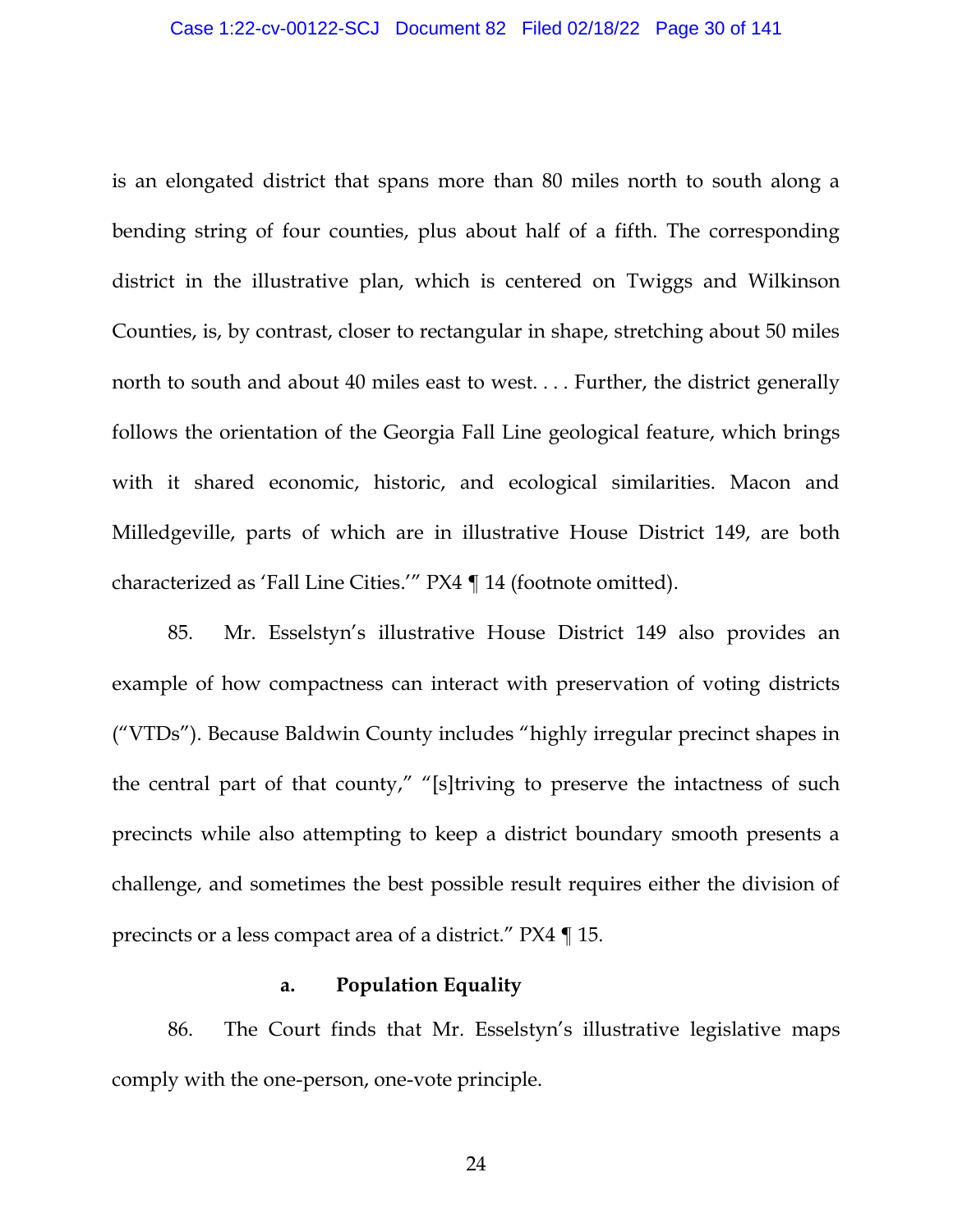87. There is no factual dispute on this front. Mr. Esselstyn's expert report demonstrates that his illustrative State Senate plan contains minimal population deviation. In both the enacted and illustrative State Senate plans, most district populations are within ±1 percent of the ideal, and a small minority are between ±1 and 2 percent. None has a deviation of more than 2 percent. For the enacted plan, the relative average deviation is 0.53 percent, and for the illustrative plan, the relative average deviation is 0.68 percent. PX3 ¶ 30; see also id. at 49–52, 54–55 (Mr. Esselstyn's expert report listing population statistics for enacted and illustrative State Senate maps); id. at 66 (similar); Feb. 9, 2022, Afternoon Tr. 158:4– 22, 176:20–177:5, 188:4–12 (Mr. Esselstyn's testimony describing compliance with population equality).

88. Mr. Esselstyn's expert report further demonstrates that his illustrative House plan contains minimal population deviation. In both the enacted and illustrative House plans, most district populations are within ±1 percent of the ideal, and a small minority are between ±1 and 2 percent. None has a deviation of more than 2 percent. For the enacted plan, the relative average deviation is 0.61 percent, and for the illustrative plan, the relative average deviation is 0.64 percent. PX3 ¶ 45; see also id. at 97–106, 108–13 (Mr. Esselstyn's expert report listing population statistics for enacted and illustrative House maps); id. at 121 (similar).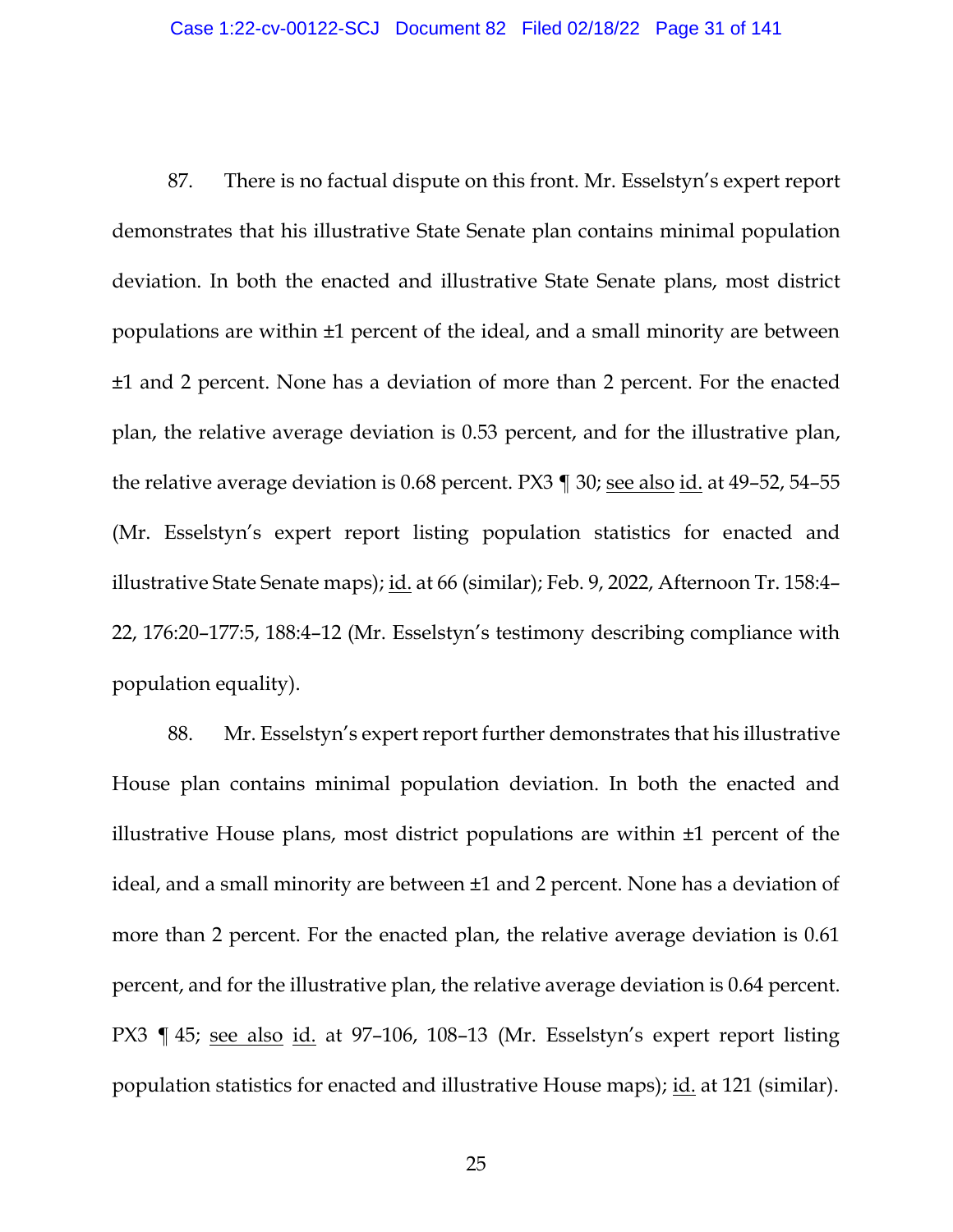## **b. Contiguity**

<span id="page-31-0"></span>89. The Court finds that Mr. Esselstyn's illustrative legislative maps contain contiguous districts.

90. Again, there is no factual dispute on this issue. See Feb. 9, 2022, Afternoon Tr. 160:11–13 (Mr. Esselstyn's testimony confirming that his illustrative districts are contiguous).

#### **c. Compactness**

<span id="page-31-1"></span>91. The Court finds that Mr. Esselstyn's illustrative legislative maps have comparable compactness scores to Georgia's enacted 2021 legislative plans.

92. As Defendants' mapping expert Mr. Morgan explained, "[g]enerally speaking, . . . the compactness scores are usually useful in comparing one plan to another . . . . I wouldn't designate a single number that way but when you do a lot of comparisons, you can see some cases where things are considerably less compact than others." Feb. 11, 2022, Afternoon Tr. 225:18–226:11.

93. Mr. Esselstyn reported the average compactness scores for both the enacted plans and his illustrative legislative plans using five measures—Reock, Schwartzberg, Polsby-Popper, Area/Convex Hull, and Number of Cut Edges. PX3 ¶¶ 31, 46 & tables 2, 5; see also Feb. 9, 2022, Afternoon Tr. 158:23–160:1 (Mr. Esselstyn's testimony describing common measures of compactness).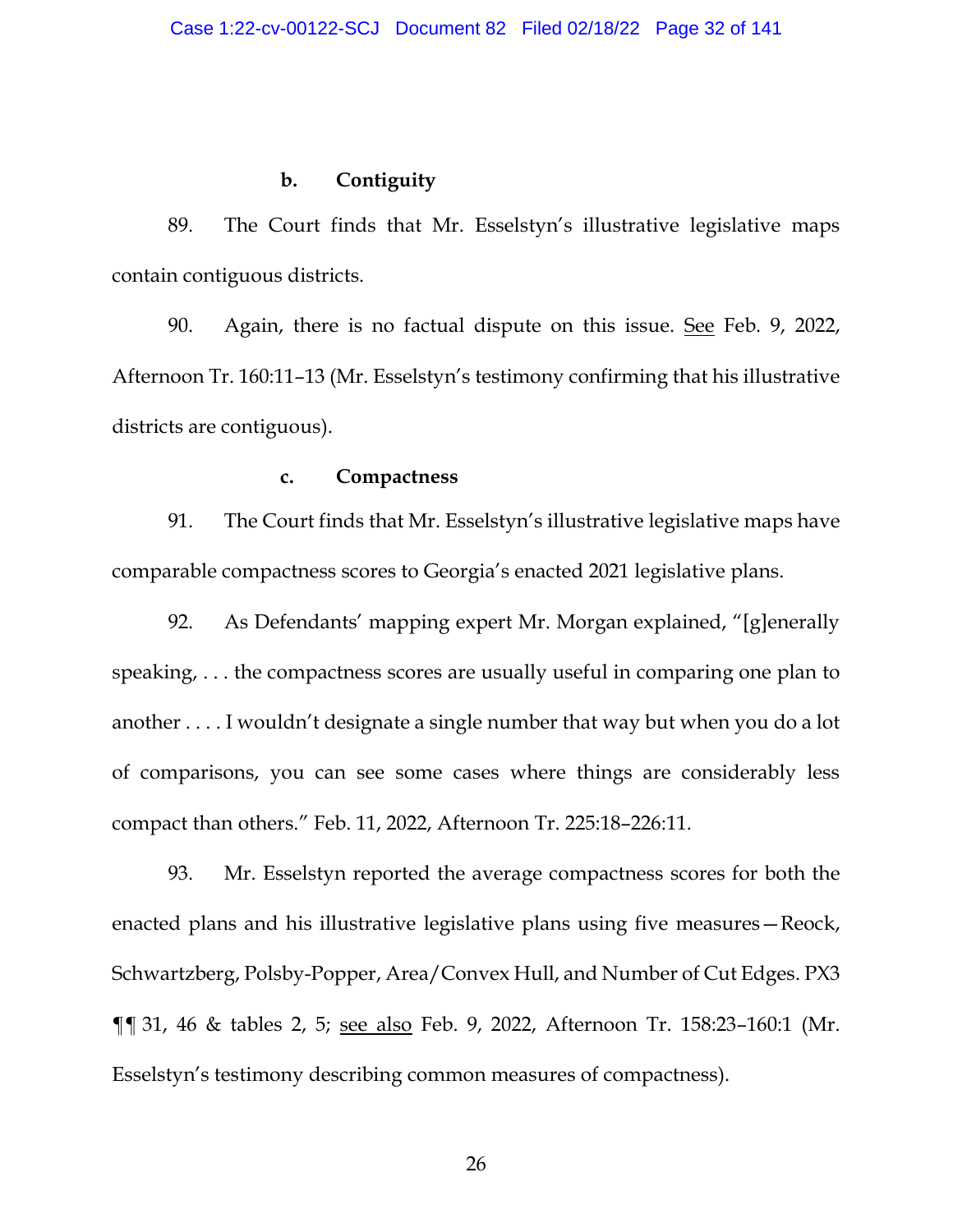94. The Reock test is an area-based measure that compares each district to a circle, which is considered to be the most compact shape possible. For each district, the Reock test computes the ratio of the area of the district to the area of the minimum enclosing circle for the district. The measure is always between 0 and 1, with 1 being the most compact. PX3 at 63.

95. The Schwartzberg test is a perimeter-based measure that compares a simplified version of each district to a circle, which is considered to be the most compact shape possible. For each district, the Schwartzberg test computes the ratio of the perimeter of the simplified version of the district to the perimeter of a circle with the same area as the original district. This measure is usually greater than or equal to 1, with 1 being the most compact. PX3 at 63.

96. The Polsby-Popper test computes the ratio of the district area to the area of a circle with the same perimeter: 4πArea/(Perimeter2). The measure is always between 0 and 1, with 1 being the most compact. PX3 at 63.

97. The Area/Convex Hull test computes the ratio the district area to the area of the convex hull of the district (minimum convex polygon which completely contains the district). The measure is always between 0 and 1, with 1 being the most compact. PX3 at 63.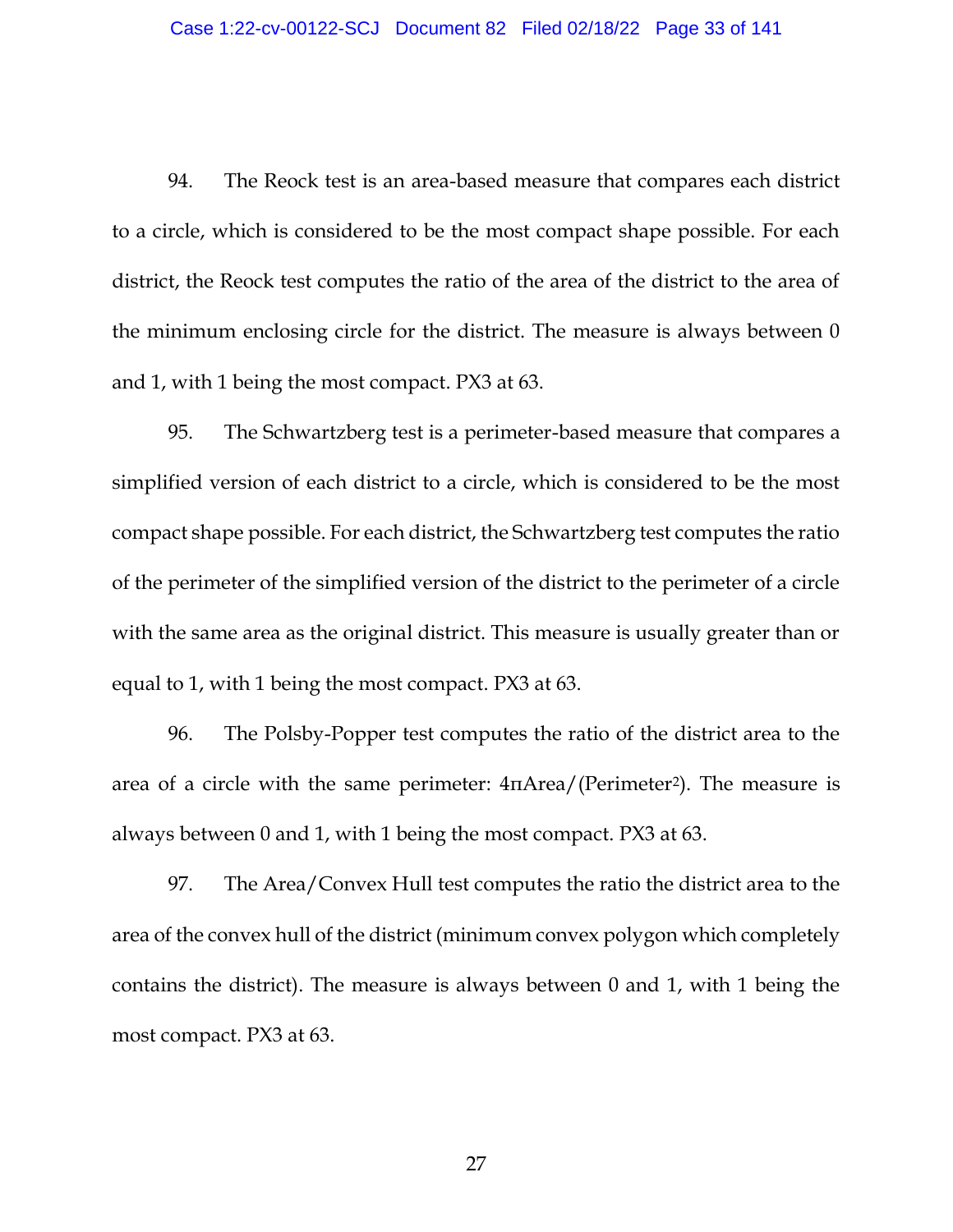98. The Cut Edges test counts the number of edges removed ("cut") from the adjacency (dual) graph of the base layer to define the districting plan. The adjacency graph is defined by creating a node for each base layer area. An edge is added between two nodes if the two corresponding base layer areas are adjacent which is to say, they share a common linear boundary. If such a boundary forms part of the district boundary, then its corresponding edge is cut by the plan. The measure is a single number for the plan. A smaller number implies a more compact plan. PX3 at 63–64; see also Feb. 9, 2022, Afternoon Tr. 236:2–16 (Mr. Esselstyn's testimony describing Cut Edges measurement).

99. Mr. Esselstyn concluded that the average compactness measures for the enacted State Senate plan and his illustrative plan "are almost identical, if not identical." PX3 ¶ 31 & table 2; see also id. at 66-79 (Mr. Esselstyn's expert report providing detailed compactness measures for enacted and illustrative State Senate maps); Feb. 9, 2022, Afternoon Tr. 160:2–10, 177:6–19, 188:13–17 (Mr. Esselstyn's testimony describing compliance with compactness principle); Feb. 22, 2022, Afternoon Tr. 223:23–224:3 (Mr. Morgan's testimony confirming that overall compactness scores of Mr. Esselstyn's illustrative State Senate map and enacted map are similar). Mr. Esselstyn reported those measures as follows: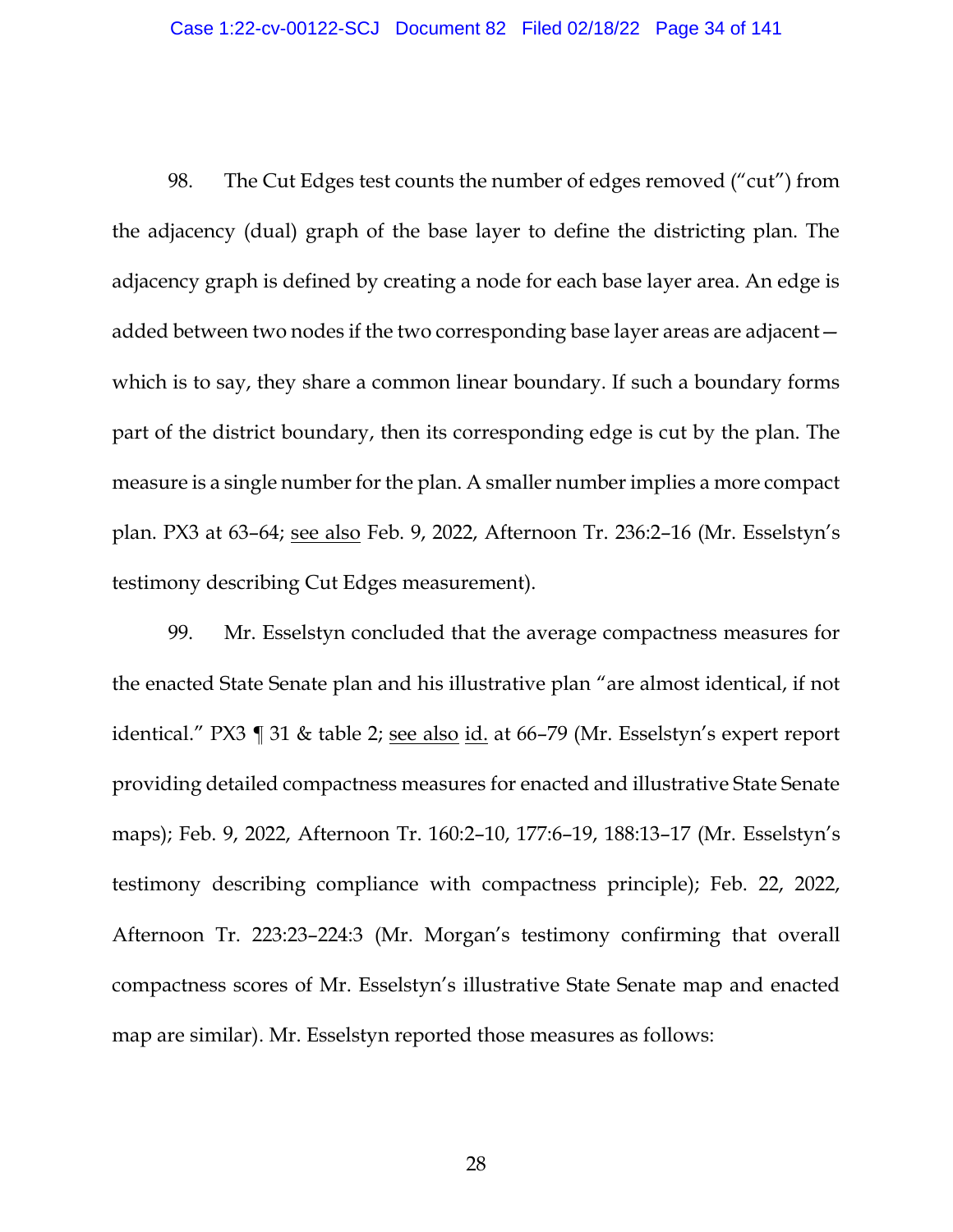# Table 2: Compactness measures for enacted and illustrative State Senate plans.

|                     | Reock<br>(average) | Schwartzberg<br>(average) | Polsby-<br>Popper<br>(average) | Area/Convex<br>Hull (average) | <b>Number</b><br>of Cut<br>Edges |
|---------------------|--------------------|---------------------------|--------------------------------|-------------------------------|----------------------------------|
| Enacted             | 0.42               | 1.75                      | 0.29                           | 0.76                          | 11,005                           |
| <b>Illustrative</b> | 0.41               | 1.76                      | 0.29                           | 0.75                          | 10,998                           |

100. Mr. Esselstyn further concluded that the average compactness measures for the enacted House plan and his illustrative plan "are almost identical, if not identical." PX3 ¶ 46 & table 5; see also id. at 121–52 (Mr. Esselstyn's expert report providing detailed compactness measures for enacted and illustrative House maps); Feb. 9, 2022, Afternoon Tr. 160:2–10 (Mr. Esselstyn's testimony describing compliance with compactness principle); Feb. 22, 2022, Afternoon Tr. 224:4–7 (Mr. Morgan's testimony confirming that overall compactness scores of Mr. Esselstyn's illustrative House map and enacted map are similar). Mr. Esselstyn reported those measures as follows:

Table 5: Compactness measures for enacted and illustrative House plans.

|                     | Reock<br>(average) | Schwartzberg<br>(average) | Polsby-<br>Popper<br>(average) | Area/Convex<br>Hull (average) | <b>Number</b><br>of Cut<br><b>Edges</b> |
|---------------------|--------------------|---------------------------|--------------------------------|-------------------------------|-----------------------------------------|
| Enacted             | 0.39               | 1.80                      | 0.28                           | 0.72                          | 22,020                                  |
| <b>Illustrative</b> | 0.39               | 1.82                      | 0.28                           | 0.72                          | 22,475                                  |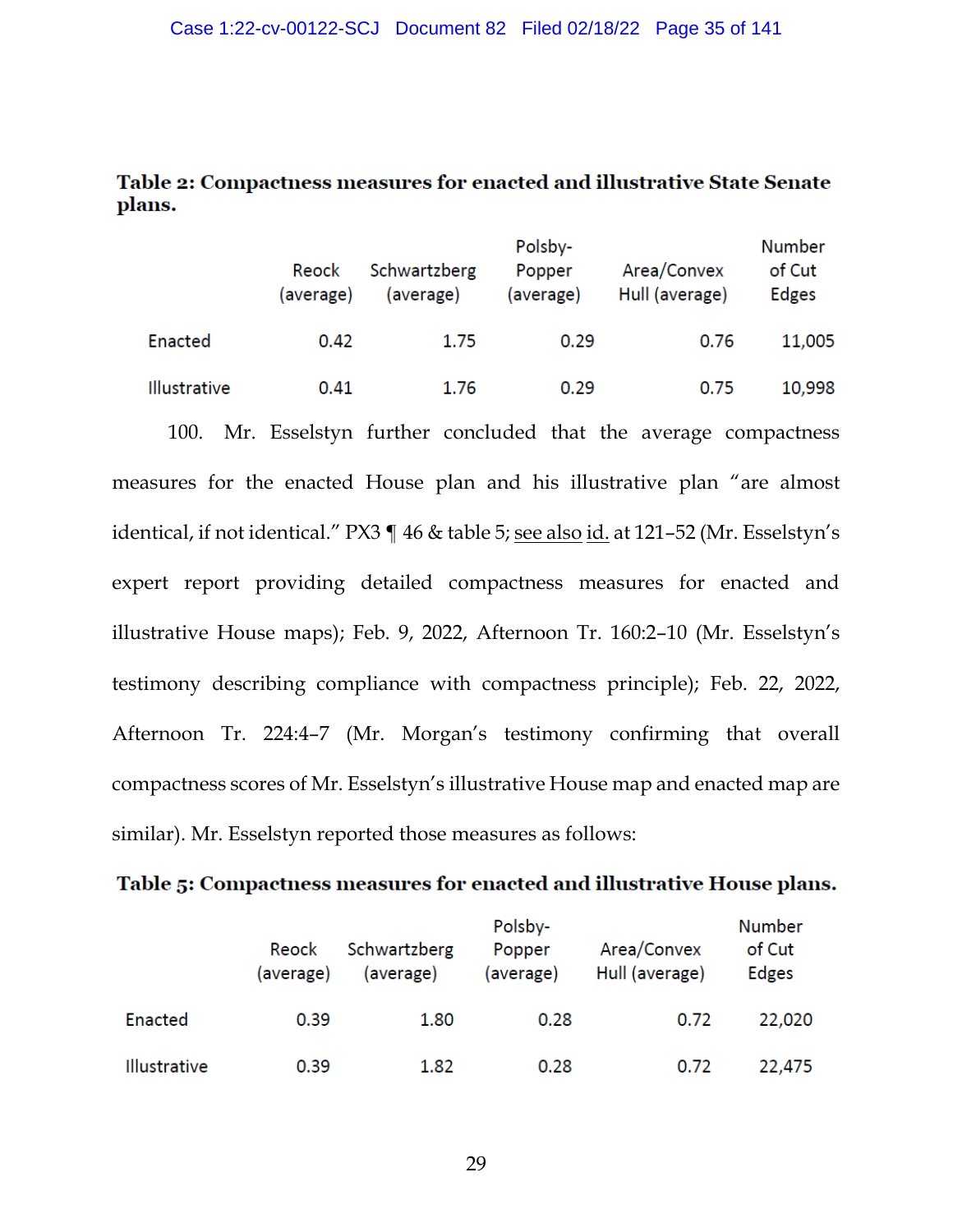101. Notably, House Districts 117, 145, and 149 all outscore their counterparts in the enacted House map on the Schwartzberg and Area/Convex Hull measures. PX4 ¶ 12.

102. Mr. Morgan's expert report confirmed the accuracy of Mr. Esselstyn's compactness statistics without suggesting that Mr. Esselstyn's illustrative maps fail to comply with this districting principle. See DX2  $\P$   $\P$  23–24 & chart 5. Moreover, his report demonstrated that most of the additional majority-Black districts in Mr. Esselstyn's illustrative plans outperform their precursors in the enacted plans according to the Polsby-Popper compactness measure, with Senate District 25 and House District 149 performing better according to that measure and the Reock measure:

| New Black-      | Adopted    | Esselstyn  | Adopted | Esselstyn    |
|-----------------|------------|------------|---------|--------------|
| Majority        | Plan Reock | Remedial   | Plan    | Remedial     |
| <b>District</b> |            | Plan Reock | Polsby- | Plan Polsby- |
|                 |            |            | Popper  | Popper       |
| Senate 23       | 0.37       | 0.34       | 0.16    | 0.17         |
| Senate 25       | 0.39       | 0.57       | 0.24    | 0.34         |
| Senate 28       | 0.45       | 0.38       | 0.25    | 0.19         |
| House 64        | 0.37       | 0.22       | 0.36    | 0.22         |
| House 74        | 0.50       | 0.30       | 0.25    | 0.19         |
| House 117       | 0.41       | 0.40       | 0.28    | 0.33         |
| House 145       | 0.38       | 0.34       | 0.19    | 0.21         |
| House 149       | 0.32       | 0.42       | 0.22    | 0.23         |

Chart 5. Compactness score summary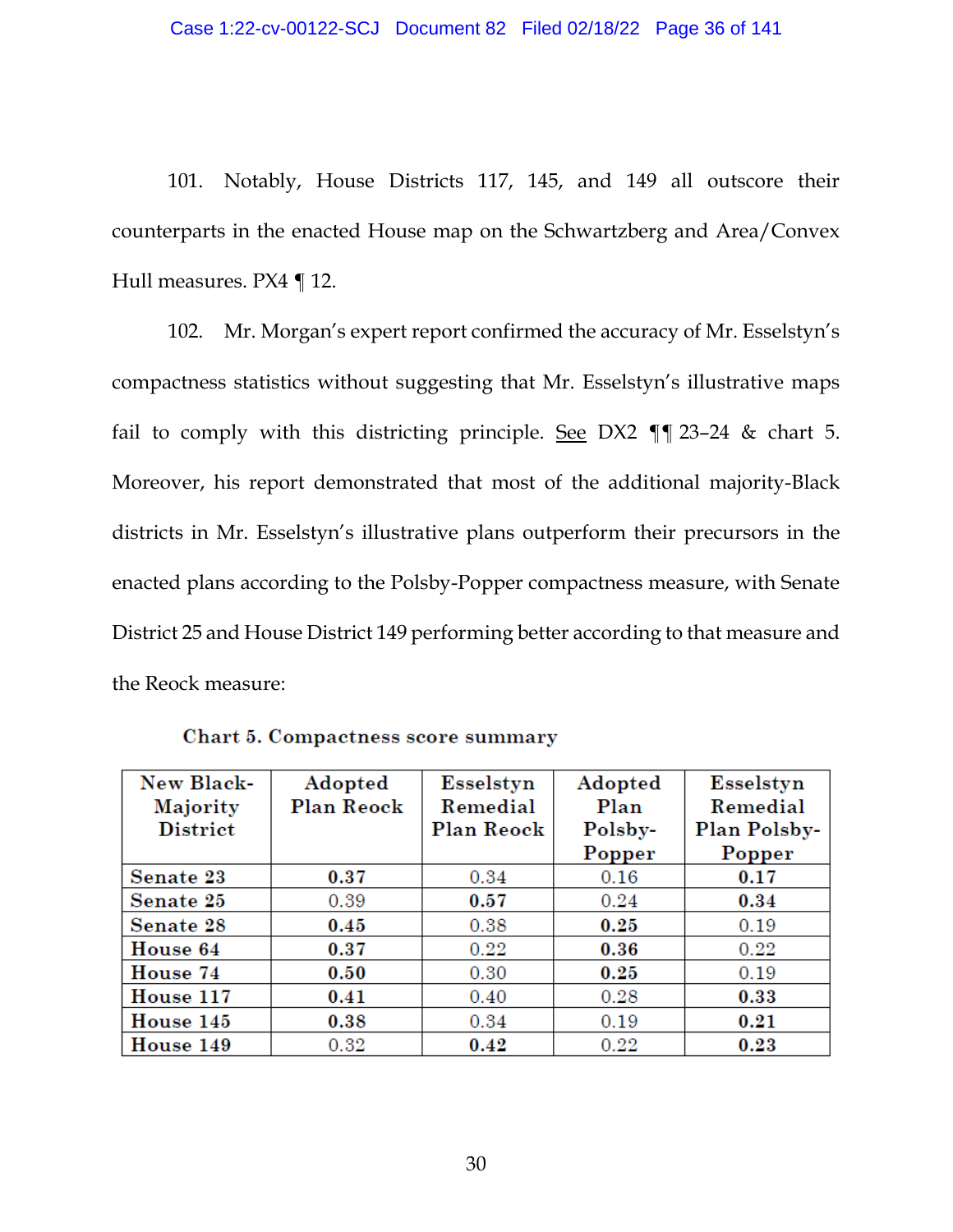103. Mr. Morgan offered no opinion on the compactness of Mr. Esselstyn's illustrative plans and at no point offered any opinion or conclusion that Mr. Esselstyn's illustrative plans are not reasonably compact. See Feb. 11, 2022, Afternoon Tr. 222:4–225:21, 229:1–230:11.

104. Mr. Morgan conceded that there is no minimum compactness threshold for districts under Georgia law. See Feb. 11, 2022, Afternoon Tr. 228:3– 16.

105. Although Plaintiffs' other mapping expert, Ms. Gina Wright, opined in her expert report that "[t]he three-way division of Baldwin [County] makes no sense and is not at all compact" (DX41 ¶ 25), she admitted at the hearing that this assertion was unsupported by any compactness measures or specific comparisons to the enacted plan. See Feb. 11, 2022, Morning Tr. 17:2–20, 19:16–21. Moreover, Mr. Esselstyn explained that "Baldwin County was already divided in two" and that the inclusion of a portion of Baldwin County in his illustrative House District 149 was needed for population equality: "the part of Bibb that I had included as well as Twiggs and Wilkinson were not enough to meet the ideal district population so I was looking at Baldwin County. And as it happens, that population in Baldwin County is concentrated in a sort of vertical column up through the middle of the county. So in order to obtain the population needed to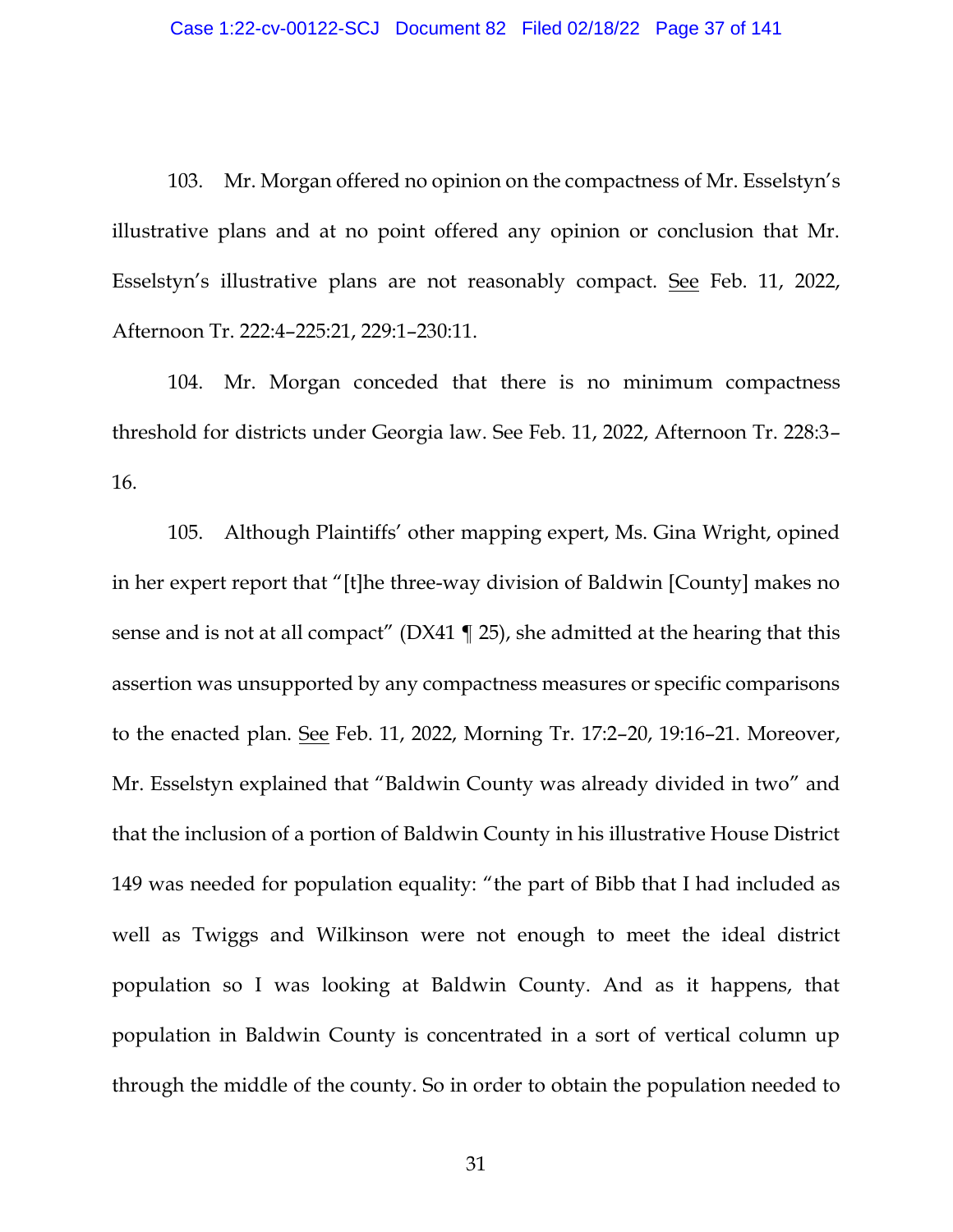# Case 1:22-cv-00122-SCJ Document 82 Filed 02/18/22 Page 38 of 141

get the ideal population, those precincts where the population was, were in the middle part of the county." Feb. 9, 2022, Afternoon Tr. 189:25–191:7; see also id. at 252:15–23 (Mr. Esselstyn's testimony explaining configuration of illustrative House District 149). Ultimately, Mr. Esselstyn's illustrative House District 149 is more compact than the enacted House District 149 using both the Reock and Polsby-Popper measures. Id. at 189:8–11.

106. After reviewing the compactness measures supplied by the expert reports received in this case and listening to the expert testimony provided at the preliminary injunction hearing, the Court concludes that the districts in Mr. Esselstyn's illustrative legislative plans are reasonably compact.

107. The Court finds that Mr. Esselstyn's illustrative legislative plans are consistent with the traditional districting principle of compactness.

## **d. Preservation of Political Subdivisions**

108. Based on the record, the Court concludes that Mr. Esselstyn's illustrative legislative plans comply with the districting criterion of respecting political subdivision boundaries.

109. Mr. Esselstyn testified that it was "not always possible" to preserve political subdivisions because, for example, "the ideal population for a House district is around 60,000 people, and there are going to be counties that have way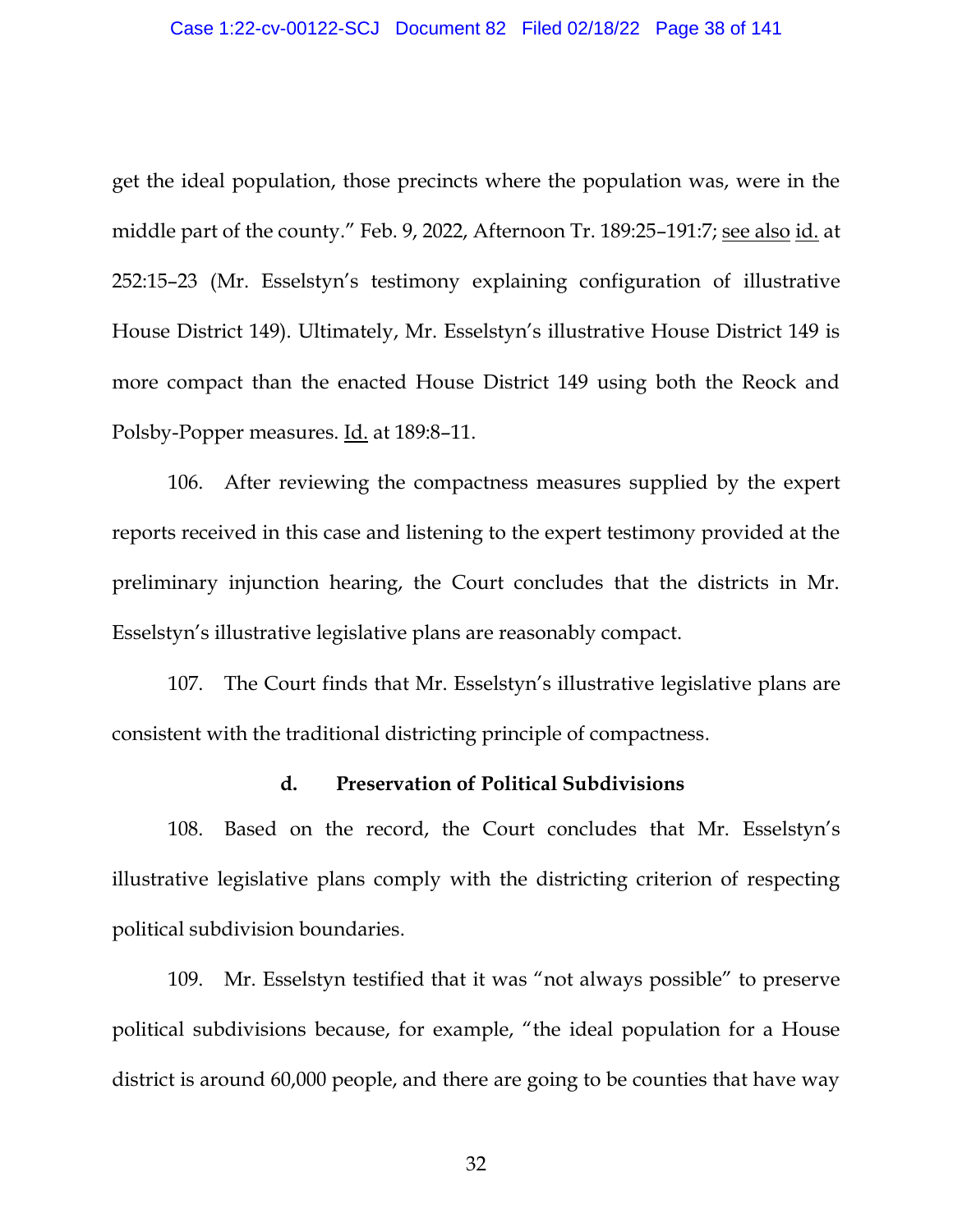more than 60,000 people. So you are going to have to divide that county up into multiple districts." Feb. 9, 2022, Afternoon Tr. 160:14–25. Similarly, "a typical precinct size is in the neighborhood typically around a few thousand people," and "[s]o often to get the best shape  $\dots$ , it's often practical to divide precincts." Id. at 161:1–8.

110. Mr. Esselstyn concluded that "[w]hile the creation of three additional majority-Black State Senate districts involved the division of additional counties and VTDs, the differences are marginal." PX3 ¶¶ 32–33 & table 3; see also id. at 80–91 (Mr. Esselstyn's expert report providing political subdivision splits for enacted and illustrative State Senate maps); Feb. 9, 2002, Afternoon Tr. 161:9–11 (Mr. Esselstyn's testimony stating that "the numbers of divided counties and precincts in the illustrative plans are similar, slightly higher than those for the enacted plans"); id. at 177:20-25, 188:18-24 (Mr. Esselstyn's testimony describing preservation of political subdivisions). He reported the splits in the enacted and illustrative State Senate maps as follows:

Table 3: Political subdivision splits for enacted and illustrative State Senate **Plans** 

|              | Intact Counties | <b>Split Counties</b> | <b>Split VTDs</b> |
|--------------|-----------------|-----------------------|-------------------|
| Enacted      | 130             | 29                    | 47                |
| Illustrative | 125             | 34                    | 49                |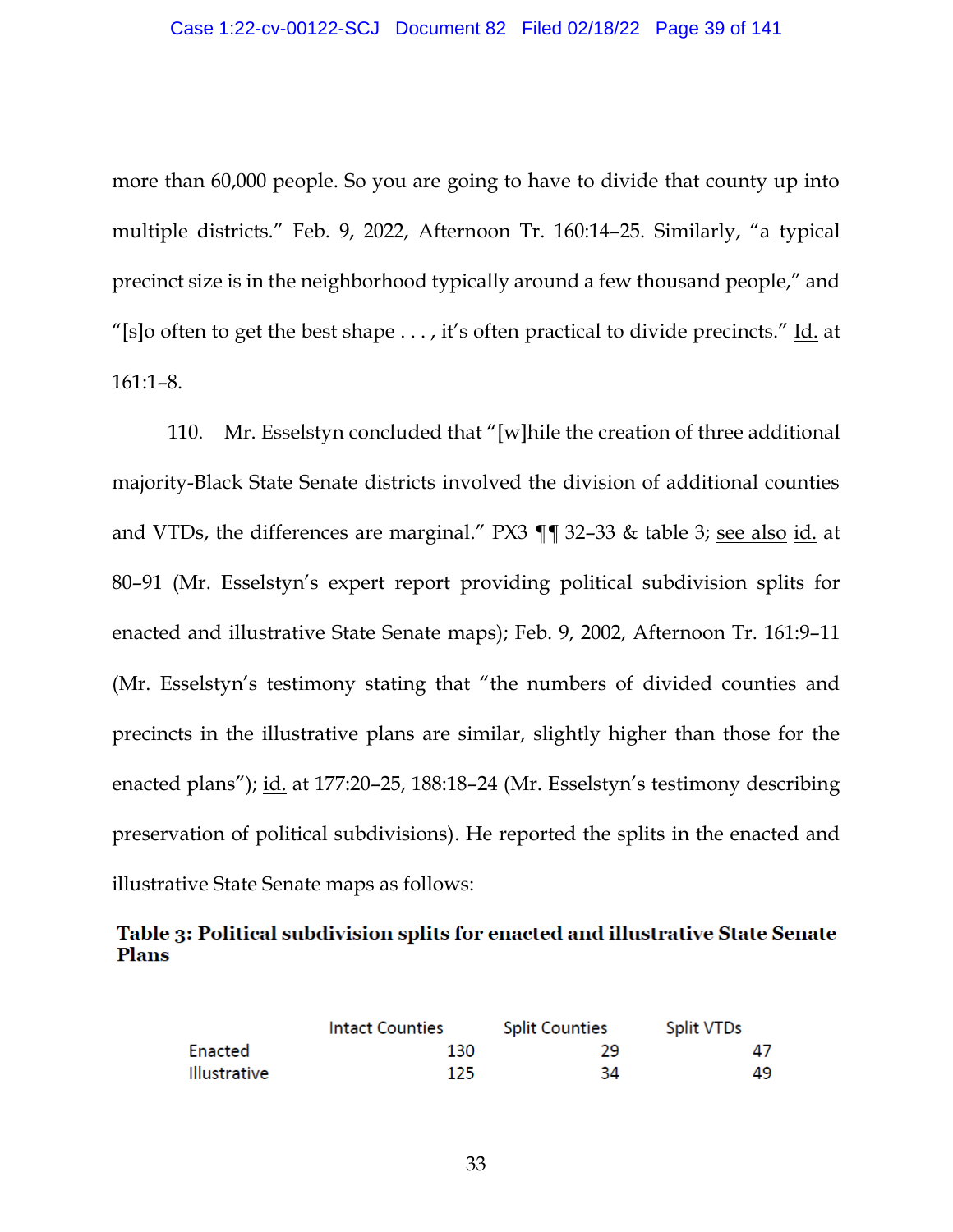111. Mr. Esselstyn further concluded that "[w]hile the creation of five additional majority-Black House districts involved the division of one additional county and a handful of VTDs, the differences are marginal." PX3 ¶¶ 47–48 & table 6; see also id. at 153–85 (Mr. Esselstyn's expert report providing political subdivision splits for enacted and illustrative House maps); Feb. 9, 2002, Afternoon Tr. 161:9–11 (Mr. Esselstyn's testimony stating that "the numbers of divided counties and precincts in the illustrative plans are similar, slightly higher than those for the enacted plans"). He reported the splits in the enacted and illustrative House maps as follows:

## Table 6: Political subdivision splits for enacted and illustrative House plans.

|              | Intact Counties | <b>Split Counties</b> | <b>Split VTDs</b> |
|--------------|-----------------|-----------------------|-------------------|
| Enacted      | 90              | 69                    | 185               |
| Illustrative | 89              | 70                    | 192               |

112. Notably, the number of county splits in Mr. Esselstyn's illustrative State Senate and House plans are lower than the number of such splits in the legislative plans used in the most recent elections (which is to say, Georgia's 2014 State Senate and 2015 House plans). PX4 ¶ 11 & table 1; Feb. 9, 2022, Afternoon Tr. 178:1–5, 188:25–4.

113. Out of 2,698 VTDs statewide, only 49 are split in Mr. Esselstyn's illustrative State Senate plan, and in only 18 of Georgia's 159 counties. Doc. No.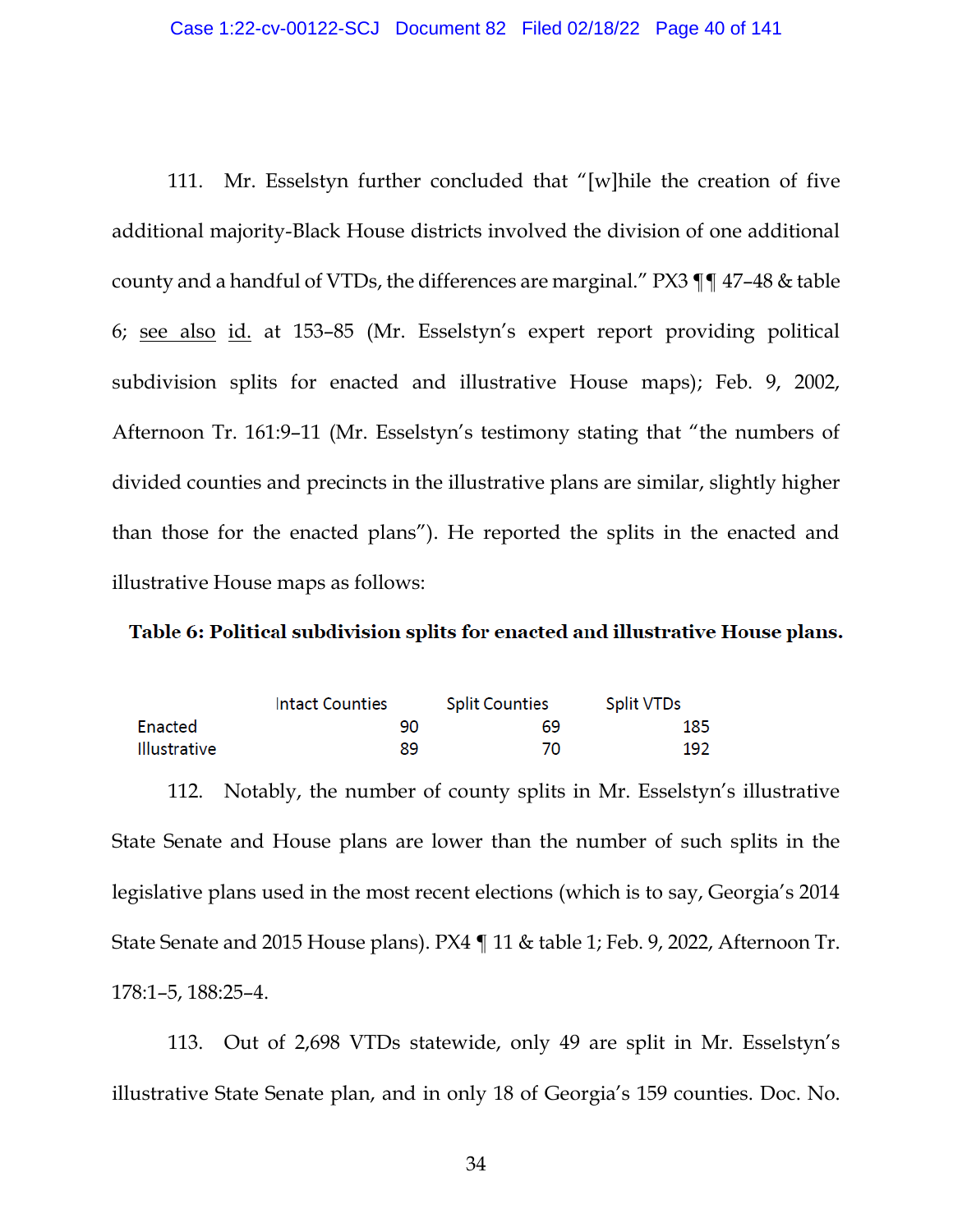61-1 ¶ 3 & fig. 1; Feb. 9, 2022, Afternoon Tr. 163:17–20, 166:5–9. Some of these VTD splits are inherited from the enacted State Senate map because Mr. Esselstyn's illustrative map leaves a majority of districts untouched. Feb. 9, 2022, Afternoon Tr. 164:23–165:4. Mr. Esselstyn's second supplemental report included a histogram depicting the VTD splits in his illustrative State Senate plan by county:

Figure 1: VTD splits in illustrative State Senate plan by County



114. Similarly, out of 2,698 VTDs statewide, only 192 are split in Mr. Esselstyn's illustrative House plan, and in only 45 of Georgia's 159 counties. Doc. No. 61-1 ¶ 4 & fig. 2; Feb. 9, 2022, Afternoon Tr. 164:13–15, 166:10–11. Some of these VTD splits are inherited from the enacted House map because Mr. Esselstyn's illustrative map leaves a vast majority of districts untouched. Feb. 9, 2022,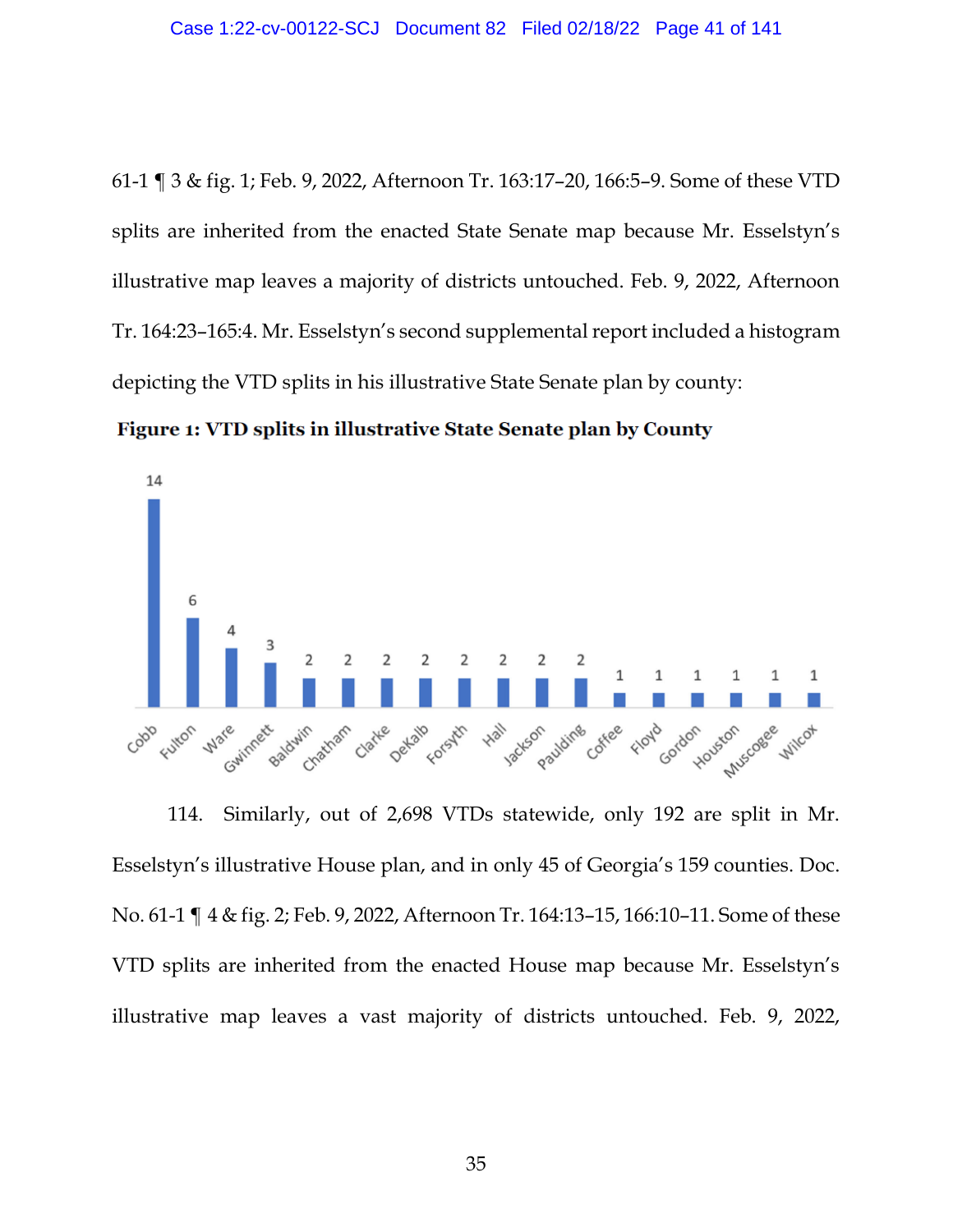Afternoon Tr. 165:5–6. Mr. Esselstyn's second supplemental report included a histogram depicting the VTD splits in his illustrative House plan by county:

Figure 2: VTD splits in illustrative State House plan by County



115. Across both the illustrative State Senate and House maps, only 47 of Georgia's 159 counties have split VTDs. Feb. 9, 2022, Afternoon Tr. 166:15–21.

116. Mr. Morgan's report confirmed Mr. Esselstyn's statistics for political subdivision splits without opining that Mr. Esselstyn's illustrative maps fail to comply with this districting principle. See DX2 ¶¶ 20–22; see also Feb. 11, 2022, Afternoon Tr. 220:15–221:20 (Mr. Morgan's testimony confirming Mr. Esselstyn's reported figures and conceding that his expert report offers no opinion on issue of split geographies).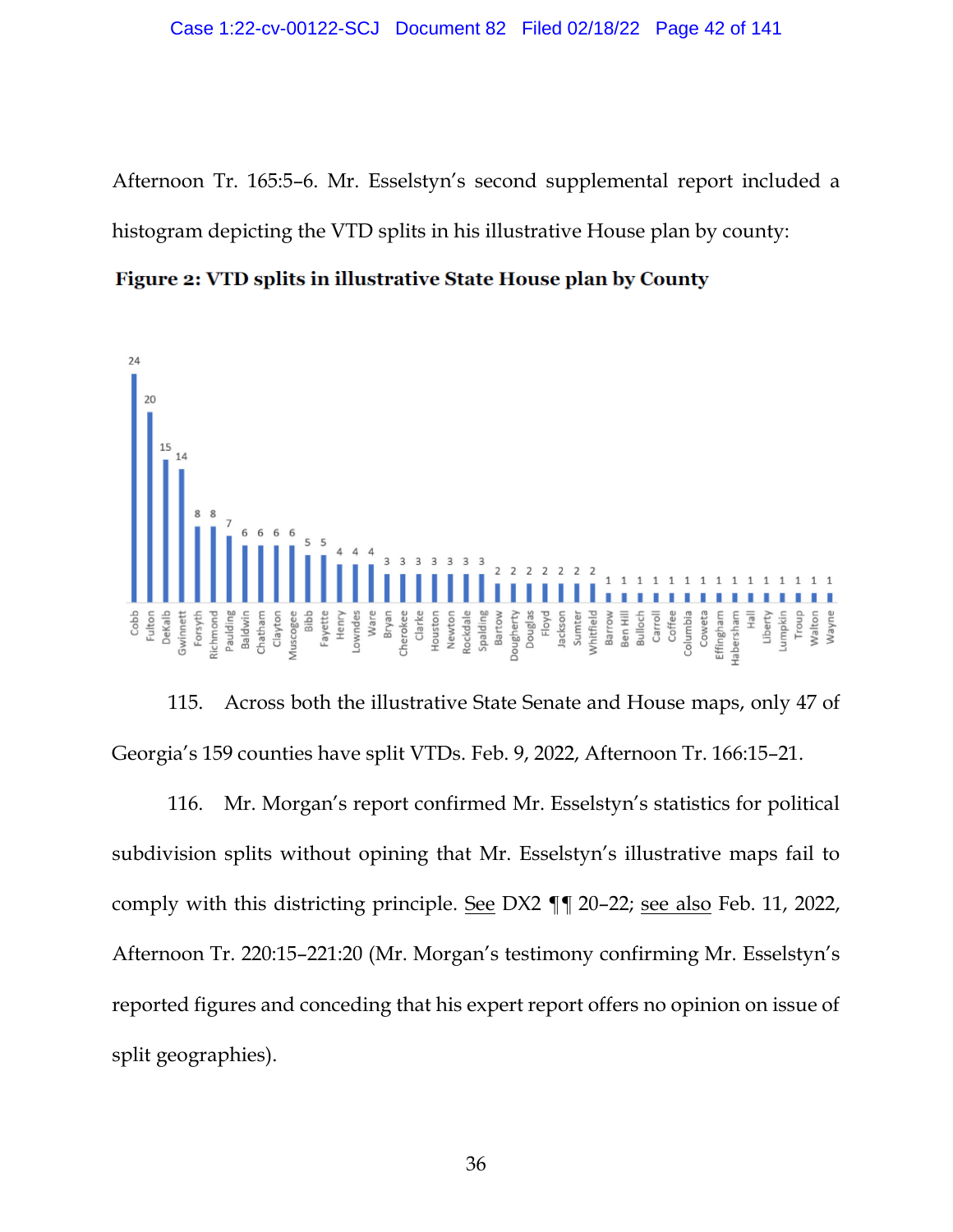117. The Court finds that Mr. Esselstyn's illustrative legislative plans respect the boundaries of political subdivisions.

## **e. Preservation of Communities of Interest**

118. Based on the record, the Court concludes that Mr. Esselstyn's illustrative legislative plans comply with the districting criterion of respecting communities of interest.

119. Mr. Esselstyn testified regarding his definition of a community of interest: "[C]ommunity of interest could be something as large as the Black Belt. As large as Metro Atlanta. Can span multiple counties. And . . . it could also be as small as a neighborhood. So it can be an area that is large or larger geographically but the basic idea is you are looking at areas that have a shared characteristics or where the people have a shared interest." Feb. 9, 2022, Afternoon Tr. 167:1–11. Although sometimes such communities "can be delineated on [a] map"—such as municipalities, college campuses, or military bases—at other times "they don't have clearly defined boundaries." Id. at 167:18-168:9; see also Feb. 11, 2022, Morning Tr. 90:5–91:12 (Ms. Wright's testimony broadly defining communities of interest).

120. In drawing his illustrative maps, Mr. Esselstyn sought to preserve communities of interest where possible. Feb. 9, 2022, Afternoon Tr. 168:13–16.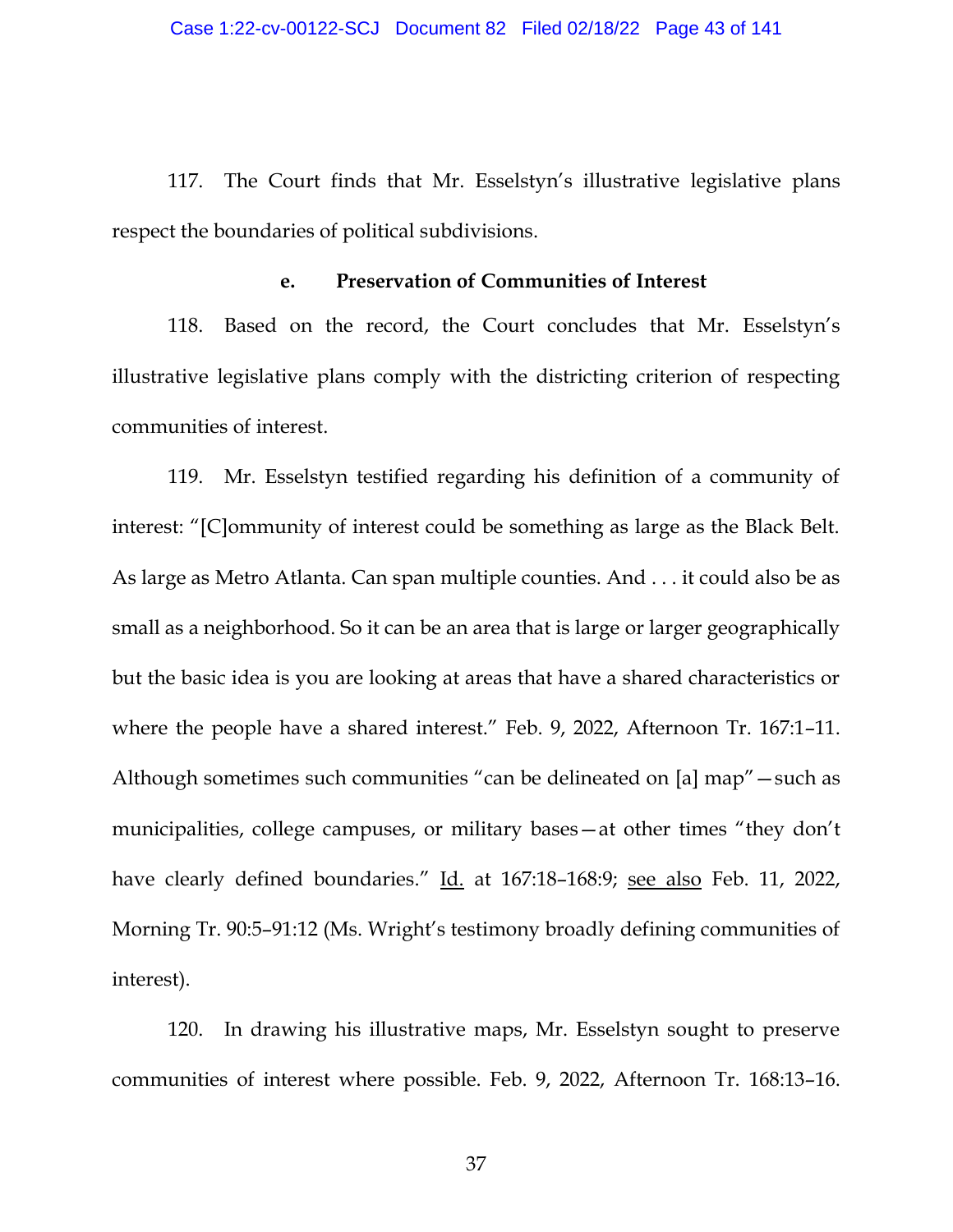Notably, this does not necessarily mean that each illustrative district is homogenous; as Mr. Esselstyn explained, "I don't believe that the communities of interest principle[] requires every two communities in a given district to have commonalities. I don't think that's what the principle stands for. . . . [M]y focus on communities of interest is trying to keep them intact, when possible." Feb. 9, 2022, Afternoon Tr. 221:1–222:11. Accordingly, the absence of "some shared characteristic" does not necessarily indicate "a failure to meet the communities of interest criteria or any other [] traditional redistricting principle." Id. at 222:12–17.

121. Although Ms. Wright's expert report points to purported instances where disparate communities are included in the same district (DX41 ¶¶ 22–23, 26, 28), such claims do not undermine Mr. Esselstyn's conclusion that his illustrative districts preserve communities of interest in line with his approach described above.

122. Commenting on Mr. Esselstyn's illustrative Senate District 25, Jason Carter, a former member of the State Senate and candidate for Governor of Georgia during the 2014 election, noted that it "includes virtually all of Henry County in a single district," which "helps in some context for sure.... [I]f there were really differing aspects in Henry County that needed to be divided, up that would be one thing but . . . Henry County is a fast-growing, multi-racial community that . . .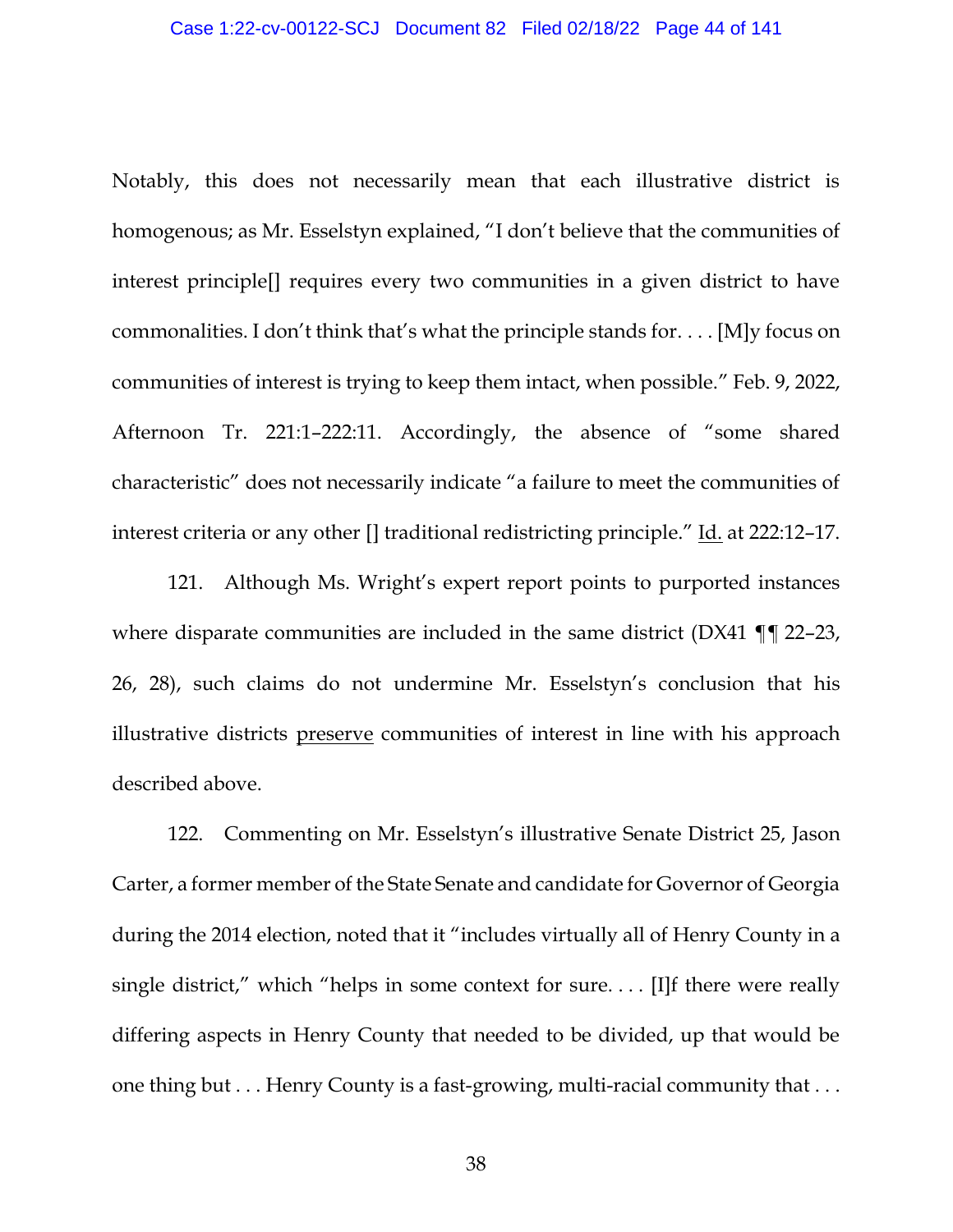would seem like [] the kind of place that can be kept together . . . if you can make it coherent, it would seem that that would be great." Feb. 10, 2022, Afternoon Tr. 138:9–139:6.

123. Commenting on Mr. Esselstyn's illustrative Senate District 28, Mr. Carter described the communities of interest contained in the district: "[T]hat is . . . to me, a cohesive community and . . . Newnan certainly has more in common with that part of South Fulton than it does with . . . Franklin, Georgia, because of the issues that it confronts from an infrastructure standpoint and those other issues[.]" Feb. 10, 2022, Afternoon Tr. 139:18–140:19.

124. Commenting on Mr. Esselstyn's illustrative Senate District 23, Mr. Carter confirmed that it unites Black Belt communities with shared interests: "this is a rural area with Augusta as one of the anchors . . . if you are drawing a Senate district, you have to get to the right population, so you are going to have to have a big map with lots of counties in it, but between [Milledgeville], Hancock County, Washington County, down to Screven County, you are talking about an area ... that has been confronting these multiracial rural issues for hundreds of years and as those have changed over time." Feb. 10, 2022, Afternoon Tr. 140:20–142:11; see also id. at 142:14–143:16 (Mr. Carter's testimony describing common interests between Richmond County and Milledgeville).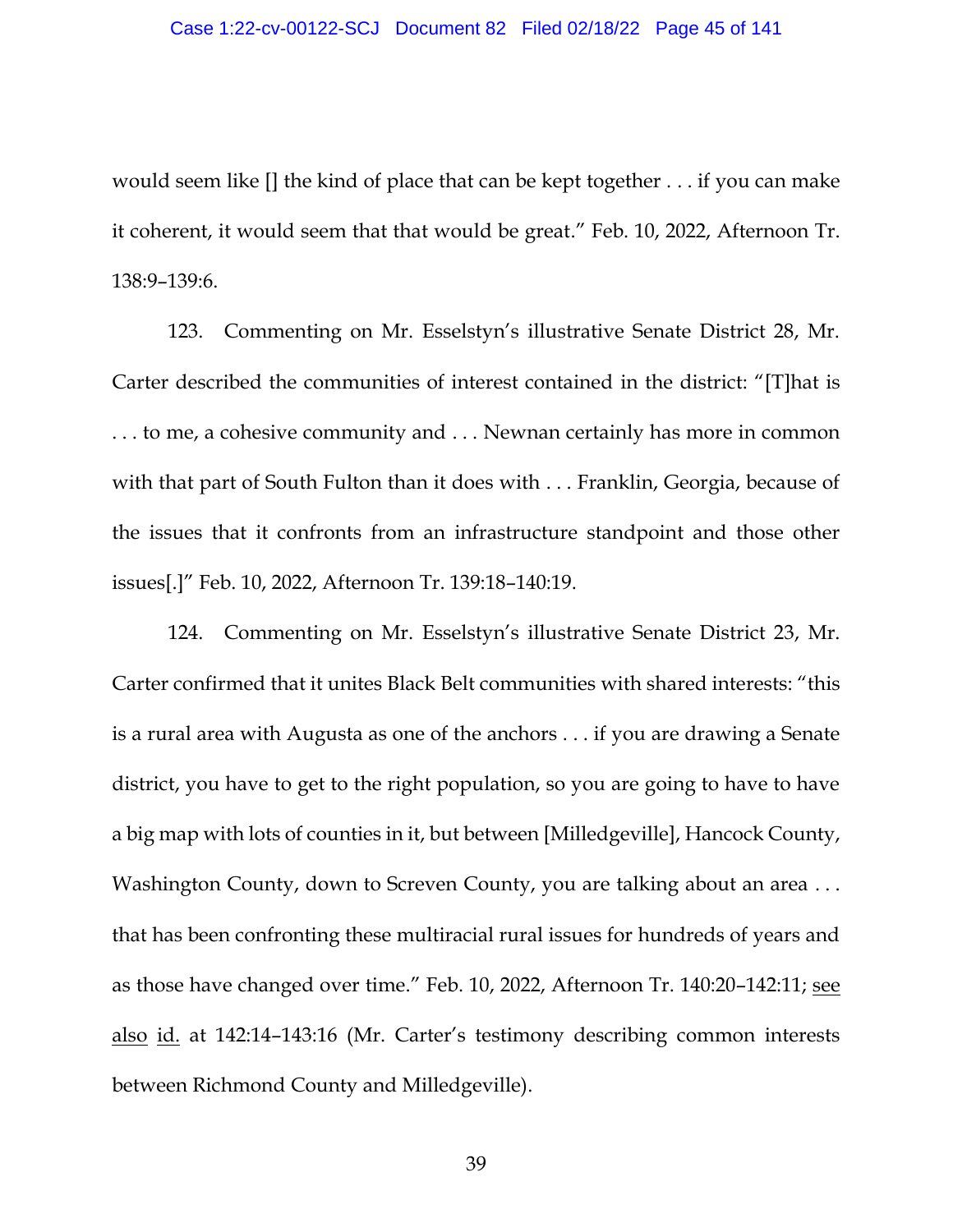125. As described above, Mr. Esselstyn's illustrative House District 149 "generally follows the orientation of the Georgia Fall Line geological feature, which brings with it shared economic, historic, and ecological similarities. Macon and Milledgeville, parts of which are in illustrative House District 149, are both characterized as 'Fall Line Cities.'" PX4 ¶ 14 (footnote omitted).

126. Although Ms. Wright opined that "connecting a small portion of Milledgeville with Macon in a single House district lacks any coherent community" (DX41 ¶ 25), Mr. Esselstyn emphasized the connections between these communities as Fall Line Cities and noted that Ms. Wright herself advocated for the inclusion of Twiggs and Wilkinson Counties together in a single district, which his illustrative House District 149 achieves. Feb. 9, 2022, Afternoon Tr. 191:12–192:21; see also DX41 ¶ 18 (Ms. Wright's expert report asserting that "Twiggs and Wilkinson counties . . . have historically been in the same district as they constitute a single community of interest"). Mr. Esselstyn also testified that his illustrative House District 149 preserves Mercer University and the Ocmulgee Mounds National Historical Park in a single district. Feb. 9, 2022, Afternoon Tr. at 192:22–193:2.

127. Mr. Esselstyn's additional majority-Black State Senate district in the Black Belt, illustrative Senate District 23, also preserves the Fall Line Cities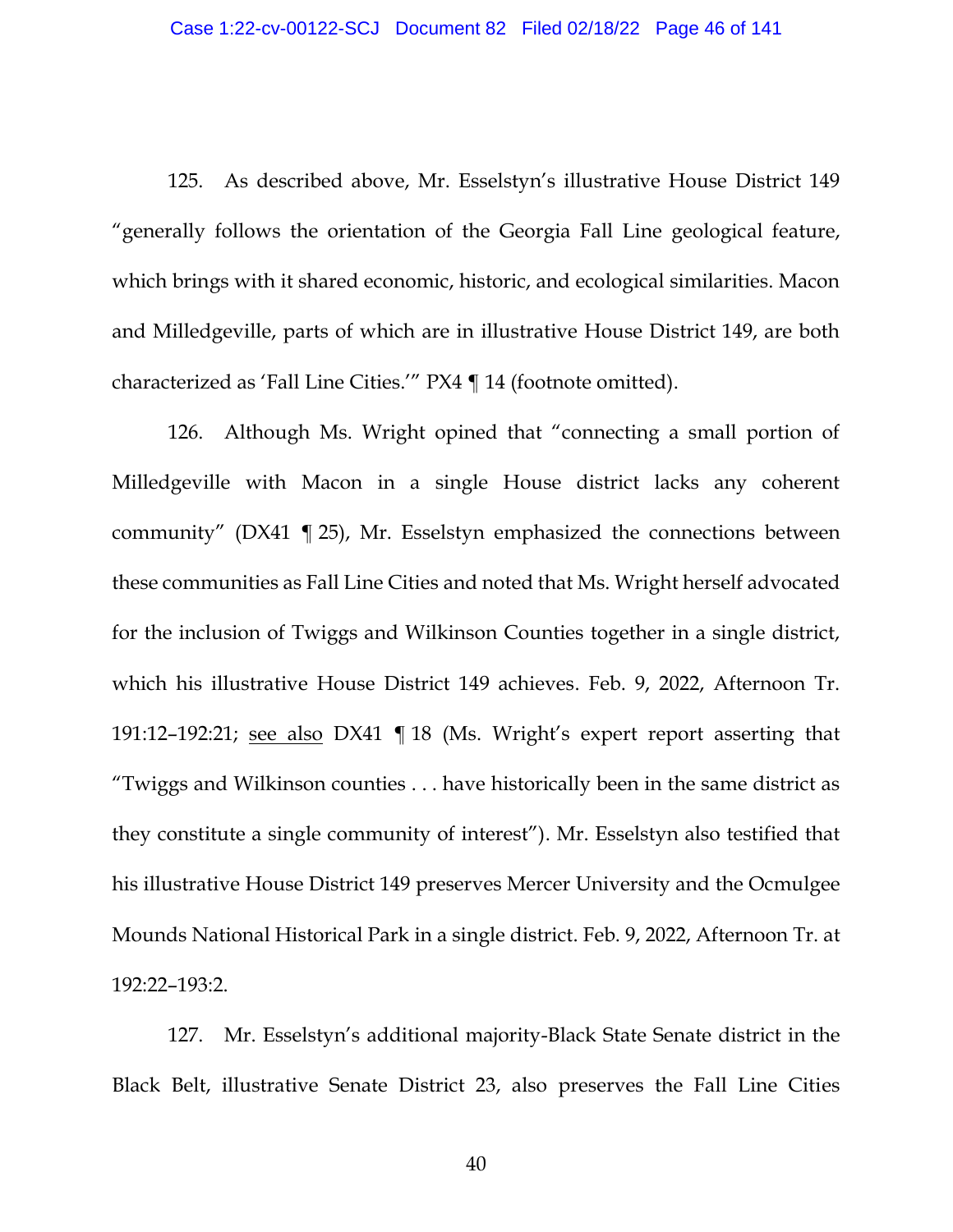### Case 1:22-cv-00122-SCJ Document 82 Filed 02/18/22 Page 47 of 141

community of interest that includes cities like Milledgeville and Augusta. Feb. 9, 2022, Afternoon Tr. 222:18–223:4.

128. Regarding the House districts in Bibb County, Mr. Wright noted that "[w]e had testimony in Macon at that hearing specifically asking to keep their districts with an eastern district and a western district, which is how those two districts where those incumbents that live there are currently drawn. And they asked we maintain it the same way." Feb. 11, 2022, Morning Tr, 50:3–51:5. Mr. Esselstyn's illustrative House plain maintains House Districts 142 and 143 within Bibb County as eastern and western districts. PX3 ¶ 42 & fig. 13; see also Feb. 11, 2022, Morning Tr. 84:15–18 (Ms. Wright's testimony confirming that Mr. Esselstyn's illustrative House Districts 142 and 143 are still wholly within Bibb County).

129. The Court finds that Mr. Esselstyn's illustrative legislative plans respect communities of interest.

# **f. Core Retention**

130. Preservation of existing district cores was not an enumerated districting principle adopted by the General Assembly. See PX39–PX40.

131. As Mr. Esselstyn explained in his supplemental expert report, "One of the guiding principles in the creation of my illustrative plans was to keep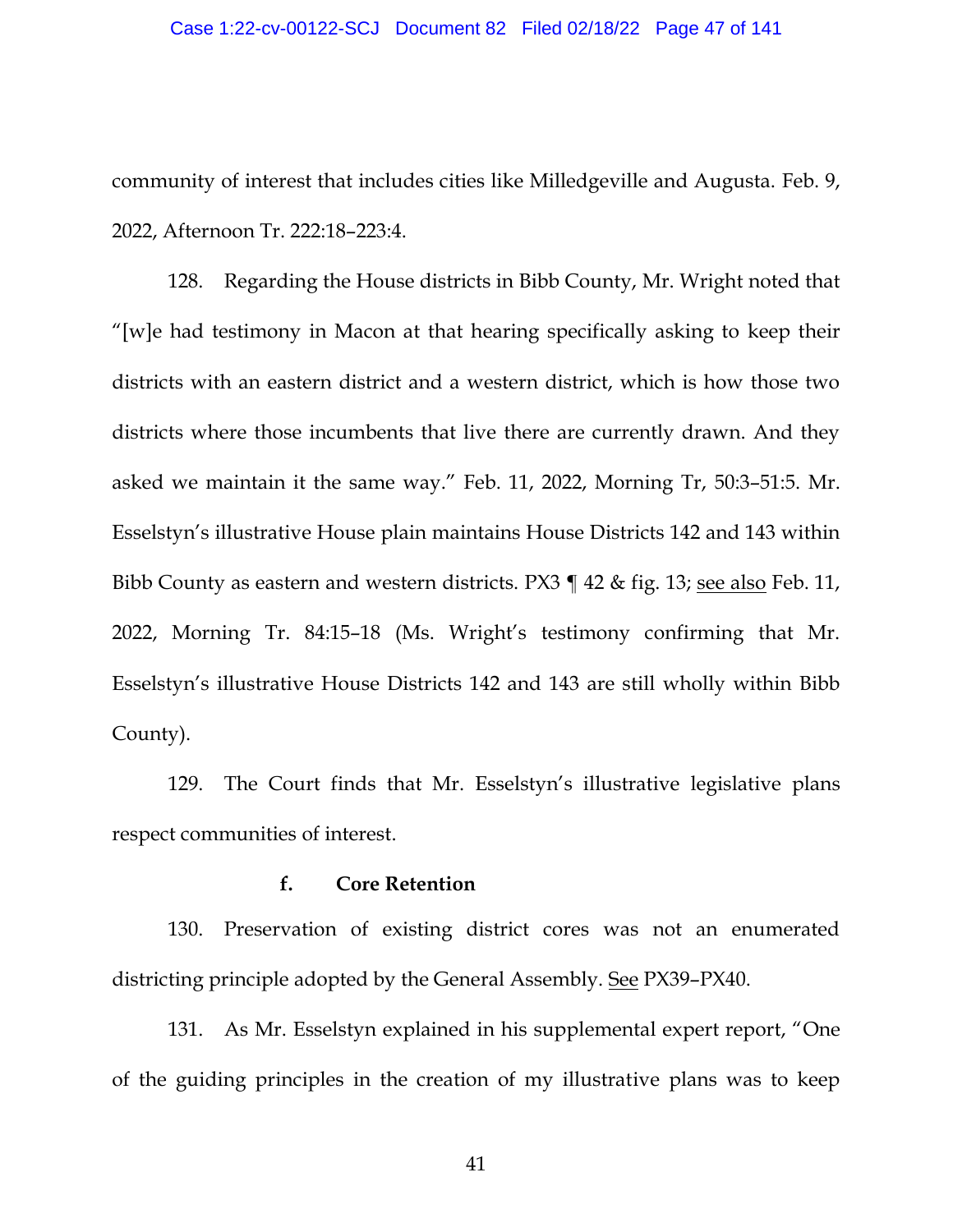changes to a minimum while adhering to other neutral criteria. Modifying one district necessarily requires changes to districts adjacent to the original modification, and harmonizing those changes with traditional redistricting criteria (such as population equality and intactness of counties) often inescapably results in cascading changes to other surrounding districts. While the illustrative plans are—intentionally—a departure from the enacted plans, most of the plans' districts remain intact. In the case of the illustrative House plan, for example, 86% of the districts are unchanged from the enacted House plan." PX4 ¶ 9; see also Feb. 9, 2022, Afternoon Tr. 267:20–268:4 (Mr. Esselstyn's testimony: "One of the other considerations for me was not trying to make more changes that I have to.").

132. Indeed, the number of unchanged districts "constitute significant majorities" in Mr. Esselstyn's illustrative legislative maps. PX4 ¶ 8. Mr. Morgan's expert report only served to confirm the number of unchanged districts in Mr. Esselstyn's illustrative plans. See DX2 ¶ 19 (Mr. Morgan's expert report noting that Mr. Esselstyn changed 22 districts in State Senate plan and 26 districts in House plan); see also Feb. 11, 2022, Afternoon Tr. 214:16–215:17, 217:8–18 (Mr. Morgan's testimony confirming numbers of unchanged districts in Mr. Esselstyn's illustrative legislative plans); id. at 218:5–220:14 (Mr. Morgan's testimony further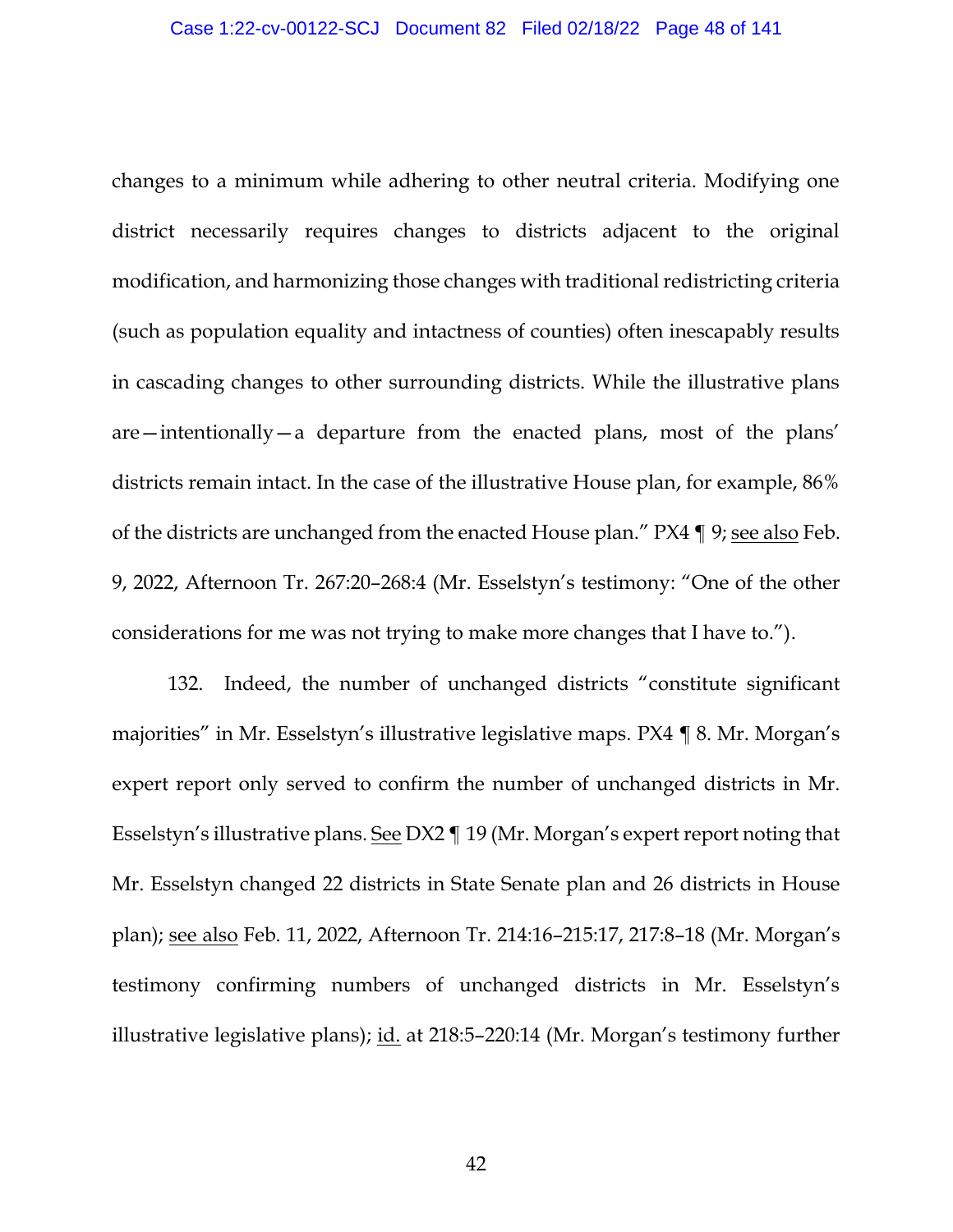confirming accuracy of Mr. Esselstyn's reported statistics and conceding that his expert report offers no opinion or analysis on issue of core retention).

133. Mr. Esselstyn's second supplemental expert report contained maps depicting the unchanged districts in his illustrative State Senate and House maps (Doc. No. 61-1 ¶¶ 5 & figs. 3–4):



Figure 3: Changed and unchanged districts in illustrative State Senate plan Figure 4: Changed and unchanged districts in illustrative House plan

134. Although Mr. Morgan's report contains analysis of core retention (DX2 ¶ 19), he admitted at the hearing that he compared Mr. Esselstyn's illustrative maps only to the enacted maps and not to the previously enacted benchmark maps. Feb. 11, 2022, Afternoon Tr. 208:9–209:5. Mr. Morgan agreed that the enacted maps have been in place for less than six weeks and that, to his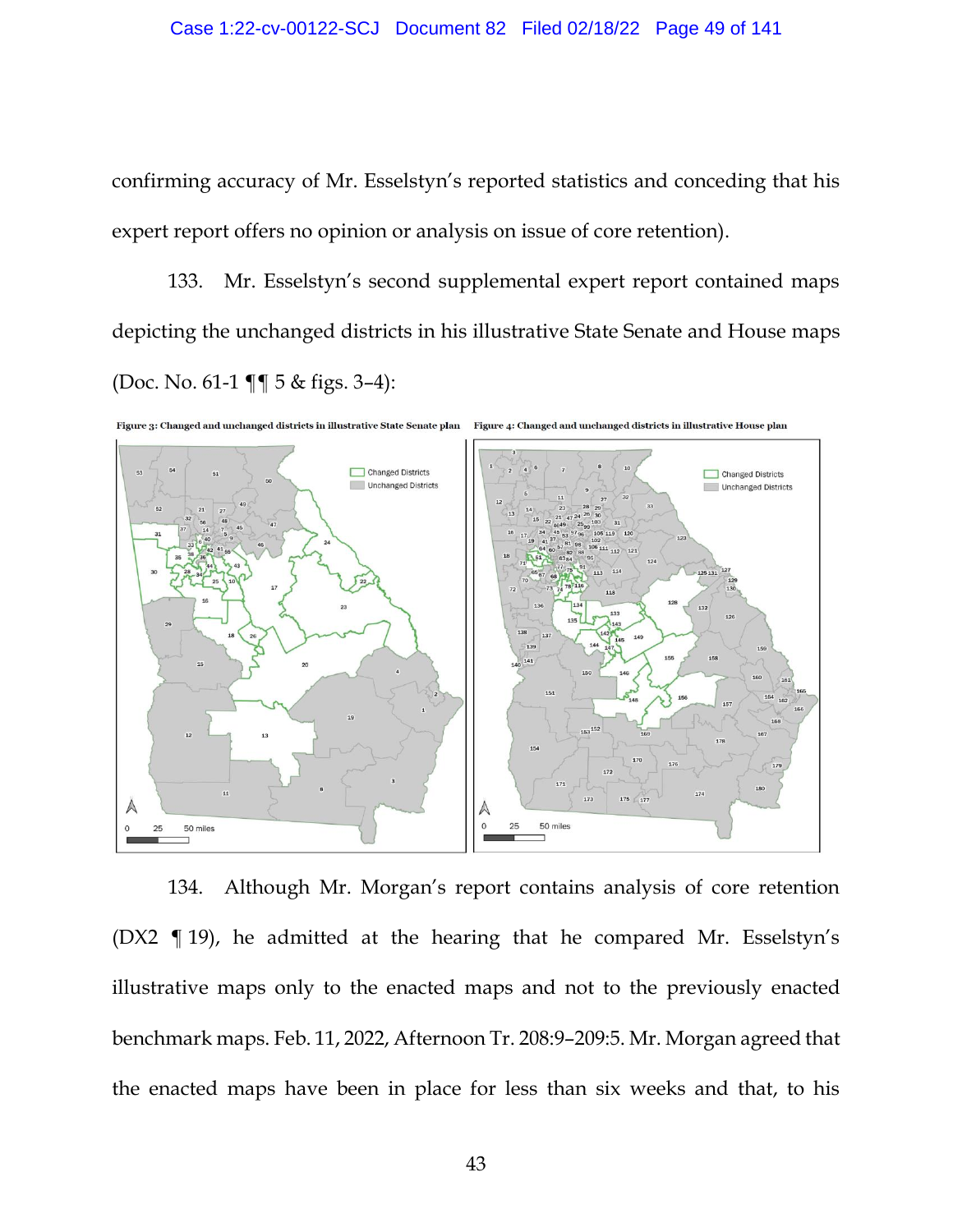### Case 1:22-cv-00122-SCJ Document 82 Filed 02/18/22 Page 50 of 141

knowledge, no Georgia voters have cast ballots under the new legislative maps. Id. at 210:4–211:1.

135. During his testimony at the hearing, Mr. Morgan conceded that illustrative plans are necessarily different from enacted plans. Feb. 11, 2022, Afternoon Tr. 214:1–3.

136. The Court concludes that Mr. Esselstyn's illustrative legislative plans comply with traditional districting principles, including those adopted by the General Assembly.

## **g. Racial Considerations**

137. The Court further concludes that Mr. Esselstyn did not subordinate traditional districting principles in favor of race-conscious considerations.

138. Mr. Esselstyn was asked "to determine whether there are areas in the State of Georgia where the Black population is 'sufficiently large and geographically compact' to enable the creation of additional majority-Black legislative districts relative to the number of such districts provided in the enacted State Senate and State House of Representatives redistricting plans from 2021." PX3 ¶ 8 (footnote omitted); see also Feb. 9, 2022, Afternoon Tr. 150:11–19 (Mr. Esselstyn's testimony confirming what he was asked to do in this case). Mr.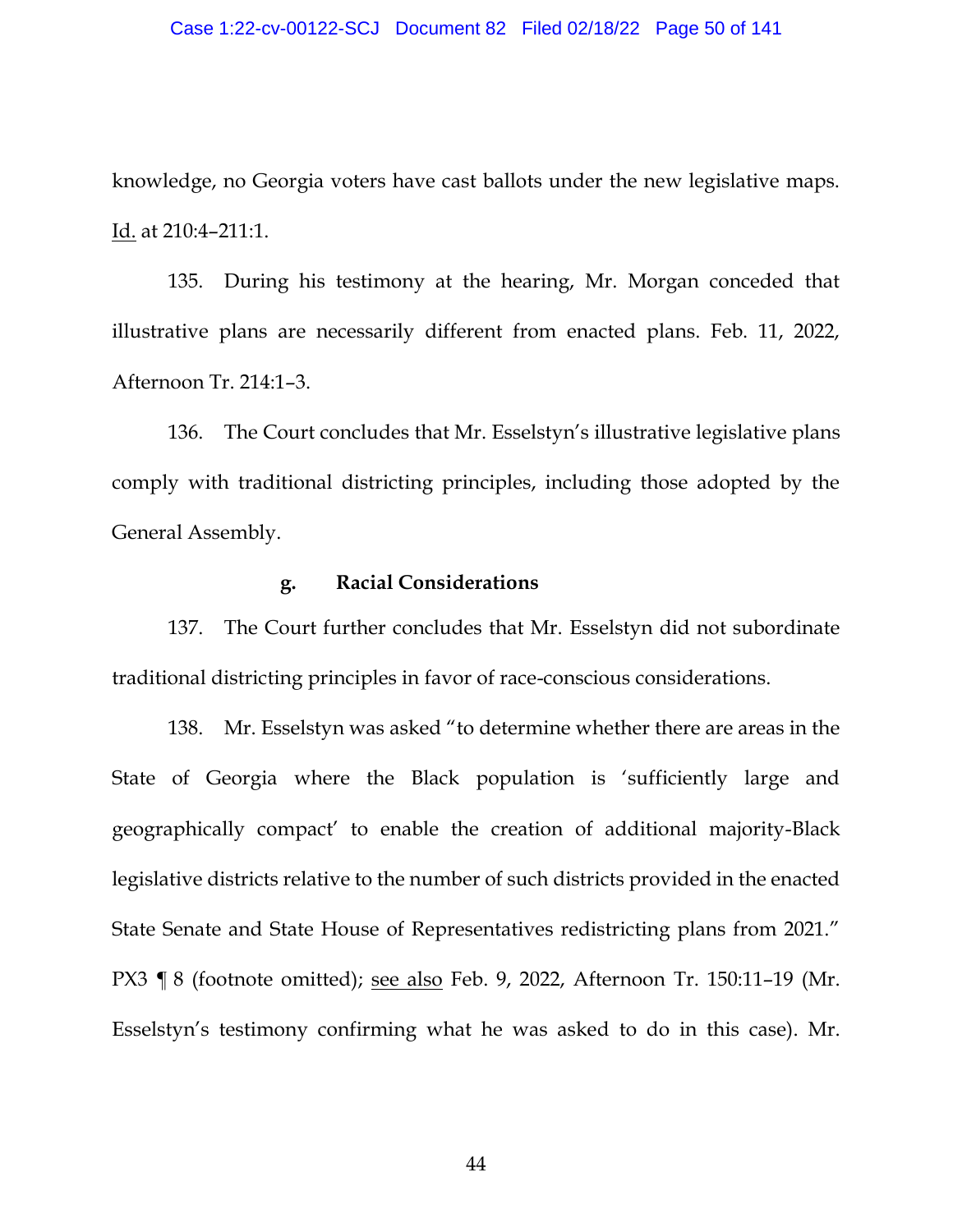Esselstyn testified that he was not asked to maximize the number of majority-Black districts in the State Senate or House map. Feb. 9, 2022, Afternoon Tr. 150:23–25.

139. Mr. Esselstyn testified that it was necessary for him to consider race as part of his analysis because, under Section 2, "the key metric is whether a district has a majority of the Any Part Black population. So that means it has to be over 50 percent. And that means looking at a column of numbers in order to determine, to assess whether a district has that characteristic. You have to look at the numbers that measure the percentage of the population is Black." Feb. 9, 2022, Afternoon Tr. 155:15–156:2.

140. Mr. Esselstyn emphasized that he took other considerations into account as well when drawing his illustrative plans, including population equality, compliance with the federal and state constitutions, contiguity, and other traditional districting principles. Feb. 9, 2022, Afternoon Tr. 156:10–157:9; see also id. at 275:2–11 (Mr. Esselstyn's testimony explaining that, when drawing illustrative districts, "I'm not looking at any one race of voters. . . . I'm always looking [at] a multitude of considerations").

141. Mr. Esselstyn confirmed that race did not predominate when he drew his illustrative plans. Feb. 9, 2022, Afternoon Tr. 158:1–3. When asked by the Court whether race was the controlling issue when drawing his illustrative House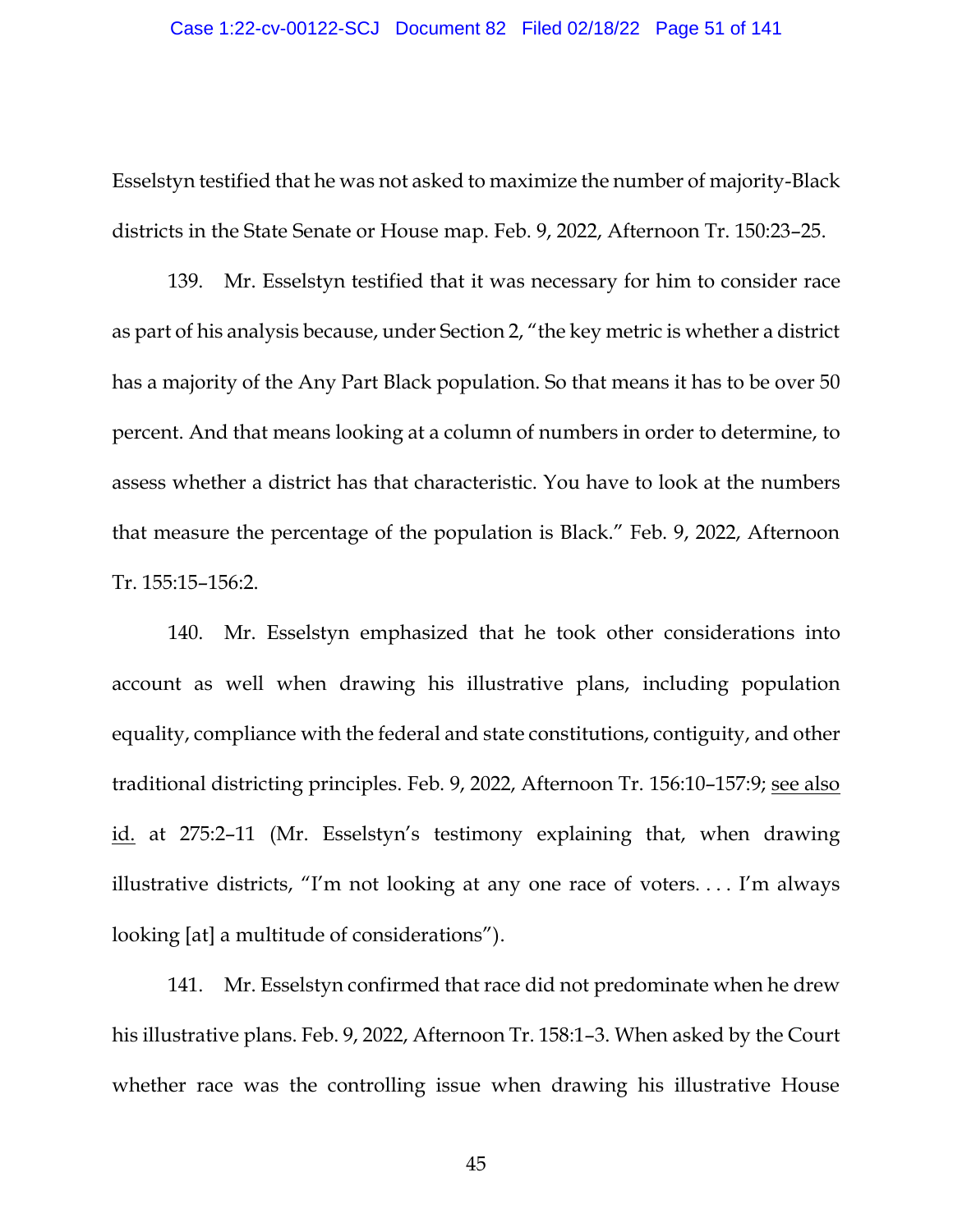District 149, Mr. Esselstyn responded, "There's not one predominant consideration. . . . I'm trying to see if something can be satisfied while considering all the other traditional principles and the principles adopted by the General Assembly." Id. at 254:1–255:18.

142. When asked by Defendants' counsel whether additional split counties in the illustrative maps were the result of an effort to add additional-majority Black districts, Mr. Esselstyn responded, "I don't know that I would guarantee that that was why. As I mentioned, it's one of the principles that I was trying to adhere to, as well as compactness. So I guess I could say that it's a consequence, but it's not necessarily that I'm trying to create additional majority Black districts necessarily in splitting more counties." Feb. 9, 2022, Afternoon Tr. 203:18–204:8.

143. When asked by Defendants' counsel whether the composition of his illustrative House District 74 was "to achieve the goal of majority status in [that] district," Mr. Esselstyn responded, "No. . . . [T]here are always multiple goals," such as preserving the community of Irondale, ensuring that Fayetteville was kept intact in the illustrative map, and being "relatively consistent with what it is in the enacted plan" in terms of preexisting district boundaries. Feb. 9, 2022, Afternoon Tr. 246:16–247:5.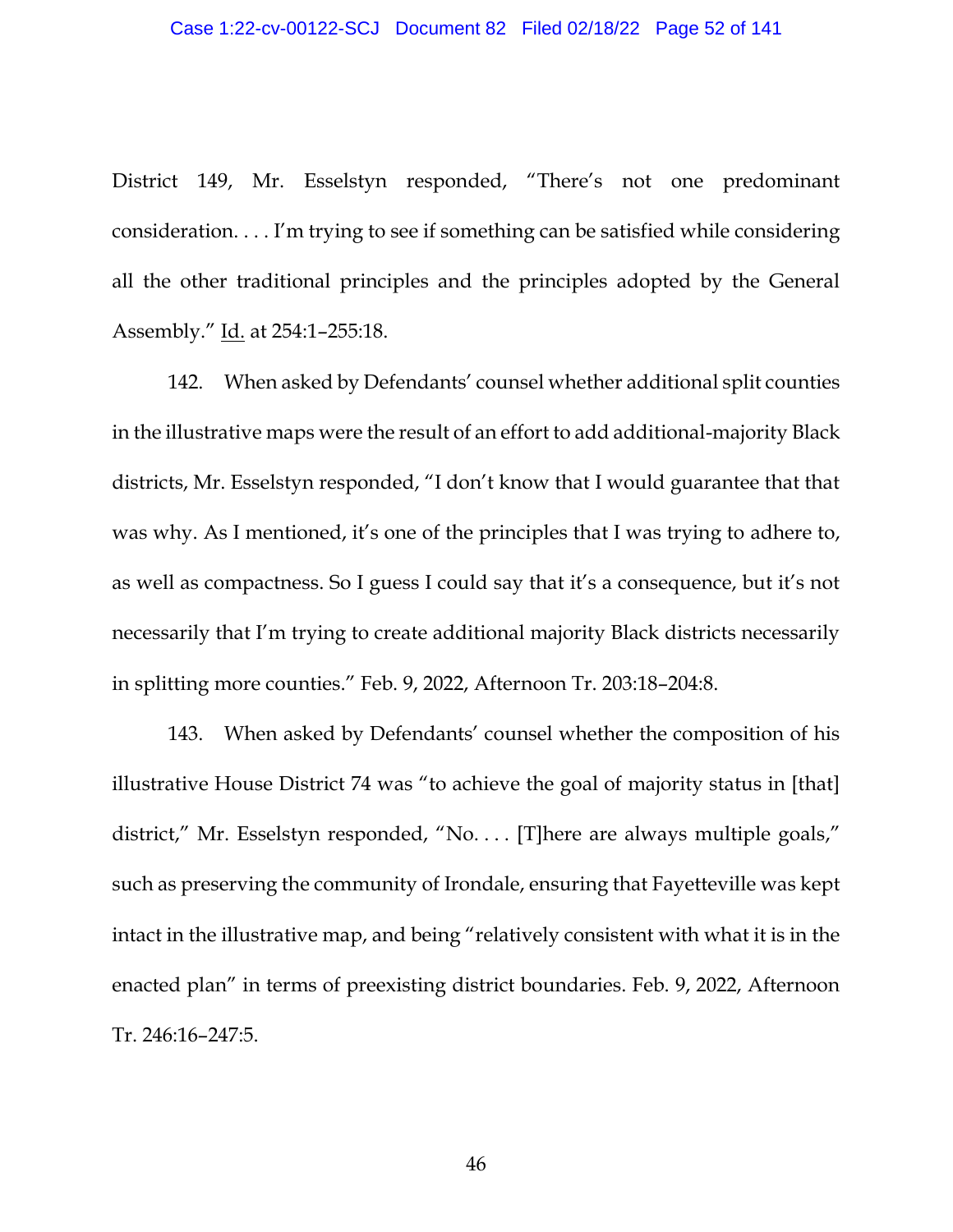144. In her expert report, Ms. Wright offered conclusory assertions that certain district boundaries in Mr. Esselstyn's illustrative maps were "drawn with a racial goal in mind" (DX41 ¶¶ 21–23), but provides no persuasive details or explanations to support these claims. Moreover, as discussed above, Mr. Esselstyn provided neutral justifications for the decisions he made when drawing his illustrative State Senate and House plans.

145. Ms. Wright also suggested that "[i]t is [] unusual that District 116 follows the interstate except to take a single precinct across the interstate that likely has racial implications for District 117." DX41 ¶ 27. Mr. Esselstyn provided a neutral justification for this decision: "It's actually not a precinct. It is a portion of a precinct, and so I did — this is an instance where I did cho $[o]$ se to divide a precinct and that was done actually in order to preserve a community of interest. So had I included the entire precinct, it would have actually split [McDonough]. It would have been a portion, a substantial portion . . . of [McDonough] in that eastern piece of that precinct. So by dividing the precinct, it was actually done to keep . . . the vast majority of McDonough in House District 117." Feb. 9, 2022, Afternoon Tr. 193:3–194:19.

146. The Court finds that race did not predominate in the drawing of Mr. Esselstyn's illustrative legislative plans.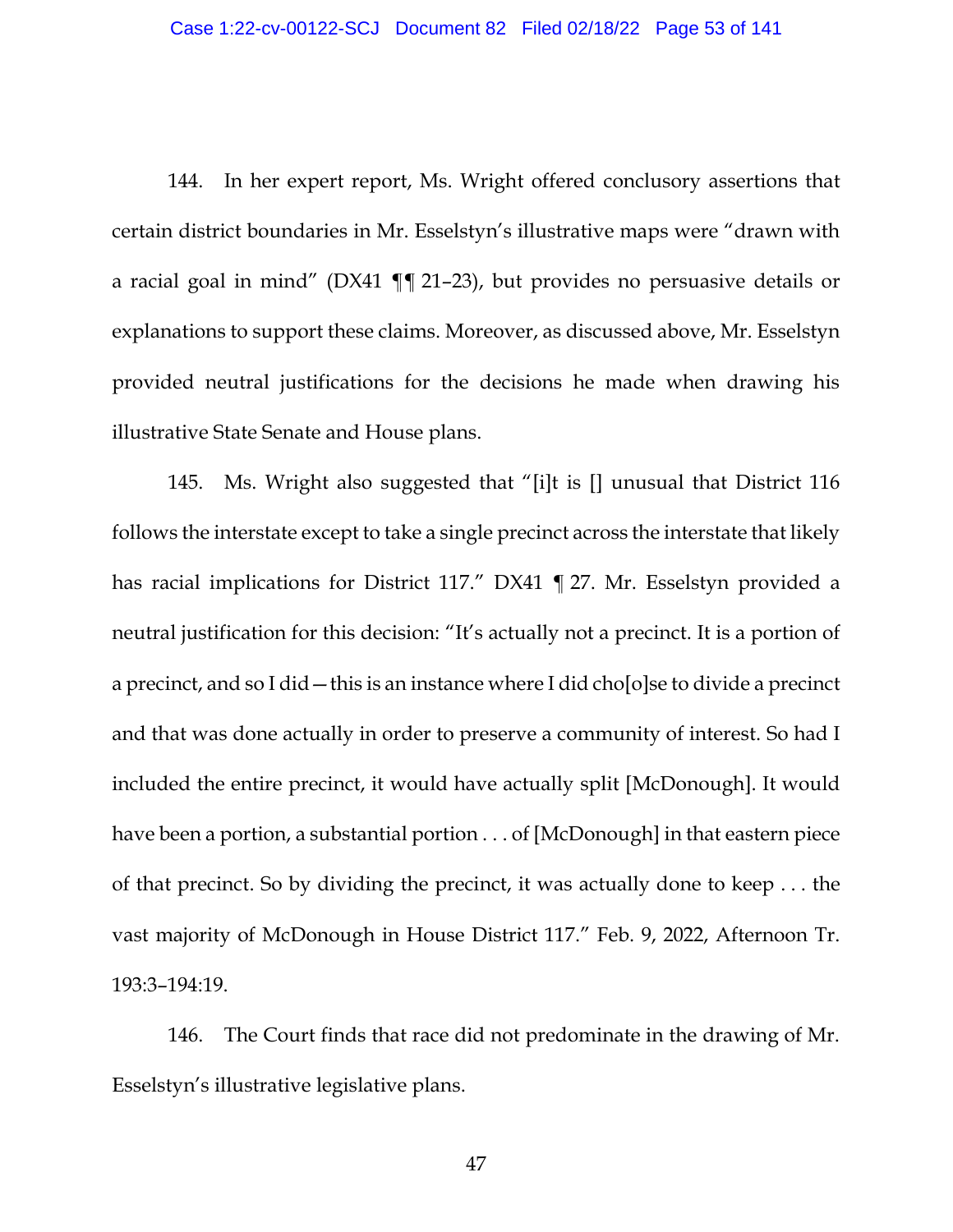# **B. Second Gingles Precondition: Political Cohesion**

147. Plaintiffs' racially polarized voting expert, Dr. Maxwell Palmer, demonstrated that Black voters in Georgia are politically cohesive.

148. The Court has accepted Dr. Maxwell Palmer as qualified to testify as an expert regarding redistricting and data analysis. Feb. 10, 2022, Morning Tr. 47:18–19. The Court finds Dr. Palmer credible, his analysis methodologically sound, and his conclusions reliable. The Court credits Dr. Palmer's testimony and conclusions.

149. Dr. Palmer conducted a racially polarized voting analysis of five different legislative focus areas. Doc. No. 56 ¶ 77; PX6 ¶ 9; Feb. 10, 2022, Morning Tr. 60:1–13.

150. Dr. Palmer analyzed two focus areas for the State Senate plan:

• Black Belt: Senate Districts 22, 23, 24, 25, and 26. These districts include Baldwin, Burke, Butts, Columbia, Elbert, Emanuel, Glascock, Greene, Hancock, Hart, Jasper, Jefferson, Jenkins, Johnson, Jones, Lincoln, Mcduffie, Oglethorpe, Putnam, Richmond, Screven, Taliaferro, Twiggs, Warren, Washington, Wilkes, and Wilkinson Counties and parts of Bibb, Henry, and Houston Counties. PX6 ¶ 10.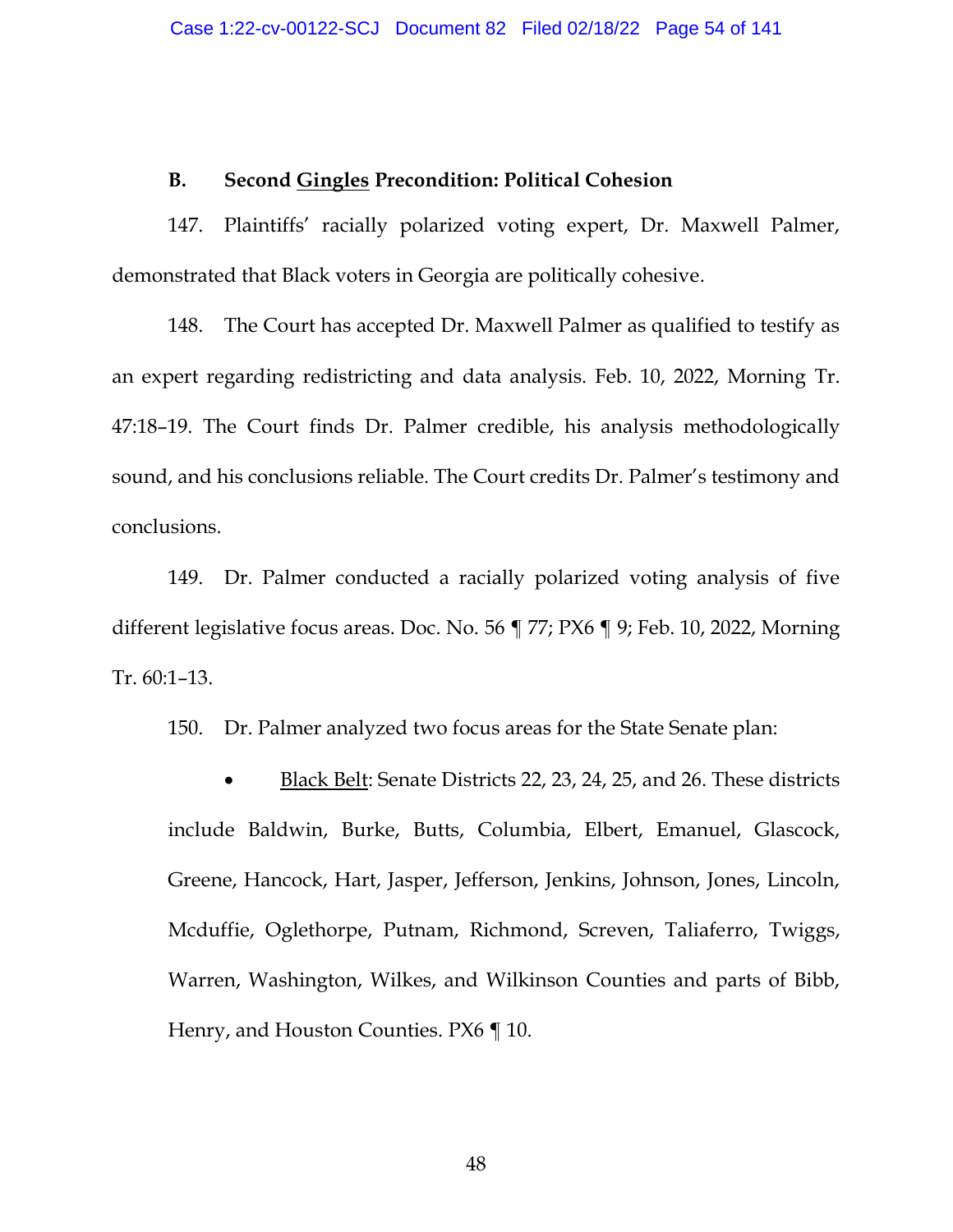• Southern Atlanta: Senate Districts 10, 16, 17, 25, 28, 34, 35, 39, and 44. These districts include Baldwin, Butts, Clayton, Coweta, Fayette, Heard, Jasper, Jones, Lamar, Morgan, Pike, Putnam, and Spalding Counties and parts of Bibb, Dekalb, Douglas, Fulton, Henry, Newton, and Walton Counties. PX6 ¶ 10.

151. Dr. Palmer examined three focus areas for the House plan:

• Black Belt: House Districts 133, 142, 143, 145, 147, and 149. These districts include Bleckley, Crawford, Dodge, Twiggs, and Wilkinson Counties and parts of Baldwin, Bibb, Houston, Jones, Monroe, Peach, and Telfair Counties. PX6 ¶ 10.

• Southern Atlanta: House Districts 69, 74, 75, 78, 115, and 117. These districts include parts of Clayton, Fayette, Fulton, Henry, and Spalding Counties. PX6 ¶ 10.

• Western Atlanta: House Districts 61 and 64. These districts include parts of Douglas, Fulton, and Paulding Counties. PX6 ¶ 10.

152. Dr. Palmer employed a statistical method called Ecological Inference ("EI") to derive estimates of the percentages of Black and white voters in the focus areas that voted for each candidate in 31 statewide elections between 2012 and 2021. PX6 ¶¶ 14–16; Feb. 10, 2022, Morning Tr. 59:12–25, 60:18–21.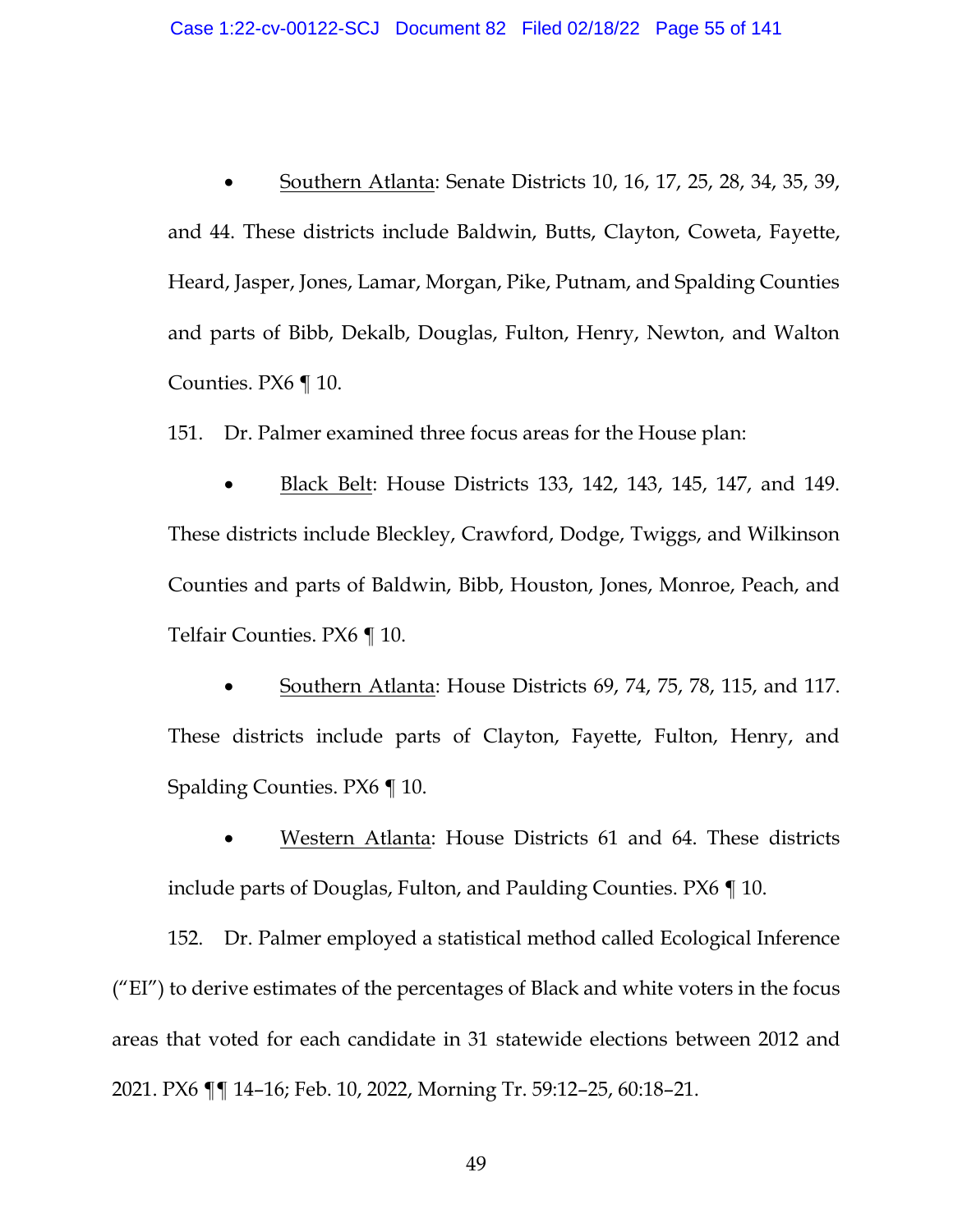153. Dr. Palmer's EI analysis relied on precinct-level election results and voter turnout by race, as compiled by the State of Georgia. PX6 ¶ 12; Feb. 10, 2022, Morning Tr. 51:19–52:2, 59:12–20.

154. Dr. Palmer first examined each racial group's support for each candidate to determine if members of the group voted cohesively in support of a single candidate in each election. PX6 ¶ 15. If a significant majority of the group supported a single candidate, he then identified that candidate as the group's candidate of choice. Id. Dr. Palmer next compared the preferences of white voters to the preferences of Black voters. Id. Evidence of racially polarized voting is found when Black voters and white voters support different candidates. Id.

155. In every election examined, across the focus areas and in each State Senate and House district, Black voters had clearly identifiable candidates of choice. PX6 ¶ 17 & fig. 2.

156. In the 2016–2020 elections, Black voters on average supported their preferred candidates with an estimated vote share of 95.2 percent. PX6 ¶ 17.

157. Defendant's racially polarized voting expert, Dr. John Alford, does not dispute Dr. Palmer's conclusions as to the second Gingles precondition. See Feb. 11, 2022, Afternoon Tr. 154:15–17.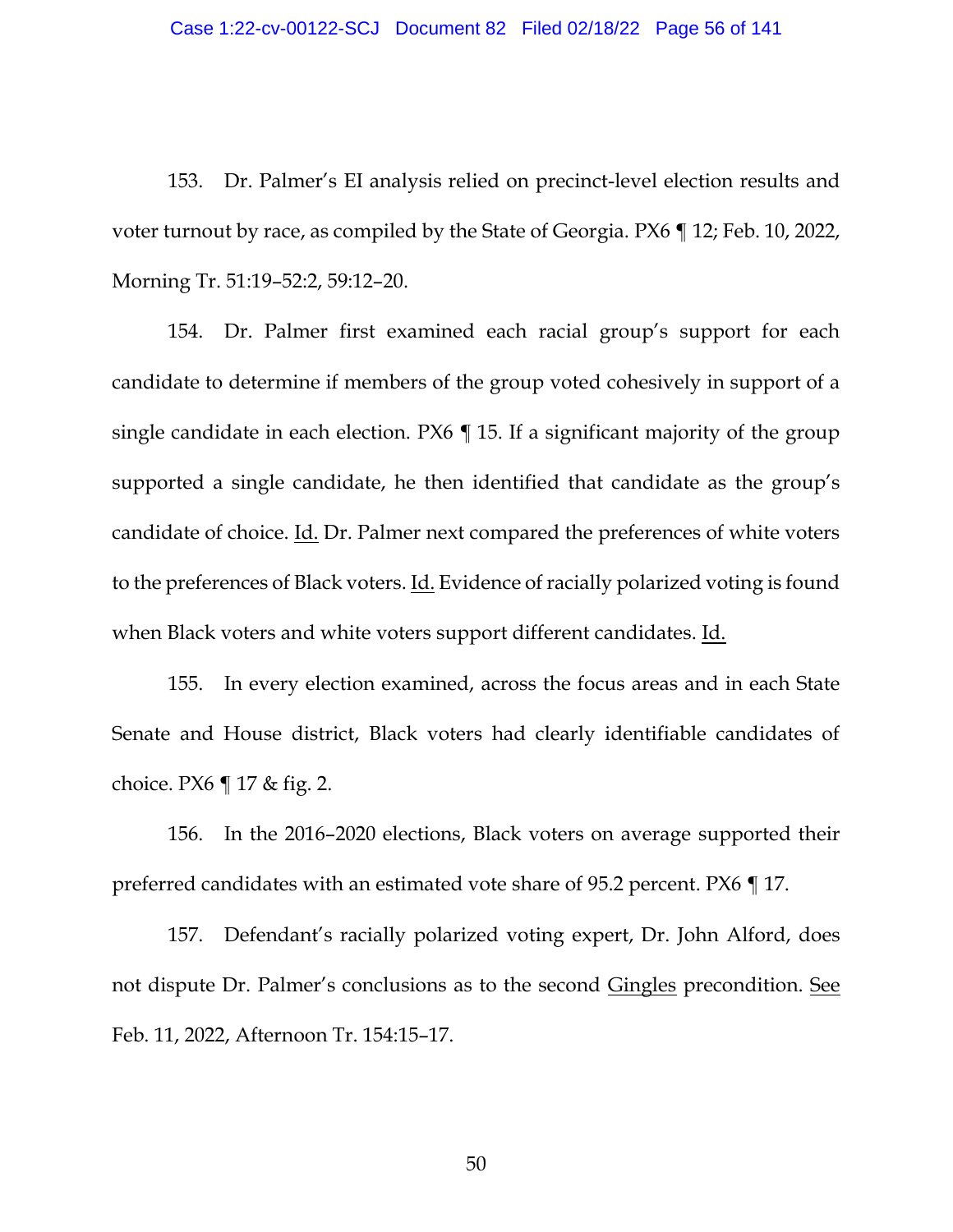158. Based on the expert reports and testimony provided in this case, the Court concludes that Black voters in the legislative focus areas are politically cohesive.

# **C. Third Gingles Precondition: Bloc Voting**

159. Dr. Palmer also demonstrated that white voters in the legislative focus areas vote as a bloc to defeat Black-preferred candidates.

160. In each legislative district examined and in the focus areas as a whole, white voters had clearly identifiable candidates of choice for every election examined. Feb. 10, 2022, Morning Tr. 60:22–25; PX6 ¶ 17 & figs. 2–3, table 1.

161. In the 2012–2021 elections, white voters were highly cohesive in voting in opposition to the Black candidate of choice in every election. On average, Dr. Palmer found that white voters supported Black-preferred candidates with a maximum of just 17.7 percent of the vote. PX6 ¶ 17. In other words, white voters on average supported their preferred candidates with an estimated vote share of 82.3 percent. <u>Id.</u>

162. Overall, Dr. Palmer found "strong evidence of racially polarized voting across all five focus areas" as a whole and in each individual focus area he examined. Feb. 10, 2022, Morning Tr. 60:22–25; see also PX6 ¶¶ 17–18.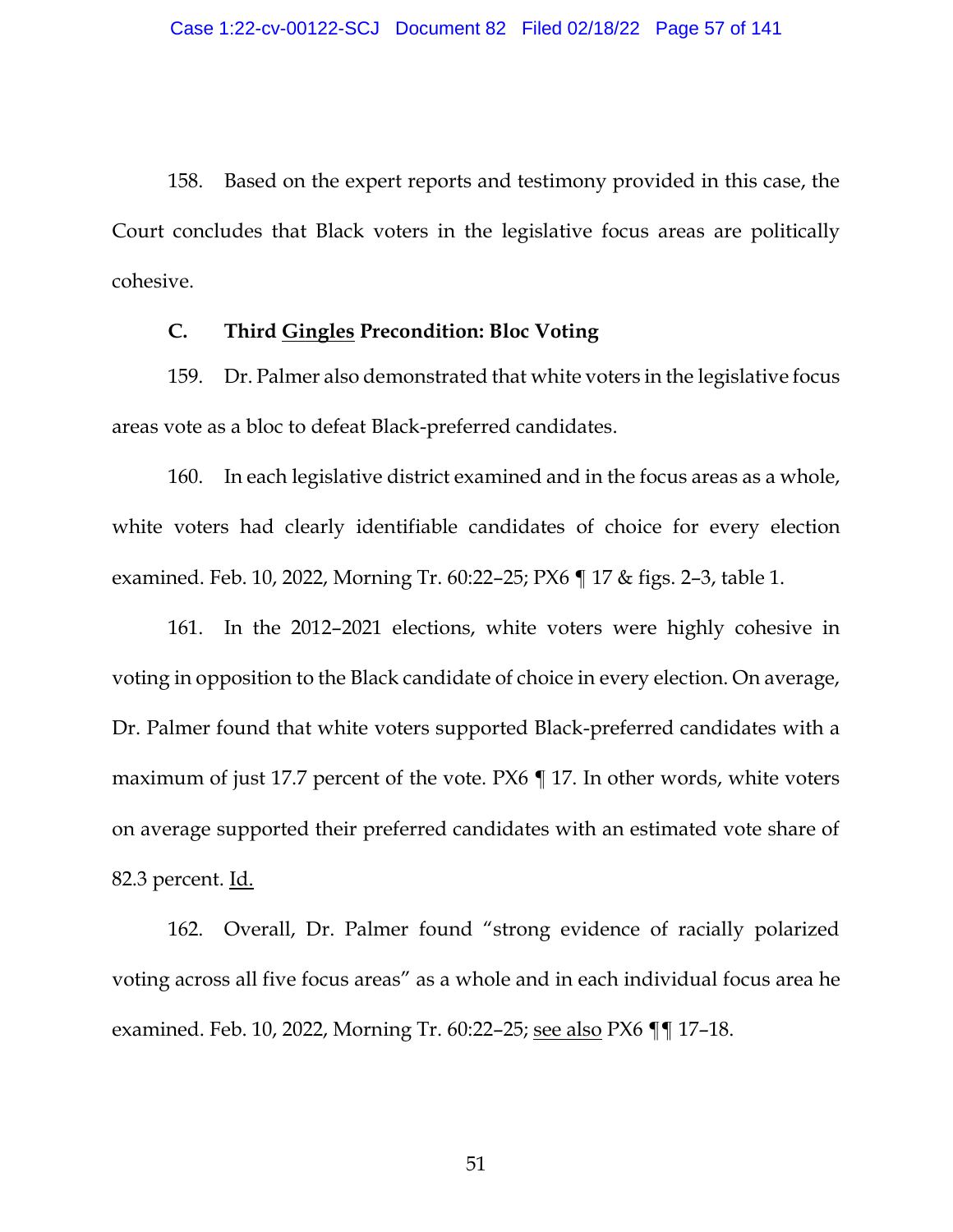163. As a result of this racially polarized voting, candidates preferred by Black voters have generally been unable to win elections in the focus areas outside of majority-Black districts. PX6 ¶ 20. Dr. Palmer concluded that "Black-preferred candidates win almost every election in the Black-majority districts, but lose almost every election in the non Black-majority districts." Id.

164. Defendant's expert Dr. Alford does not dispute Dr. Palmer's conclusions as to the third Gingles precondition. Feb. 11, 2022, Afternoon Tr. 159:7–11.

165. Dr. Alford testified that he "kn[e]w from [] past work that [Dr. Palmer is] competent at doing EI analysis," so he thus assumed that Dr. Palmer's analysis was correct regarding the existence of racially polarized voting for the geographies examined. Feb. 11, 2022, Afternoon Tr. 143:14–21. Although Dr. Alford raised speculative concerns about Dr. Palmer's results being more attributable to partisanship rather than race, see DX6, he admitted on cross-examination that he did not identify any errors that would affect Dr. Palmer's analysis or conclusions. Feb. 11, 2022, Afternoon Tr. 153:3–7.

166. Using the returns from the 31 statewide elections, Dr. Palmer also analyzed whether Black voters in Mr. Esselstyn's additional majority-Black State Senate and House districts could elect their candidates of choice. He found that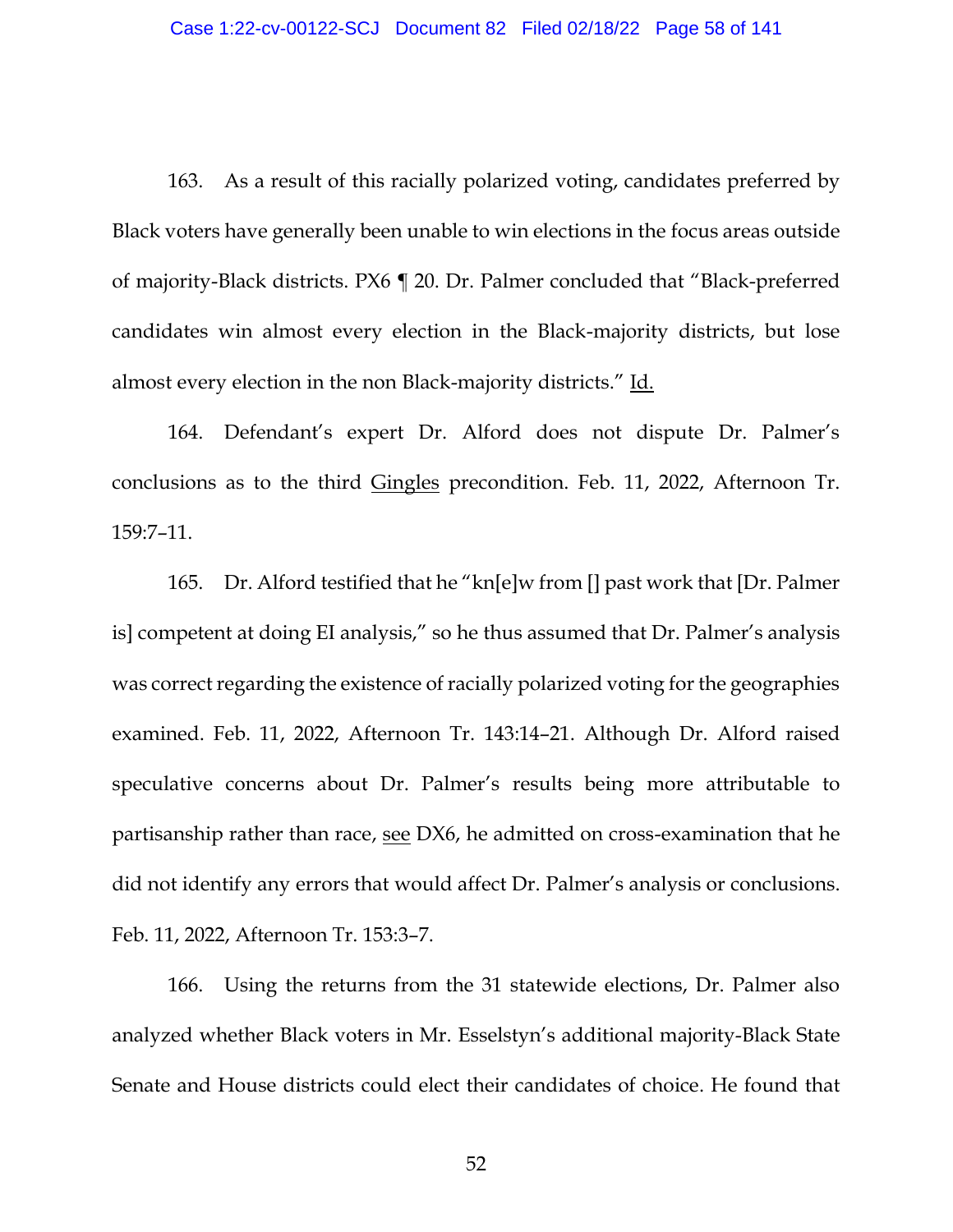"[i]n House Districts 64, 74, and 149, and Senate Districts 23, 25, and 28, the Blackpreferred candidate won a larger share of the vote in all 31 statewide elections. In House District 117, the Black-preferred candidate won all 19 elections since 2018. In House District 145, the Black-preferred candidate won all 19 elections since 2018, and 27 of the 31 elections overall. Table 10 provides the full results." PX6  $\P$  22.

167. Dr. Palmer also testified that the changes Mr. Esselstyn made to the preexisting majority-Black districts in the enacted map would not change the ability of Black-preferred candidates to win in these districts. Feb. 10, 2022, Morning Tr. 65:1–4.

168. Based on the expert reports and testimony provided in this case, the Court concludes that white voters in the legislative focus areas vote as a bloc to usually defeat Black-preferred candidates, and that Black voters in Mr. Esselstyn's illustrative majority-Black State Senate and House districts would be able to elect their candidates of choice.

# **D. Totality of Circumstances**

169. The Court finds that each of the relevant Senate Factors—which inform Section 2's totality-of-circumstances inquiry—points decisively in Plaintiffs' favor.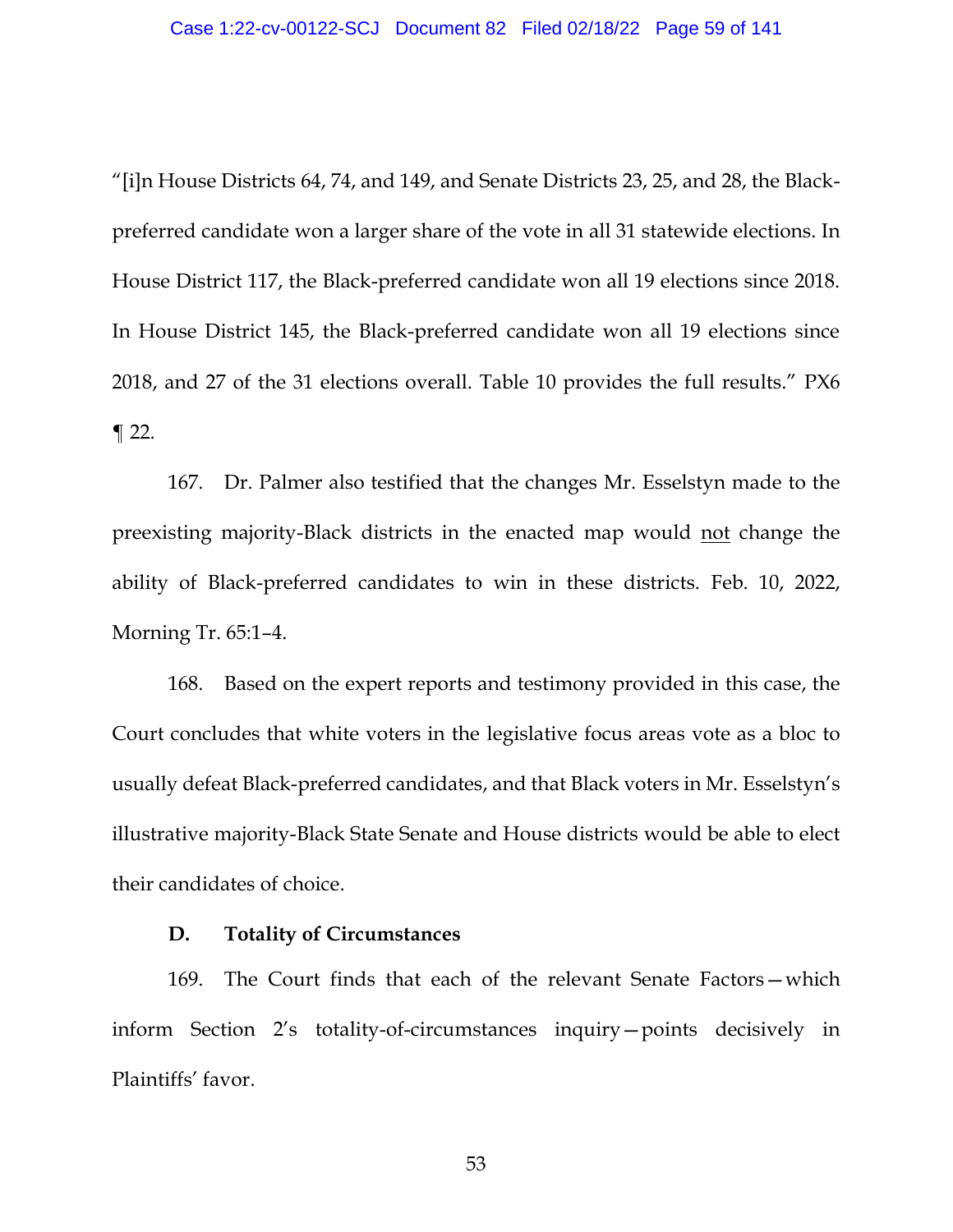# **1. Senate Factor One: History of Voting-Related Discrimination**

170. Plaintiffs presented the expert report of Dr. Orville Vernon Burton to address Georgia's history of voting-related discrimination. See PX9. The Court has accepted Dr. Burton as qualified to testify as an expert on the history of race discrimination and voting. Feb. 10, 2022, Morning Tr. 7:6–11. The Court finds Dr. Burton credible, his analysis methodologically sound, and his conclusions reliable. The Court credits Dr. Burton's testimony and conclusions.

171. The Court finds that Georgia has an extensive and well-documented history of discrimination against its Black citizens that has touched upon their right to register, vote, and otherwise participate in the political process. "Throughout the history of the state of Georgia, voting rights have followed a pattern where after periods of increased nonwhite voter registration and turnout, the state has passed legislation, and often used extralegal means, to disenfranchise minority voters." PX9 at 8. As Dr. Burton's expert report demonstrates, Georgia's history of discrimination spans from the Reconstruction Era to the present day.

### **a. Political Violence Against Black Georgians**

172. The Court finds that political violence suppressed the ability of Black Georgians to participate equally in the political process.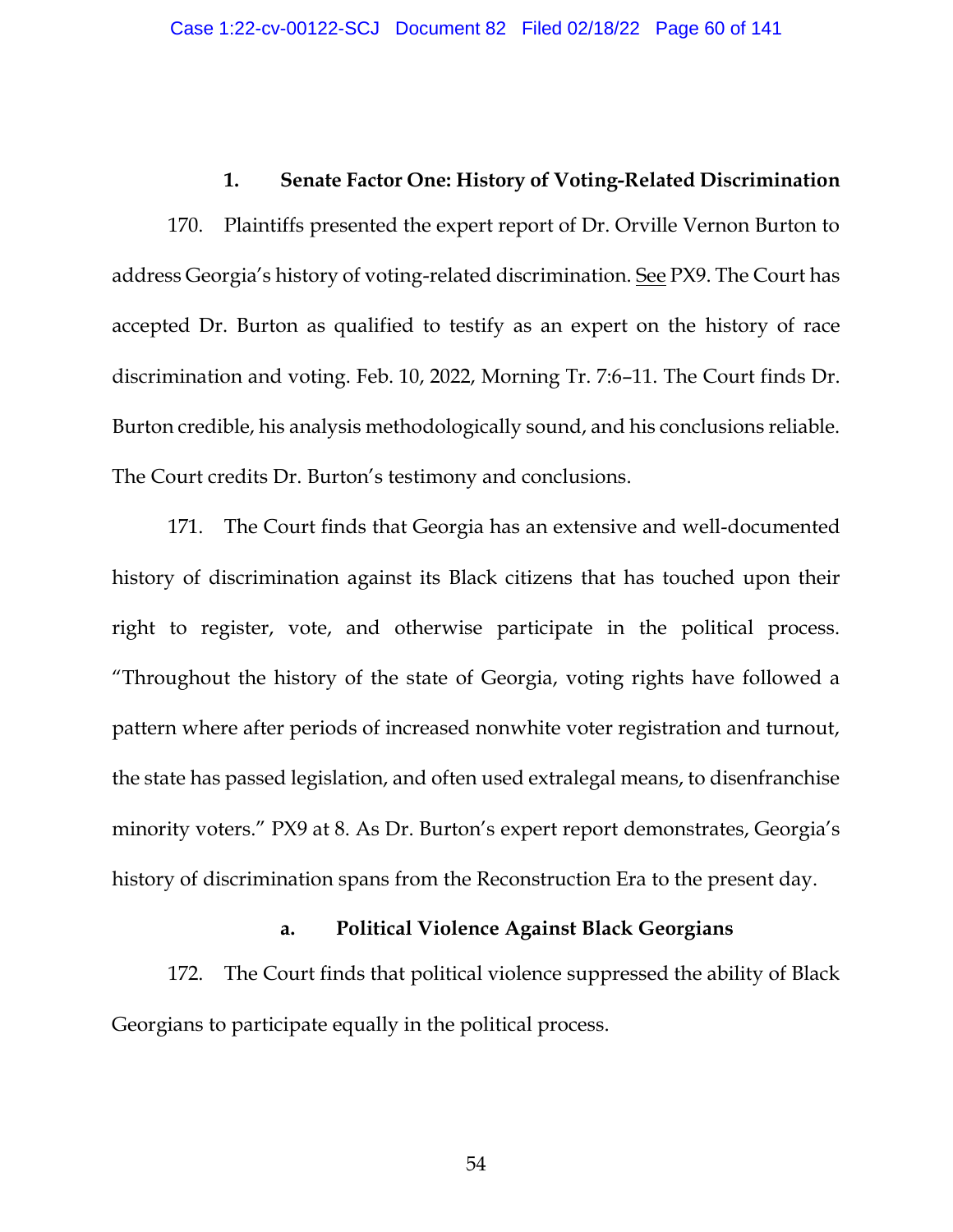173. Dr. Burton reported that between 1867 and 1872, "at least a quarter of the state's Black legislators were jailed, threatened, bribed, beaten or killed." PX9 at 12. This violence, often perpetrated by the Ku Klux Klan, enabled white Georgians to regain control of the levers of power in the state. Id. at 12–15. After seizing control of the state legislature through a campaign of violence and intimidation, white Democrats called a new constitutional convention chaired by the former Confederate secretary of state. That convention resulted in the Constitution of 1877, which effectively barred Black Georgians from voting through the implementation of a cumulative poll tax. Id. at 15.

174. Violence, and the threat of it, "was constant for many Black Georgians after white Democrats controlled the state in the late 19th and first part of the 20th century." PX9 at 21. In addition to mob violence, Dr. Burton's report explained that Black Georgians endured a form of state-sanctioned violence through debt peonage and the convict lease system, which effectively amounted to "slavery by another name." Id. And violence against Black Georgians surged after the First World War, with many white Georgians holding "a deep antipathy" toward Black veterans. Id.

175. Between 1875 and 1930, there were 462 lynchings in Georgia. PX9 at 24. Only Mississippi had more reported lynchings during that time. These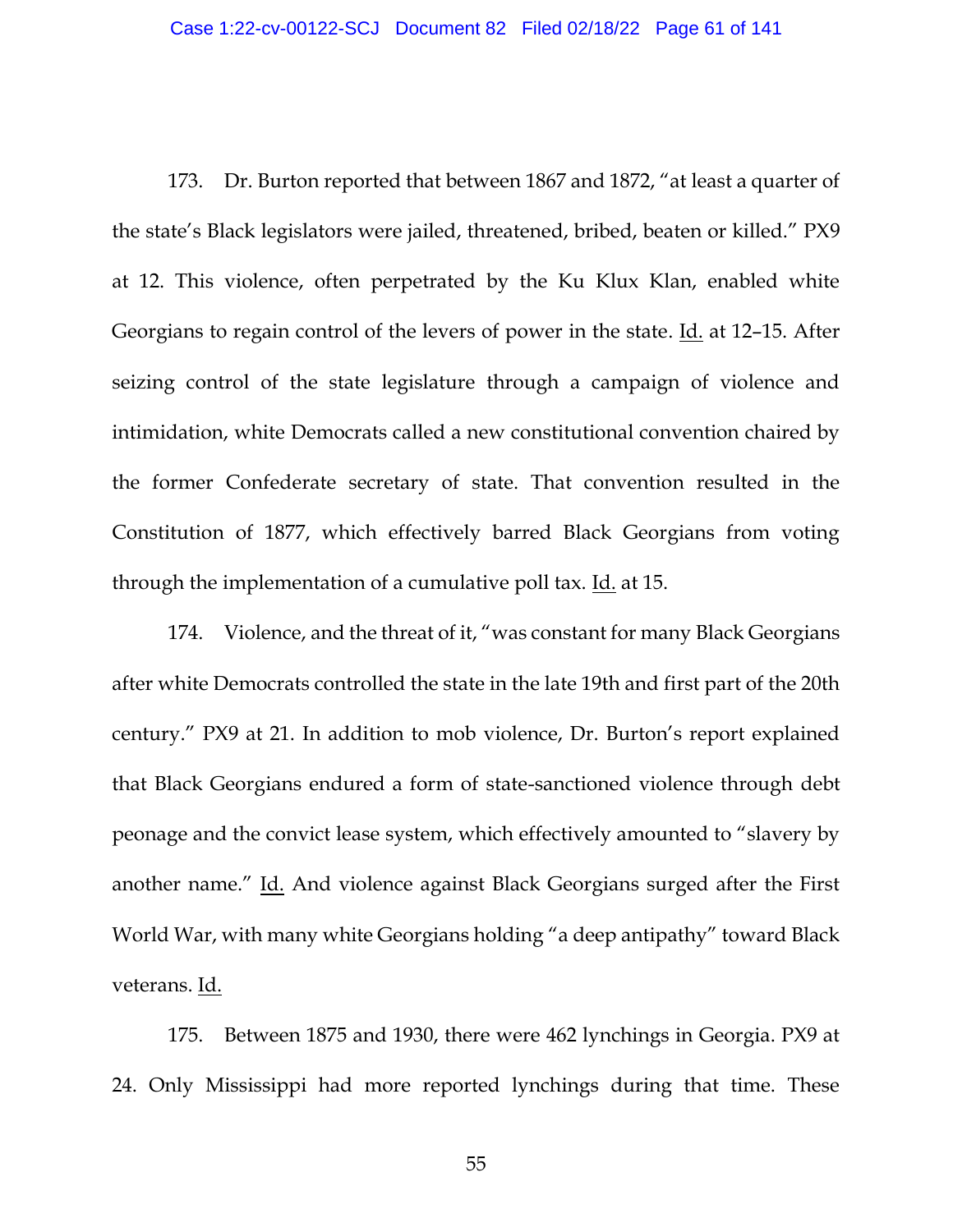lynchings "served as a reminder for Black Georgians who challenged the status quo, and in practice lynchings did not need to be directly connected to the right to vote to act as a threat against all Black Georgians who dared to participate in the franchise." Id.

# **b. Pre-Voting Rights Act**

176. "While Georgia was not an anomaly, no state was more systematic and thorough in its efforts to deny or limit voting and officeholding by African-Americans after the Civil War." PX9 at 8 (quoting Laughlin McDonald, A Voting Rights Odyssey: Black Enfranchisement in Georgia 2–3 (2003)). Although Georgia's 1865 Constitution abolished slavery, it limited the franchise to white citizens and barred Blacks from holding elected office. Id. at 9; Feb. 10, 2022, Morning Tr. 8:23–9:9. To be sure, the federal government forced Georgia to extend the right to vote to Black males in 1867. See PX9 at 10. But Georgia responded with a series of facially neutral policies that had the intent and effect of "render[ing] black participation in politics improbable." Id. at 15.

177. Georgia's 1877 Constitution, for example, did not explicitly disenfranchise Black citizens but made it practically impossible for Black Georgians to vote by implementing a "cumulative poll tax for elections, so that potential voters had to pay all previous unpaid poll taxes before casting a ballot."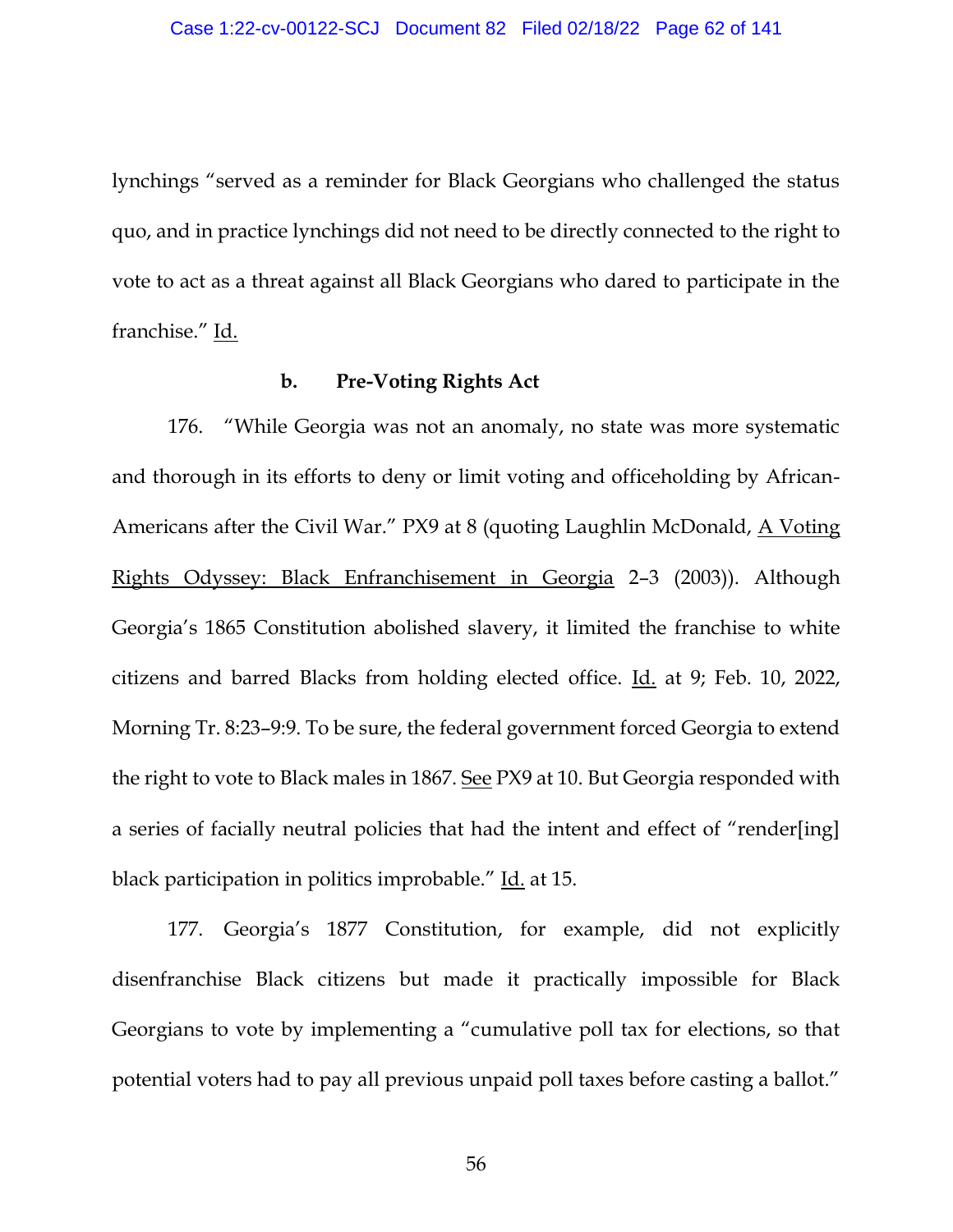PX9 at 15. Relatedly, Georgia prohibited Black voters from participating in the Democratic Primary. Id. at 16. Because Georgia was a one-party Democratic state, the "white primary" effectively eliminated Black participation in the state's politics. Id.

178. In 1908, Georgia enacted the Felder-Williams Bill, which broadly disenfranchised many Georgians but contained numerous exceptions that allowed most whites to vote, including "owning forty acres of land or five hundred dollars' worth of property," "being able to write or to understand and explain any paragraph of the U.S. or Georgia Constitution," or being "persons of good character who understand the duties and obligations of citizenship." PX9 at 17. In conjunction with the Felder-Williams Bill, Georgia enacted a voter registration law allowing any citizen to "contest the right of registration of any person whose name appears upon the voters list." Id. at 18.

179. These laws "were devastatingly effective at eliminating both Black elected officials from seats of power and Black voters from the franchise." PX9 at 19. At the time of the Felder-Williams Bill, there were 33,816 Black Georgians registered to vote. Two years later, only 7,847 Black voters were registered—a decrease of more than 75 percent. Id. From 1920 to 1930, the combined Black vote total in Georgia never exceeded 2,700. Id. And by 1940, "the total Black registration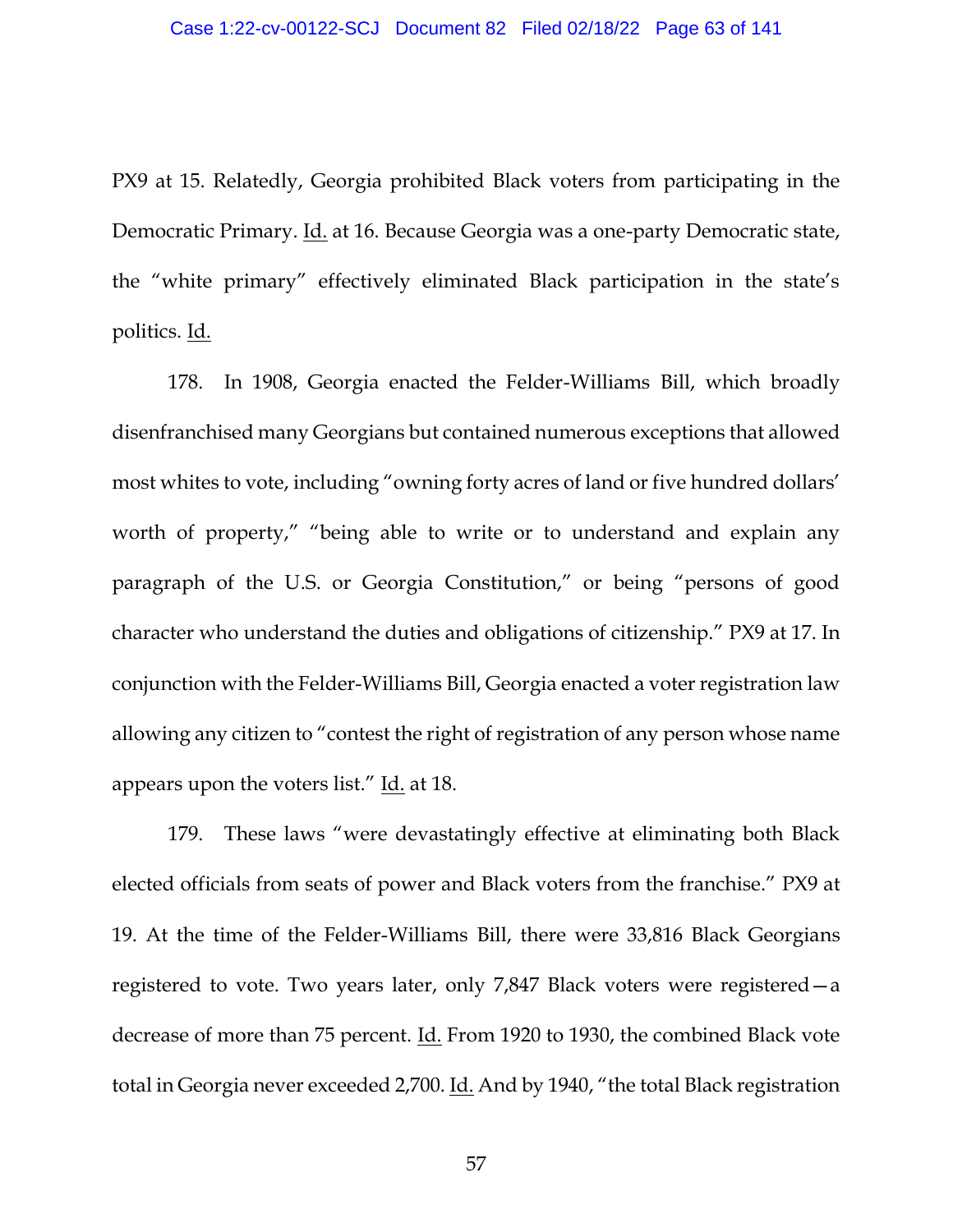in Georgia was still only approximately 20,000, around two or three percent of eligible Black voters." Id. By contrast, "fewer than six percent of white voters were disenfranchised by Georgia's new election laws." Id.

### **c. Post-Voting Rights Act**

180. Congress enacted the Voting Rights Act of 1965 to address these discriminatory practices. Among the Voting Rights Act's provisions was the preclearance requirement that prohibited certain jurisdictions with welldocumented practices of discrimination—including Georgia—from making changes to their voting laws without approval from the federal government. PX9 at 33.

181. The Voting Rights Act, however, "did not translate into instant success" for Black political participation. PX9 at 33. Among states subject to preclearance in their entirety, Georgia ranked second only to Alabama in the disparity in voter registration between its Black and white citizens by 1976. Id. at 34; Feb. 10, 2022, Morning Tr. 14:3–9. And these disparities were directly attributable to Georgia's continued efforts to enact policies designed to circumvent the Voting Rights Act's protections and suppress the rights of Black voters. PX9 at 34. From 1965 to 1981, the Department of Justice objected to more voting changes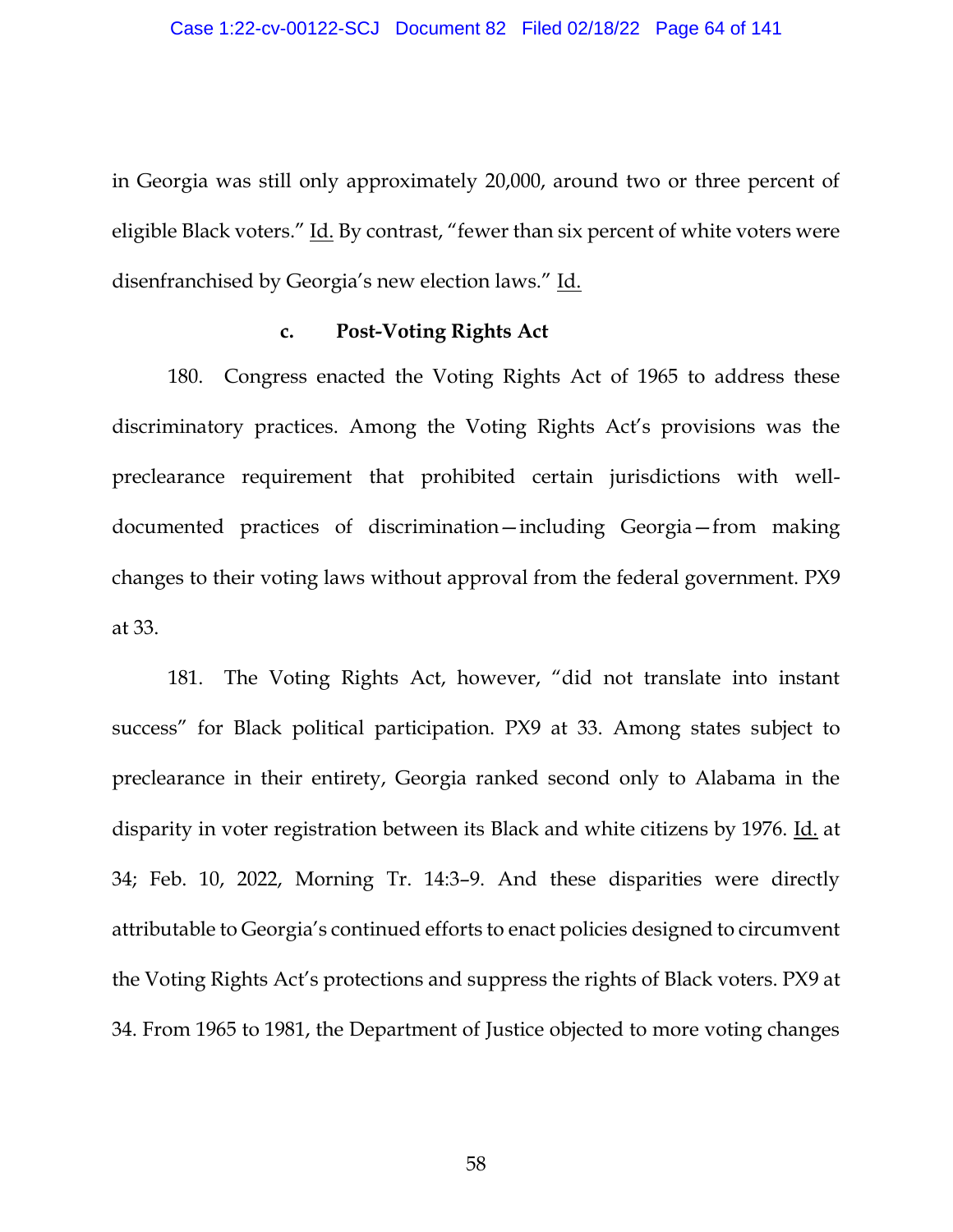from the state of Georgia than any other state in the country. Id. at 36; Feb. 10, 2022, Morning Tr. 15:7–15.

182. The Court finds that Georgia's efforts to discriminate against Black voters persisted well past 1981. Notably, after the U.S. Supreme Court effectively ended the Voting Rights Act's preclearance requirement in Shelby County v. Holder, 570 U.S. 529 (2013), Georgia was the only former preclearance state that proceeded to adopt "all five of the most comment restrictions that impose roadblocks to the franchise for minority voters, including (1) voter ID laws, (2) proof of citizenship requirements, (3) voter purges, (4) cuts in early voting, and (5) widespread polling place closures." PX9 at 46.

183. Dr. Burton discussed several of these restrictions in his report. See PX7 at 46–54. For example, "in a 2015 memo to local election officials, then-Secretary of State Kemp encouraged counties to reduce voting locations, noting that 'as a result of the Shelby vs. Holder Supreme Court decision, [counties are] no longer required to submit polling place changes to the Department of Justice for preclearance.'" Id. Later that year, Georgia began closing polling places in primarily black neighborhoods. Id. at 47. "By 2019, eighteen counties in Georgia closed more than half of their polling places, and several closed almost 90 percent." Id. (internal quotations omitted). These closures depressed turnout in affected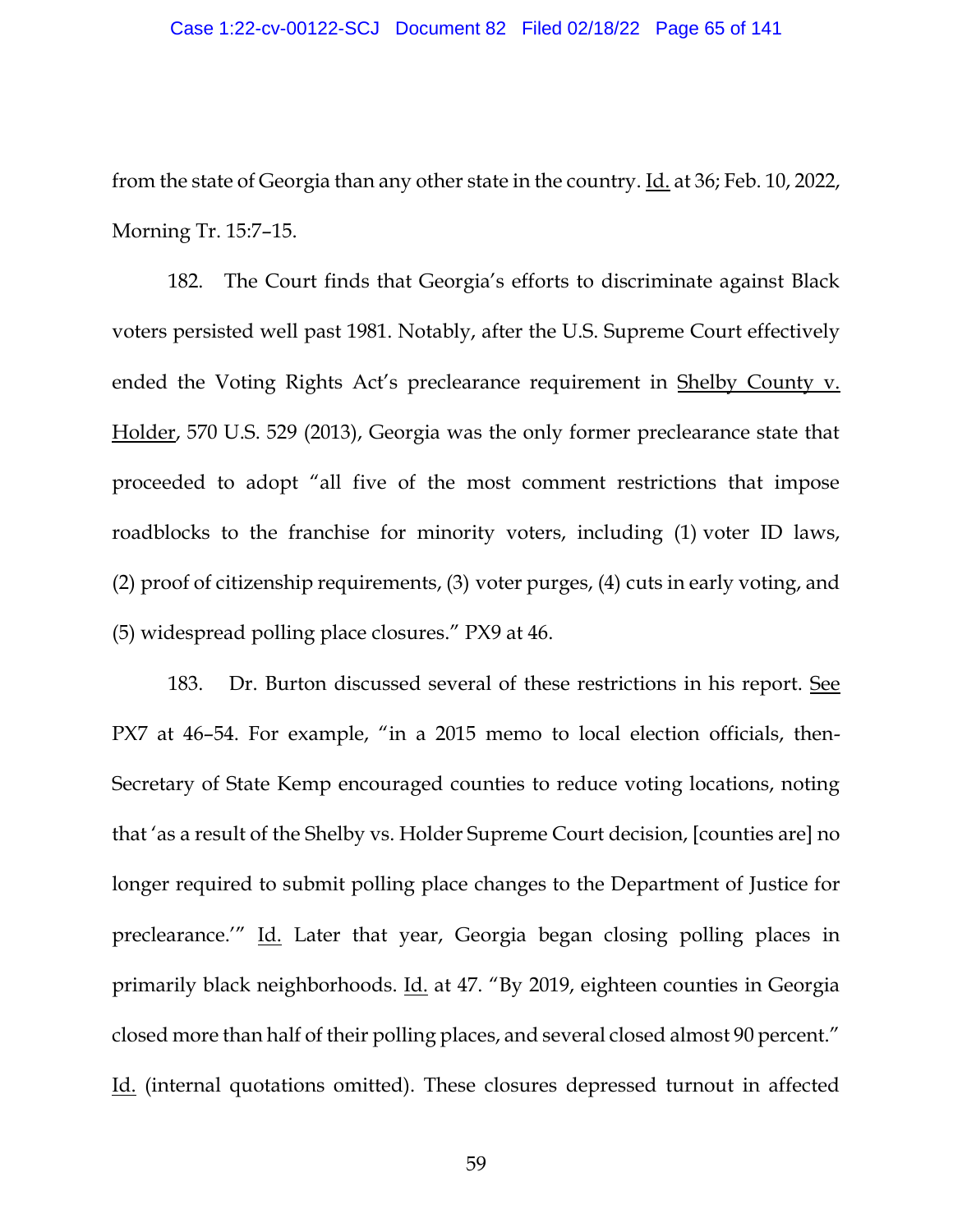areas and led to substantially longer waiting times at the polls. According to one study in 2020, "about two-thirds of the polling places that had to stay open late for the June primary to accommodate waiting voters were in majority-Black neighborhoods, even though they made up only about one-third of the state's polling places." Id. at 48.

184. Georgia also engaged in "systematic efforts to purge the voting rolls in ways that particularly disadvantaged minority voters and candidates" in the aftermath of Shelby County. PX9 at 48. In the period from 2012 to 2018, Georgia removed 1.4 million voters from the eligible voter rolls—and these purges disproportionately impacted Black voters. Id. at 48–49. While the State described these purges as "voter list maintenance," Dr. Burton testified that Georgia used similarly neutral terms to describe its voter registration law enacted in 1908 to keep Black Georgians off the voter rolls. Feb. 10, 2022, Morning Tr. 38:22–39:7.

185. Georgia also enacted Senate Bill ("SB") 202 in the spring of 2021 following significant increases in Black voter turnout. SB 202 targets methods of voting that Black voters used extensively in the 2020 general election. Among other things, SB 202 (1) reduces the time available to request an absentee ballot, (2) increases identification requirements for absentee voting, (3) bans state and local governments from sending unsolicited absentee ballot applications, (4) limits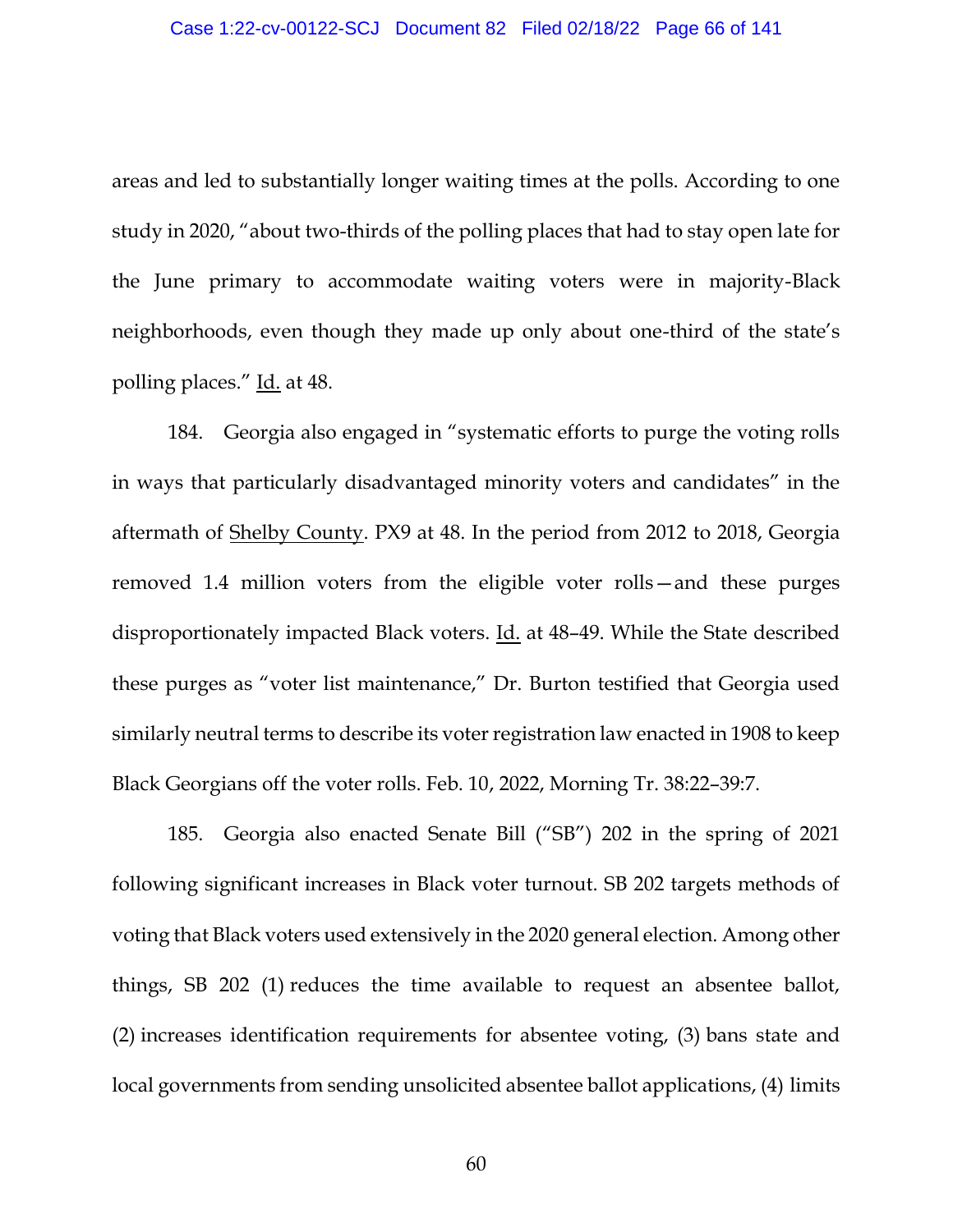the use of absentee ballot drop boxes, (5) bans mobile polling places, and (6) prohibits anyone who is not a poll worker from giving food or drink to voters in line to vote. PX9 at 50.

186. Dr. Burton found, and the Court agrees, that "[t]hese disenfranchising measures have racial roots." PX7 at 53. The growth of Georgia's nonwhite population over the past 20 years and the corresponding increase in minority voting power has "provide[d] a powerful incentive for [Georgia]officials at the state and local level to place hurdles in the path of minority citizens seeking to register and vote." Id.

## **d. Redistricting-Related Discrimination**

187. The Court also finds that Georgia used redistricting as a means to suppress Black political influence, and that these efforts have continued into the 21st century.

188. Georgia's legislative and congressional districts were grievously malapportioned in the years preceding the enactment of the Voting Rights Act. See PX9 at 29; Feb. 10, 2022, Morning Tr. 11:21–12:18. In 1957, the Atlanta-based Congressional District Five was the second-most populous congressional district in the United States, with an estimated population of 782,800—about twice the size of the average congressional district. PX9 at 29. By 1960, Fulton County was the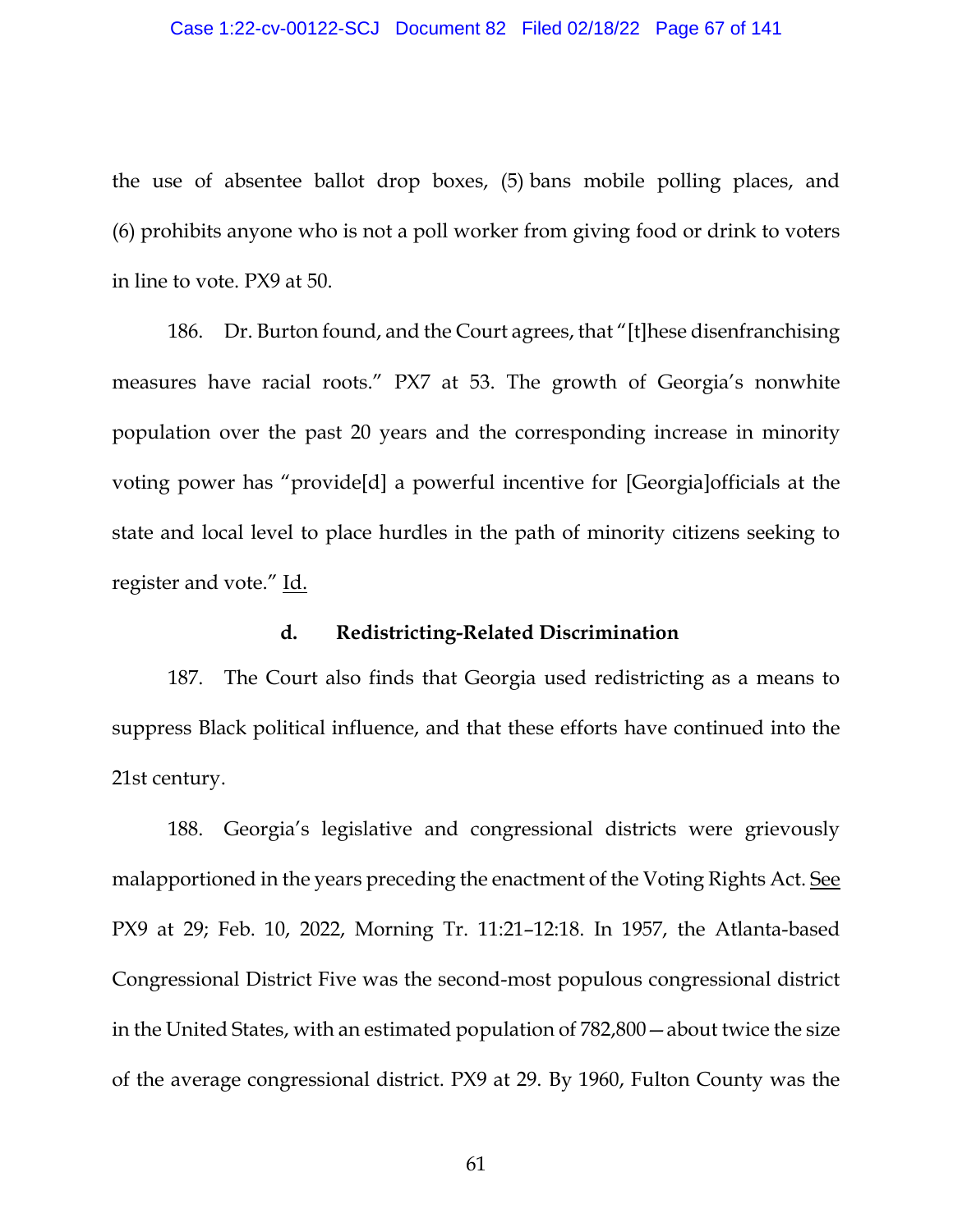most underrepresented county in a state legislature of any county in the United States. Id. DeKalb County was the third-most underrepresented county. Id.

189. Georgia's redistricting plans were subject to the Voting Rights Act's preclearance requirement. In the 40 years following its enactment, Georgia did not complete a redistricting cycle without objection from the Department of Justice. PX9 at 37–41. The Atlanta metropolitan area was often the focal point of Georgia's efforts to suppress Black political influence through redistricting. For example, the Department of Justice rejected Georgia's 1971 congressional plan, which cracked voters throughout Congressional Districts Four, Five, and Six to give the Atlantabased Fifth District a substantial white majority. Id. at 37–38; see also Georgia v. United States, 411 U.S. 526, 541 (1973) (affirming that Georgia's 1972 reapportionment plan violated Section 5 of Voting Rights Act). It also rejected the congressional redistricting plan passed by Georgia following the 1980 Census, which contained white majorities in nine of the state's ten congressional districts, even though Georgia's population was nearly 30 percent Black. PX9 at 38; see also Busbee v. Smith, 549 F. Supp. 494, 517 (D.D.C. 1982) (three-judge panel) (denying preclearance based on evidence that Georgia's redistricting plan was product of purposeful discrimination in violation of Voting Rights Act), aff'd, 459 U.S. 1166 (1983); PX42 (1982 objection letter from Department of Justice asserting that "the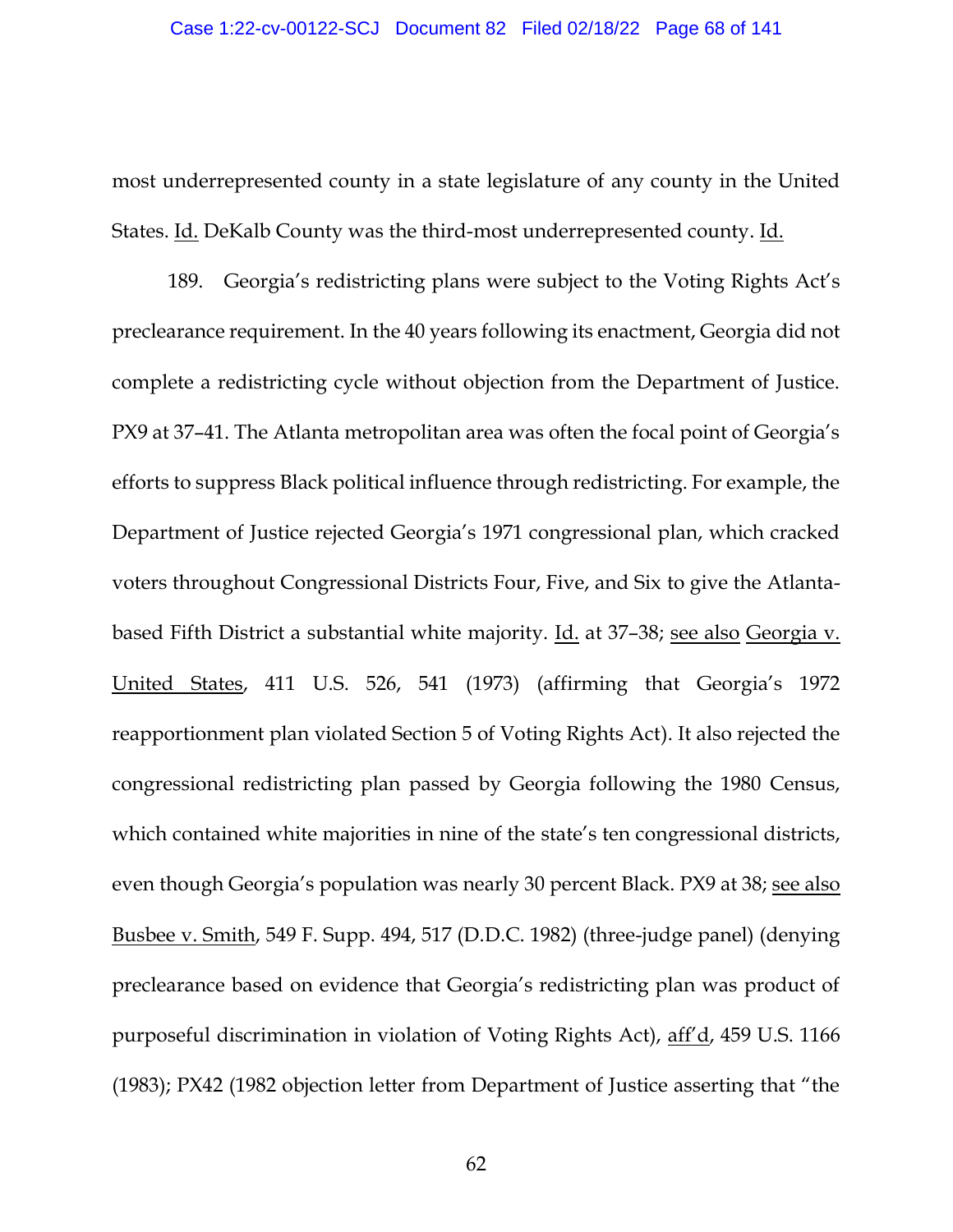proposed [congressional] plan divides an apparently cohesive black community of Fulton and DeKalb Counties").

190. In 2015, after Shelby County, the Georgia General Assembly engaged in mid-cycle redistricting. Doc. No. 56 ¶ 78. The Georgia General Assembly reduced the Black and Latino voting-age populations in House Districts 105 and 111, both of which had become increasingly diverse over the prior half-decade. See Feb. 11, 2022, Morning Tr. 12:22–25. Ms. Wright agreed that a court found that this redistricting effort "moved many black voters from districts where their votes would have made an impact into districts where they did not." Id. at 13:11–20.

## **2. Senate Factor Two: Racially Polarized Voting**

191. As Dr. Palmer testified, racially polarized voting is "when majorities of voters of different racial or ethnic groups vote cohesively, that is, majorities of each group vote for the same candidates. And then polarization is when . . . voters of different groups are supporting different candidates." Feb. 10, 2022, Morning Tr. 48:22–49:4.

192. As discussed at length above, see supra Part III.B–C, voting in Georgia is racially polarized because Black and white voters cohesively support opposing candidates. There is no factual dispute about the existence of racial polarization in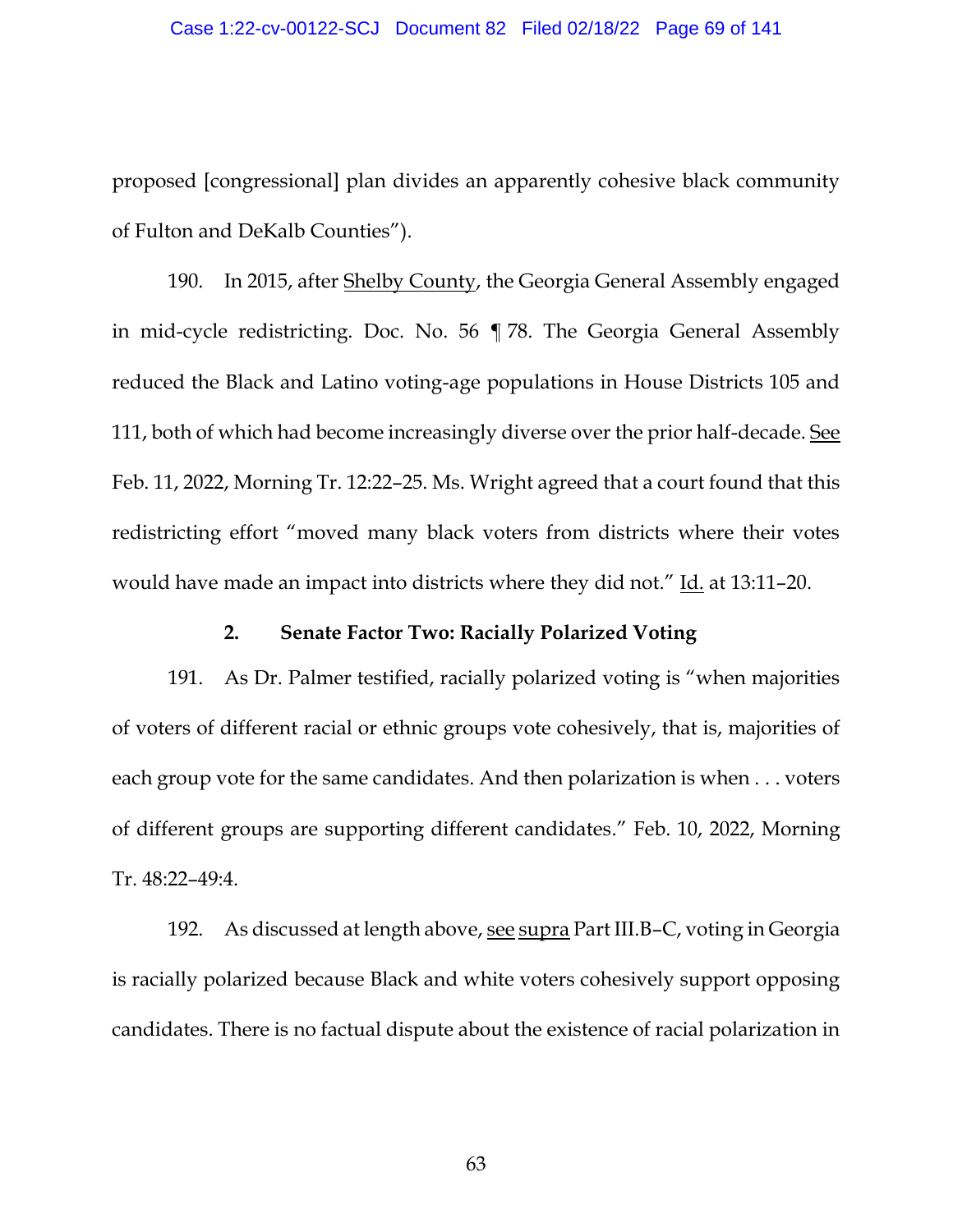the legislative focus areas, the relevant State Senate and House districts, and Georgia more generally.

193. As discussed in the Conclusions of Law below, the reasons why Black and white voters overwhelmingly support opposing candidates in Georgia is irrelevant to Section 2's effects-based inquiry. But even if those reasons were relevant, it is Defendants' burden to prove that political ideology is the only reason this racially polarized voting exists. This they have failed to do.

194. The only evidence Defendants offered on this issue is Dr. Alford's observation that Black voters overwhelmingly prefer Democratic candidates and white voters overwhelmingly support Republican candidates. See Feb. 11, 2022, Afternoon Tr. 171:8–16 (Alford). But the fact that Black and white voters overwhelmingly support different political parties in Georgia tells us nothing about the cause of Georgia's racially polarized voting, and it certainly does not exclude the possibility that race and issues related to race contribute to that polarization.

195. Other courts have discounted Dr. Alford's analyses. See, e.g., Lopez v. Abbott, 339 F. Supp. 3d 589, 610 (S.D. Tex. 2018) ("At this juncture, the Court is only concerned with whether there is a pattern of white bloc voting that consistently defeats minority-preferred candidates. That analysis requires a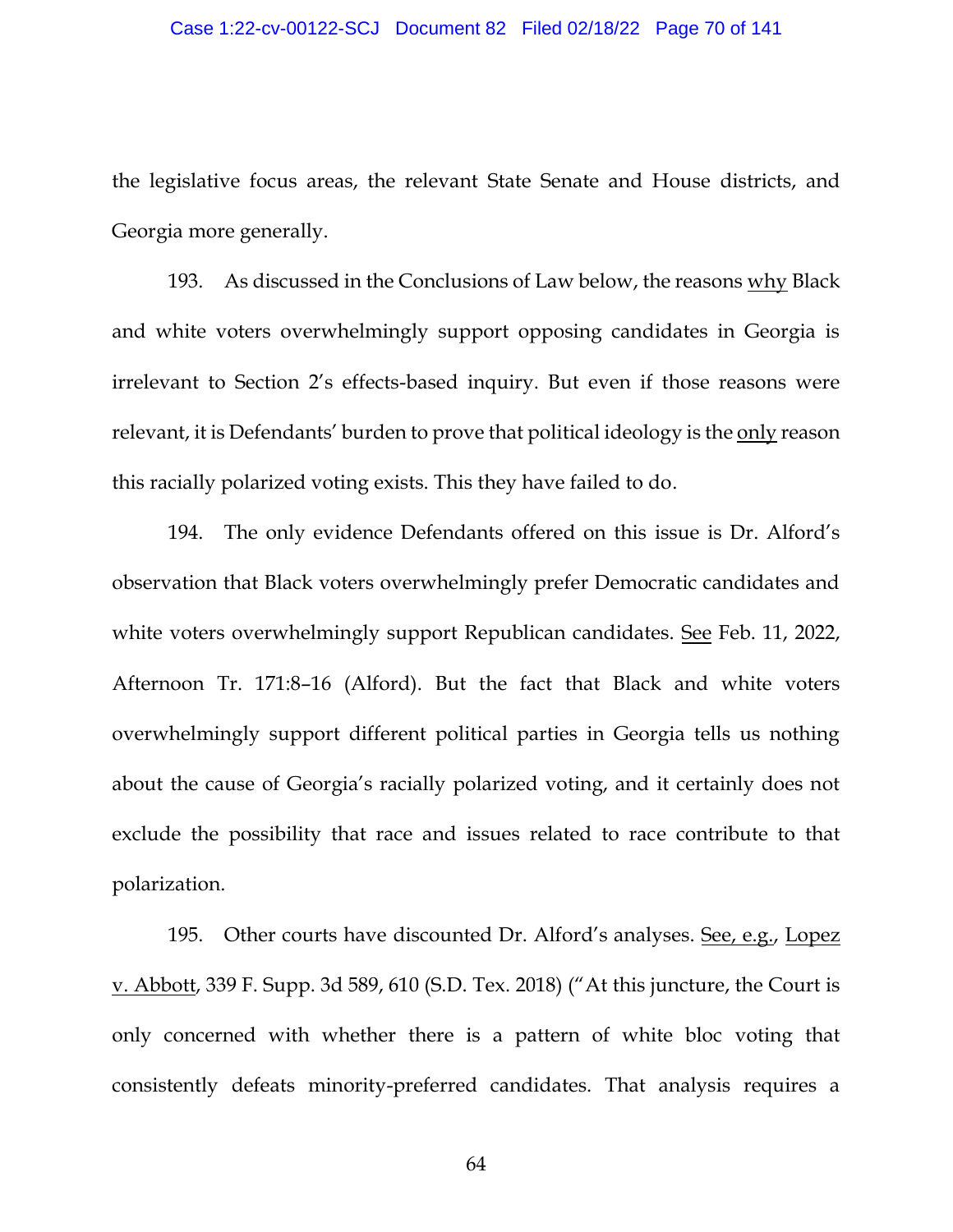determination that the different groups prefer different candidates, as they do. It does not require a determination of why particular candidates are preferred by the two groups."); Texas v. United States, 887 F. Supp. 2d 133, 181 (D.D.C. 2012*)*, vacated on other grounds, 570 U.S. 928 (2013) ("[T]he fact that a number of Anglo voters share the same political party as minority voters does not remove those minority voters from the protections of the VRA. The statute makes clear that this Court must focus on whether minorities are able to elect the candidate of their choice, no matter the political party that may benefit.").

196. Moreover, the Court finds that racial attitudes and racialized politics do influence the historical and ongoing polarization among Black and white Georgians.

197. As Dr. Burton testified, the partisan alignment of Black and white voters in Georgia is due in part to historical positions those two parties have taken on issues related to race, such as civil rights legislation. Feb. 10, 2022, Morning Tr. 20:13–21:10.

198. That is still the case today: members of the Democratic and Republican Parties diverge deeply on issues inextricably linked to race both on a national level and in Georgia in particular. Feb. 10, 2022, Morning Tr. at 21:11–22:8.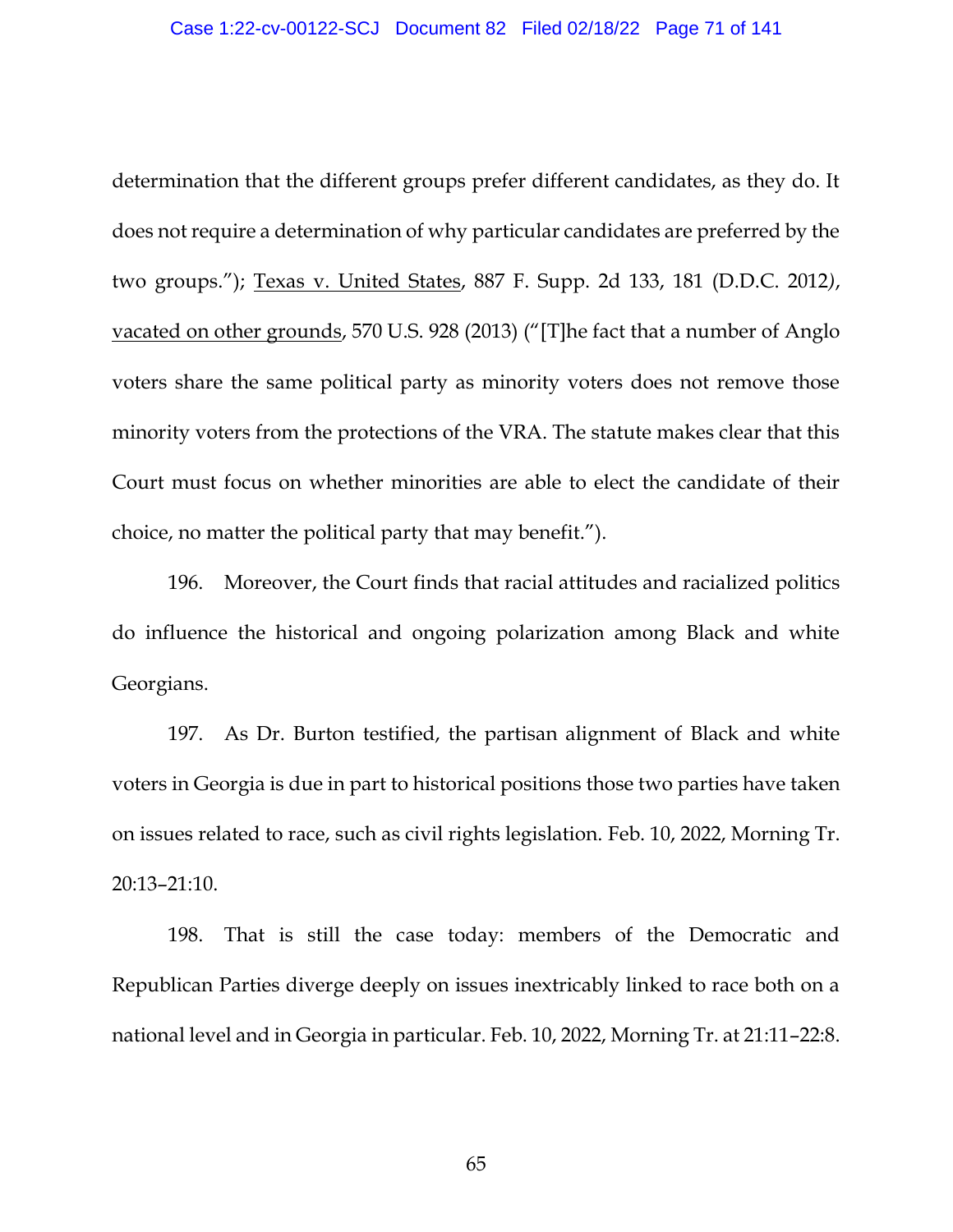## **3. Senate Factor Three: Discriminatory Voting Procedures**

199. The Court further finds that Georgia—from the end of the Civil War to the present day—has enacted a wide variety of discriminatory voting procedures that have burdened Black Georgians' right to vote, including unusually large election districts and majority-vote requirements.

200. Dr. Burton testified that Georgia deliberately malapportioned its legislative and congressional districts to dilute the votes of Black Georgians throughout the twentieth century. Feb. 10, 2022, Morning Tr. 12:7–18. In 1957, for example, Georgia's Congressional District 5—consisting of Fulton, DeKalb, and Rockdale Counties—was the second most populous congressional district in the United States. PX9 at 29. And by 1960, Fulton County was the most underrepresented county in its state legislature of any county in the United States; DeKalb County was in third place. Id.

201. Georgia further manipulated the structure of its elections to suppress the political power of Black Georgians. After enactment of the Voting Rights Act, numerous Georgia counties with sizeable Black populations shifted from voting by district to at-large voting, ensuring that the white population could elect all the representatives in the district at issue. PX9 at 34. As Dr. Burton's report discussed in detail, Georgia also adopted a majority-vote requirement, "numbered-post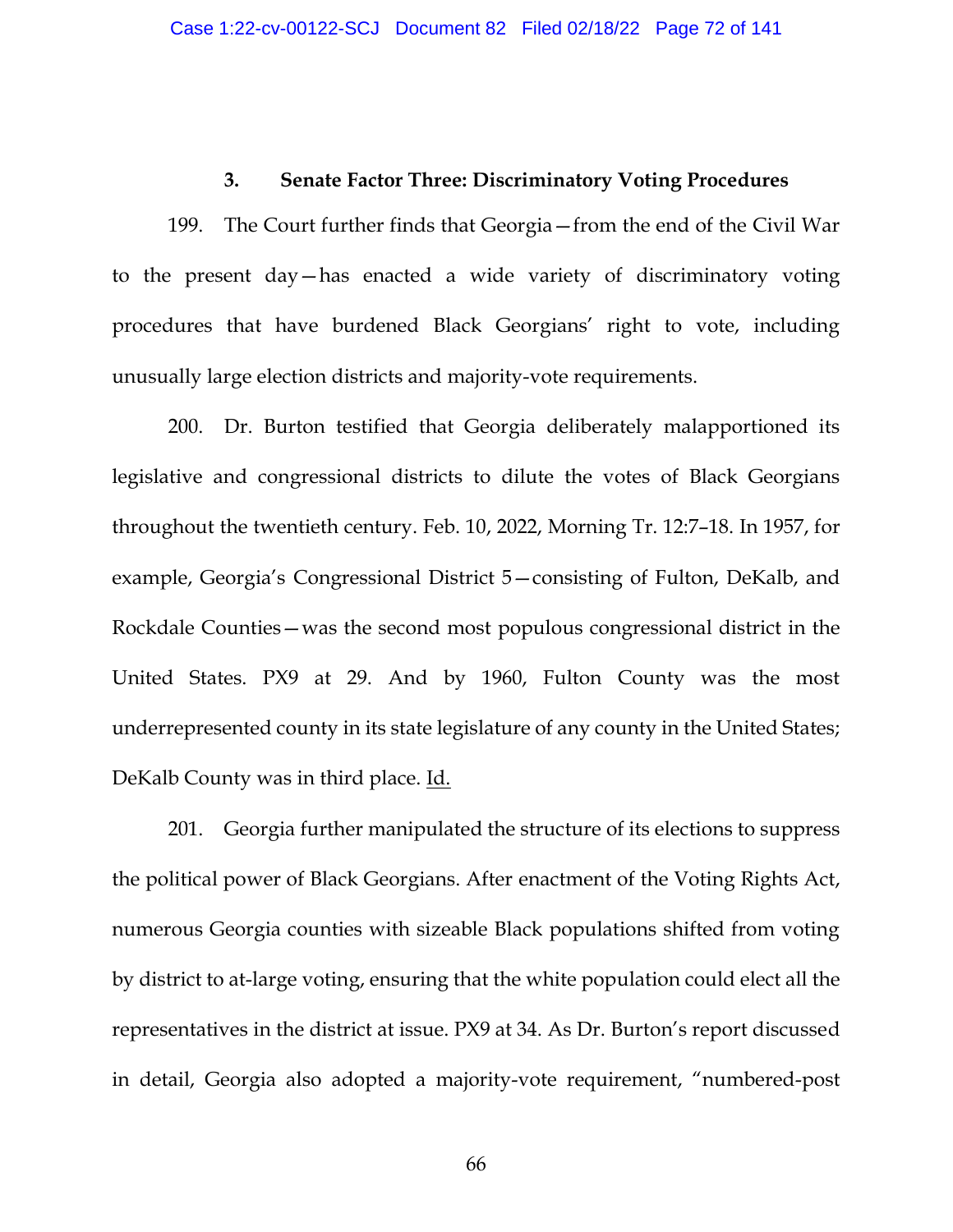voting," and staggered voting in the 1960s and 70s to limit Black voting strength. Id. at 35.

202. The Court further finds that these efforts have persisted well into the 21st century. Georgia shuttered polling places in predominantly Black communities beginning in 2015, perpetrated extensive purges from the State's voter registration rolls that disproportionately affected Black voters from 2012 to 2018, and enacted SB 202 in the spring of 2021, which restricted methods of voting used by Black Georgians to vote in record numbers during the 2020 election. PX9 at 46–50. SB 202 also authorized the State Election Board, and by extension the General Assembly, to replace county election board members. By June 2021, Georgia county commissions had replaced ten county election officials, most Democrats and half of them Black. Id. at 52.

### **4. Senate Factor Four: Candidate Slating**

203. There is no slating process involved in Georgia's legislative elections.

### **5. Senate Factor Five: Contemporary Socioeconomic Disparities**

204. The Court further finds that Black Georgians bear the effects of discrimination in areas like education, employment, and health, which hinder their ability to participate effectively in the political process.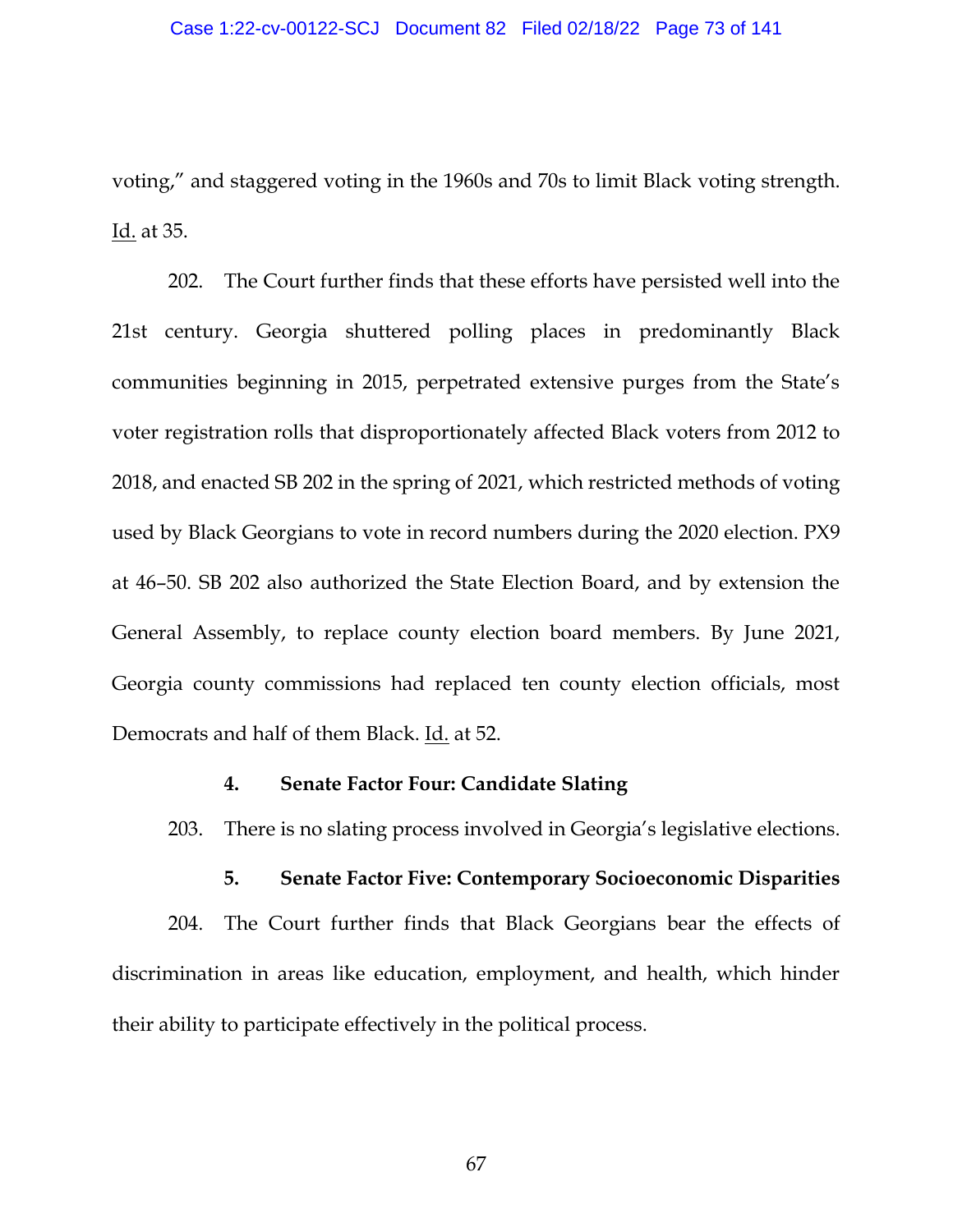205. Plaintiffs submitted the expert report of Dr. Loren Collingwood, who analyzed data from the American Community Survey ("ACS") along with voterturnout data from the Georgia Secretary of State's office. PX12 at 2. The Court accepts Dr. Collingwood as qualified to testify as an expert on demographics and political science. The Court finds Dr. Collingwood credible, his analysis methodologically sound, and his conclusions reliable. The Court credits Dr. Collingwood's testimony and conclusions.

206. The Court finds, based on Dr. Collingwood's report, that Black Georgians are disadvantaged socioeconomically relative to non-Hispanic white Georgians across multiple metrics. PX12 at 3.

207. According to Census estimates, the unemployment rate among Black Georgians (8.7 percent) is nearly double that of white Georgians (4.4 percent). Doc. No. 56 ¶ 79.

208. According to Census estimates, White households are twice as likely as Black households to report an annual income above \$100,000. Doc. No. 56 ¶ 80.

209. According to Census estimates, Black Georgians are more than twice as likely—and Black children in particular more than three times as likely—to live below the poverty line. Doc. No. 56 ¶ 81.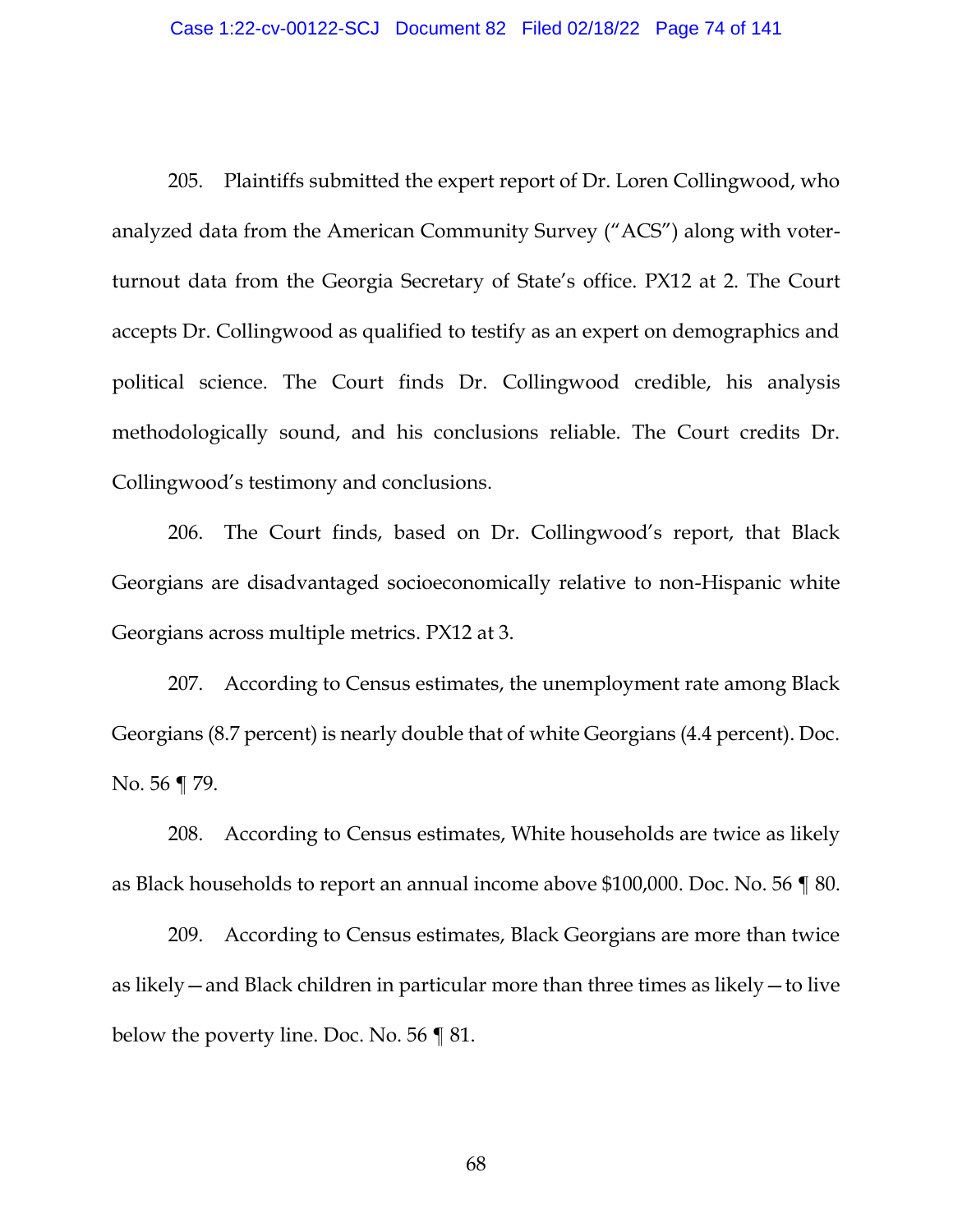210. According to Census estimates, Black Georgians are nearly three times more likely than white Georgians to receive SNAP benefits. Doc. No. 56 ¶ 82.

211. According to Census estimates, Black adults are more likely than white adults to lack a high school diploma – 13.3 percent as compared to 9.4 percent. Doc. No. 56 ¶ 83.

212. According to Census estimates, 35 percent of white Georgians over the age of 25 have obtained a bachelor's degree or higher, compared to only 24 percent of Black Georgians over the age of 25. Doc. No. 56 ¶ 84.

213. Black Georgians are more likely to report a disability than white Georgians (11.8 percent compared to 10.9 percent) and are more likely to lack health insurance (18.9 percent compared to 14.2 percent, among 19-64-year-olds). PX12 at 3.

214. The Court further finds that Black Georgians participate in the political process at substantially lower rates than whites Georgians. Black Georgians vote at significantly lower rates than white Georgians, and this is true at statewide, county, and precinct levels—including in the Atlanta MSA and the Black Belt. PX12 at 3, 6–16. Dr. Collingwood also found racial disparities in other forms of voter participation: Black Georgians are less likely to attend political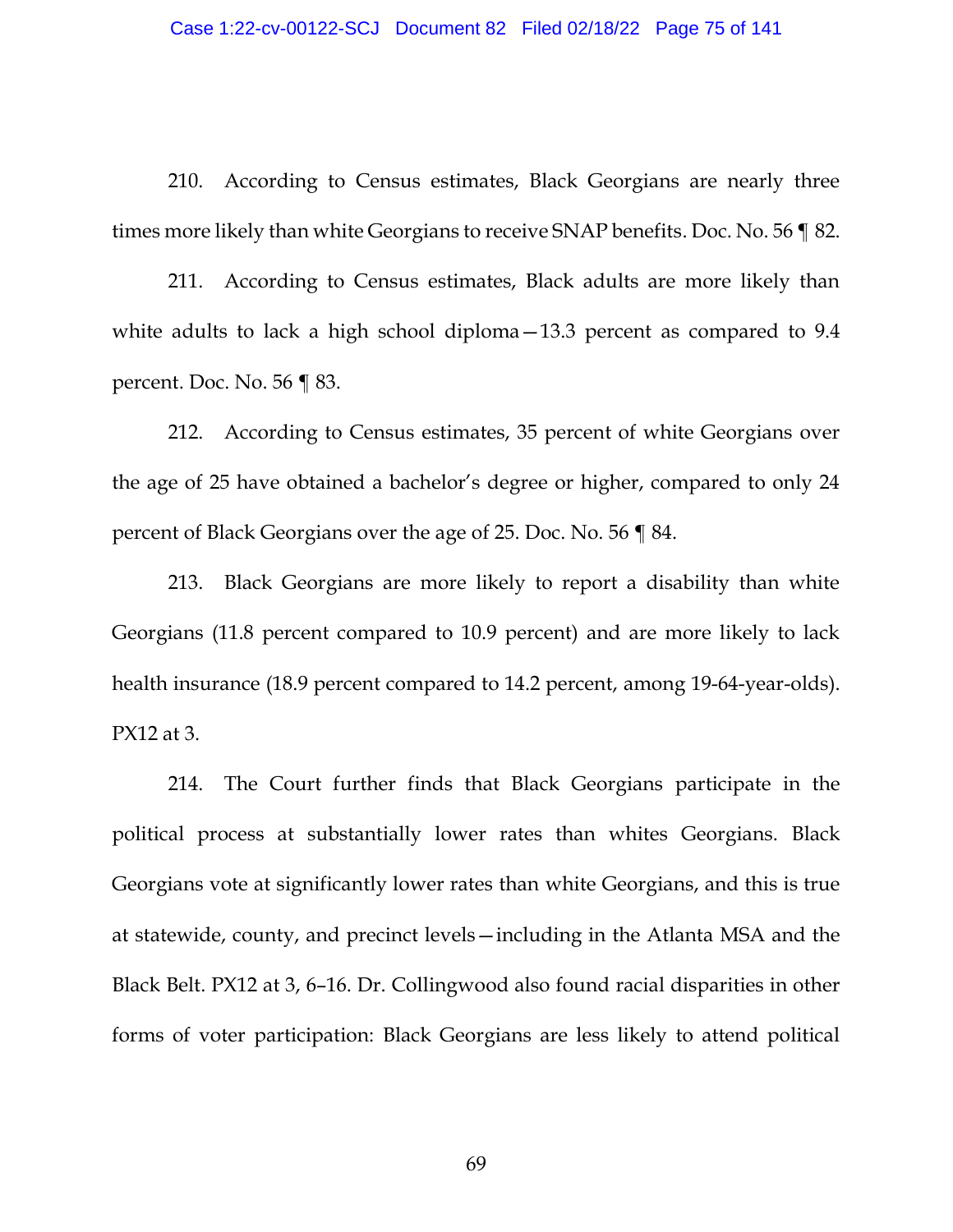### Case 1:22-cv-00122-SCJ Document 82 Filed 02/18/22 Page 76 of 141

meetings, display political signs like yard signs and bumper stickers, contact public officials, and donate money to political campaigns. Id. at 18.

215. The Court finds that the socioeconomic disparities discussed above are a cause of lower political participation rates by Black Georgians. As Dr. Collingwood explained in his expert report, there is extensive literature in political science demonstrating a strong and consistent link between socioeconomic status and voter turnout. For example, studies have shown that wealth and education drive donation behavior, campaign volunteering, and voting. PX12 at 6. Other research has shown that neighborhoods with higher shares of home foreclosures during the 2008 financial crisis subsequently experienced drops in voter turnout. Id.

216. The Court agrees with Dr. Collingwood's conclusion that "[t]his overwhelming academic literature shows that the socioeconomic disadvantages suffered by Black Georgians will affect their ability to participate in the political process." PX12 at 6.

### **6. Senate Factor Six: Racial Appeals in Georgia Campaigns**

217. The Court further finds that Georgia's political campaigns have been characterized by both overt and subtle racial appeals.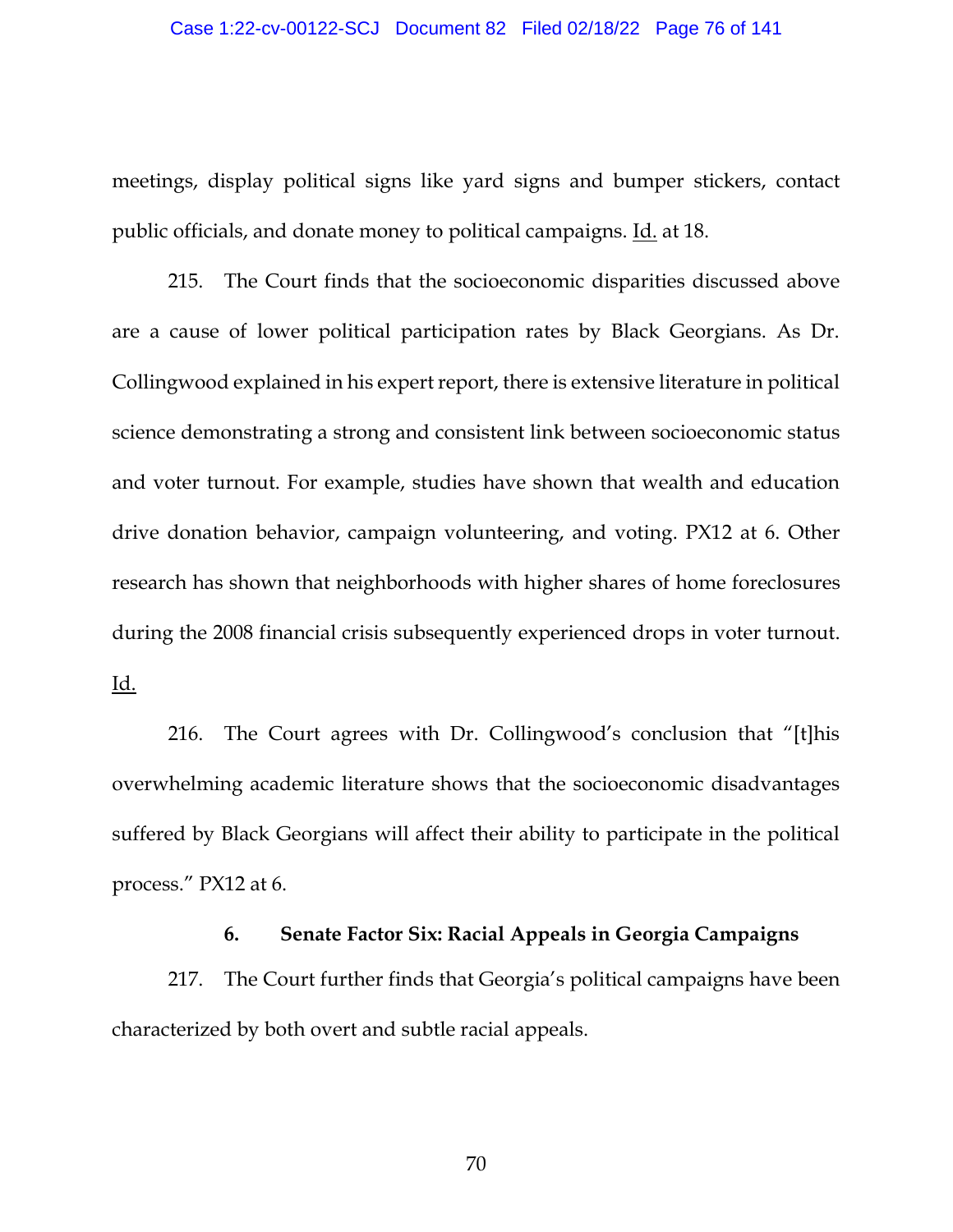218. Georgia has a long and sordid history of such appeals in political campaigns that continues to this day. Dr. Burton's expert report discusses some of the earliest racial appeals in Georgia politics in response to the expansion of Black rights after the Civil War. See, e.g., PX9 at 11–12. Dr. Burton further testified that modern racial appeals in Georgia are rooted in the political realignment that followed from Democrats' support for civil rights legislation in the 1960s, after which white Georgians overwhelmingly switched to the Republican Party. Feb. 10, 2022, Morning Tr. 20:18–21:13.

219. This realignment gave rise to the "Southern strategy," which refers to efforts by Republican politicians to use racialized politics and race-based appeals to attract racially conservative white voters. PX10 at 3*.* Dr. Burton explained in his supplemental expert report that "[t]he effectiveness of . . . the 'Southern strategy' had a profound impact on the development of the nearly all-white Republican Party in the South." Id. Associating the Democratic Party with the Black community allowed the Republican Party to become the majority party in what had traditionally been the solid Democratic South—and Republican politicians continue to employ this strategy today. Id.

220. Dr. Burton further explained that Georgia is a "flash point of this modern strategy." PX10 at 6. The rise of the Republican Party in Georgia "was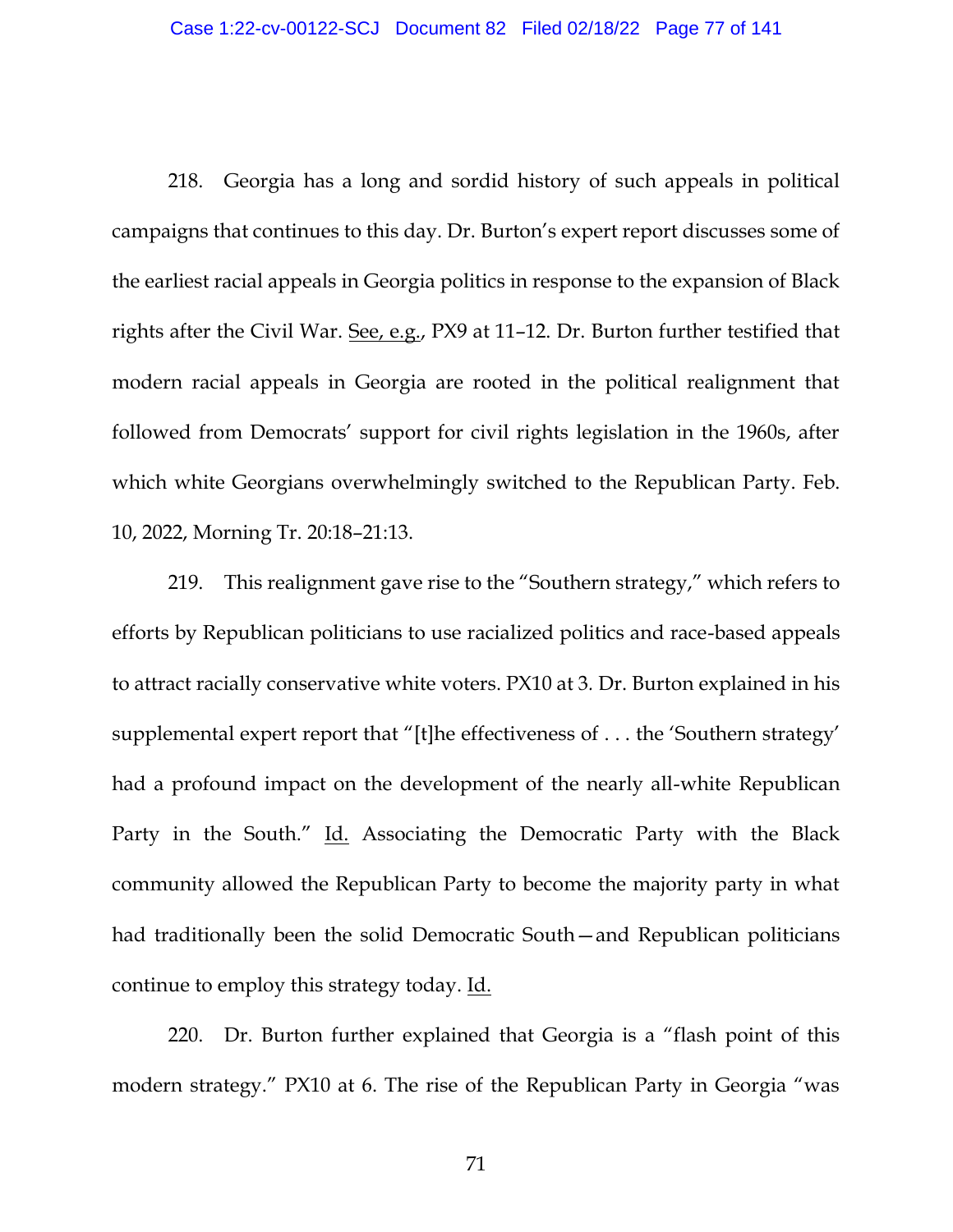grounded on fiscal conservatism, opposition to integration (particularly busing), and a growing demand among white suburbanites for 'law and order.'" Id. at 4. And notwithstanding substantial increases in its nonwhite population over the past two decades, Georgia remains a majority-white state—such that Republicans continue to benefit from a pattern of voting that is polarized along racial lines. Id. at 6.

221. The Court also credits the expert report and testimony of Dr. Adrienne Jones. See AX5. Like Dr. Burton, Dr. Jones concluded that racial resentment and fear have often been incorporated into political campaign strategies in the State of Georgia. Id. at 25. Dr. Jones further concluded that modern political campaigns in Georgia heavily feature both explicit racial appeals and subtle racial appeals in the form of dog-whistle politics. Id.

222. Dr. Jones provided numerous examples of dog-whistle politics in recent Georgia campaigns, demonstrating that racial appeals remain a feature of Georgia politics today. Many of these appeals attempted to galvanize white voters against gubernatorial candidate Stacey Abrams in 2018. For example, a robocall targeting Abrams referred to her as the "Negress Stacey Abrams" and a "poor man's Aunt Jemima." AX5 at 26–27; PX48. Later in that campaign, her opponent, now-Governor Kemp, circulated photos of members of the New Black Panther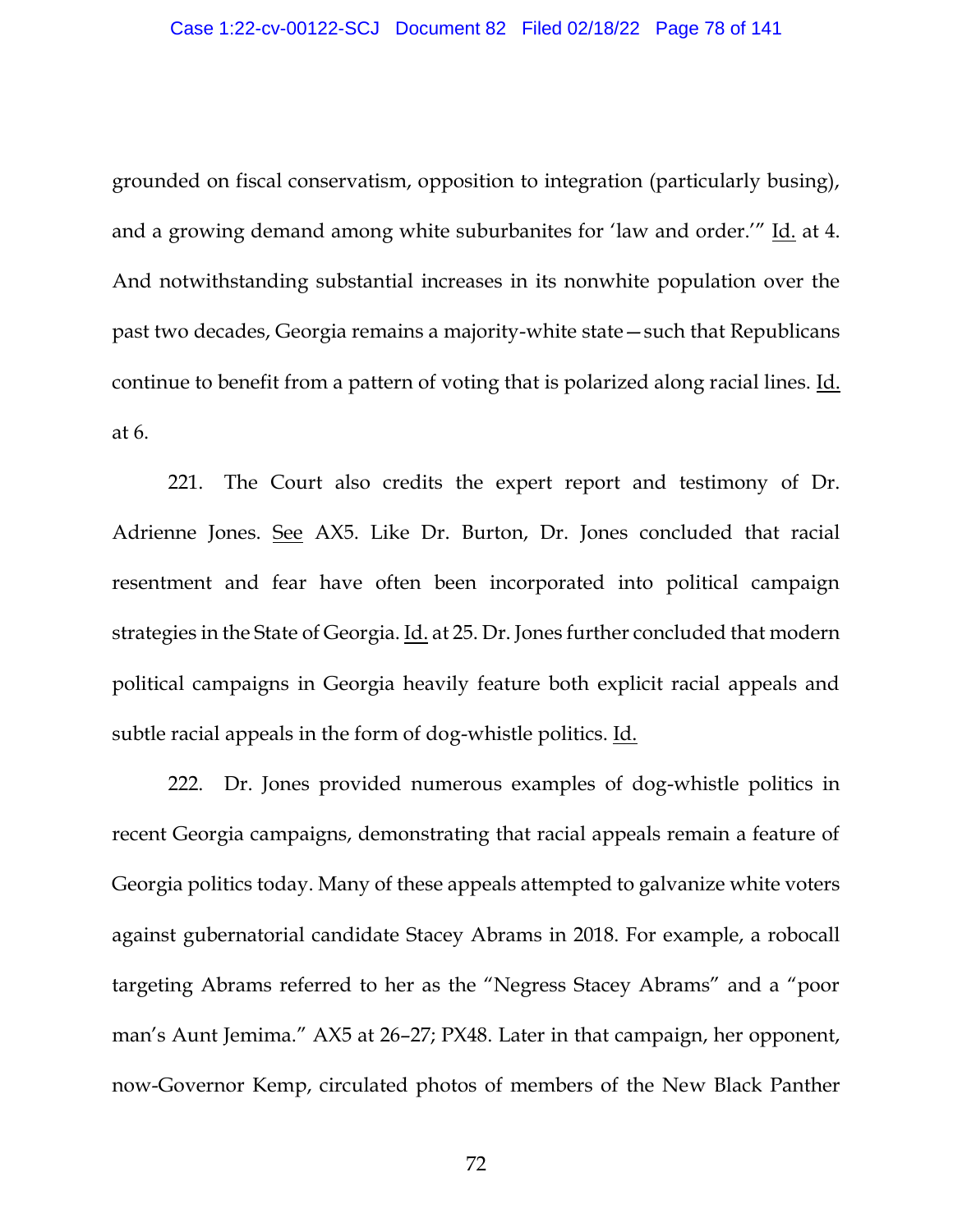Party marching in support of Ms. Abrams—even though she had never associated with that group. Id. at 27; PX49.

223. Other examples abound. During the 2021 runoff election for the U.S. Senate, now-Senator Raphael Warnock was the target of both overt and subtle racial appeals. Senator Warnock's opponent, former Senator Kelly Loeffler, accused him of being "too extreme" because he had defended Barack Obama's former pastor, Jeremiah Wright, whom Senator Loeffler accused of being "divisive" and "hurtful" in "call[ing] on Americans to repent for their worship of Whiteness." AX5 at 27. Warnock's opponent also created two versions of a negative ad against him—one with Warnock's skin artificially darkened and one with his skin retaining its actual complexion—and spent 10 times as much money promoting the former version. Id.

224. The Court finds that these examples, among others discussed in Dr. Jones's expert report, <u>see</u> AX5 at 28–29, and submitted as evidence by Plaintiffs, see PX43–PX54, show that racial appeals continue to play an important role in Georgia's political campaigns.

# **7. Senate Factor Seven: Underrepresentation of Black Georgians in Elected Office**

225. The Court finds that Black Georgians have been historically underrepresented in elected office—a trend that continues to this day.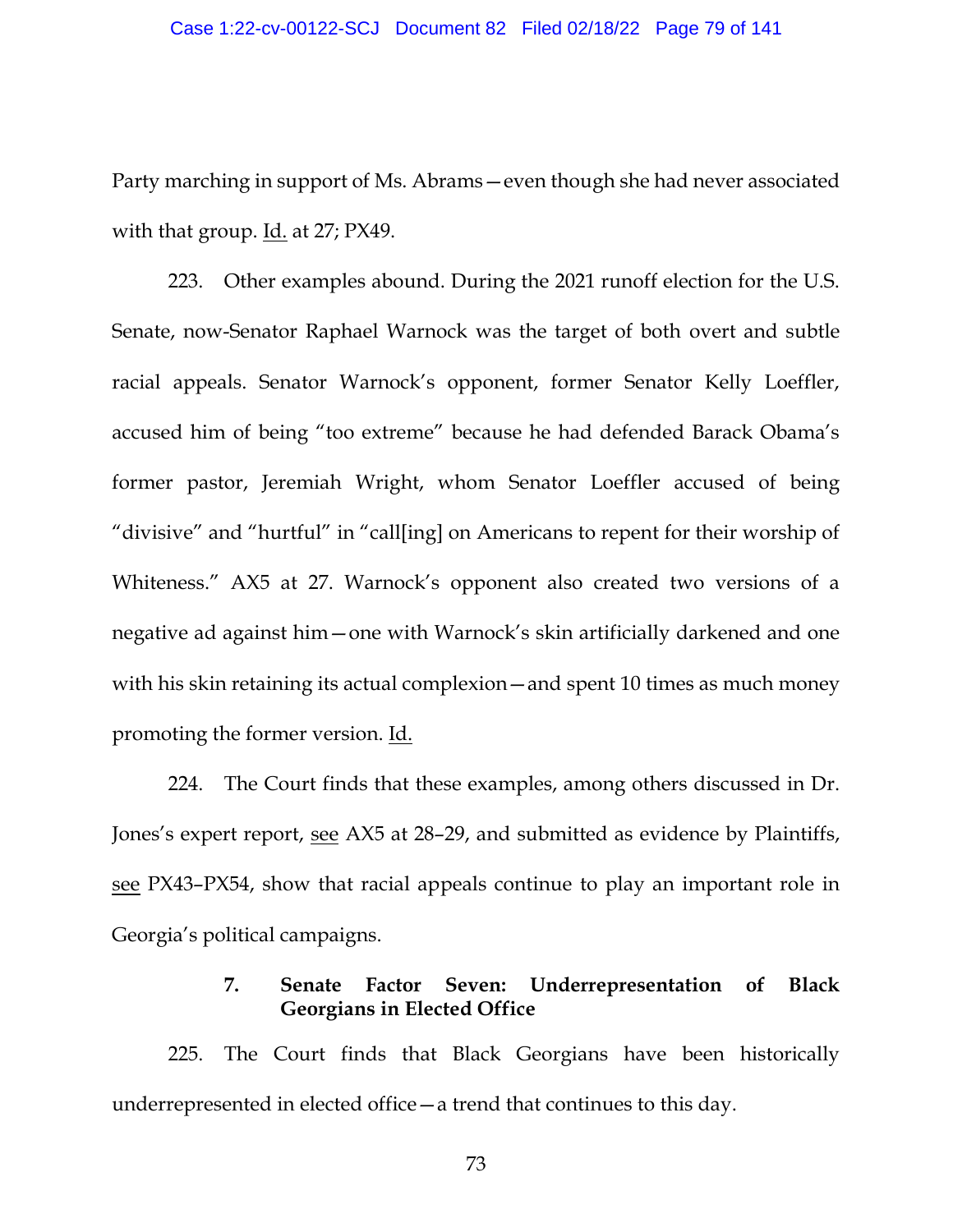226. At the time of the Voting Rights Act's passage, Black Georgians constituted 34 percent of the voting-age population, and yet the state had only three elected Black officials. PX9 at 32.

227. By 1980, Black Georgians comprised only 3 percent of county officials in the state, the vast majority of whom were elected from majority-Black districts or counties. PX9 at 38–39. That particular trend has not changed: while more Black Georgians have been elected in recent years, those officials are almost always from near-majority- or outright-majority-Black districts. In the most recent General Assembly elections, for example, none of the House's Black members was elected from a district where white voters exceeded 55 percent of the voting-age population, and none of the State Senate's Black members was elected from a district where white voters exceeded 47 percent of the voting-age population. Id. at 53–54.

228. Although Black Georgians comprise more than 33 percent of the state's population, the Georgia Legislative Black Caucus has only 14 members in the Georgia State Senate—25 percent of that chamber—and 41 members in the Georgia House of Representatives—less than 23 percent of that chamber. Doc. No. 56 ¶ 85.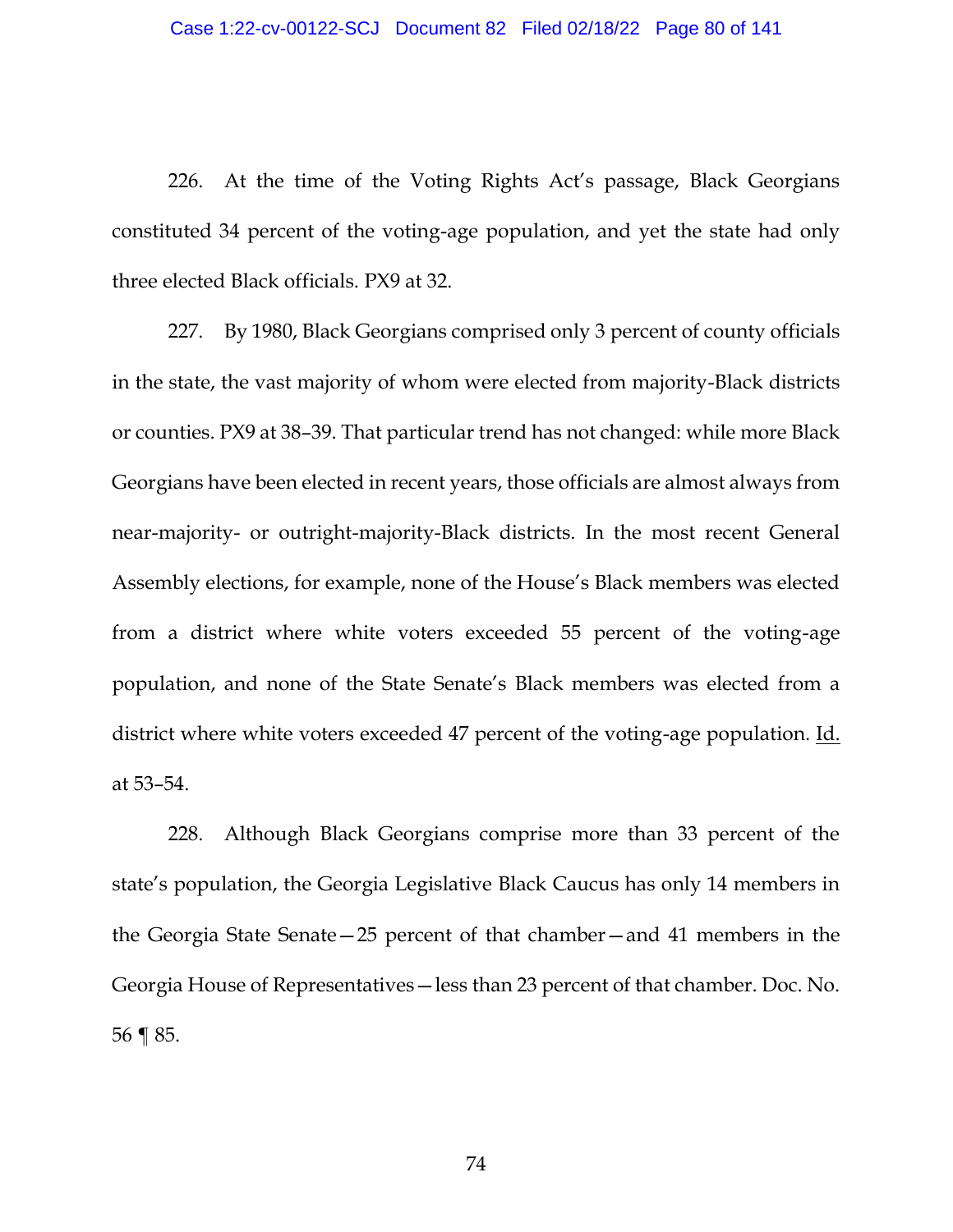229. Black officials have been underrepresented across Georgia's statewide offices as well. Georgia has had 77 governors, none of whom has been Black. Doc. No. 56 ¶ 86; PX58.

230. Senator Raphael Warnock is the first Black Georgian to serve Georgia in the U.S. Senate—after more than 230 years of white senators. Doc. No. 56 ¶ 87; PX60.

#### **8. Senate Factor Eight: Official Nonresponsiveness**

231. The Court further finds that there is a significant lack of responsiveness on the part of elected officials to the particularized needs of Black Georgians.

232. Dr. Collingwood's expert report demonstrated significant socioeconomic disparities between Black and white Georgians, which contribute to the lower rates at which Blacks engage their elected representatives. PX12 at 18. And as explained in the expert report of Dr. Traci Burch, "public policies are important for creating and sustaining racial disparities," and the persistence of these disparities "demonstrate[s] the lack of responsiveness of public officials to the needs of Georgia's minority communities." AX6 at 28.

233. Dr. Burch further found that, consistent with these ongoing disparities, Black Georgians are less satisfied than white Georgians with their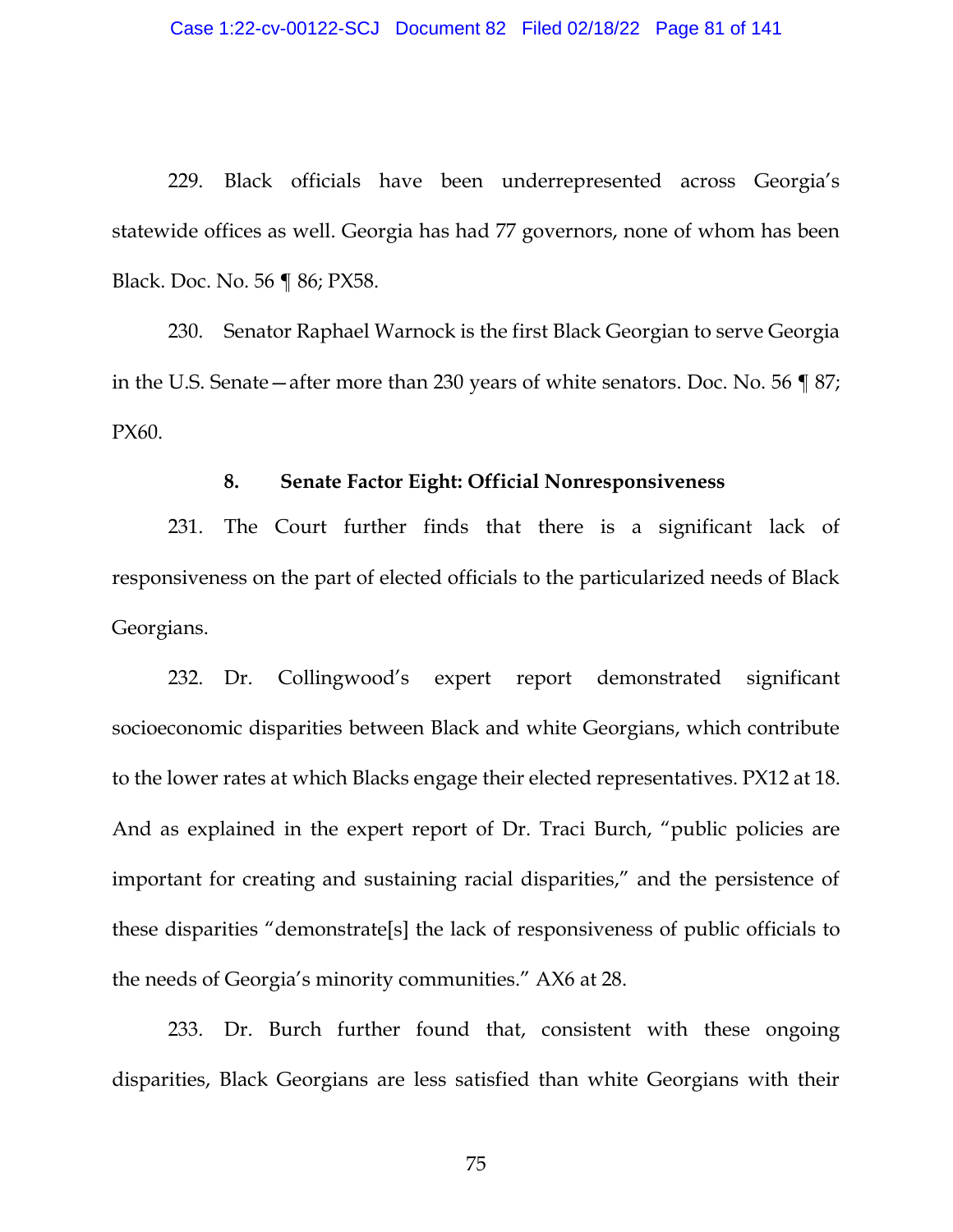elected representatives. A survey conducted in 2020 by The Atlanta Journal-Constitution found that 74.9 percent of white Georgians were very or somewhat satisfied "with the way things are going in Georgia," compared to only 44.4 percent of Blacks Georgians. AX6 at 28. Dr. Burch's report further showed that Black Georgians consistently report lower satisfaction with the quality of local services they receive when compared to white Georgians. Id.

234. The Court further finds that the dilution of Black voting power in the challenged legislative plans only exacerbates this nonresponsiveness. Mr. Carter explained that cracking Black voters into districts with a significant number of competing interests ensures that these voters will "not . . . have the amount of responsiveness that [they] would otherwise have." Feb. 10, 2022, Afternoon Tr. 132:11–15.

# **9. Senate Factor Nine: Absence of Justification for SB 1EX and HB 1EX**

235. The Court further finds that Georgia's justifications for SB 1EX and HB 1EX are tenuous. Defendants failed to present evidence justifying their refusal to draw three additional majority-Black State Senate districts and five additional majority-Black House districts.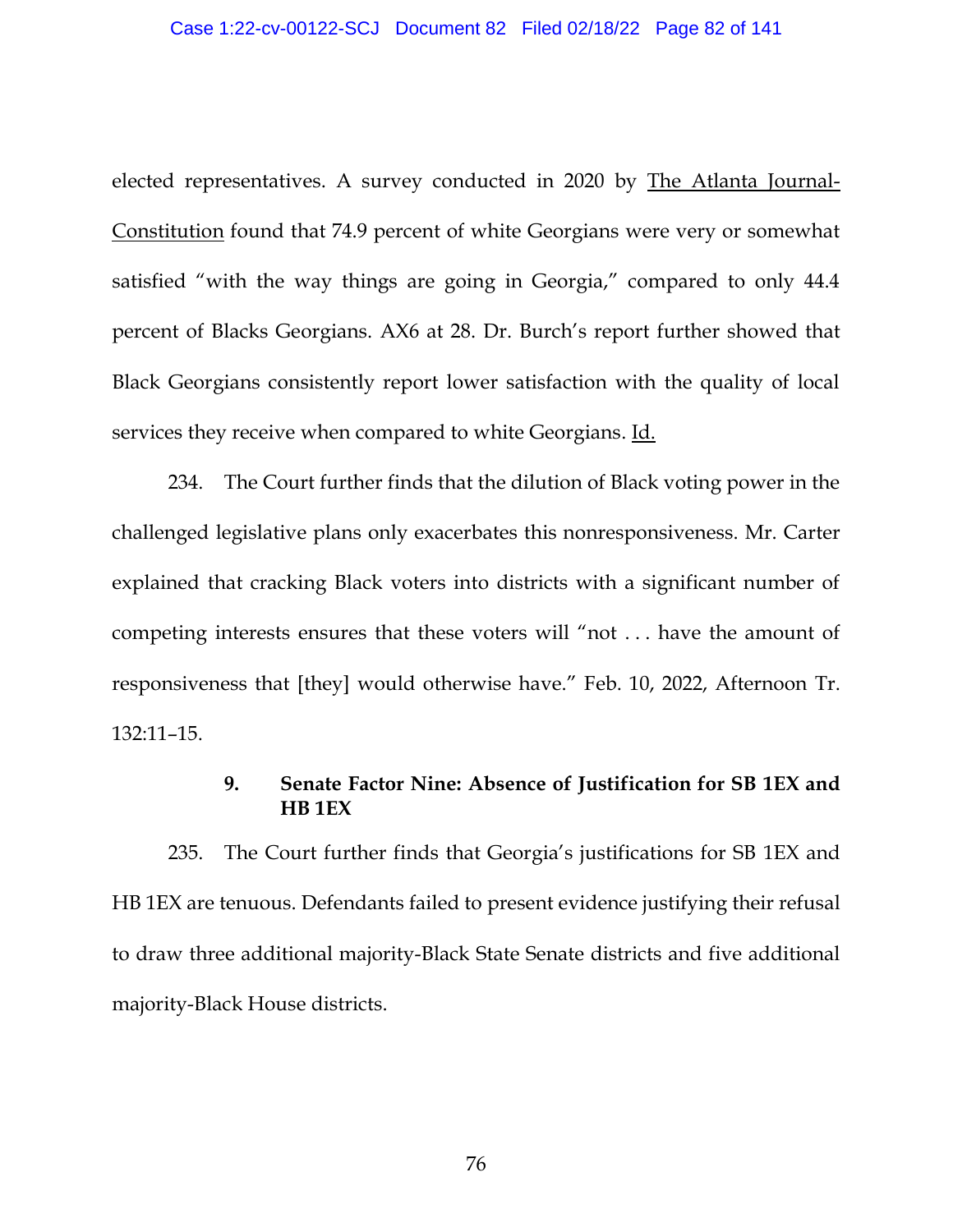### **IV. Irreparable Harm**

236. The Court finds that because the enacted legislative plans deny Plaintiffs and other Black Georgians an equal opportunity to participate in Georgia's political process, conducting the 2022 midterm elections under these plans would cause them irreparable harm.

237. This Court has no power to provide any form of relief to Plaintiffs with respect to the 2022 elections once those elections have passed.

238. There are no "do-overs" in elections. As such, the harm Plaintiffs identify in this case is, by definition, irreparable once an election is held under the enacted legislative plans.

239. The testimony presented at the hearing underscores the extent to which an election held under unlawful maps would threaten voters' fundamental rights.

240. Bishop Reginald Jackson is the Bishop of the Sixth District of the AME Church, which includes 520 churches and 90,000 members across the State of Georgia. Feb. 9, 2022, Afternoon Tr. 129:5–23, 133:9–11.

241. Bishop Jackson testified that voter confidence would be diminished if the 2022 elections were conducted using unlawful district maps. According to Bishop Jackson, "if [the AME Church] thought something was inappropriate, first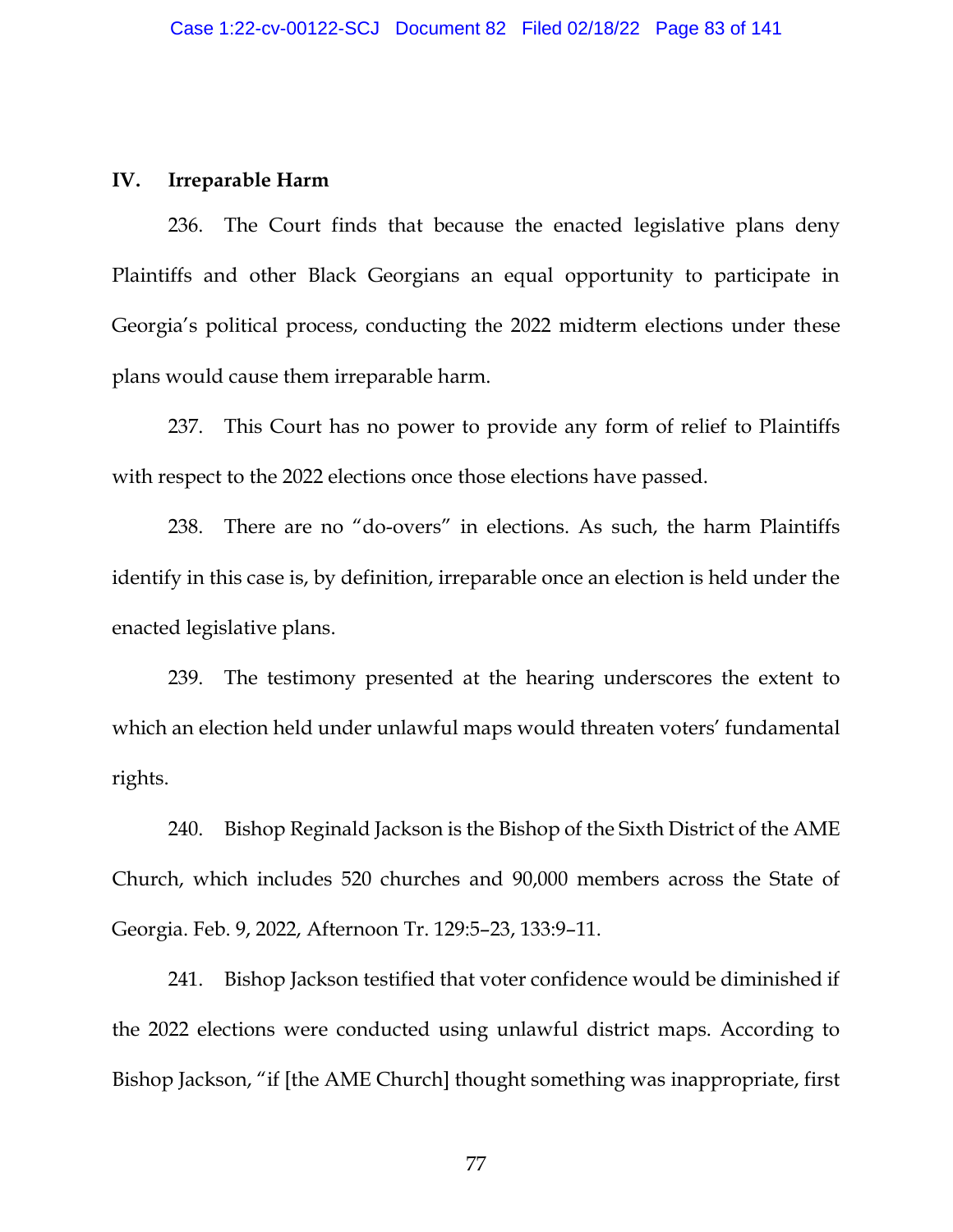of all it would disappoint [them,] ... [and] if [they] thought that there was something inappropriate or out of line, [they] would expect that [to] be corrected." Feb. 10, 2022, Morning Tr. 136:10–18. According to Bishop Jackson, "[i]f there was some problem with the maps that need[ed] to be adjusted, [the church] would hope that those adjustments would be made so that [church members'] votes would not only matter but that [they] would count." Id.

242. Richard Barron, the Fulton County Elections Director, testified that proceeding under maps that were perceived to be discriminatory against African Americans "could have an effect" on voter confidence "especially when [combined] with some of the effects of S.B. 202." Feb. 9, 2022 Morning Tr. 91:1–5. Barron agreed that voters of color are negatively impacted by voting under maps that dilute their voting power. Id. at 101:1–3 (Q. Do you think that voters of color are also negatively impacted by voting under maps that dilute their voting power? A. Yes. They would be affected by that as well.").

# **V. Balance of Harms**

243. The Court further finds that the irreparable harm that Plaintiffs would suffer absent an injunction far outweighs any inconvenience an injunction will cause Defendants.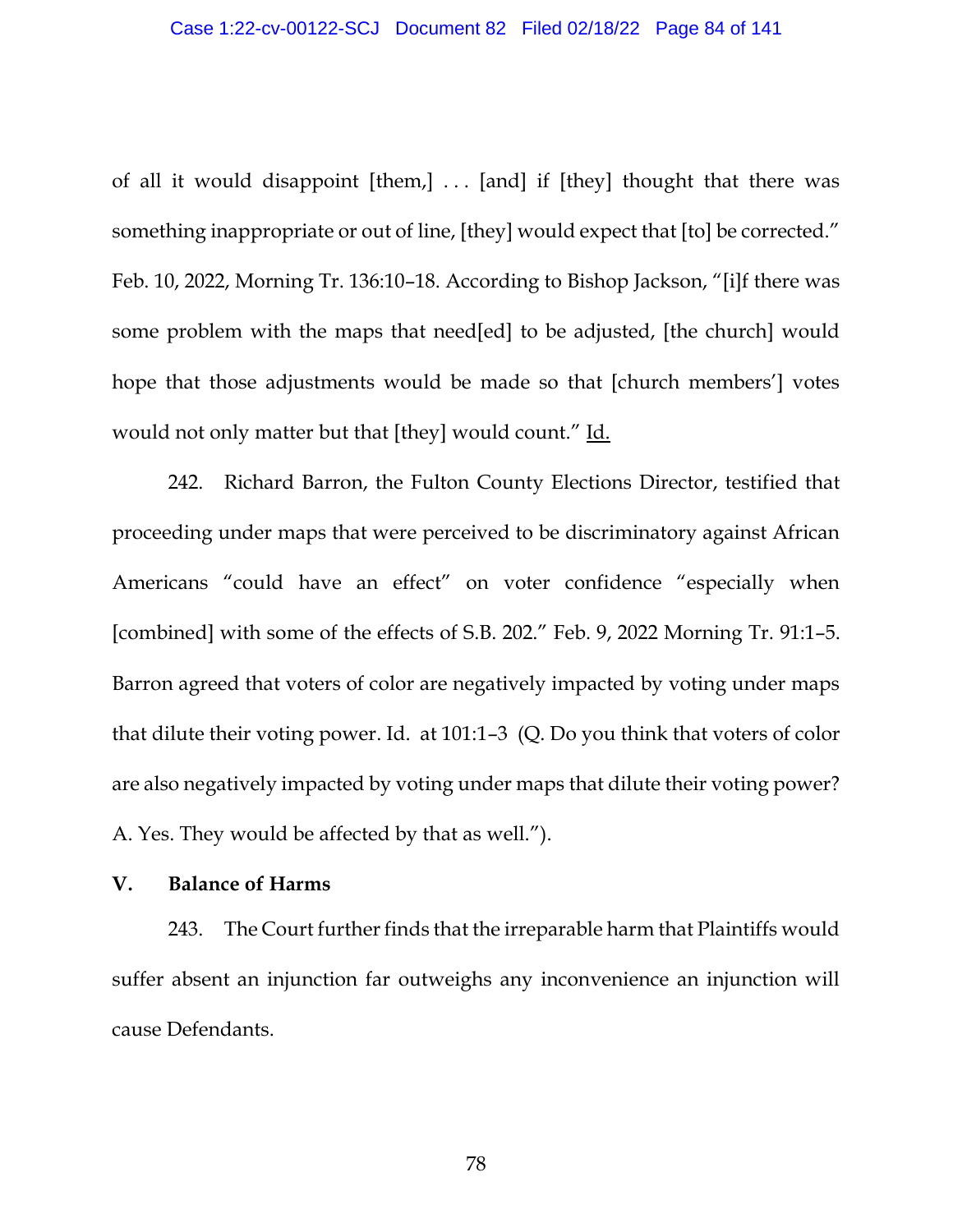## **A. Harm to Defendants**

### **1. The 2022 Election Calendar**

244. The candidate qualifying period for the May 2022 primary election begins on March 7, 2022, and ends on March 11, 2022. DX4.

245. County registrars can begin mailing absentee ballots on April 5, 2022. DX4. Absentee ballots for overseas voters must be mailed by April 9, 2022. Feb. 8, 2022, Afternoon Tr. 88:4–8.

246. The early voting period for the May 2022 primary election begins on May 2, 2022. DX4.

247. The primary election is scheduled to be held on May 24, 2022. DX4. The primary election runoff is scheduled for June 21, 2022. Id.

248. The General Election is scheduled to be held on November 8, 2022. Id.

# **2. The Voter Reallocation Process**

249. Before the Secretary of State's office can create ballots for use in the primary election, county elections officials must allocate voters to their correct districts by updating street segments in Georgia's voter registration database. DX4 ¶¶ 6–7.

250. Although Defendants' representative witness from the Secretary of State's office, Michael Barnes, testified that "[c]ounty registrars generally need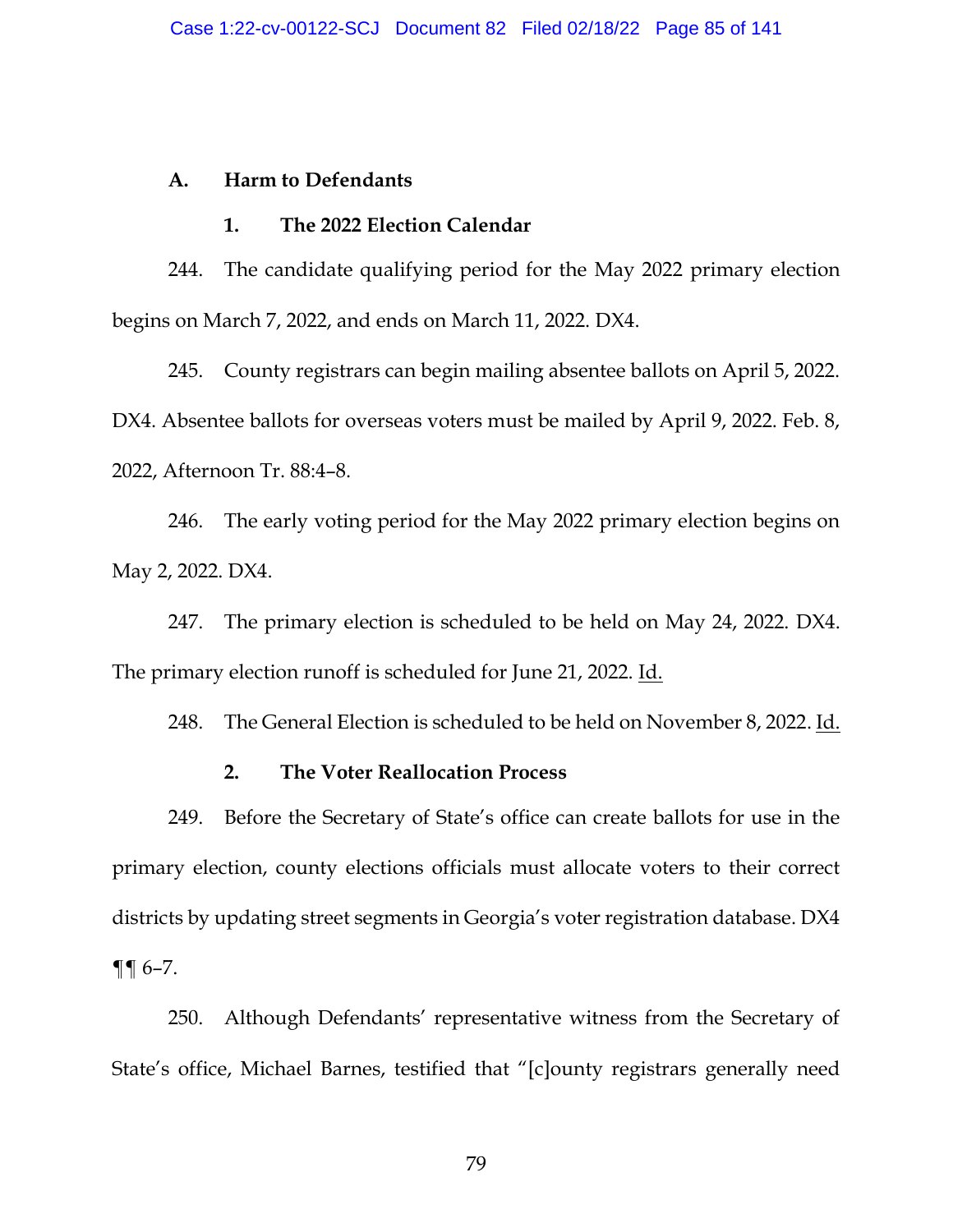several weeks to complete the reallocation process for voters in their particular counties," DX4 ¶ 8, Mr. Barron testified that "it would take [his office] somewhere in the 2-to-3 week range" to reallocate voters to remedial districts. Feb. 9, 2022, Morning Tr. 84:7–10. The Court credits Mr. Barron's testimony on this subject.

251. Although Mr. Barnes testified that the Secretary of State's office has instructed county elections officials to complete the voter reallocation process by February 18, 2022, he conceded on cross-examination that this deadline was not established by state law. See Feb. 8, 2022, Afternoon Tr. 85:16–24 (Mr. Barnes's testimony: "Q. That's not a deadline established by state law, is it? A. No, it is not.").

252. After local officials reallocate voters, the Secretary of State's office begins creating ballot combinations. DX4 ¶ 8. A ballot combination lists the congressional, state legislative, and local districts that appear on a given ballot. Id. ¶ 9. The Secretary of State's office has previously created more than 2,000 ballot combinations using districts used in previous election cycles. Id.

253. Typically, the Secretary of State's office creates ballot combinations seven to ten days after candidate qualifying ends. Feb. 9, 2022, Morning Tr. 115:1– 5.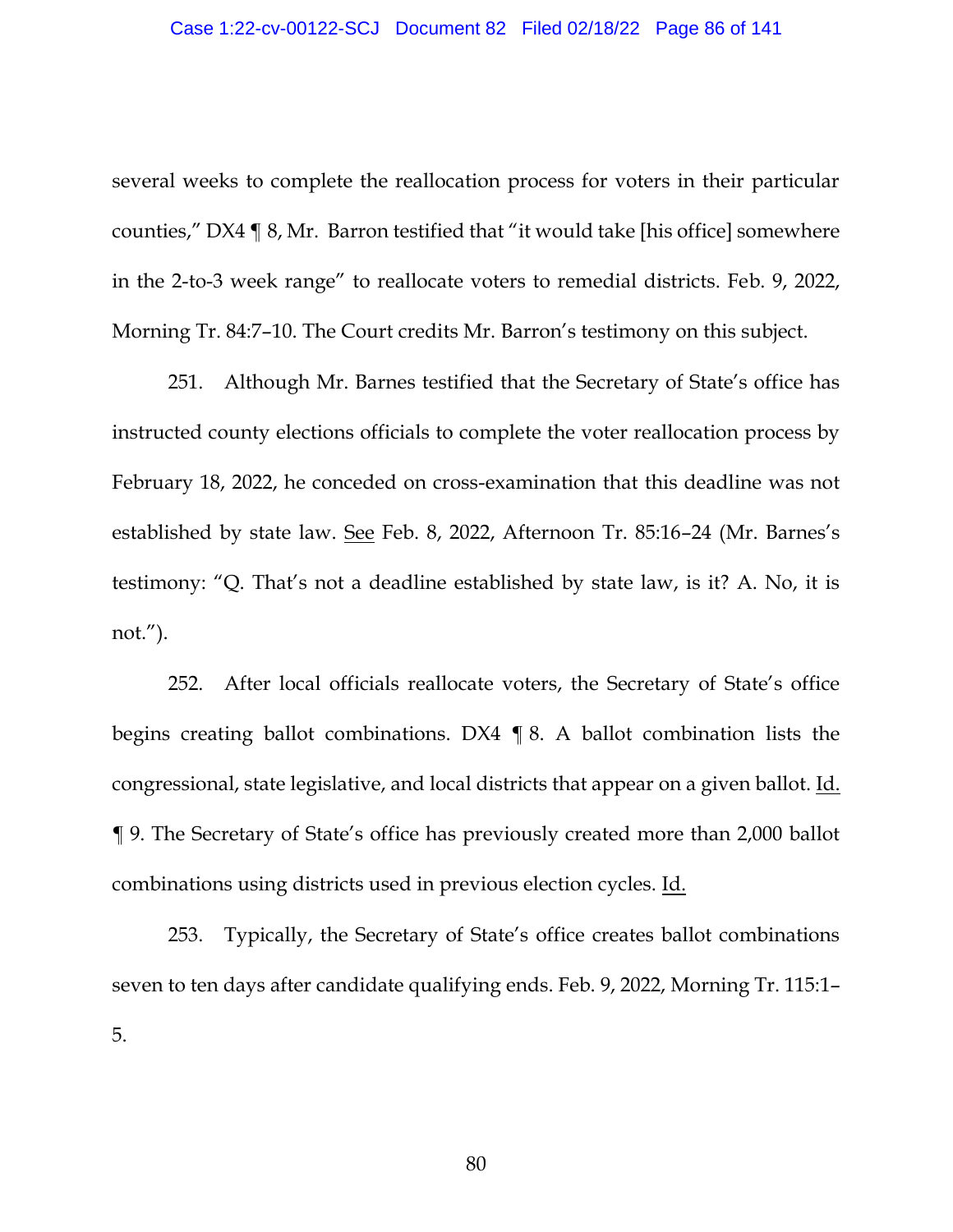254. After creating ballot combinations, the Secretary of State's office generates proofs of every ballot combination and sends those proofs to county elections officials for their review. Id. ¶ 13.

255. State and county elections officials must then review the ballot combinations and make all necessary edits in time to mail absentee ballots to overseas and military voters. Id. ¶ 14.

256. Mr. Barron testified that county elections officials can review and proofread ballot combinations in five to seven days. Feb. 9, 2022, Morning Tr. 82:9– 16 ("Q. About how long does it usually take for your team to do that? A. Three to four days. And then we'll send them back to the State with corrections, and then we usually have two to three days afterward. Q. So about six or seven days total, you think? A. Yes. Q. Can you complete the process faster, if you had to? A. Probably. We probably could get it done in maybe five days.").

#### **3. Implementation of New Maps**

257. Mr. Barnes and Defendants' local election administration expert, Ms. Lynn Bailey, testified that when the implementation of a remedial plan has no effect on an existing district, state and local officials need not complete any additional work to implement the plan in that district. Feb. 8, 2022, Afternoon Tr. 85:11–15 (Mr. Barnes's testimony: "Q. And so long as those counties remain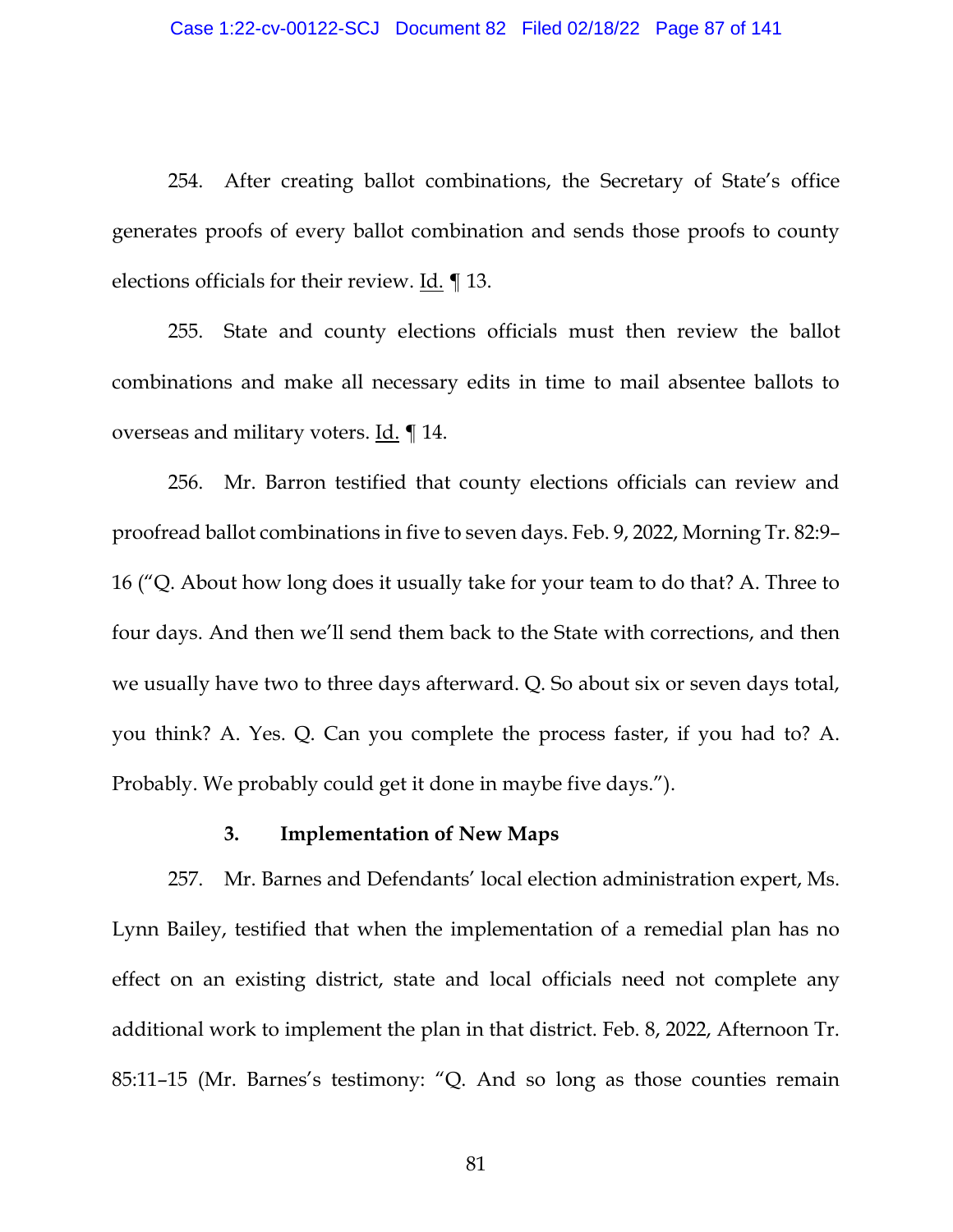untouched by the remedial plan, nothing about the remedial plan is going to change that; right, by definition? A. . . . I'm not familiar with all the intricacies of the court case, but I would assume that you are correct."); Feb. 9, 2022, Morning Tr. 62:18–23 (Ms. Bailey's testimony: "Q. In 90 of the 159 Georgia counties, there are no changes in the plaintiff's illustrative map. So if Judge Jones entered that as a remedial order, in most of the counties of the state, there would be no change, at least as a result of the remedial order, right? A. Correct.").

258. This was confirmed by Ms. Nancy Boren, the Muscogee County Elections Director. See Feb. 9, 2022, Morning Tr. 116:15–21 ("Q. . . . So if you received remedial maps or new maps for this election cycle that—let's take the Congressional map, for example, that made no changes to Muscogee County, would it require you—and you received those new maps on March 3rd or 4th, could you still—would you still be prepared for qualifying on March 7? A. Yes."). The Court credits Ms. Boren's testimony on this subject.

259. Moreover, when implementation of a remedial map changes only a subset of a county's VTDs, the map is easier for local officials to implement. Feb. 9, 2022, Morning Tr. 44:17–25 (Ms. Bailey's testimony: "Q. If the new redistricting map changes only some of the data . . . there is some work for the County Board to do, but less than what they had to do originally, isn't that correct? A. Sure. Q.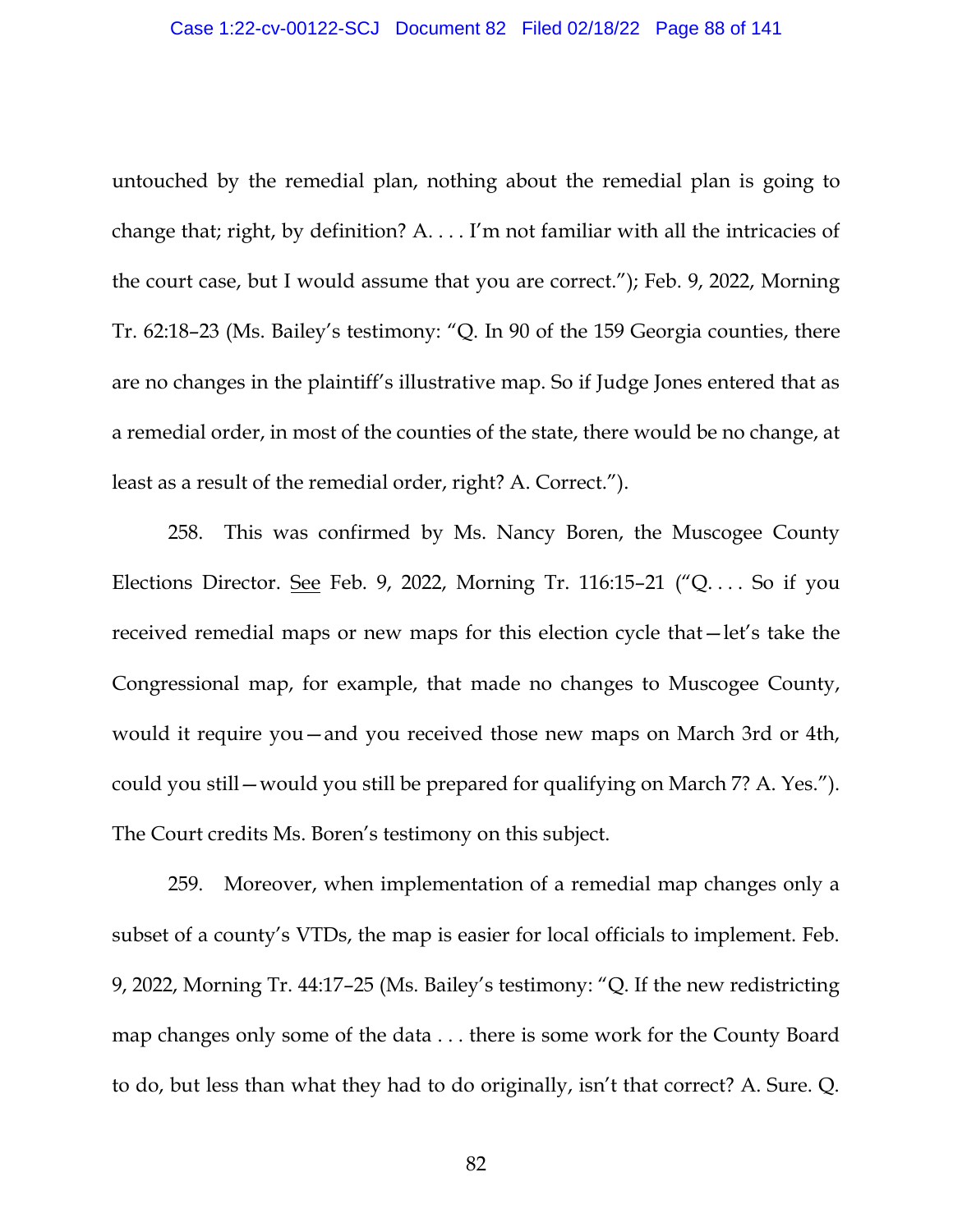They could rely on what they've already done? A. To some extent hopefully, yes."); id. at 60:4-11 (Ms. Bailey's testimony: "Q. So, for example, Senate District 36 right here where this Courthouse sits, the illustrative map proposed by the plaintiff doesn't change anything about this district. So if Judge Jones enters a remedial order for the rest of the state, it's not going to affect the work right here in Senate District 36 at all, that work is continued, is that right? A. I think that's an accurate statement."); id. at 116:22–117:1 (Ms. Boren's testimony: "Q. And if you received legislative maps that made minimal changes and had few—a small number of split precincts, could you receive new maps on March 3rd or 4th and be prepared for qualifying on March 7? A. Yes.").

260. Mr. Barron testified that Fulton County can conduct the May 24, 2022, election on time so long as Fulton County has a new ballot to proofread by April 1, 2022. Feb. 9, 2022, Morning Tr. 86:3–4 ("As long as we can have a ballot to proof by April 1, we should be alright.").

261. The number of county splits in Mr. Esselstyn's illustrative State Senate and House plans are lower than the number of such splits in the legislative plans used in the most recent elections (which is to say, Georgia's 2014 State Senate and 2015 House plans). PX4 ¶ 11 & table 1; Feb. 9, 2022, Afternoon Tr. 178:1–5, 188:25– 4.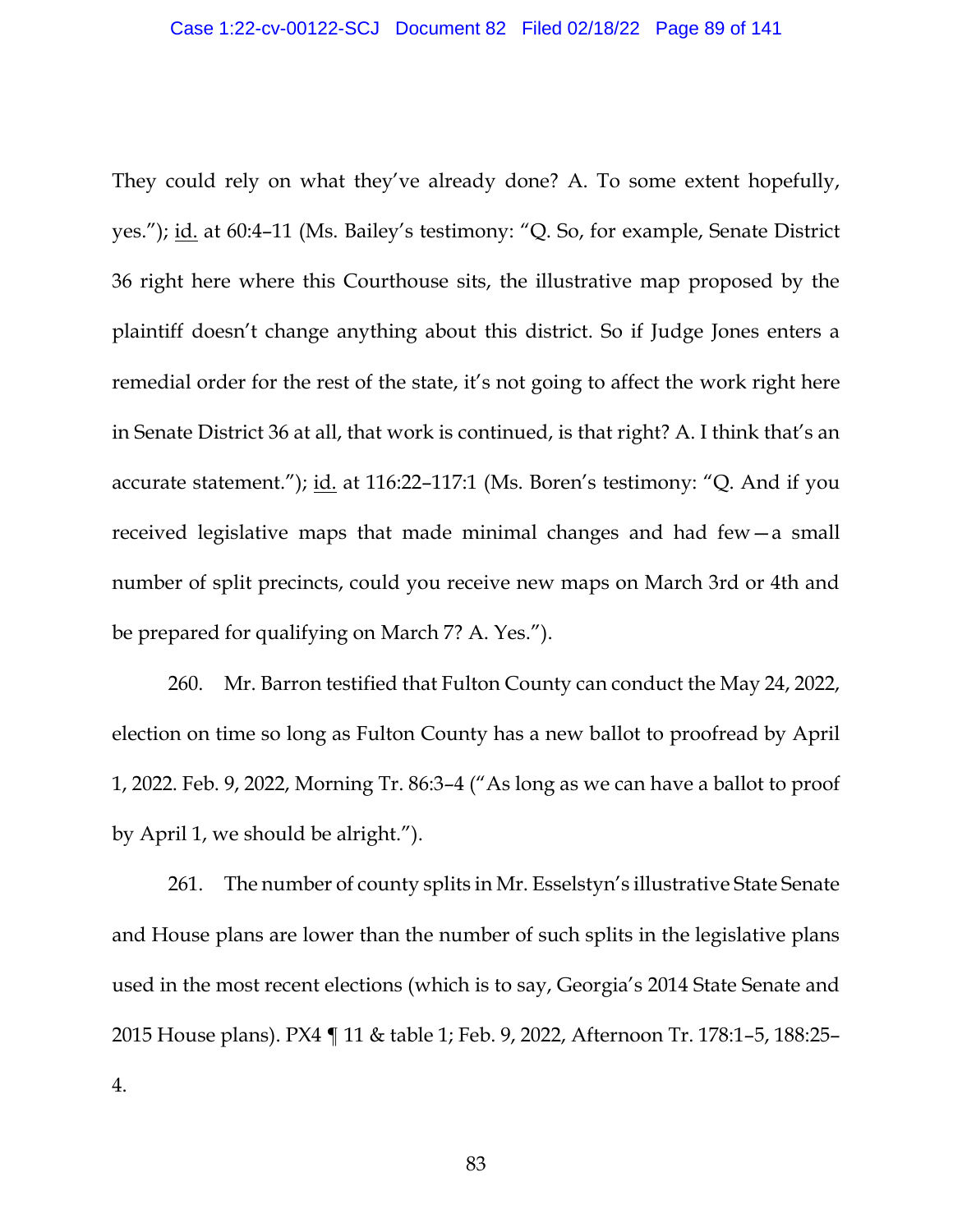262. Out of 2,698 VTDs statewide, only 49 are split in Mr. Esselstyn's illustrative State Senate plan, and in only 18 of Georgia's 159 counties. Doc. No. 61-1 ¶ 3 & fig. 1; Feb. 9, 2022, Afternoon Tr. 163:17–20, 166:5–9. Some of these VTD splits are inherited from the enacted State Senate map because Mr. Esselstyn's illustrative map leaves a majority of districts untouched. Feb. 9, 2022, Afternoon Tr. 164:23–165:4.

263. Similarly, out of 2,698 VTDs statewide, only 192 are split in Mr. Esselstyn's illustrative House plan, and in only 45 of Georgia's 159 counties. Doc. No. 61-1 ¶ 4 & fig. 2; Feb. 9, 2022, Afternoon Tr. 164:13–15, 166:10–11. Some of these VTD splits are inherited from the enacted House map because Mr. Esselstyn's illustrative map leaves a vast majority of districts untouched. Feb. 9, 2022, Afternoon Tr. 165:5–6.

264. Across both illustrative maps, only 47 of Georgia's 159 counties have split VTDs. Feb. 9, 2022, Afternoon Tr. 166:15–21.

265. In light of the limited impact that implementation of Mr. Esselstyn's illustrative State Senate and House plans would have on state and local elections officials, the Court finds that it is feasible for state and local elections officials to implement remedial State Senate and House plans in time to create and review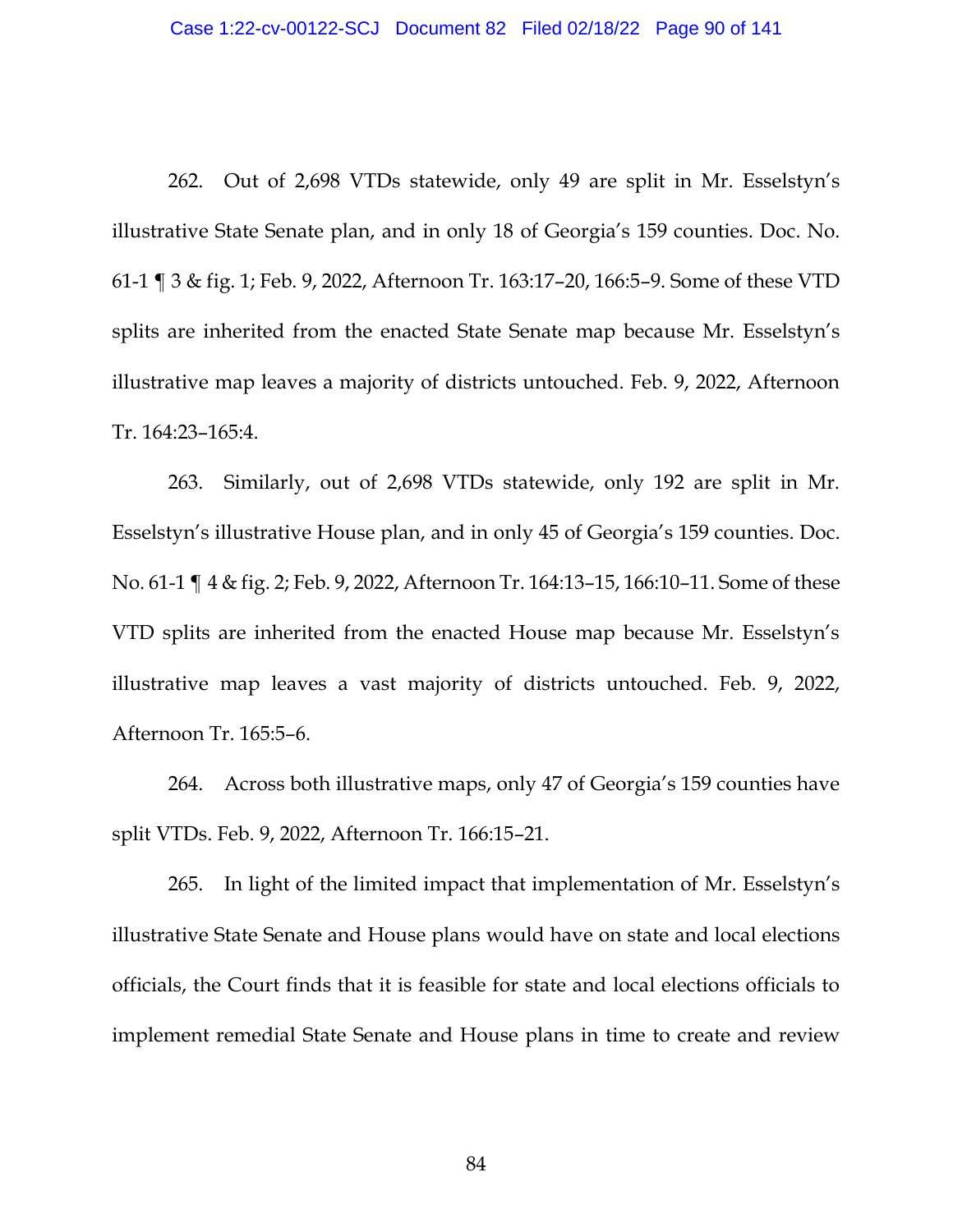ballot combinations by April 1, 2022 and hold the primary election on May 24, 2022.

### **4. Primary Delay**

266. Georgia officials have successfully administered several primary elections that were delayed. Feb. 8, 2022, Afternoon Tr. 86:5–22 (Mr. Barnes's testimony: "Q. . . . [Y]ou have seen primary election dates moved in Georgia? A. I have worked in the state long enough to see primary dates at different times, yes, sir. Q. In fact, you only would have to have worked in the elections administration for a couple of years to have seen those changes because the primary dates moved in 2020. A. Due to the pandemic it was moved, yes, sir. Q. Moved twice? A. Yes, sir, it was.").

267. Ms. Boren testified that if the primary election were delayed to the current runoff date in June, Muscogee County would have no need to hire new poll workers or secure new polling places. Feb. 9, 2022, Morning Tr. 111:20–25 ("Q. And if the primary election was pushed to the current runoff date, would you need to hire new poll workers or secure new polling places? A. We have already secured polling places and early voting locations, as well as poll workers in anticipation of the runoff date.").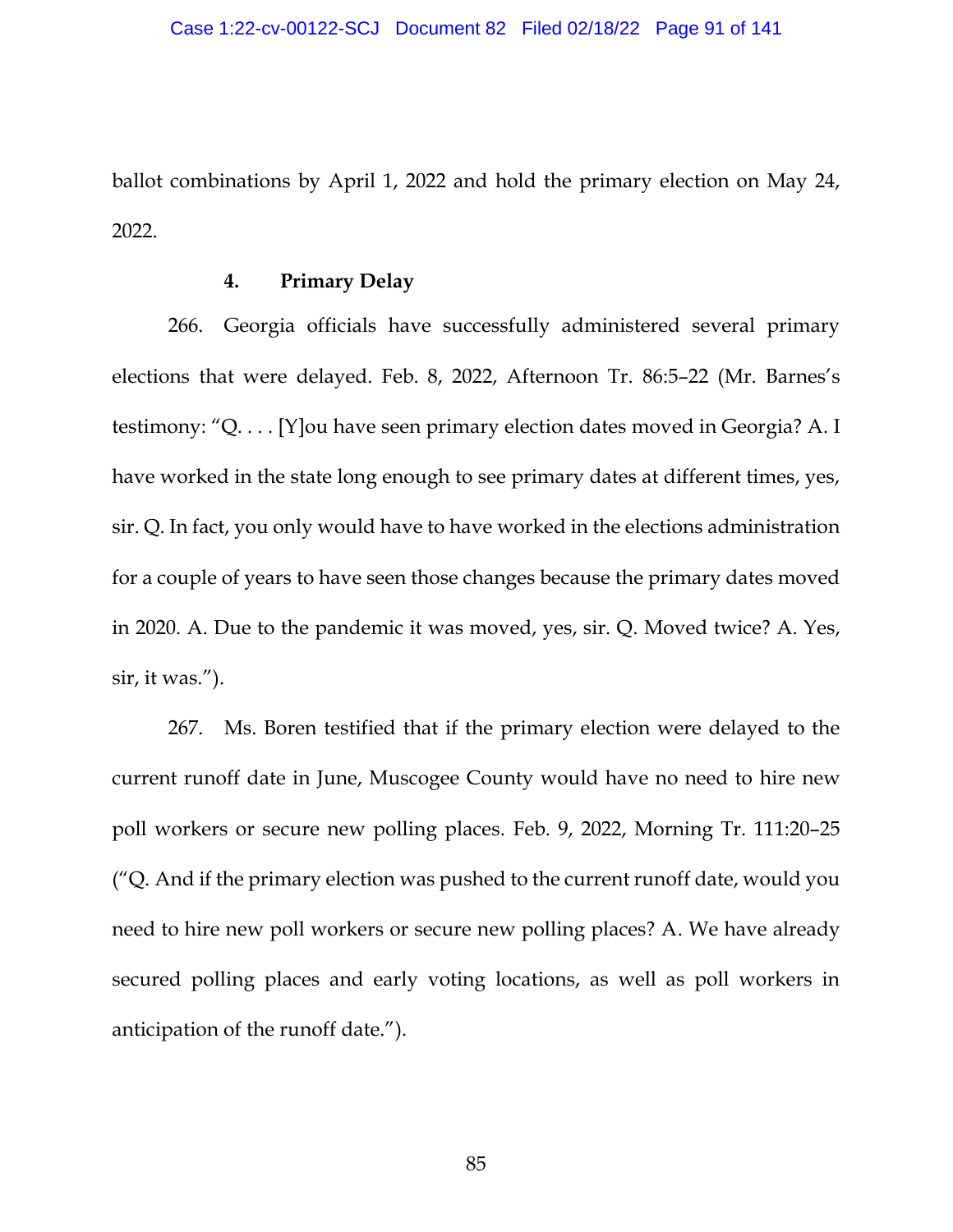268. Mr. Barron testified that moving the 2022 primary date to later in the summer would "give [Fulton County] more time to prepare for the election." Feb. 9, 2022, Morning Tr. 89:4–14.

269. Ms. Bailey testified that it would be feasible to hold a primary runoff election in August. Feb. 9, 2022, Morning Tr. 47:10–15 ("Q. But you have no reason to believe that holding a primary runoff in August would not be feasible, that wouldn't work? A. I think that from the election official's perspective, that . . . we could make that work, of course.").

270. Mr. Barron testified that delaying the primary would have little impact on Fulton County's ability to secure polling places. He testified that delaying the primary would make it "easier for [schools], if we vote when there is no school in session." Feb. 9, 2022, Morning Tr. 89:4–14. Mr. Barron further testified that "it's easy to move dates" for government buildings "[a]nd most of the churches that we use [] are available on Tuesdays." Id. at 89:4–14.

271. Ms. Bailey agreed that churches and schools would likely be available for a later summer primary election. Feb. 9, 2022, Morning Tr. 58:1–6 ("Q. . . . And one of the reasons why you all were advocating for a primary in the summertime, because it was easier to get polling locations? A. Right, and I don't disagree with that at all."); id. at 68:5–8 (Q. And so for church locations, there's no reason to think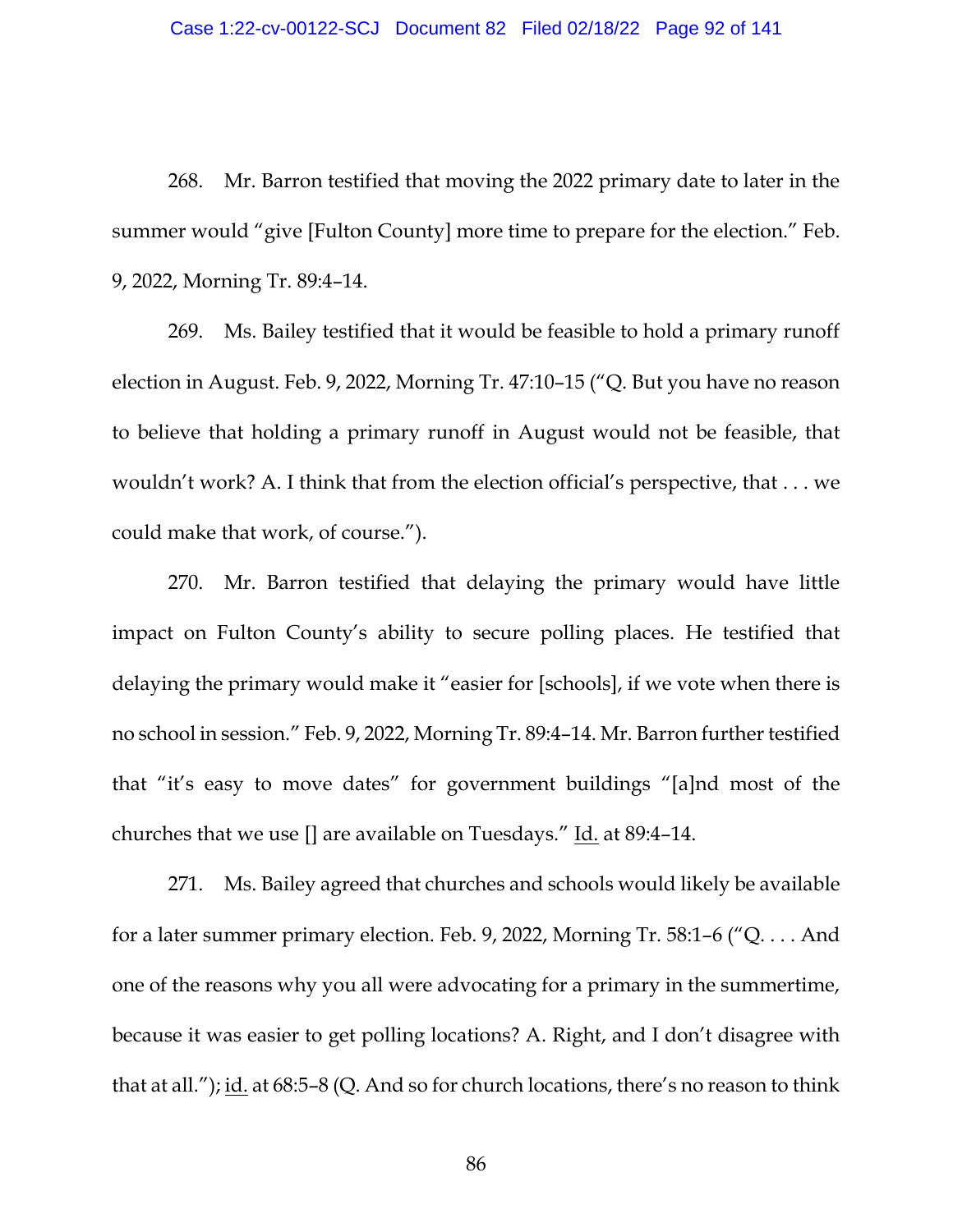#### Case 1:22-cv-00122-SCJ Document 82 Filed 02/18/22 Page 93 of 141

that a church would be less available on a given Tuesday if this Court were to reschedule the primary election? A: There is not, per se.").

272. Bishop Jackson, whose AME Church offered the State of Georgia more than 500 potential polling places, testified that the churches would remain available for use even if the primary were delayed. Feb. 9, 2022, Afternoon Tr. 135:6–9 ("Q. And if the maps were changed or the election dates were changed, do you still think that some of the 500-odd AME churches would still be able to serve as polling locations? A. Oh, without a doubt.").

273. Ms. Bailey testified that if the primary were delayed from May 24 to July 27, state and county elections officials would have the same 95-day period of time to prepare for the 2022 primary election that they would have if no remedial maps were ordered and the primary election was held on May 24. Feb. 9, 2022, Morning Tr. 45:19–46:6, 47:22–24.

274. Ultimately, the state and county election officials who testified agreed that they have the ability to "get the job done no matter what." Feb. 8, 2022, Afternoon Tr. 74:16–25 (Mr. Barnes's testimony); see also Feb. 9, 2022, Morning Tr. 58:14–18 (Ms. Bailey's testimony: "Q. But regardless of what happens in this litigation, whatever the deadlines that ultimately get set, you still have confidence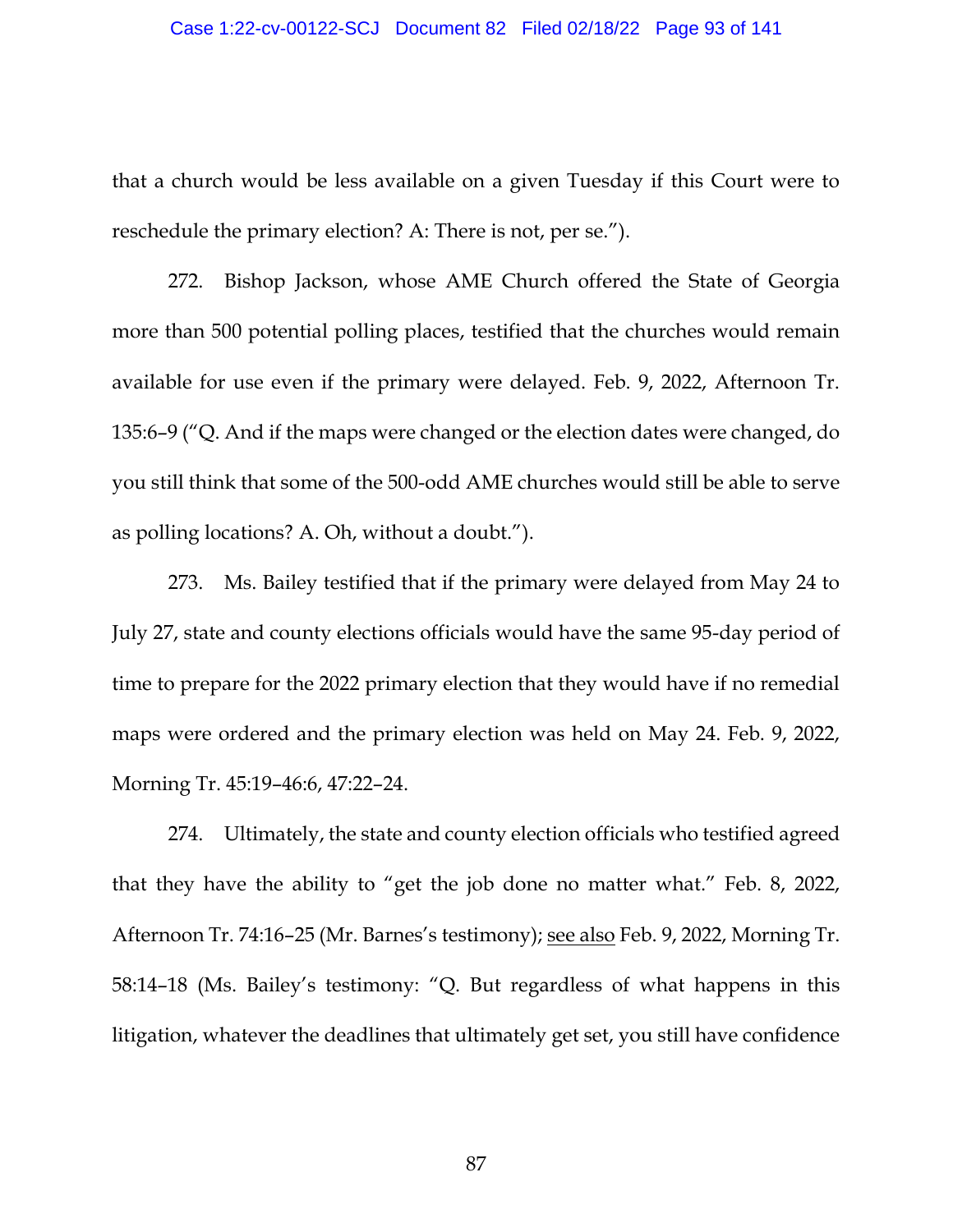that election officials will be able to do their job to the best of their ability; correct? A. I do. I do.").

275. In light of the limited impact that implementation Mr. Esselstyn's illustrative State Senate and House plans would have on state and local election officials, the Court finds that it is feasible to implement remedial State Senate and House plans in time to hold the primary election on June 24, 2022, or July 27, 2022.

#### **B. Harm to Voters and Candidates**

276. The Court finds that the risk of hardship or confusion for Georgia voters and candidates would be low if new State Senate and House maps were implemented in advance of the 2022 midterm elections.

#### **1. Voters**

277. The Court finds that Georgia voters would be timely informed of any changes to the enacted maps or the election calendar.

278. According to Bishop Jackson, Georgia's AME churches participate in Operation Voter Turnout, a program through which the churches collaborate to provide "voter registration, voter education, voter mobilization, and [voter] organization." Feb. 10, 2022, Morning Tr. 130:12–25. Each local church has an organizing committee with the name and address of all church voters. <u>Id.</u> at 131:1– 13.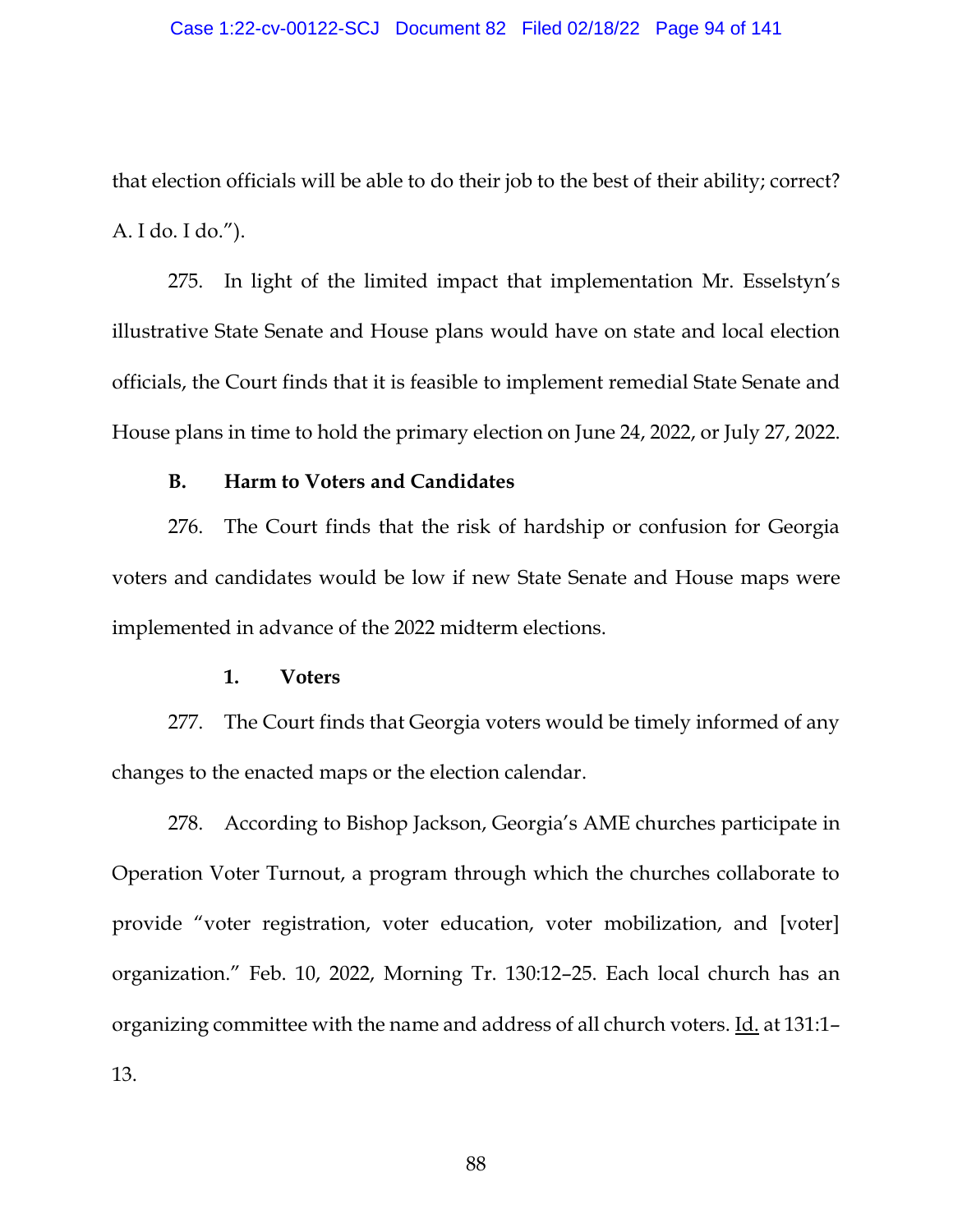279. Mr. Carter confirmed that the risk of voter confusion is low because of the scope of voter-education efforts in the state: "[T]here is so much voter communication going on from candidates, from other organizations. I mean the voter communication infrastructure with everything else is enormous, and I think there's no doubt that, you know—that the key is are the voters going to get educated about that. And the answer is definitely. . . . I will get 30 text personally telling me that [the] election date has changed." Feb. 10, 2022, Afternoon Tr. 149:25–150:20.

### **2. Candidates**

280. Mr. Carter testified, based in part on his experience navigating rescheduled special elections during his first run for the State Senate, that the risk of harm to candidates as a result of new maps is low. See Feb. 10, 2022, Afternoon Tr. 147:13–151:16.

281. Describing the hardships imposed on him due to changed election dates, Mr. Carter testified, "I was inconvenienced .... It's hard but [you] ultimately deal with it." Feb. 10, 2022, Afternoon Tr. 148:3–7.

282. Mr. Carter noted that the candidate qualification deadline is "basically irrelevant to the candidate except for people who are trying to run unopposed." Feb. 10, 2022, Afternoon Tr. 148:11–20.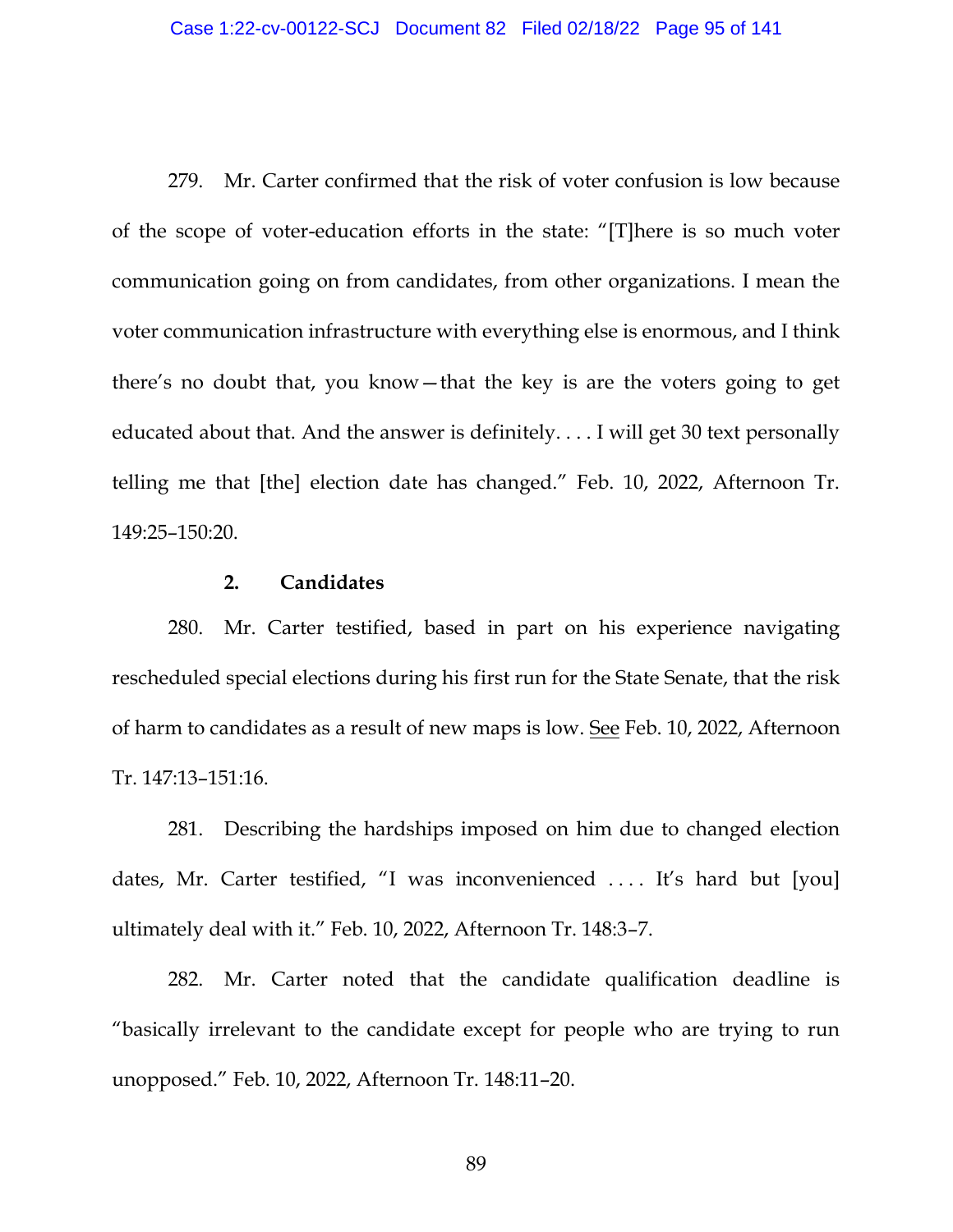283. Mr. Carter further explained that moving the primary date would have little practical effect on most campaigns, requiring only that campaigns educate voters about new dates and deadlines. See Feb. 10, 2022, Afternoon Tr. 149:25–150:20.

284. When asked about the hardship imposed on a candidate who is required to run in a redrawn district, Mr. Carter testified, "It clearly matters what district you are running, right, no doubt. . . . As a candidate, I don't have any right to a district. It's not my district. It's the voter's district. And so, I want the voters to have the right district and then I'm going to run or not run but I think that, you know, all of the campaigns that are out there now have the contingency plan. They know that there's litigation and if the map changes, they'll make new choices but it seems to me that, again, it definitely matters to the candidate, but the candidate is not the center of that question[,] it's the voters, and the candidate doesn't have a right to the district." Feb. 10, 2022, Afternoon Tr. 148:24–149:18.

285. Mr. Carter continued: "If you tell a candidate they have to run in the changed map, that candidate will adjust their campaign. They will do a variety of things. They will try to make sure that they can get elected in this new district. If you tell voters they are barely in a district that will not respect their interest or that they don't have the same voice, I don't how to remedy that after the fact. A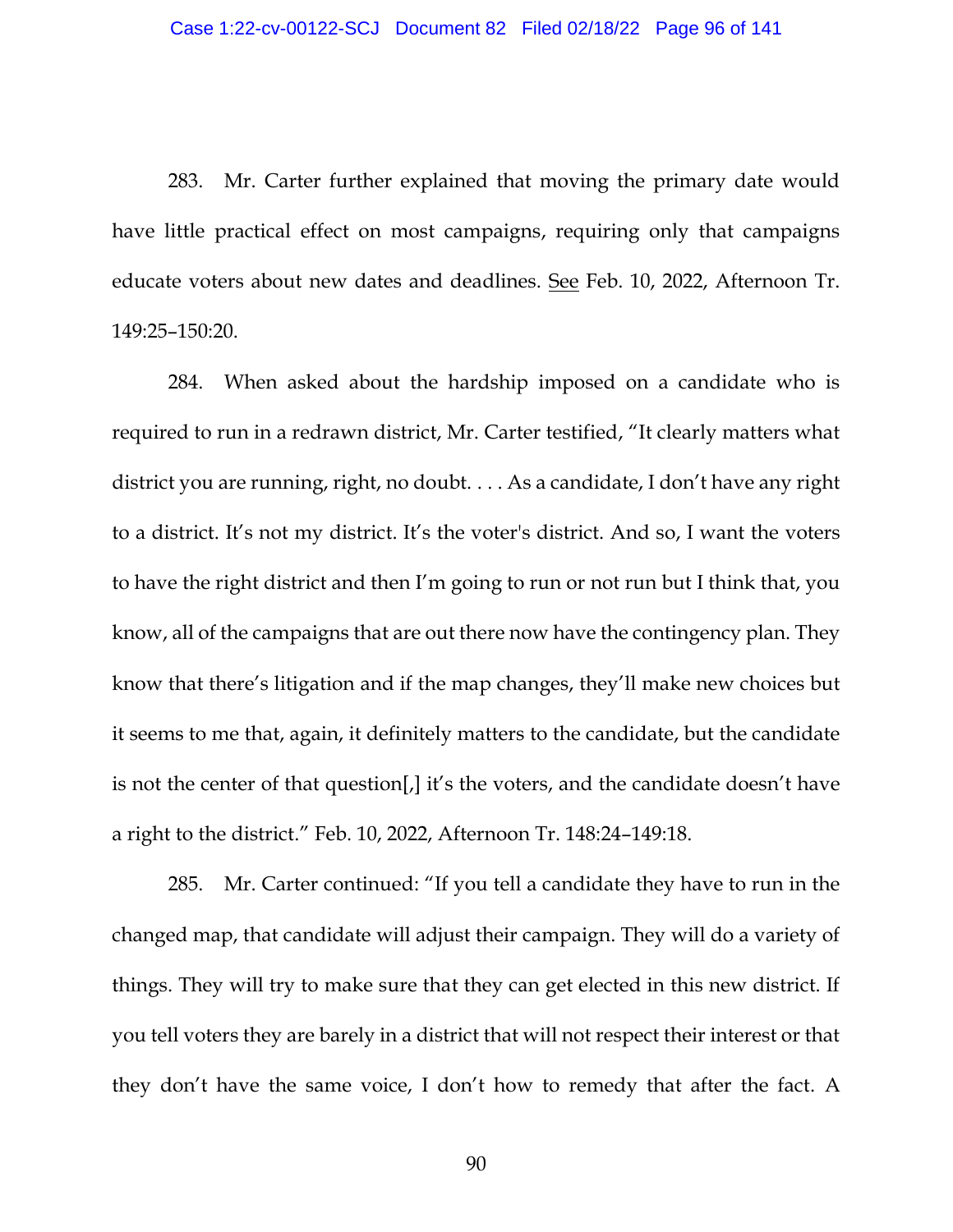candidate can adjust. A candidate you can, you know, engage in this communication campaign, but voters don't get to adjust. If they are in an illegal district, they are [in] an illegal district. And that to me is big." Feb. 10, 2022, Afternoon Tr. 150:21–151:16.

#### **VI. Public Interest**

286. Finally, the Court finds that an injunction would serve the public interest by vindicating Black Georgians' fundamental voting rights and ensuring that the State does not benefit from its intentional delay in enacting new districting maps.

287. The Court also finds that there is sufficient time for the General Assembly (or, if necessary, this Court) to draw State Senate and House maps that comply with Section 2 of the Voting Rights Act for use in the state's May 24, 2022, primary election.

288. On November 9, 2021, the Georgia State Senate passed SB 1EX, which revised that chamber's district boundaries. The House passed SB 1EX on November 15. Doc. No. 56 ¶ 53.

289. On November 10, 2021, the Georgia House of Representatives passed HB 1EX, which revised that chamber's district boundaries. The State Senate passed HB 1EX on November 12. Doc. No. 56 ¶ 54.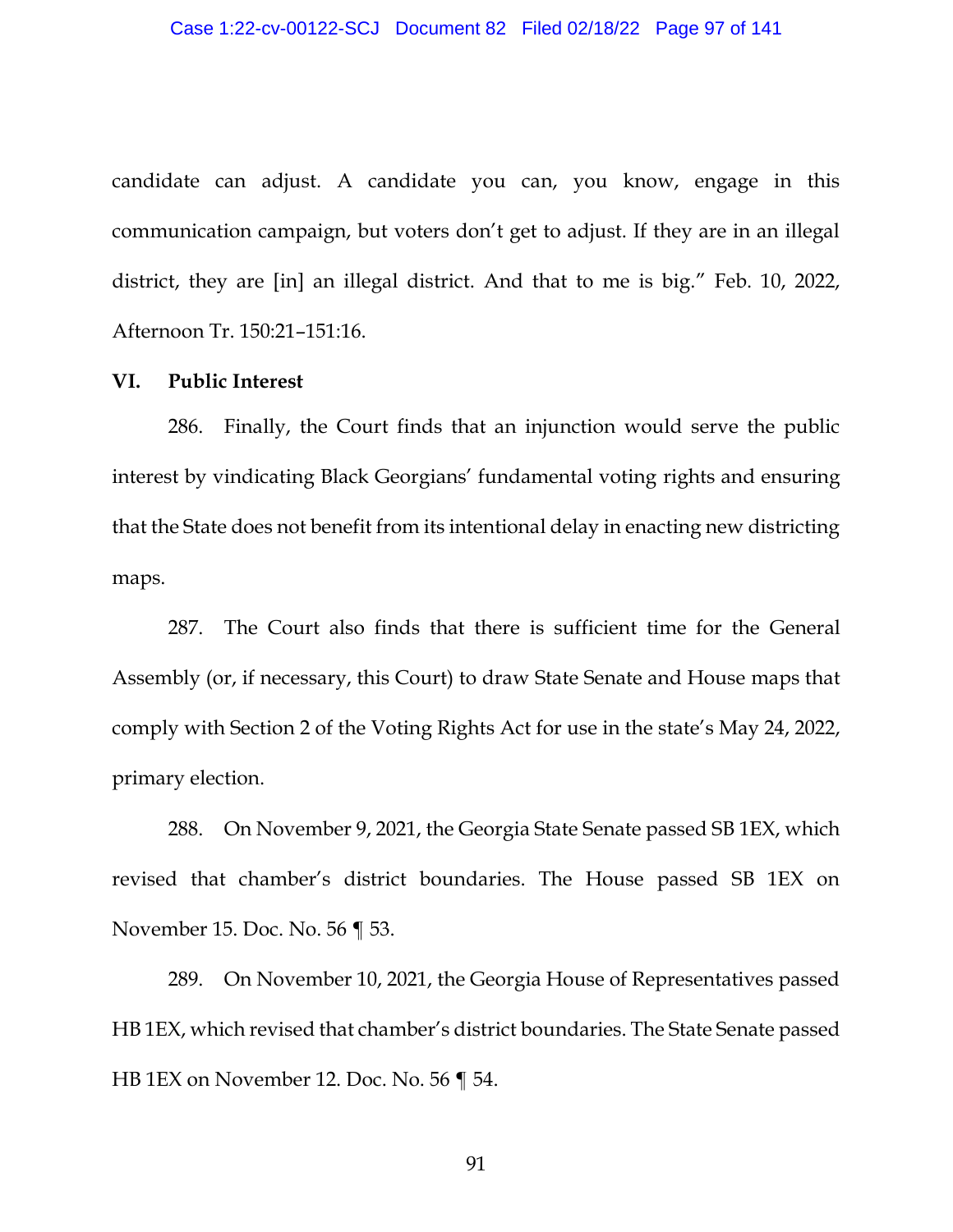290. Governor Brian Kemp then waited 38 days to sign SB 1EX and HB 1EX into law, on December 30, 2021. Doc. No. 56 ¶ 55.

291. The Atlanta Journal-Constitution reported, "While there was never a doubt that Kemp would sign the redistricting bills, he waited over a month since they passed the General Assembly. The delay stalled legal action until the new maps were written into state law." PX37.

292. Plaintiffs in this case did not delay in filing suit. Indeed, they filed this suit less than two weeks after SB 1EX and HB 1EX were signed into law. Doc. No. 1.

293. Georgia's candidate qualification period begins on March 7, 2022. DX4. The state's primary is scheduled for May 24, 2022. Id.

294. Due to the temporal gap between the candidate qualification deadline and the primary election, this Court can extend the filing deadline without creating any need to alter the primary election date.

295. Recent practices in other states indicate that there is sufficient time for Georgia to enact a new plan in time for the 2022 primary election.

296. North Carolina law provides that when a court invalidates a redistricting plan, it can give the legislative as few as 14 days to craft a new plan. See N.C. Gen. Stat. § 120-2.4(a). Despite not being bound by that rule, federal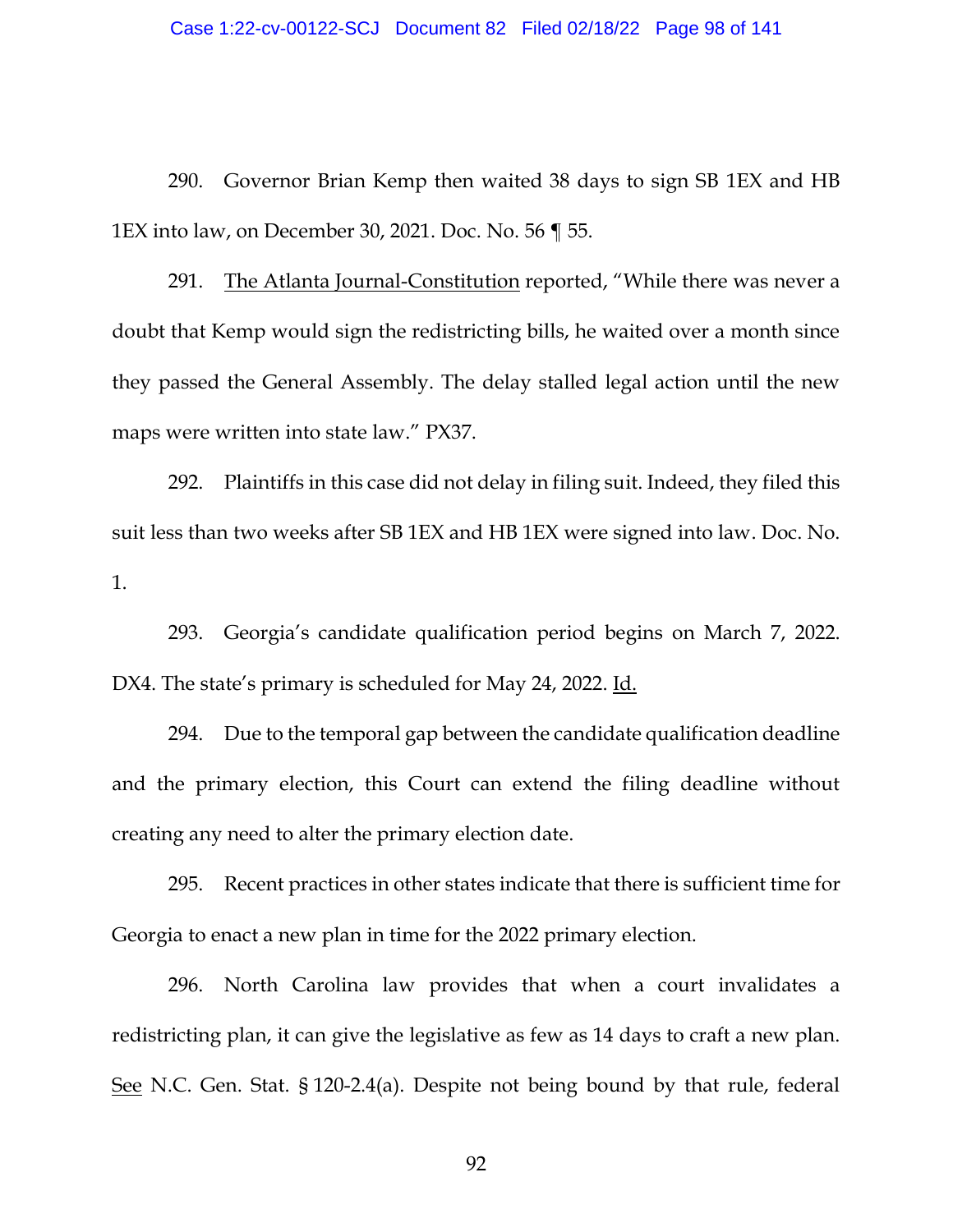courts have followed the practice. After invalidating a congressional plan on February 5, 2016, the U.S. District Court for the Middle District of North Carolina gave the legislature until February 19 to enact a new plan. Harris v. McCrory, 159 F. Supp. 3d 600, 627 (M.D.N.C. 2016) (three-judge court). Similarly, after invalidating a congressional plan on January 9, 2018, the same court gave the legislature until January 24 to enact a new plan. See Common Cause v. Rucho, 279 F. Supp. 3d 587, 691 (M.D.N.C.) (three-judge court), rev'd on other grounds, 138 S. Ct. 823 (2018).

297. Other federal courts have ordered similarly abbreviated timelines. See, e.g., Larios v. Cox, 300 F. Supp. 3d 1320, 1357 (N.D. Ga. 2004) (three-judge court) (ordering General Assembly to enact new legislative plans within two-anda-half weeks).

298. After state courts invalidated North Carolina's congressional and state legislative plans in 2019, the legislature drew a new congressional plan in less than three weeks and new state legislative plans (involving nearly 80 districts) in even less time. See Harper v. Lewis, No. 19-CVS-012667 (N.C. Super. Ct. Oct. 28, 2019); Common Cause v. Lewis, No. 18-CVS-014001, 2019 WL 4569584 (N.C. Super. Ct. Sept. 3, 2019).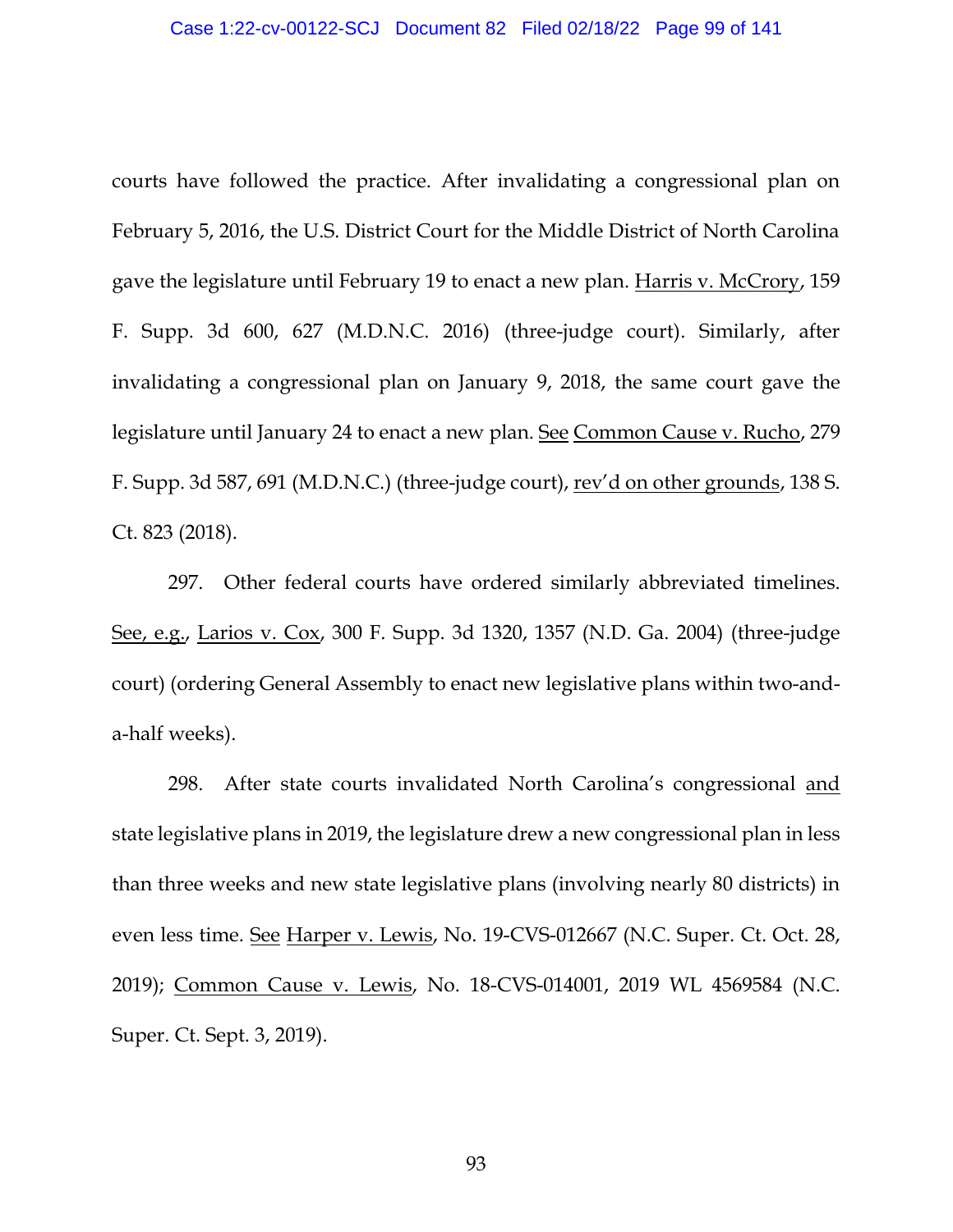299. Just last month, after invalidating Ohio's state legislative plans, the Ohio Supreme Court ordered that new plans be drawn in just 10 days. League of Women Voters of Ohio v. Ohio Redistricting Comm'n, 2022 WL 110261, at \*28 (Ohio Jan. 12, 2022).

300. The Court further finds that it retains the power to move the candidate qualification period or even the primary election itself as necessary to afford relief. See, e.g., Sixty-Seventh Minn. State Senate v. Beens, 406 U.S. 187, 201 n.11 (1972) ("[T]he District Court has the power appropriately to extend [electionrelated] time limitations imposed by state law."); United States v. New York, No. 1:10-cv-1214 (GLS/RFT), 2012 WL 254263, at \*2 (N.D.N.Y. Jan. 27, 2012) (moving primary date to ensure UOCAVA compliance); Quilter v. Voinovich, 794 F. Supp. 760, 762 (N.D. Ohio 1992) (three-judge court) (noting that court ordered rescheduling of primary election to permit drawing of remedial legislative plans); Busbee v. Smith, 549 F. Supp. 494, 519 (D.D.C. 1982) (adopting special election calendar). 2

<sup>2</sup> Larios v. Cox, 305 F. Supp. 2d 1335 (N.D. Ga. 2004) (per curiam) (three-judge order), is particularly instructive. There, the three-judge court observed that it "has broad equitable power to delay certain aspects of the electoral process if necessary" to ensure the implementation of remedial legislative plans in a malapportionment case. Id. at 1342. It then explained that "there is no reason why the court could not extend [the candidate qualification] period if this proves to be necessary to ensure constitutional elections,"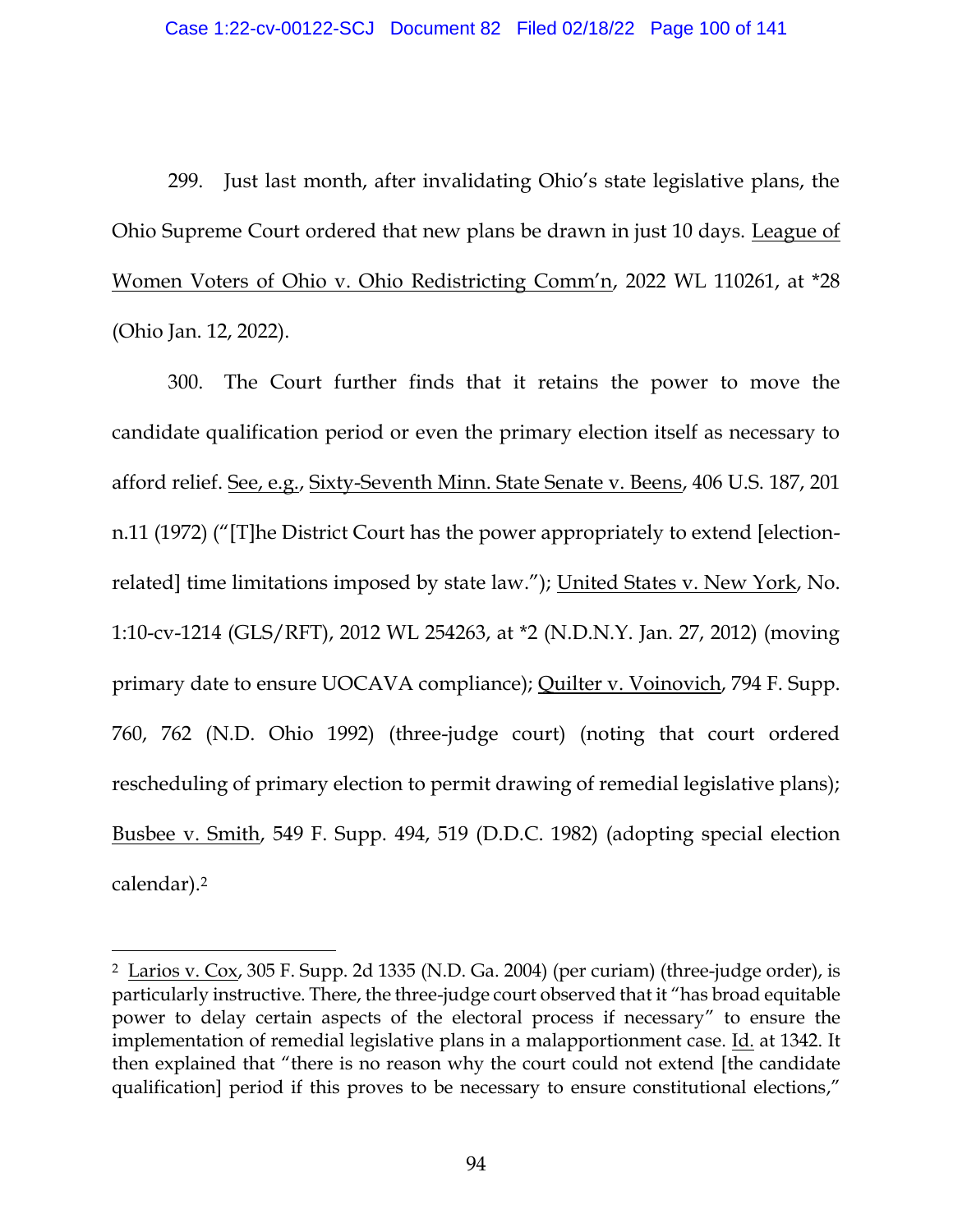301. Just this cycle, Kentucky moved its candidate filing date by 18 days because of redistricting delays; this action did not impact the state's normally scheduled primary date. See Ky. H.B. 172 (2022). In a pending North Carolina case, the state's Supreme Court delayed the filing deadline but not the primary. See Harper v. Hall, No. 413PA21, 2022 WL 343025, at \*1 (N.C. Feb. 4, 2022).

302. This Court's exercise of its inherent power to adjust the election calendar would allow the State to "easily . . . make the change" to Georgia's congressional and legislative maps "without undue collateral effects." Merrill v. Milligan, Nos. 21A375, 21A376, slip op. at 4 n.1 (Kavanaugh, J., concurring).

303. The feasibility of a revised calendar is underscored by the fact that, until 2014, Georgia's primary election fell in July of election years—and, in years following the release of census data, even later. See H.B. 310, 152d Gen. Assemb., 2d Sess. (Ga. 2014).

304. Moreover, Mr. Esselstyn testified that, among other things, limiting the extent to which a remedial plan affects existing districts and counties and splits

noting in particular that, at that time, "the Georgia General Assembly contemplated precisely that scenario for elections immediately following the redistricting process, establishing a qualifying period for the election year subsequent to redistricting that is substantially later than any dates" that the court contemplated. Id. at 1343.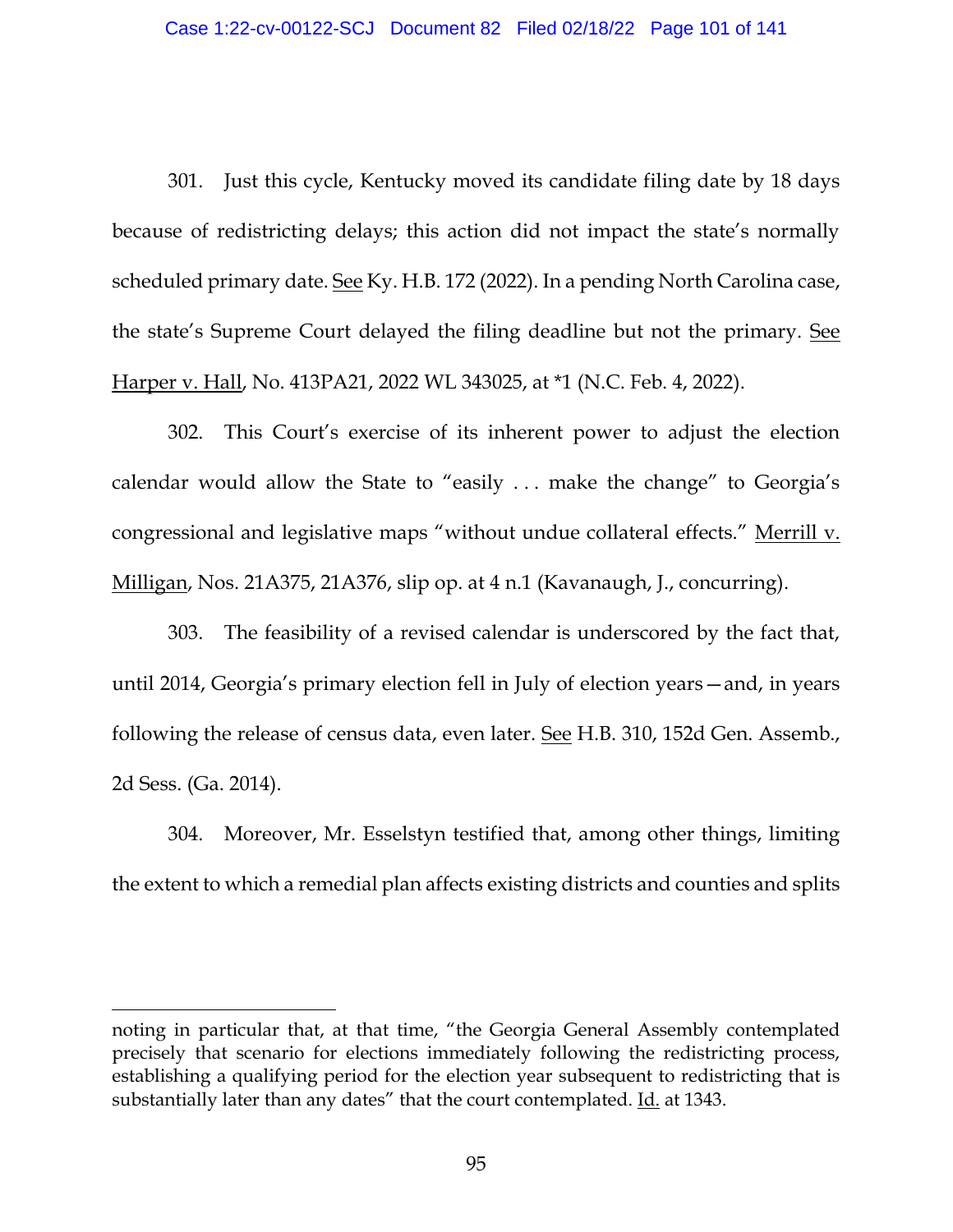precincts helps ensure expeditious implementation. Feb. 8, 2022, Afternoon Tr. 119:3–6.

305. Across both of Mr. Esselstyn's illustrative State Senate and House maps, only 47 of Georgia's 159 counties have split VTDs. Feb. 9, 2022, Afternoon Tr. 166:15–21.

306. The Court thus finds that delaying the candidate qualification deadline or the 2022 primary dates would allow the State additional time to feasibly implement remedial State Senate and House plans for the 2022 elections.

### **PROPOSED CONCLUSIONS OF LAW**

307. Plaintiffs have satisfied each of the four elements of a preliminary injunction by showing that: (1) they are substantially likely to succeed on the merits; (2) there is a substantial threat that Plaintiffs and other Black Georgians will face irreparable harm in the absence of an injunction; (3) irreparable harm to Plaintiffs far outweighs any harm an injunction would cause to Defendants; and (4) a preliminary injunction will serve the public interest. See Friedenberg  $v$ . Sch. Bd., 911 F.3d 1084, 1090 (11th Cir. 2018).

# **I. Plaintiffs are substantially likely to succeed on the merits of their Section 2 claims.**

308. Plaintiffs have satisfied all elements of their straightforward Section 2 claims.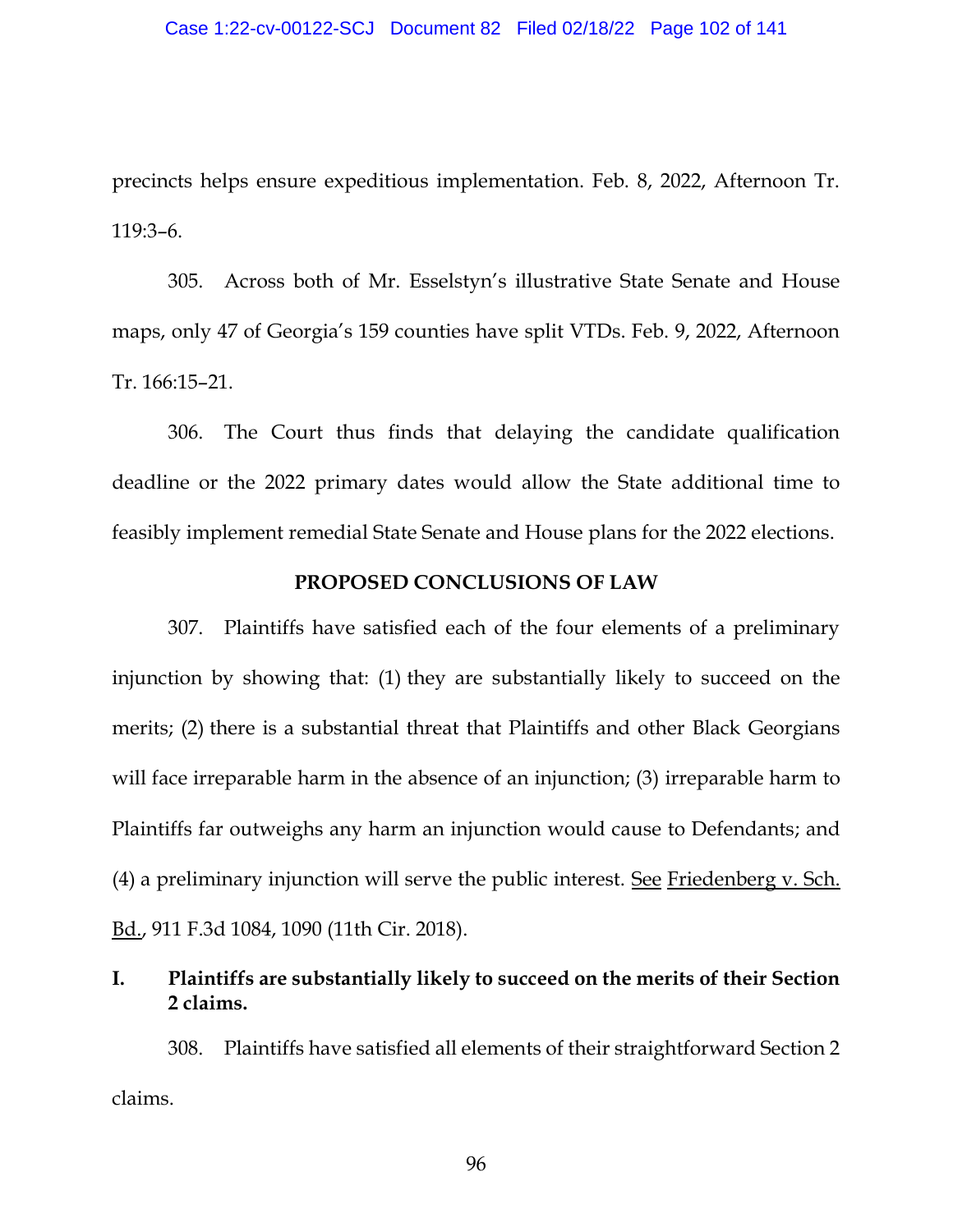309. Section 2 of the Voting Rights Act ("VRA") renders unlawful any state "standard, practice, or procedure" that "results in a denial or abridgement of the right of any citizen of the United States to vote on account of race or color." 52 U.S.C. § 10301(a).

310. "Dilution of racial minority group voting strength" in violation of Section 2 "may be caused by the dispersal of blacks into districts in which they constitute an ineffective minority of voters or from the concentration of blacks into districts where they constitute an excessive majority." Thornburg v. Gingles, 478 U.S. 30, 46 n.11 (1986).

311. Dilution of a minority community's voting strength violates Section 2 if, under the totality of the circumstances, the "political processes leading to nomination or election in the State . . . are not equally open to participation by members of [a racial minority group] . . . in that its members have less opportunity than other members of the electorate to participate in the political process and to elect representatives of their choice." 52 U.S.C. § 10301(b).

312. "The essence of a Section 2 claim ... is that certain electoral characteristics interact with social and historical conditions to create an inequality in the minority and majority voters' ability to elect their preferred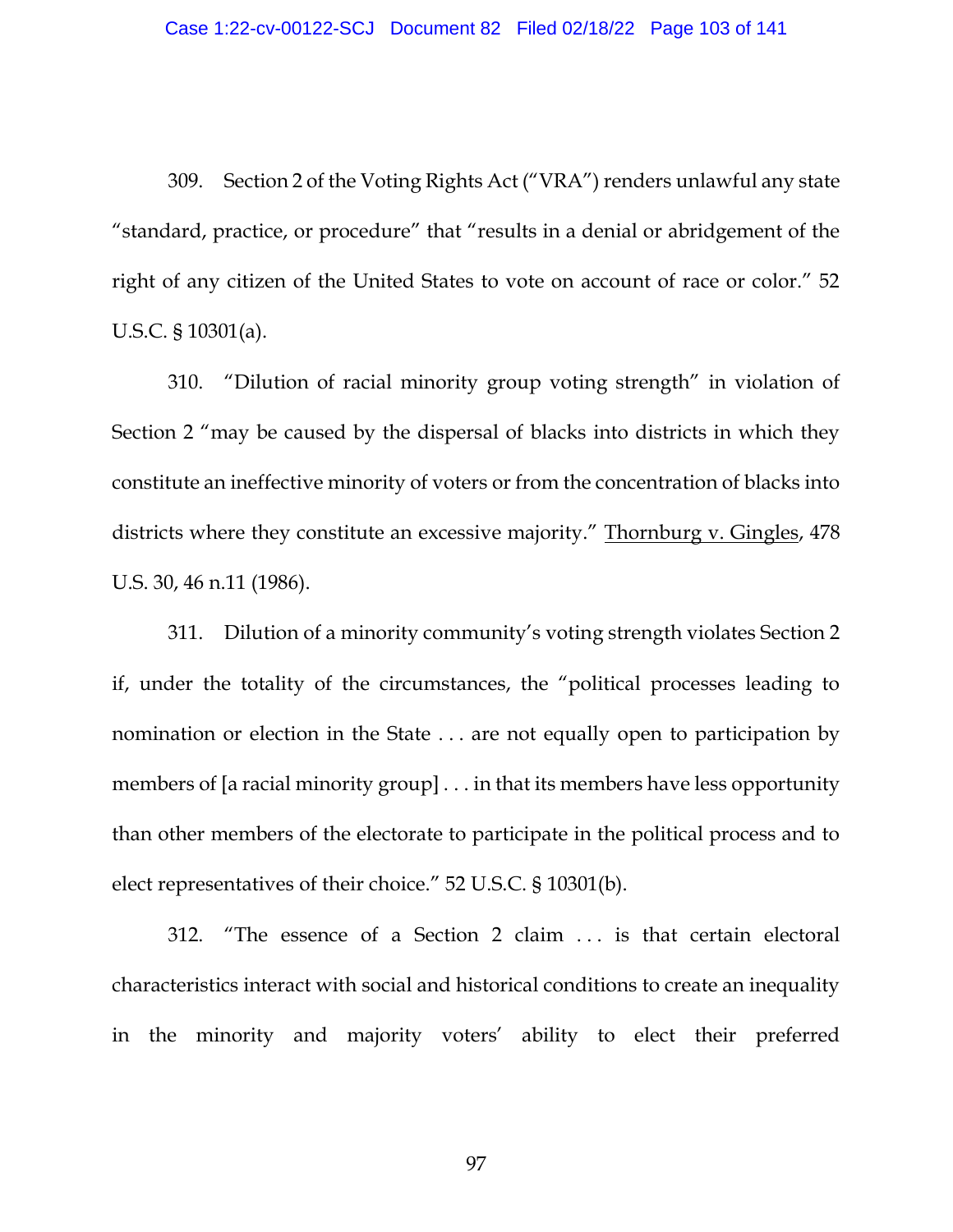representatives." City of Carrollton Branch of NAACP v. Stallings, 829 F.2d 1547, 1554–55 (11th Cir. 1987).

313. "[P]roof that a contested electoral practice or mechanism was adopted or maintained with the intent to discriminate against minority voters[] is not required under Section 2 of the Voting Rights Act." Carrollton Branch, 829 F.2d at 1553.

314. Rather, the question posed by a Section 2 claim is "whether as a result of the challenged practice or structure plaintiffs do not have an equal opportunity to participate in the political processes and to elect candidates of their choice." Gingles, 478 U.S. at 44 (internal quotation marks and citation omitted); see also Ga. State Conf. of NAACP v. Fayette Cnty. Bd. of Comm'rs, 775 F.3d 1336, 1342 (11th Cir. 2015) ("A discriminatory result is all that is required; discriminatory intent is not necessary.").

315. While "federal courts are bound to respect the States' apportionment choices," they must intervene when "those choices contravene federal requirements," such as Section 2's prohibition of vote dilution. Voinovich v. Quilter, 507 U.S. 146, 156 (1993).

316. A Section 2 plaintiff challenging a districting plan as dilutive must satisfy three criteria, first set forth by the Supreme Court in Gingles.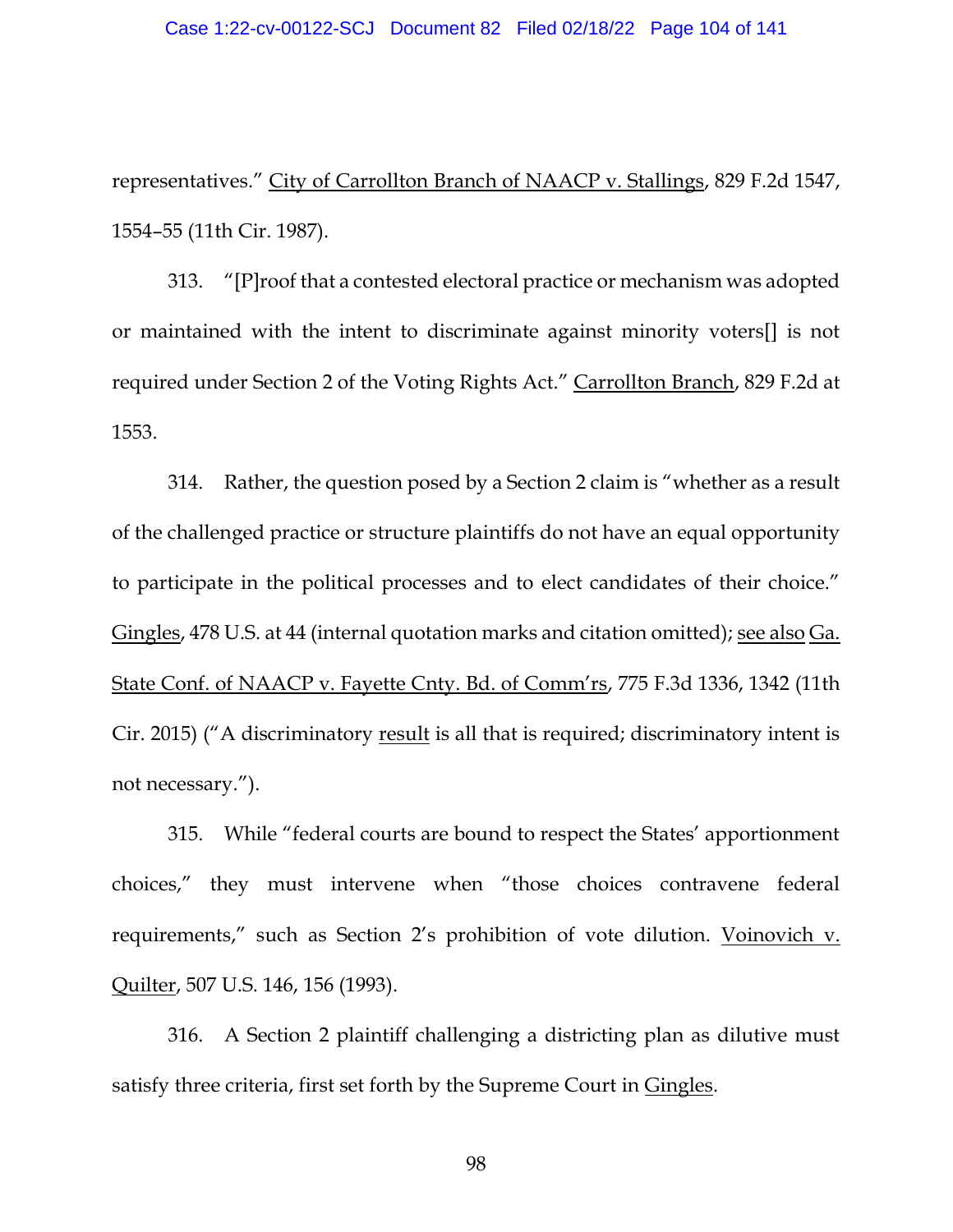317. The three Gingles preconditions are: (1) the minority group must be "sufficiently large and geographically compact to constitute a majority in a singlemember district"; (2) the minority group must be "politically cohesive"; and (3) the white majority must "vote[] sufficiently as a bloc to enable it . . . usually to defeat the minority's preferred candidate." 478 U.S. at 50.

318. "The 'geographically compact majority' and 'minority political cohesion' showings are needed to establish that the minority has the potential to elect a representative of its own choice in some single-member district. And the 'minority political cohesion' and 'majority bloc voting' showings are needed to establish that the challenged districting thwarts a distinctive minority vote by submerging it in a larger white voting population." Growe v. Emison, 507 U.S. 25, 40 (1993).

**A. Plaintiffs have satisfied the first Gingles precondition because additional, compact majority-Black State Senate and House districts can be drawn in the Atlanta metropolitan area and Black Belt.**

319. To satisfy the first Gingles precondition, Plaintiffs must show that the Black population in Georgia is "sufficiently large and geographically compact to constitute a majority in a single-member district." LULAC, 548 U.S. at 425 (quoting Johnson v. De Grandy, 512 U.S. 997, 1006–07 (1994)); see also Wright v. Sumter Cnty. Bd. of Elections & Registration, 979 F.3d 1282, 1303 (11th Cir. 2020).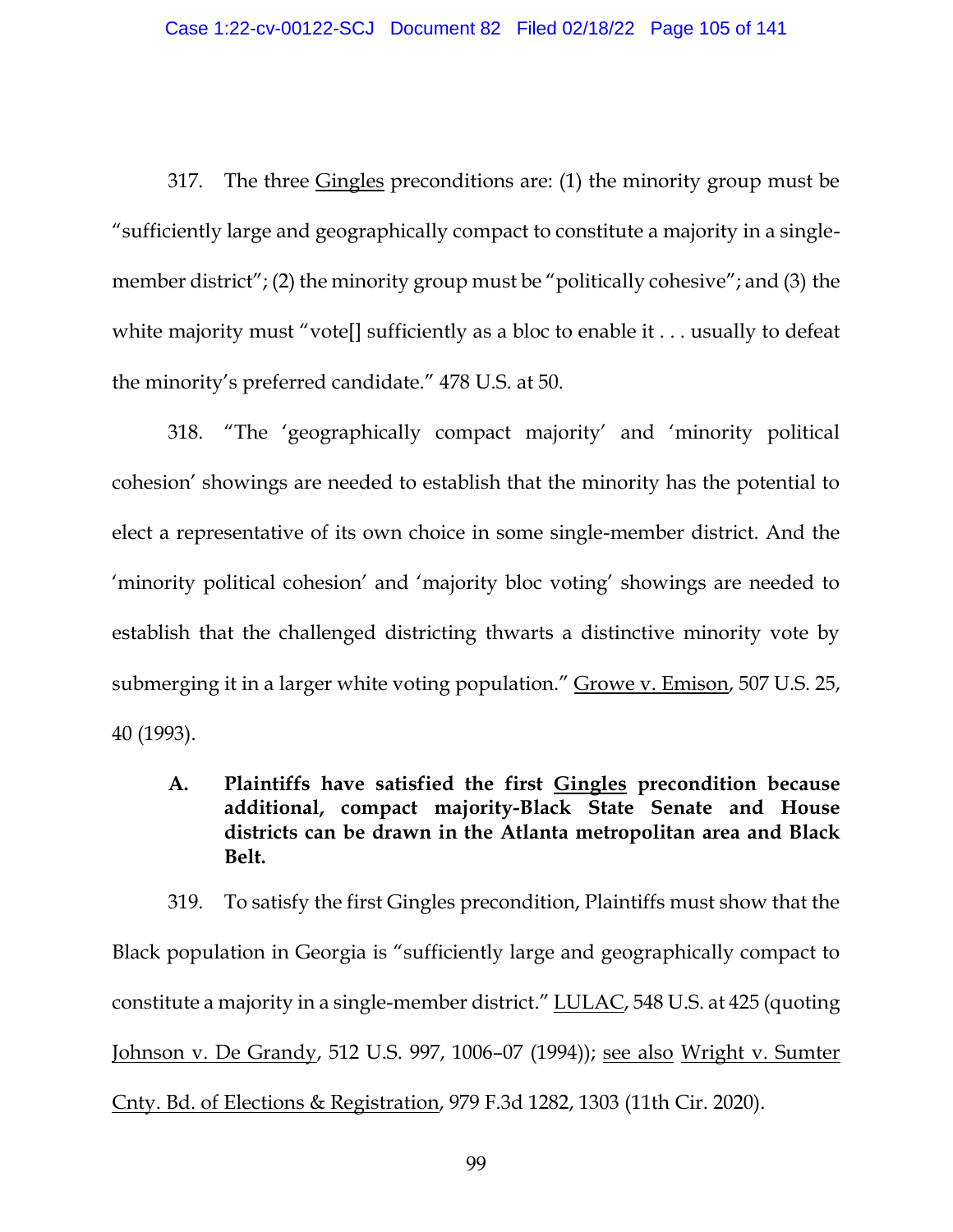320. Although "[p]laintiffs typically attempt to satisfy [the first Gingles precondition] by drawing hypothetical majority-minority districts," Clark v. Calhoun Cnty., 88 F.3d 1393, 1406 (5th Cir. 1996), such illustrative plans are "not cast in stone" and are offered only "to demonstrate that a majority-[B]lack district is feasible." Clark v. Calhoun Cnty., 21 F.3d 92, 95 (5th Cir. 1994); see also Bone Shirt v. Hazeltine, 461 F.3d 1011, 1019 (8th Cir. 2006) (same); Solomon v. Liberty Cnty., 899 F.2d 1012, 1018 n.7 (11th Cir. 1990) (en banc) (Kravitch, J., specially concurring) ("So long as the potential exists that a minority group could elect its own representative in spite of racially polarized voting, that group has standing to raise a vote dilution challenge under the Voting Rights Act." (emphasis added) (citing Gingles, 478 U.S. at 50 n.17)).

321. "When applied to a claim that single-member districts dilute minority votes, the first Gingles condition requires the possibility of creating more than the existing number of reasonably compact districts with a sufficiently large minority population to elect candidates of its choice." De Grandy, 512 U.S. at 1008.

322. The Court concludes that Plaintiffs have shown that Georgia's Black population is sufficiently numerous and geographically compact to support the creation of three additional majority-Black State Senate districts and five additional majority-Black House districts.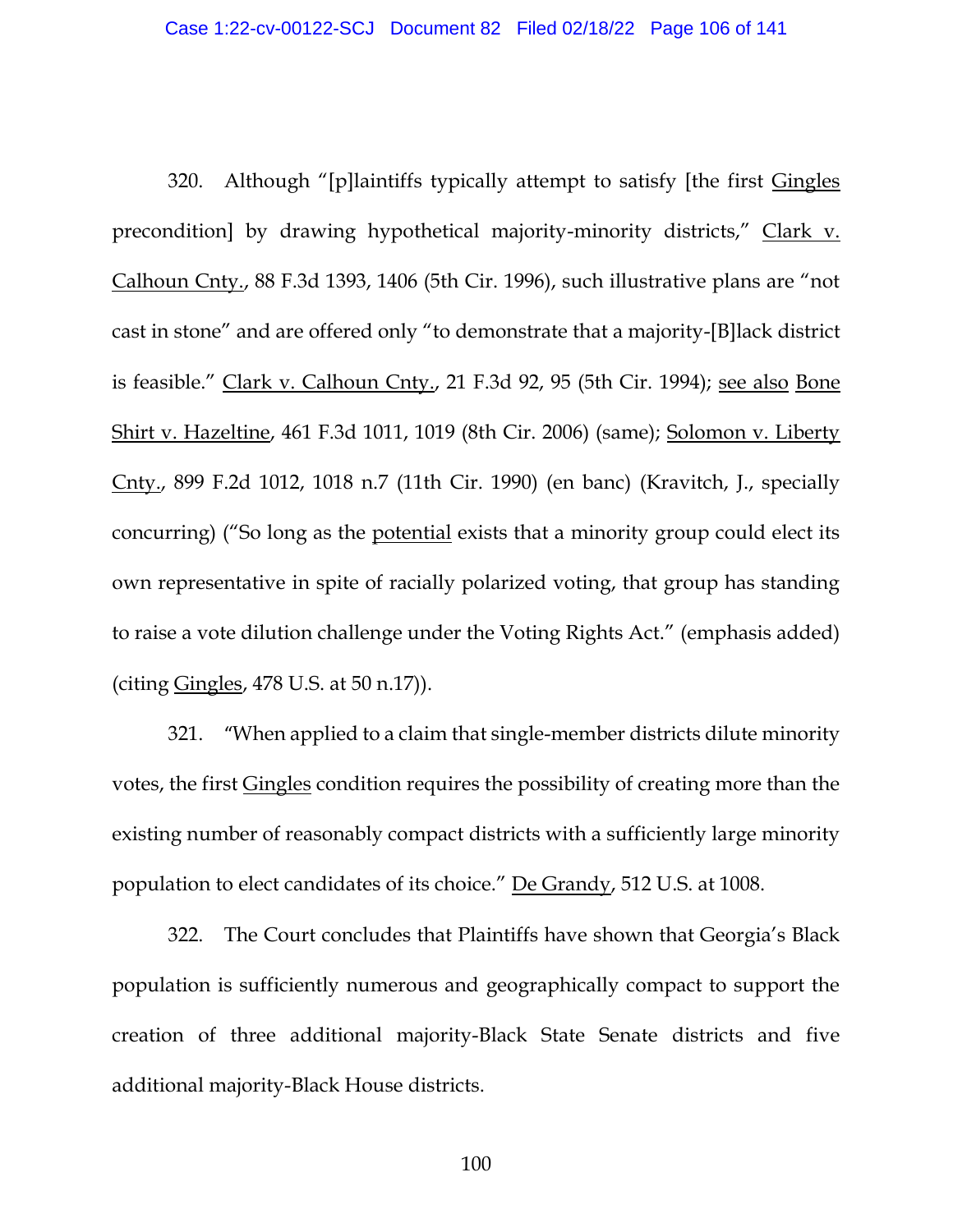# **1. The Black populations in the Atlanta metropolitan area and Black Belt are sufficiently numerous to form additional majority-Black State Senate and House districts.**

323. Plaintiffs have shown that Georgia's Black population is sufficiently large to constitute majorities in three additional State Senate districts and five additional House districts.

324. Under the first Gingles precondition, the Court must answer an objective numerical question: "Do minorities make up more than 50 percent of the voting-age population in the relevant geographic area?" Bartlett v. Strickland, 556 U.S. 1, 18 (2009) (plurality op.).

325. The burden of proof is "a preponderance of the evidence that the minority population in the potential election district is greater than 50 percent." Bartlett, 556 U.S. at 19–20.

326. When a voting rights "case involves an examination of only one minority group's effective exercise of the electoral franchise[,] ... it is proper to look at all individuals who identify themselves as black" when determining a district's BVAP. Georgia v. Ashcroft, 539 U.S. 461, 474 n.1 (2003); see also Ga. State Conf. of NAACP v. Fayette Cnty. Bd. of Comm'rs, 118 F. Supp. 3d 1338, 1343 n.8 (N.D. Ga. 2015) ("[T]he Court is not willing to exclude Black voters who also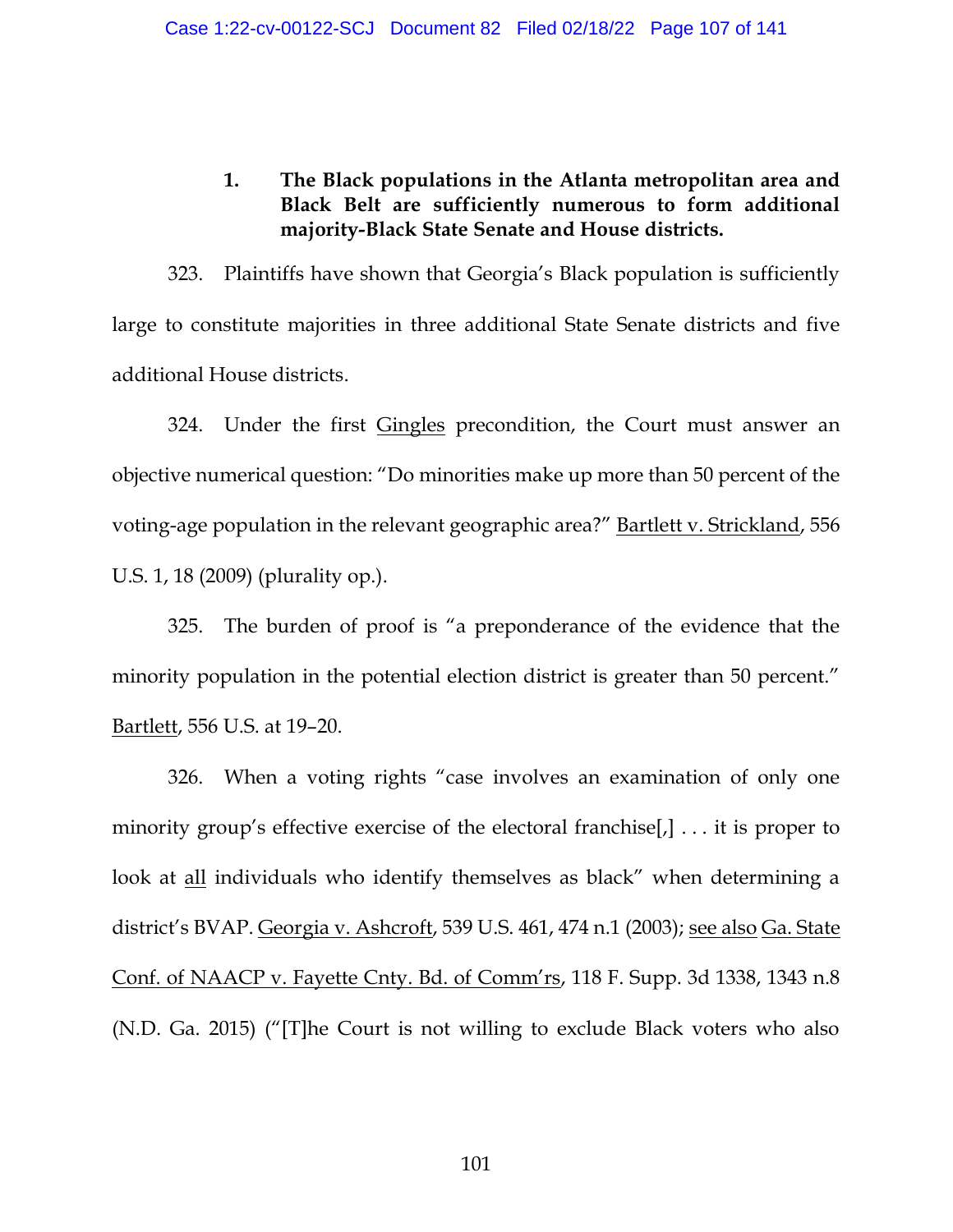identify with another race when there is no evidence that these voters do not form part of the politically cohesive group of Black voters in Fayette County.").

327. Mr. Esselstyn drew illustrative plans that contain three additional majority-Black State Senate districts (two in the southern Atlanta metropolitan area and one in the Black Belt) and five additional majority-Black House districts (one in the western Atlanta metropolitan area, two in the southern Atlanta metropolitan area, and two in the Black Belt anchored in Bibb County). These additional districts were drawn while balancing traditional redistricting criteria.

328. Neither Defendants nor their experts dispute that Plaintiffs have satisfied the numerosity requirement. Indeed, both Mr. Morgan and Ms. Wright conceded that this requirement has been met in both their expert reports and at the hearing. See DX2 ¶ 11 (Mr. Morgan's expert report confirming that Mr. Esselstyn's illustrative State Senate plain contains 17 majority-Black districts); Feb. 11, 2022, Afternoon Tr. 191:21–25 (Mr. Morgan's testimony agreeing that Mr. Esselstyn's illustrative State Senate plan includes three additional majority-Black districts); DX41 ¶ 20 (Ms. Wright's expert report noting that "[t]he Esselstyn Senate plan also adds majority-Black districts above the adopted Senate plan when using the any-part Black voting age population Census metric"); Feb. 11, 2022, Morning Tr. 78:13–22, 80:23–81:24 (Ms. Wright's testimony acknowledging that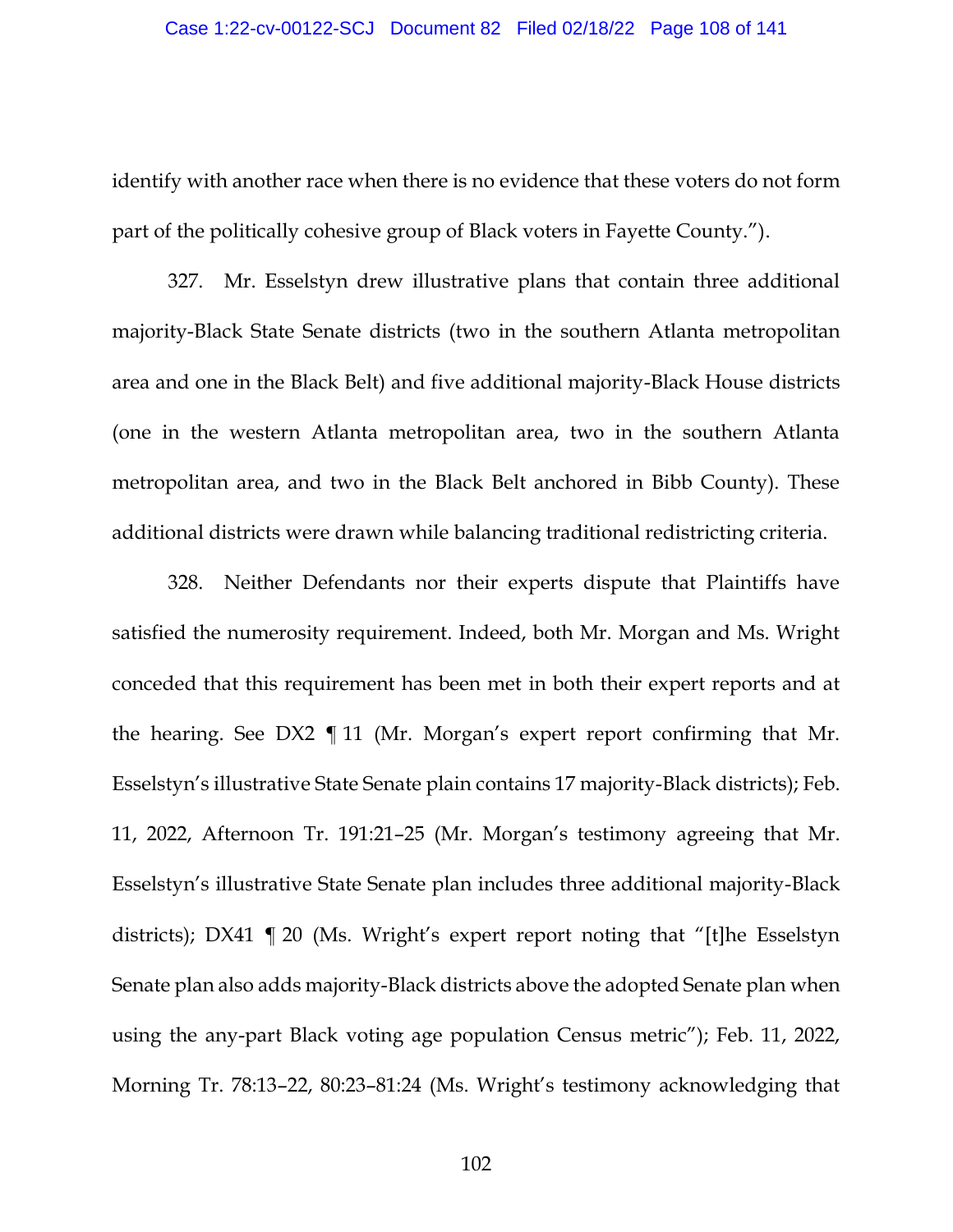AP BVAPs of Mr. Esselstyn's additional majority-Black State Senate districts exceed 50 percent).

329. For these reasons, the Court concludes that Plaintiffs have shown that Georgia's Black population is large enough to constitute majorities in three additional State Senate districts and five additional House districts.

## **2. The Black populations in the Atlanta metropolitan area and the Black Belt are sufficiently compact to form additional majority-Black State Senate and House districts.**

330. The Court further concludes that Plaintiffs are likely to show that Georgia's Black population can form additional majority-Black State Senate and House districts that are reasonably compact.

331. Under the compactness requirement of the first Gingles precondition, Plaintiffs must show that it is "possible to design an electoral district[] consistent with traditional redistricting principles." Davis v. Chiles, 139 F.3d 1414, 1425 (11th Cir. 1998).

332. It is important to emphasize that compliance with this criterion does not require that the illustrative plans be equally or more compact than the enacted plans; instead, this criterion requires only that the illustrative plans contain reasonably compact districts. An illustrative plan can be "far from perfect" in terms of compactness yet satisfy the first Gingles precondition. Wright v. Sumter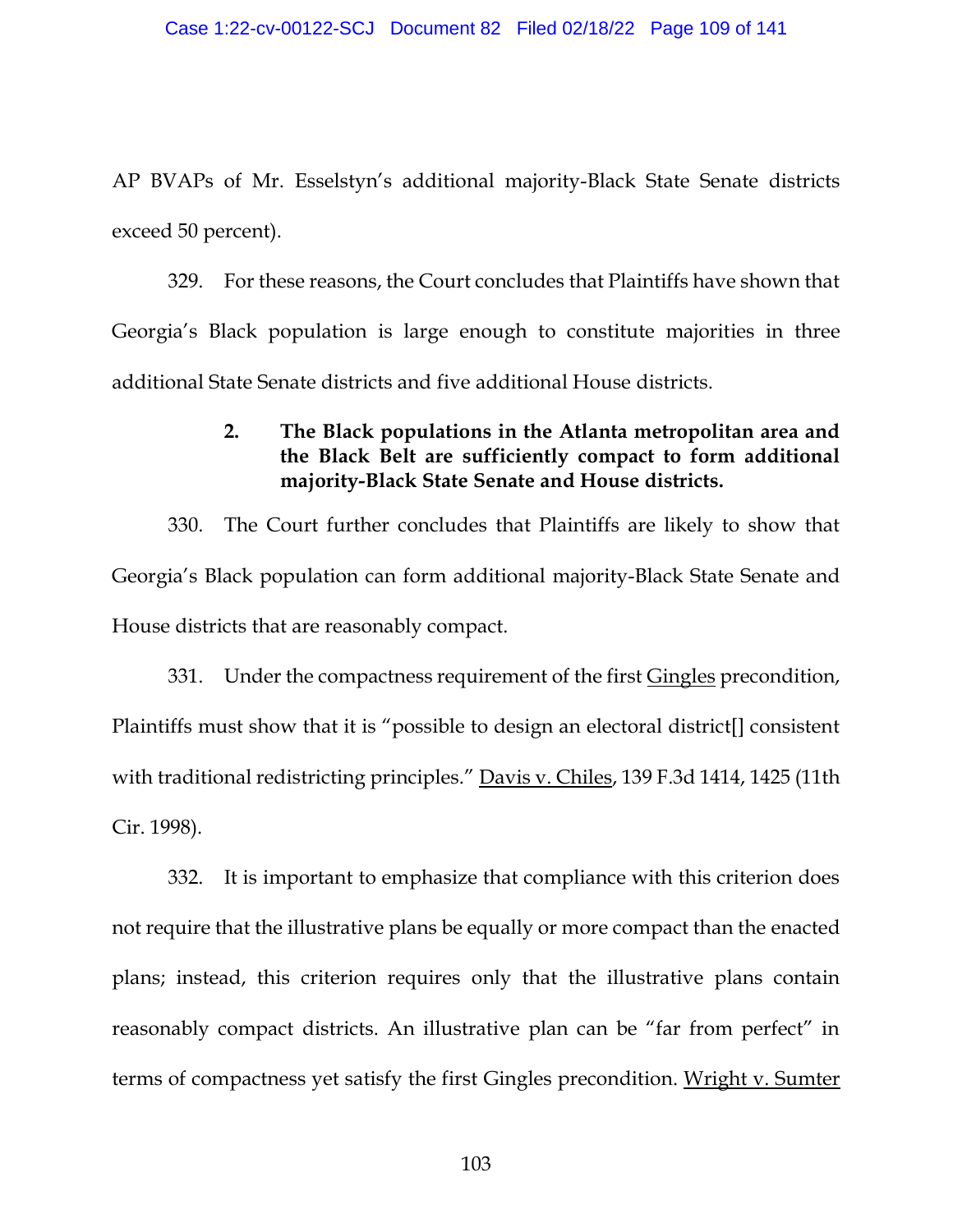#### Case 1:22-cv-00122-SCJ Document 82 Filed 02/18/22 Page 110 of 141

Cnty. Bd. of Elections & Registration, 301 F. Supp. 3d 1297, 1326 (M.D. Ga. 2018), aff'd*,* 979 F.3d 1282 (11th Cir. 2020).

333. "The first Gingles precondition does not require some aesthetic ideal of compactness, but simply that the black population be sufficiently compact to constitute a majority in a single-member district." Houston v. Lafayette Cnty, 56 F.3d 606, 611 (5th Cir. 1995) (quoting Clark, 21 F.3d at 95).

334. "While no precise rule has emerged governing § 2 compactness," LULAC, 548 U.S. at 433, plaintiffs satisfy the first Gingles precondition when their proposed majority-minority district is "consistent with traditional districting principles." Davis, 139 F.3d at 1425.

335. These traditional districting principles include "maintaining communities of interest and traditional boundaries," "geographical compactness, contiguity, and protection of incumbents. Thus, while Plaintiffs' evidence regarding the geographical compactness of their proposed district does not alone establish compactness under § 2, that evidence, combined with their evidence that the district complies with other traditional redistricting principles, is directly relevant to determining whether the district is compact under § 2." Ga. State Conf. of NAACP v. Fayette Cnty. Bd. of Comm'rs, 950 F. Supp. 2d 1294, 1307 (N.D. Ga.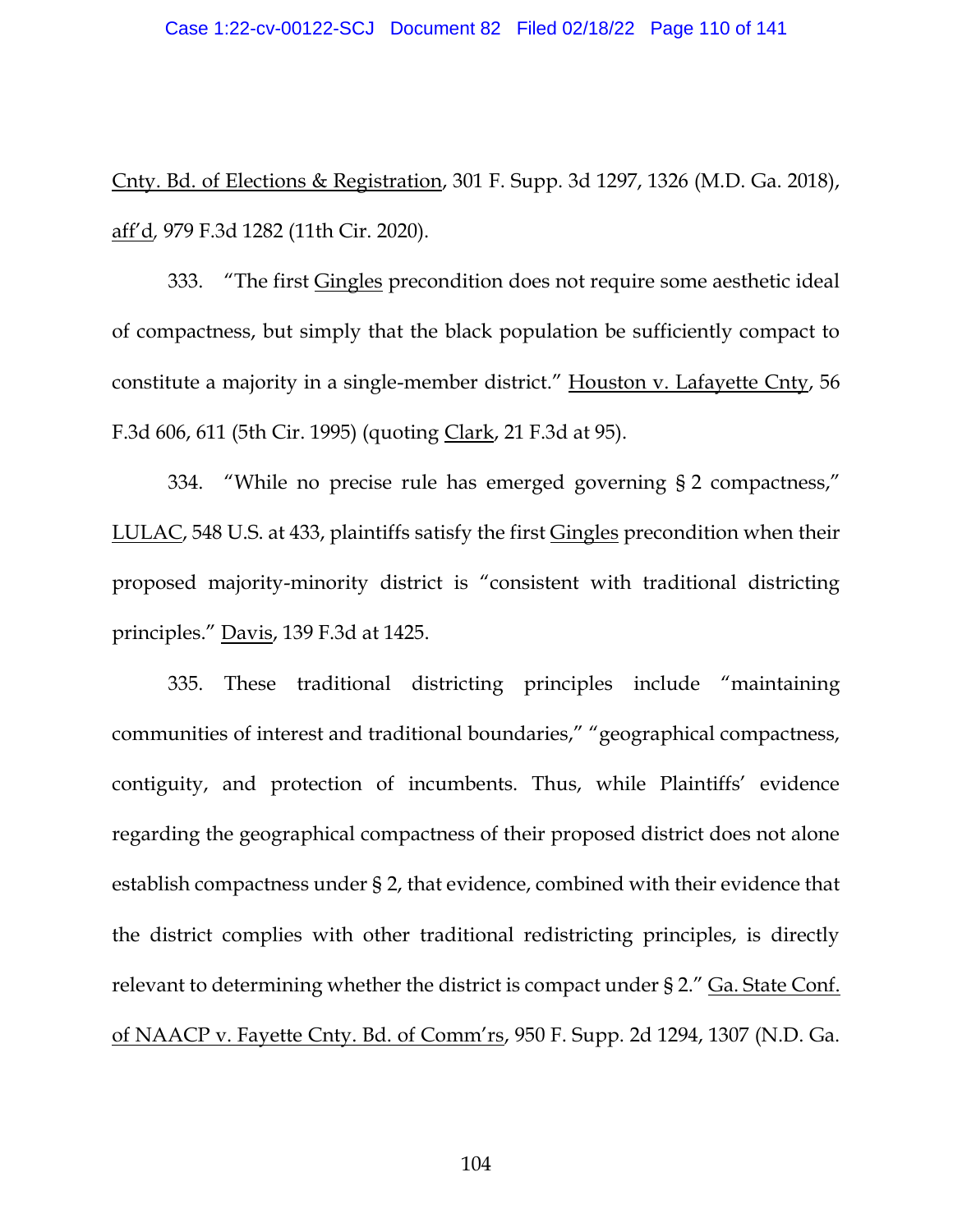2013) (citations omitted), aff'd in part, rev'd in part on other grounds, 775 F.3d 1336 (11th Cir. 2015).

336. "[T]here is more than one way to draw a district so that it can reasonably be described as meaningfully adhering to traditional principles, even if not to the same extent or degree as some other hypothetical district." Chen v. City of Houston, 206 F.3d 502, 519 (5th Cir. 2000).

337. The remedial plan that the Court eventually implements if it finds Section 2 liability need not be one of the maps proposed by Plaintiffs. See Clark, 21 F.3d at 95–96 & n.2 ("[P]laintiffs' proposed district is not cast in stone. It [is] simply presented to demonstrate that a majority-black district is feasible in [the jurisdiction]. . . . The district court, of course, retains supervision over the final configuration of the districting plan.").

338. The Court concludes that Mr. Esselstyn's illustrative State Senate and House maps satisfy the criteria of population equality and contiguity. There is no factual dispute on these issues.

339. The Court further concludes that Mr. Esselstyn's illustrative State Senate and House maps satisfy the criterion of compactness. Defendants' experts do not dispute this conclusion; they instead report the same statistics as Mr. Esselstyn without questioning whether this principle is satisfied. Indeed, their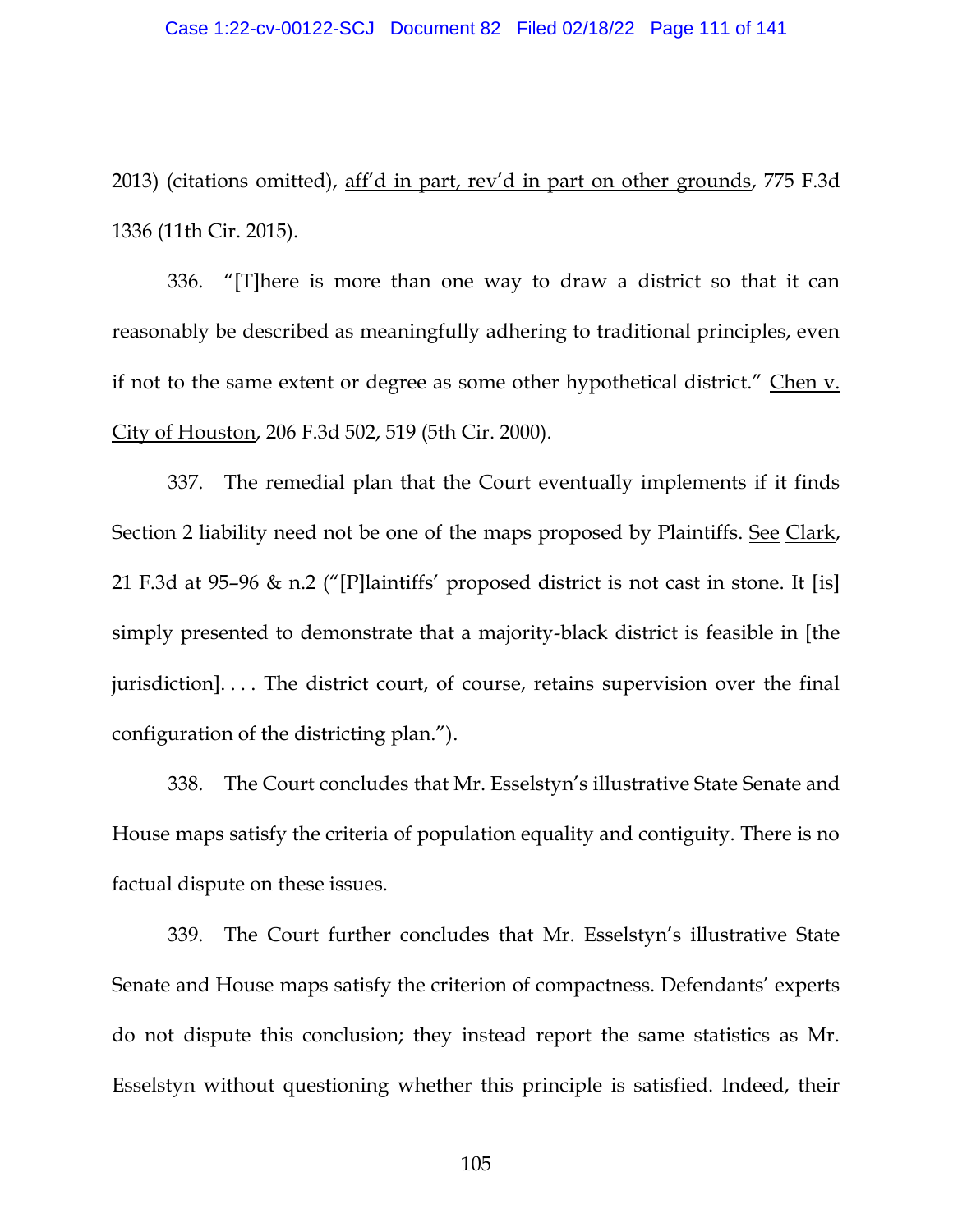testimony confirms that Mr. Esselstyn's illustrative legislative plans have compactness scores comparable to—and, in many cases, better than—the enacted plans.

340. The Court further concludes that Mr. Esselstyn's illustrative State Senate and House maps preserve political subdivision boundaries. Although his plans split marginally more VTDs and counties than the enacted maps, they perform better on this principle than the 2014 State Senate and 2015 House maps.

341. The Court further concludes that Mr. Esselstyn's illustrative State Senate and House maps preserve communities of interest. Mr. Esselstyn testified that his additional districts preserve areas with shared regional, historic, geological, and historical interests. Although Ms. Wright faulted his districts for including some disparate communities within their boundaries, there is no requirement that every district must be internally homogenous, and Mr. Esselstyn demonstrated that he sought to preserve communities of interest where possible in his illustrative maps.

342. Although not an enumerated principle adopted by the General Assembly, the Court concludes that Mr. Esselstyn's illustrative State Senate and House maps satisfy the criterion of core retention. Although some alteration of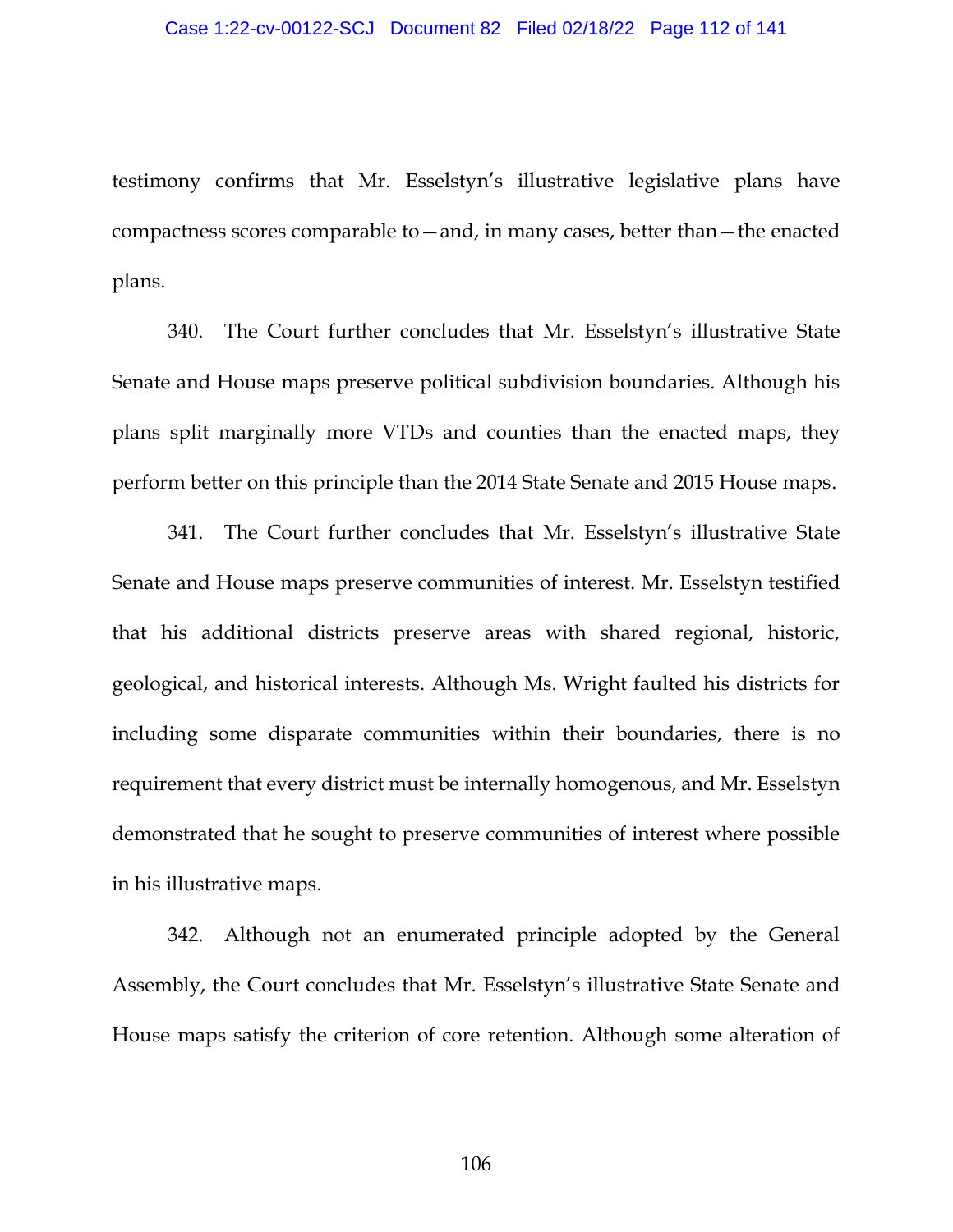#### Case 1:22-cv-00122-SCJ Document 82 Filed 02/18/22 Page 113 of 141

enacted maps is inevitable in a Section 2 case, Mr. Esselstyn's maps leave the vast majority of enacted districts unaffected.

343. Finally, the Court concludes that race did not predominate in the drawing of Mr. Esselstyn's illustrative State Senate and House maps. Defendants provided no evidence that race predominated in the drawing of any of Mr. Esselstyn's illustrative districts, and he provided race-neutral reasons for the individual line-drawing decisions that Ms. Wright called into question. Defendants offered no evidence to rebut Mr. Esselstyn's account.

344. Moreover, it is hardly remarkable that Mr. Esselstyn testified that the creation of an additional majority-Black district required some consideration of race. Both the U.S. Supreme Court's and Eleventh Circuit's "precedents require [Section 2] plaintiffs to show that it would be possible to design an electoral district, consistent with traditional districting principles, in which minority voters could successfully elect a minority candidate." Davis, 139 F.3d at 1425. Because Section 2 requires the intentional creation of a majority-Black district, it "necessarily requires considerations of race." Fayette Cnty., 118 F. Supp. 3d at 1345. Therefore, "[t]o penalize [plaintiffs] . . . for attempting to make the very showing that Gingles, Nipper [v. Smith, 39 F.3d 1494 (11th Cir. 1994)], and [Southern Christian Leadership Conference v. Sessions, 56 F.3d 1281 (11th Cir.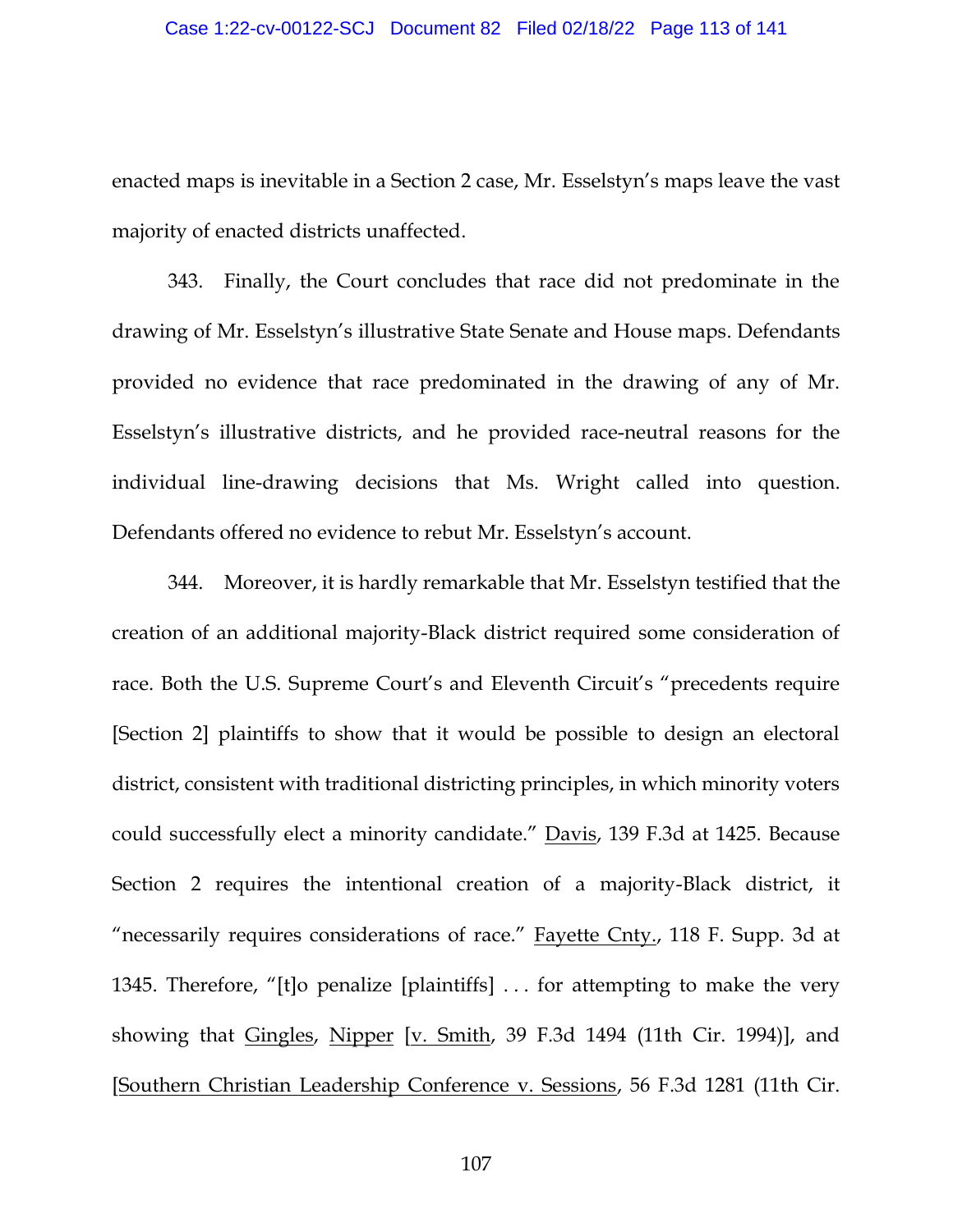1995),] demand would be to make it impossible, as a matter of law, for any plaintiff to bring a successful Section Two action." Davis, 139 F.3d at 1425.

345. As a result, and contrary to Defendants' unsupported assertions, courts adjudicating Section 2 claims should "not determine as part of the first Gingles inquiry whether Plaintiffs' Illustrative Plan subordinates traditional redistricting principles to race." Fayette Cnty., 950 F. Supp. 2d at 1306; see also Fayette Cnty., 118 F. Supp. 3d at 1344–45 (reaffirming this principle on remand).

346. Defendants' focus on racial predominance is a misplaced application of racial gerrymandering case law, an independent area of law wholly distinct from the claims that Plaintiffs raise here. The Eleventh Circuit has previously rejected attempts to conflate these doctrines—by, for example, relying on Miller v. Johnson, 515 U.S. 900 (1995), as Defendants do here—finding the argument "unpersuasive" because these doctrines "address very different contexts." Davis, 139 F.3d at 1425.

347. Even if racial predominance were a relevant consideration in a Section 2 case (it is not), and even if race did predominate in Plaintiffs' illustrative plans (it did not), Plaintiffs are still likely to succeed on the merits of their claim because their illustrative plans are motivated by an effort to comply with the Voting Rights Act and is sufficiently tailored to achieving that end. See Miller, 515 U.S. at 916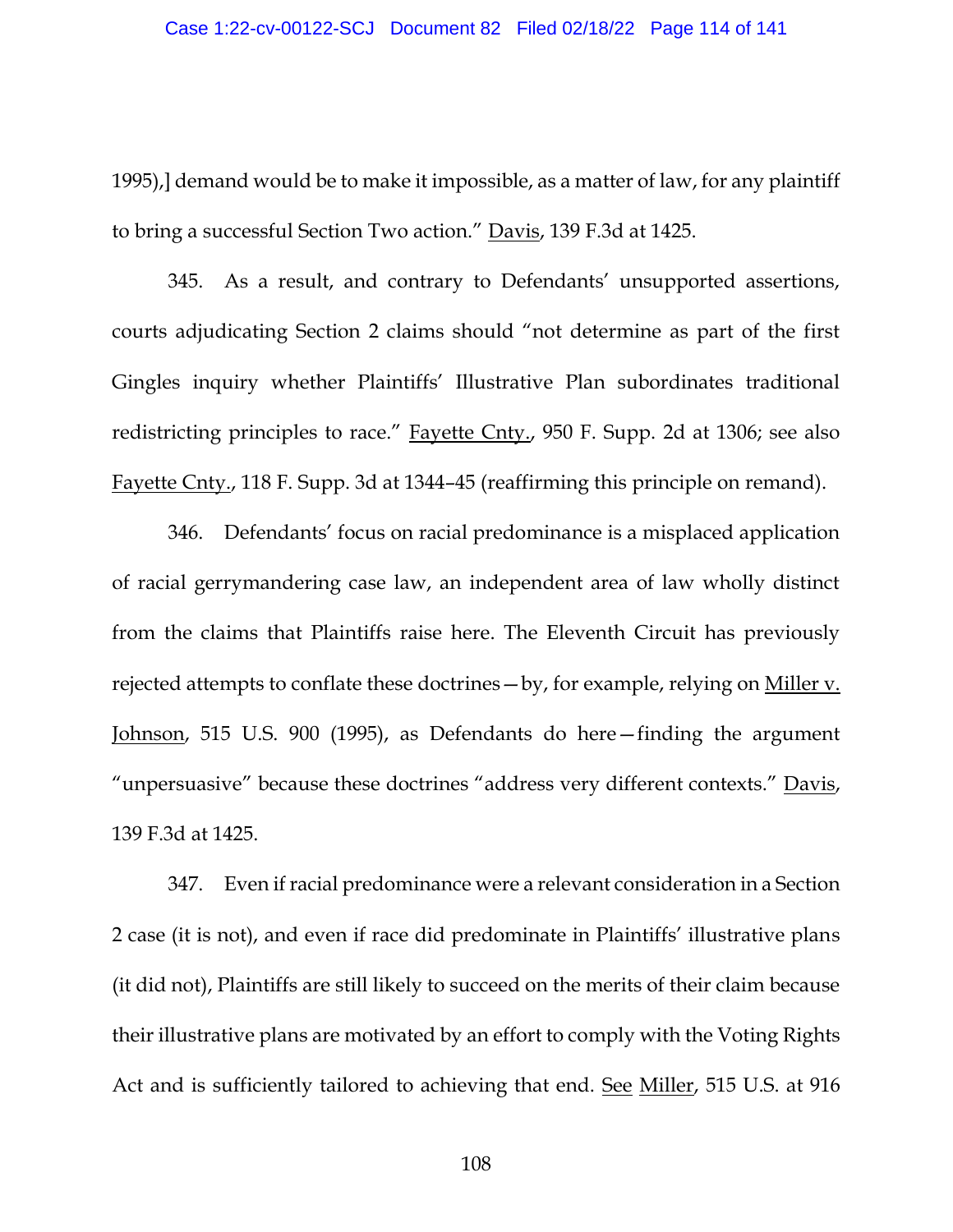(explaining in racial gerrymandering cases that it is "plaintiff's burden . . . to show . . . that race was the predominant factor motivating the legislature's decision to place a significant number of voters within or without a particular district[s]," after which state must "satisfy strict scrutiny" by demonstrating that plan "is narrowly tailored to achieve a compelling interest").

348. The U.S. Supreme Court has "assume[d], without deciding, that . . . complying with the Voting Rights Act was compelling." Bethune-Hill v. Va. State Bd. of Elections, 137 S. Ct. 788, 801 (2017). Indeed, the redistricting guidelines adopted by the General Assembly confirm that compliance with the Voting Rights Act is a compelling state interest. See PX39–PX40.

349. In this context, narrow tailoring does not "require an exact connection between the means and ends of redistricting," but rather just "'good reasons' to draft a district in which race predominated over traditional districting criteria." Ala. Legis. Black Caucus v. Alabama, 231 F. Supp. 3d 1026, 1064 (M.D. Ala. 2017) (quoting Ala. Legis. Black Caucus v. Alabama, 575 U.S. 254, 278 (2015)).

350. In other words, even if racial predominance were relevant here, Plaintiffs' compliance with Section 2 of the Voting Rights Act constitutes "good reason" to create race-based districts, and the remedy would be narrowly tailored even if it were not the only manner in which to draw additional majority-Black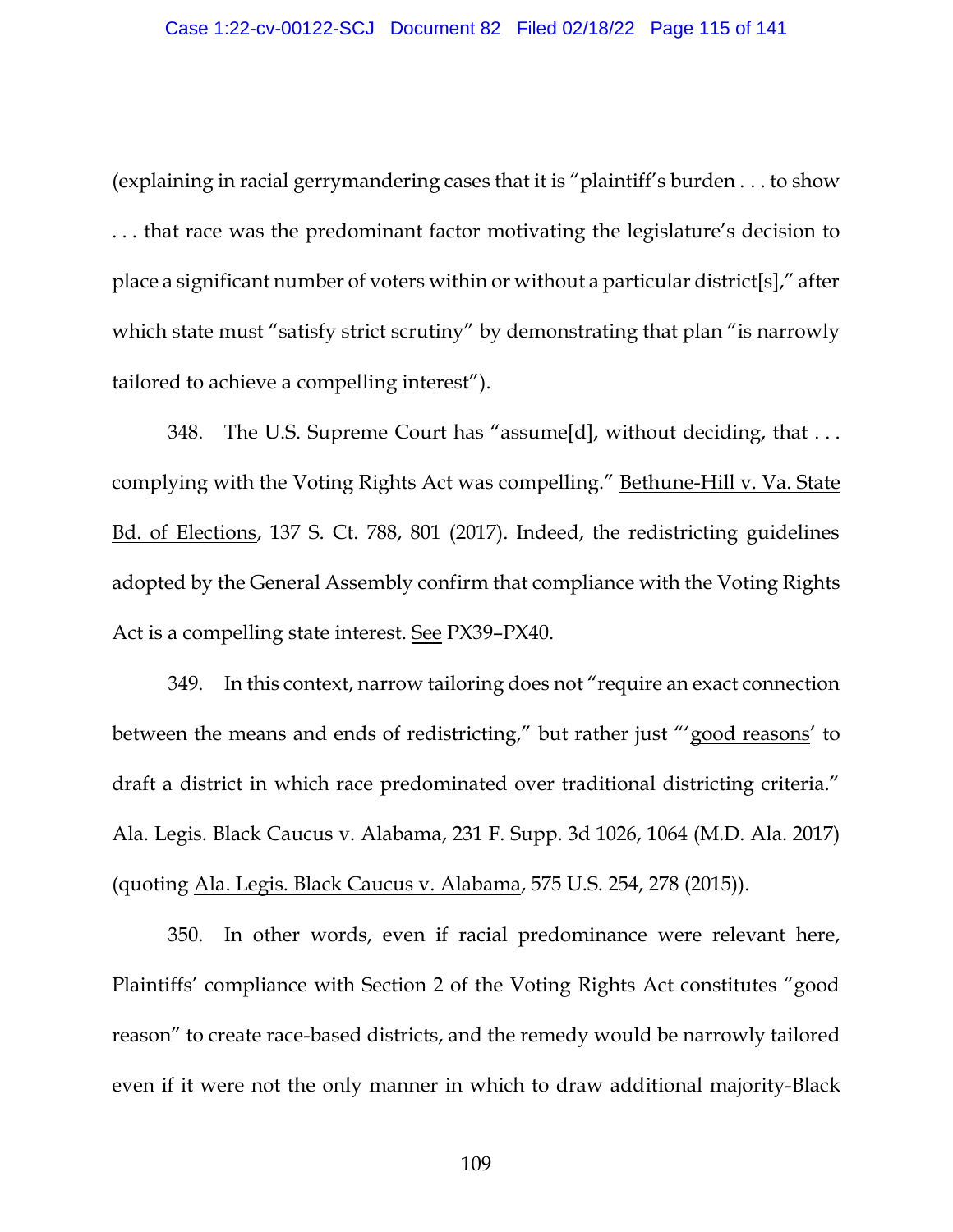State Senate and House districts. Accordingly, even if strict scrutiny applied here (which it does not), Plaintiffs' illustrative plans satisfy it.

351. In light of this precedent, Defendants' insistence that faithful application of Supreme Court caselaw produces an "unconstitutional" result would require the Court to find that Section 2 of the Voting Rights Act is itself unconstitutional. But this Court may not ignore precedent; nearly four decades ago, the Eleventh Circuit held that Section 2 "is a constitutional exercise of the congressional enforcement power under the Fourteenth and Fifteenth Amendments." United States v. Marengo Cnty. Comm'n, 731 F.2d 1546, 1550 (11th Cir. 1984). This Court holds the same. See In re Hubbard, 803 F.3d 1298, 1309 (11th Cir. 2015) (explaining "the fundamental rule that courts of this circuit are bound by the precedent of this circuit").

352. Applying controlling Section 2 caselaw, the Court concludes that Plaintiffs have demonstrated that the Black populations in the Atlanta metropolitan area and Black Belt are sufficiently large and geographically compact to support three additional majority-Black State Senate districts and five additional majority-Black House districts.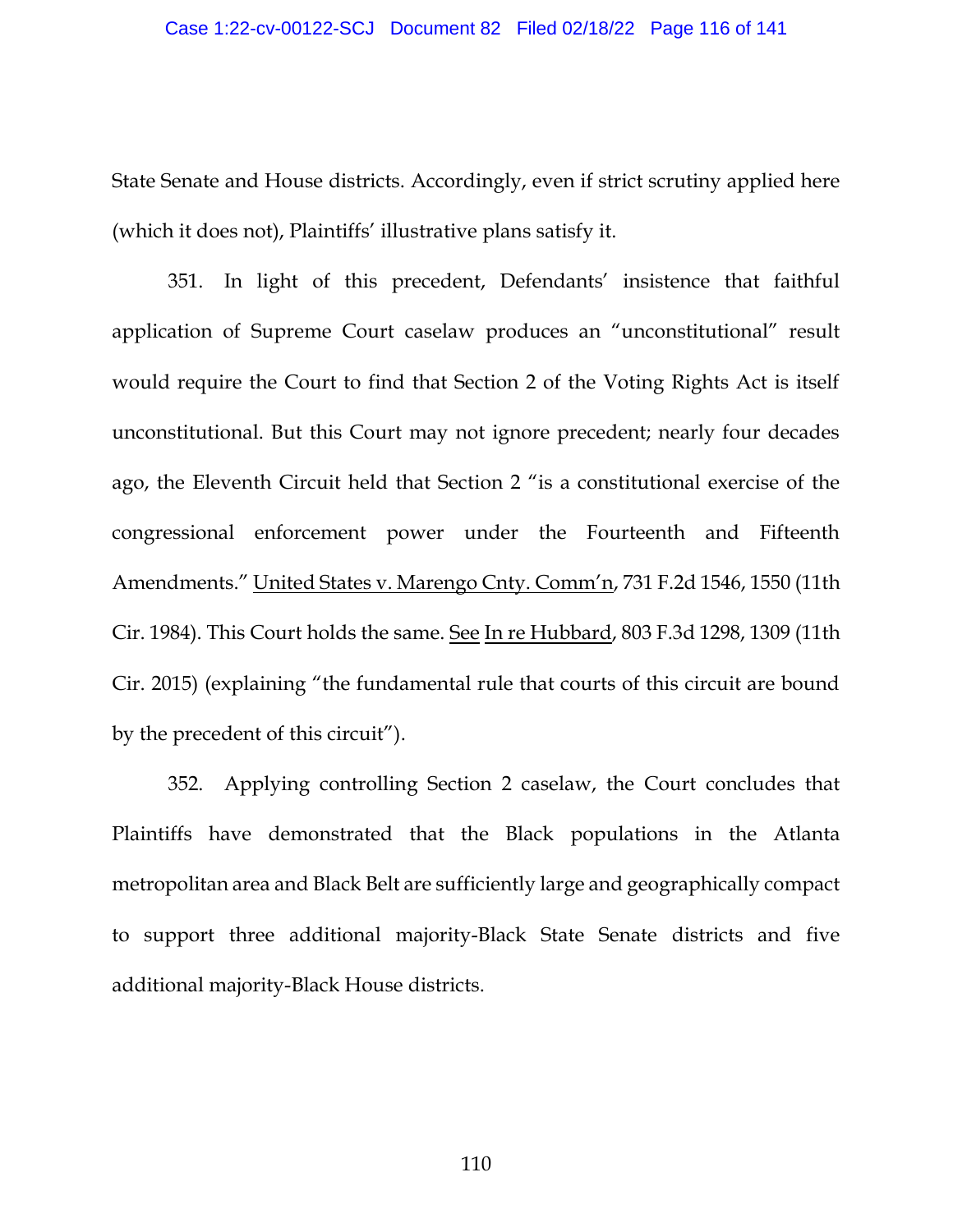## **B. Plaintiffs have satisfied the second Gingles precondition because Black Georgians are politically cohesive.**

353. The second Gingles precondition requires that "the minority group must be able to show that it is politically cohesive." 478 U.S. at 51.

354. Plaintiffs can establish minority cohesiveness by showing that "a significant number of minority group members usually vote for the same candidates." Solomon, 899 F.2d at 1019 (Kravitch, J., specially concurring); see also Gingles, 478 U.S. at 56 ("A showing that a significant number of minority group members usually vote for the same candidates is one way of proving the political cohesiveness necessary to a vote dilution claim, and, consequently, establishes minority bloc voting within the context of § 2." (internal citations omitted)).

355. Courts rely on statistical analyses to estimate the proportion of each racial group that voted for each candidate. See, e.g., Gingles, 478 U.S. at 52–54; Nipper, 39 F.3d at 1505 n.20.

356. Courts have recognized EI as an appropriate analysis for determining whether a plaintiff has satisfied the second and third Gingles preconditions. See, e.g., Rose v. Raffensperger, No. 1:20-CV-02921-SDG, 2022 WL 205674, at \*11 (N.D. Ga. Jan. 24, 2022); Patino v. City of Pasadena, 230 F. Supp. 3d 667, 691 (S.D. Tex. 2017); Benavidez v. City of Irving, 638 F. Supp. 2d 709, 723–24 (N.D. Tex. 2009);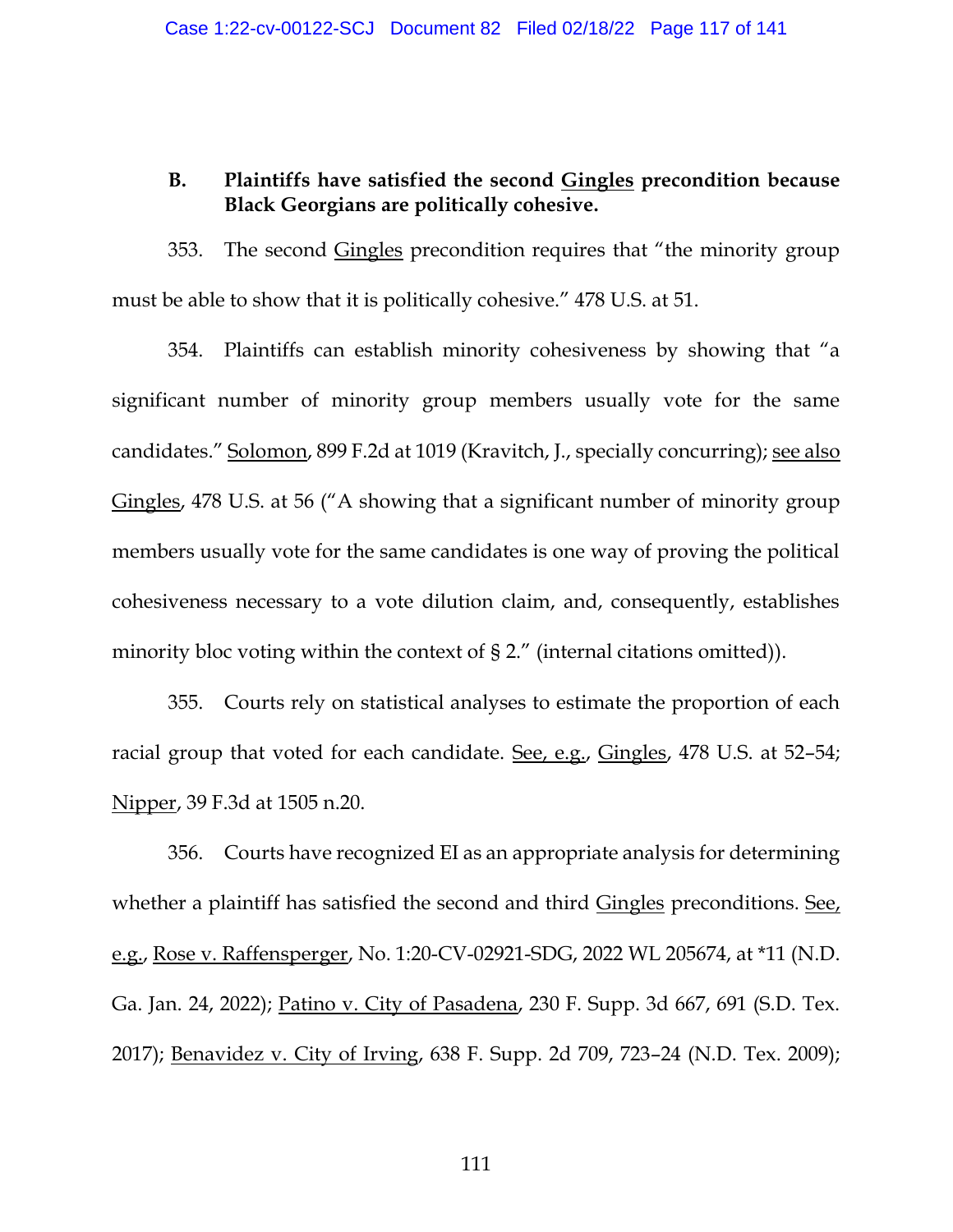Bone Shirt v. Hazeltine, 336 F. Supp. 2d 976, 1003 (D.S.D. 2004), aff'd 461 F.3d 1011 (8th Cir. 2006).

357. The second Gingles precondition is satisfied here because Black voters in Georgia are politically cohesive. See 478 U.S. at 49. "Bloc voting by blacks tends to prove that the black community is politically cohesive, that is, it shows that blacks prefer certain candidates whom they could elect in a single-member, black majority district." Id. at 68. Dr. Palmer's analysis clearly demonstrate high levels of cohesiveness among Black Georgians in supporting their preferred candidates, both across the legislative focus areas and in the individual districts that comprise them. Defendants' expert Dr. Alford does not contest this conclusion.

358. This conclusion is also consistent with previous findings of political cohesion among Black Georgians. See, e.g., Wright, 301 F. Supp. 3d at 1313 (noting that, in ten elections for Sumter County Board of Education with Black candidates, "the overwhelming majority of African Americans voted for the same candidate"); Lowery v. Deal, 850 F. Supp. 2d 1326, 1329 (N.D. Ga. 2012) ("Black voters in Fulton and DeKalb counties have demonstrated a cohesive political identity by consistently supporting black candidates."). Defendants have offered no evidence suggesting that this is no longer the case.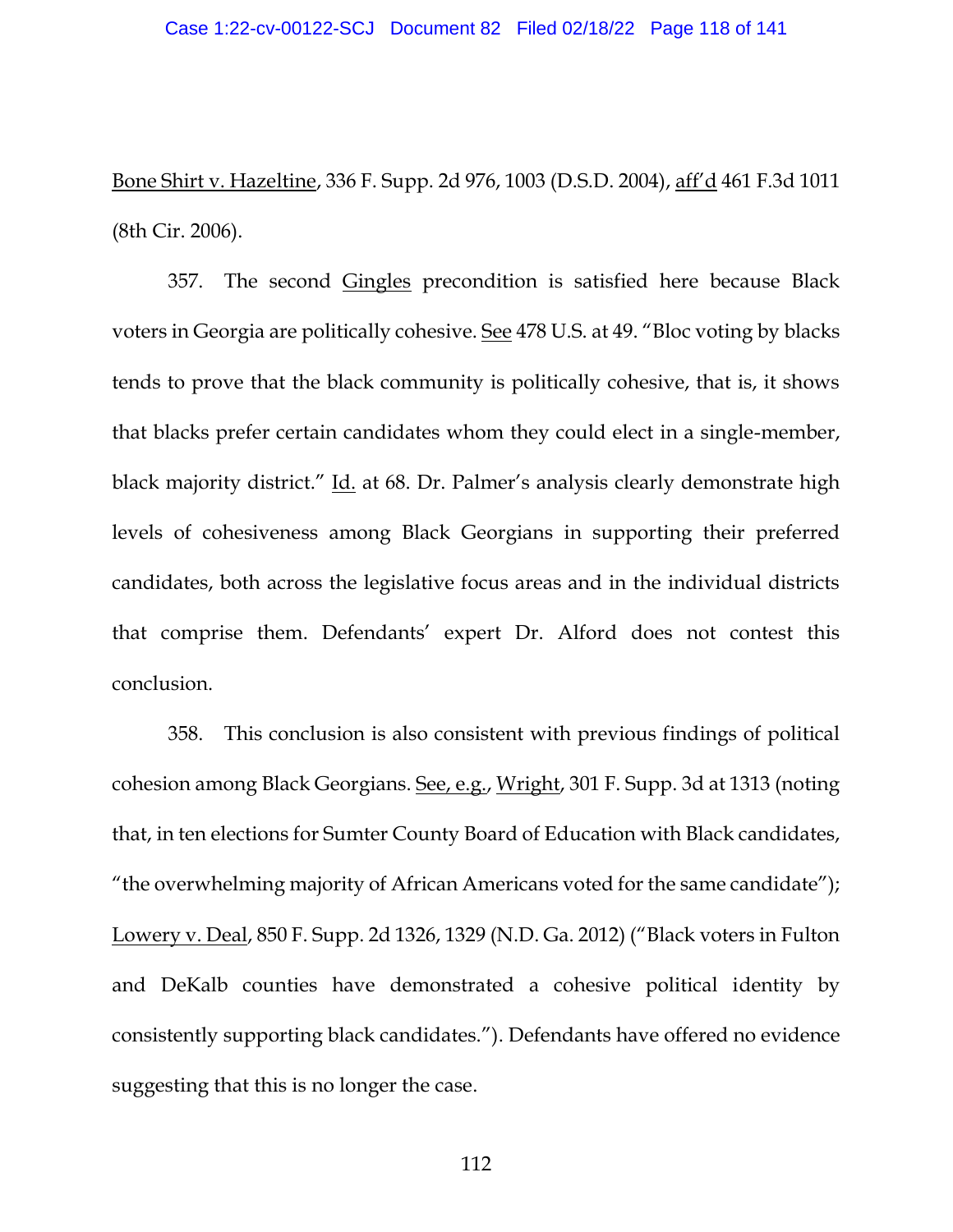## **C. Plaintiffs have satisfied the third Gingles precondition because white Georgians engage in bloc voting to defeat Black-preferred candidates.**

359. The third Gingles precondition requires that "the minority must be able to demonstrate that the white majority votes sufficiently as a bloc to enable it . . . usually to defeat the minority's preferred candidate." 478 U.S. at 51.

360. As to the third Gingles precondition, "a white bloc vote that normally will defeat the combined strength of minority support plus white 'crossover' votes rises to the level of legally significant white bloc voting." 478 U.S. at 56.

361. No specific threshold percentage is required to demonstrate bloc voting, as "[t]he amount of white bloc voting that can generally 'minimize or cancel' black voters' ability to elect representatives of their choice . . . will vary from district to district." Gingles, 478 U.S. at 56.

362. The concludes that Dr. Palmer's analysis demonstrates high levels of white bloc voting in legislative focus areas and the individual districts that comprise them. The Court also finds that candidates preferred by Black voters are almost always defeated by white bloc voting except in those areas where they form majorities. Defendants' expert Dr. Alford does not contest this conclusion.

363. This conclusion is again consistent with the findings of previous courts. See, e.g., Whitest v. Crisp Cnty. Bd. of Educ., No. 1:17-CV-109 (LAG), 2021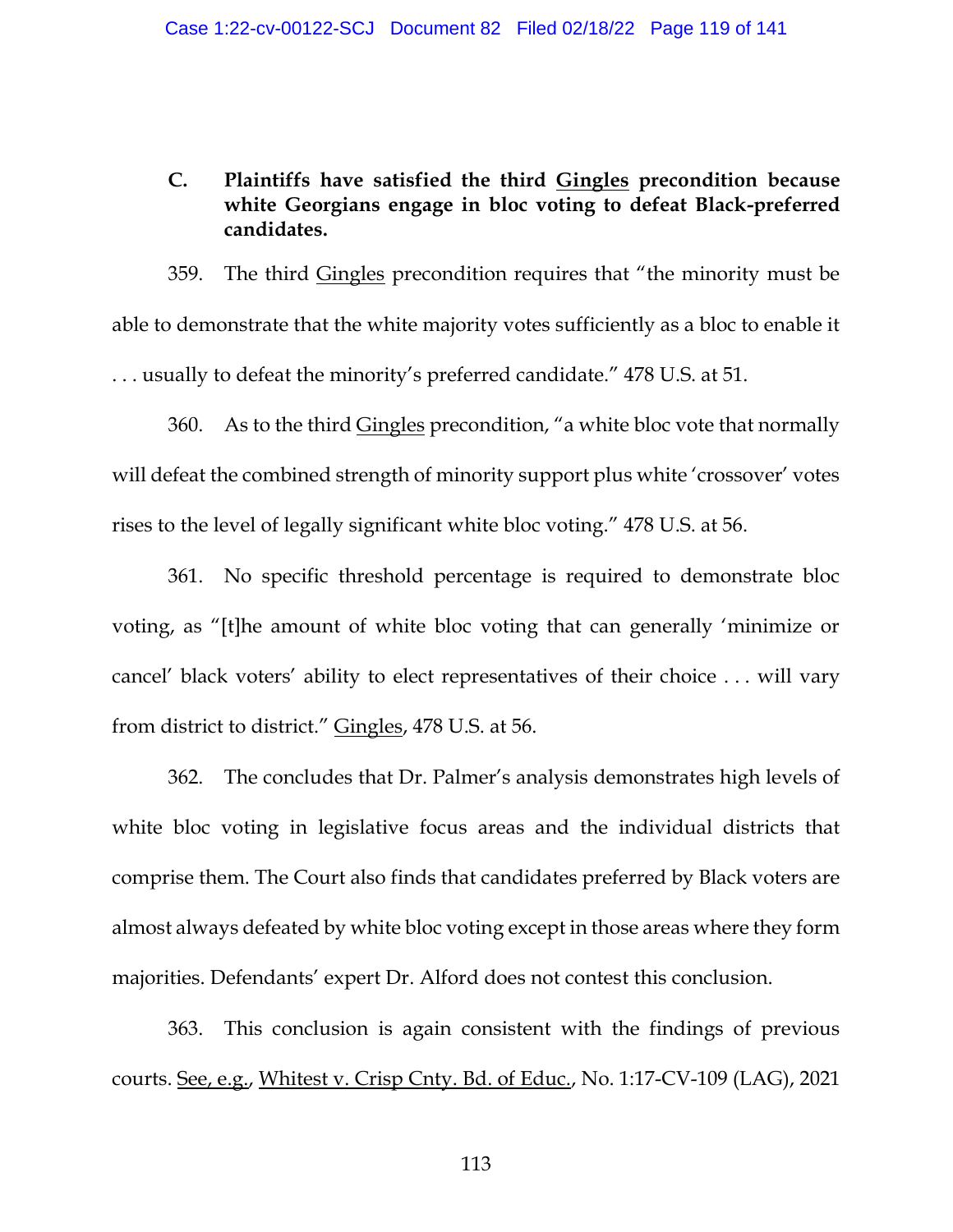WL 4483802, at \*3 (M.D. Ga. Aug. 20, 2021) ("African Americans in Crisp County are politically cohesive in elections for members of the Board of Education, but the white majority votes sufficiently as a bloc to enable it to defeat the candidates preferred by Black voters in elections for members of the Board of Education."), appeal docketed sub nom. Postell v. Crisp Cnty. Sch. Dist., No. 21-13268 (11th Cir. Sept. 21, 2021); Wright, 301 F. Supp. 3d at 1317 (finding that "[t]he third Gingles factor is satisfied" after concluding that "there can be no doubt black and white voters consistently prefer different candidates" and that "white voters are usually able to the defeat the candidate preferred by African Americans"). Defendants have offered no evidence suggesting that this is no longer the case.

364. The Court also concludes that Dr. Palmer's analysis demonstrates that Black voters would be able to elect their candidates of choice in Mr. Esselstyn's illustrative State Senate and House districts. Again, Dr. Alford does not contest this conclusion.

## **D. The totality of circumstances demonstrates that SB 1EX and HB 1EX deny Black Georgians equal opportunity to elect their preferred candidates to the General Assembly.**

365. Court concludes that the totality of circumstances confirms what Plaintiffs' satisfaction of the Gingles preconditions indicates: SB 1EX and HB 1EX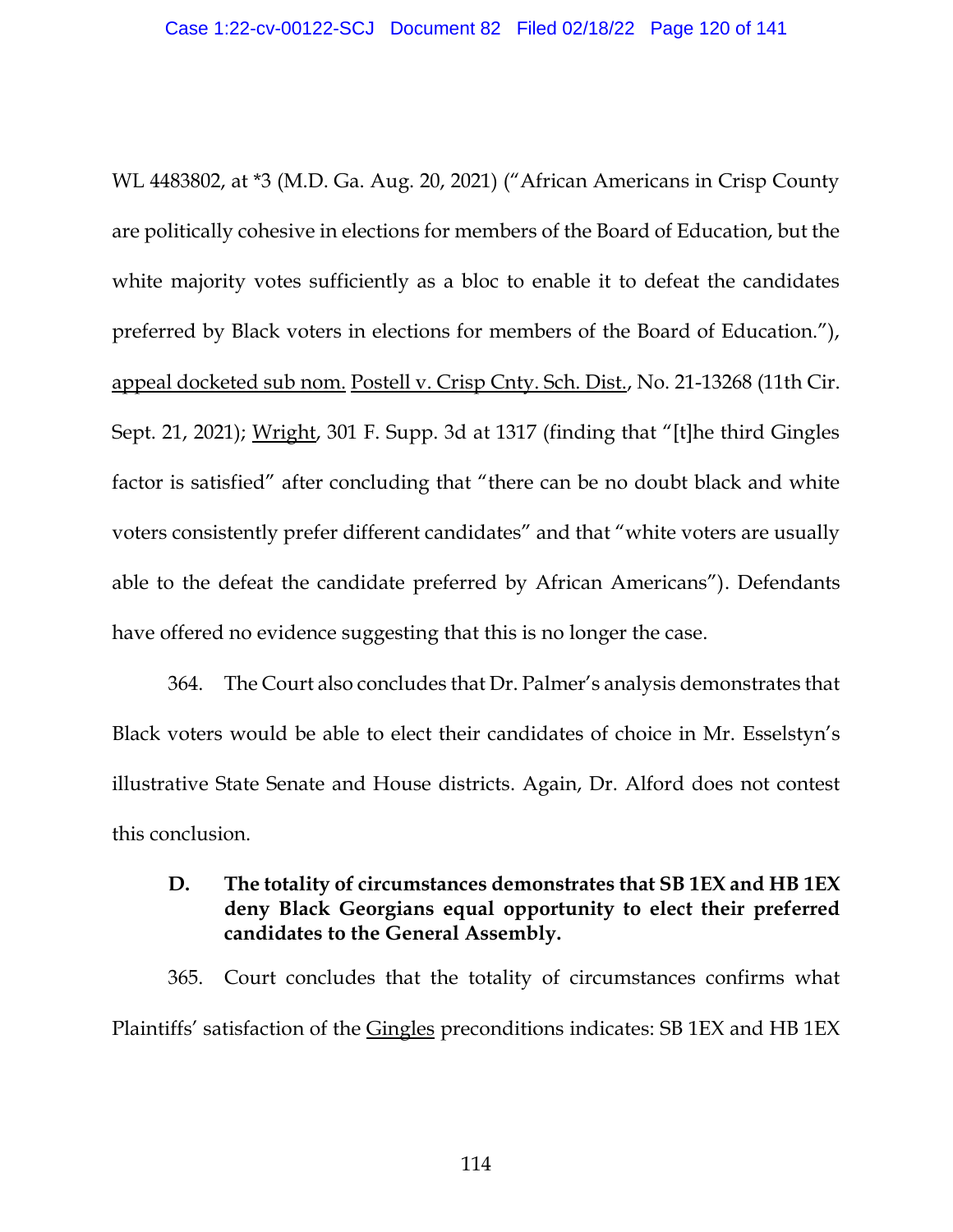#### Case 1:22-cv-00122-SCJ Document 82 Filed 02/18/22 Page 121 of 141

deny Black voters in Georgia an equal opportunity to elect their legislative candidates of choice.

366. Because each of the relevant considerations discussed below weighs in favor of a finding of vote dilution, Plaintiffs have demonstrated that the enacted State Senate and House plans violate Section 2 of the Voting Rights Act.

367. Once a Plaintiff satisfies the three Gingles preconditions, the court considers whether the "totality of the circumstances results in an unequal opportunity for minority voters to participate in the political process and to elect representatives of their choosing as compared to other members of the electorate." Fayette Cnty., 775 F.3d at 1342.

368. "[I]t will be only the very unusual case in which the plaintiffs can establish the existence of the three Gingles factors but still have failed to establish a violation of § 2 under the totality of the circumstances." Fayette Cnty., 775 F.3d at 1342 (quoting Jenkins v. Red Clay Consol. Sch. Dist. Bd. of Educ., 4 F.3d 1103, 1135 (3d Cir. 1993)).

369. In cases where Plaintiffs have satisfied the Gingles preconditions but the court determines the totality of the circumstances does not show vote dilution, "the district court must explain with particularity why it has concluded, under the particular facts of that case, than an electoral system that routinely results in white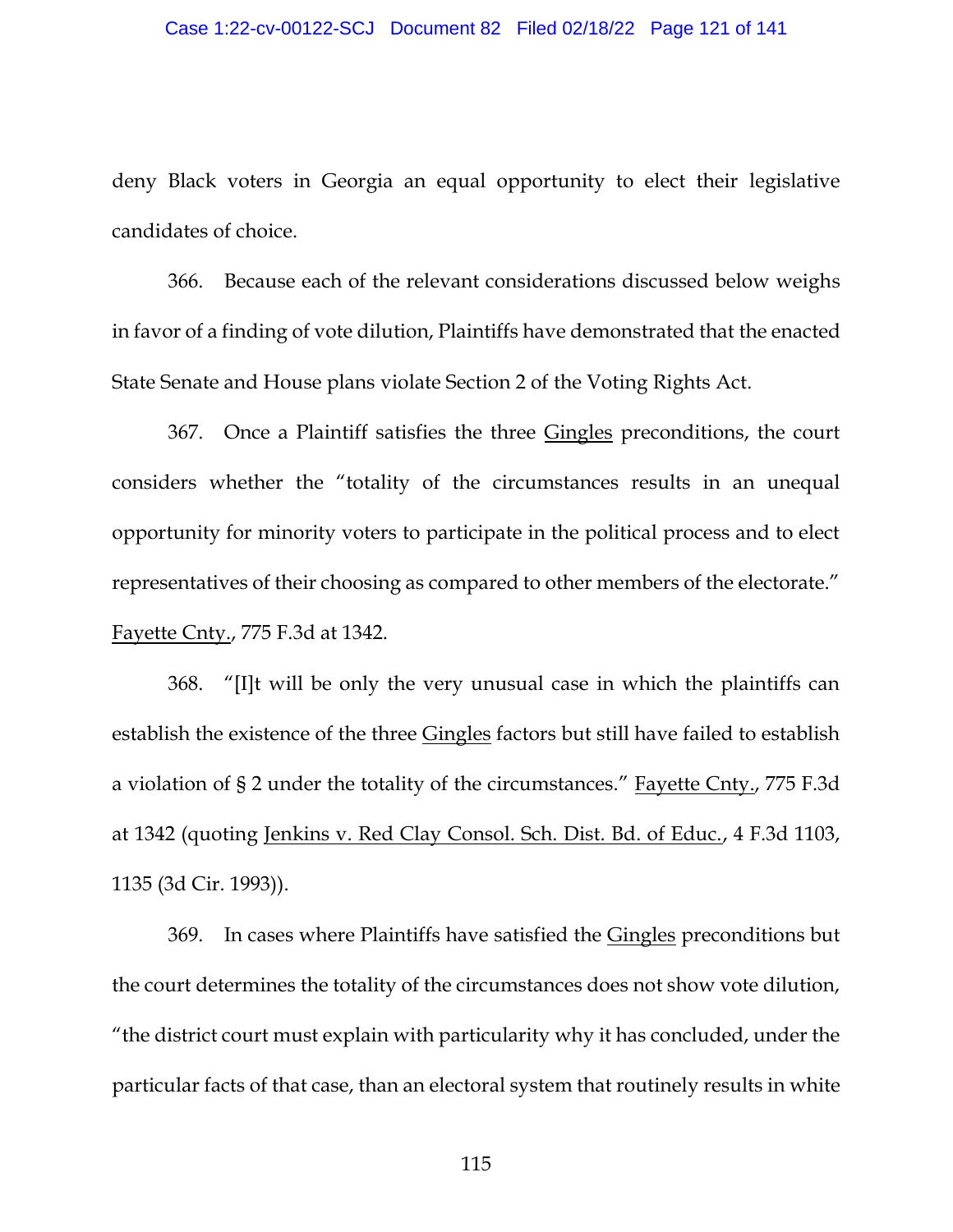voters voting as a bloc to defeat the candidate of choice of a politically cohesive minority group is not violative of § 2 of the Voting Rights Act." Jenkins, 4 F.3d at 1135.

370. The determination of whether vote dilution exists under the totality of the circumstances requires "a searching practical evaluation of the past and present reality," which is an analysis "peculiarly dependent upon the facts of each case and requires an intensely local appraisal of the design and impact of the contested" district map. Gingles, 478 U.S. at 79 (internal quotation marks and citations omitted).

371. To determine whether vote dilution is occurring, "a court must assess the impact of the contested structure or practice on minority electoral opportunities on the basis of objective factors. The Senate Report [from the 1982 Amendments to the Voting Rights Act] specifies factors which typically may be relevant to a § 2 claim[.]" Gingles, 478 U.S. at 44.

372. The "Senate Factors" include: (1) "the history of voting-related discrimination in the State or political subdivision"; (2) "the extent to which voting in the elections of the State or political subdivision is racially polarized"; (3) "the extent to which the State or political subdivision has used voting practices or procedures that tend to enhance the opportunity for discrimination against the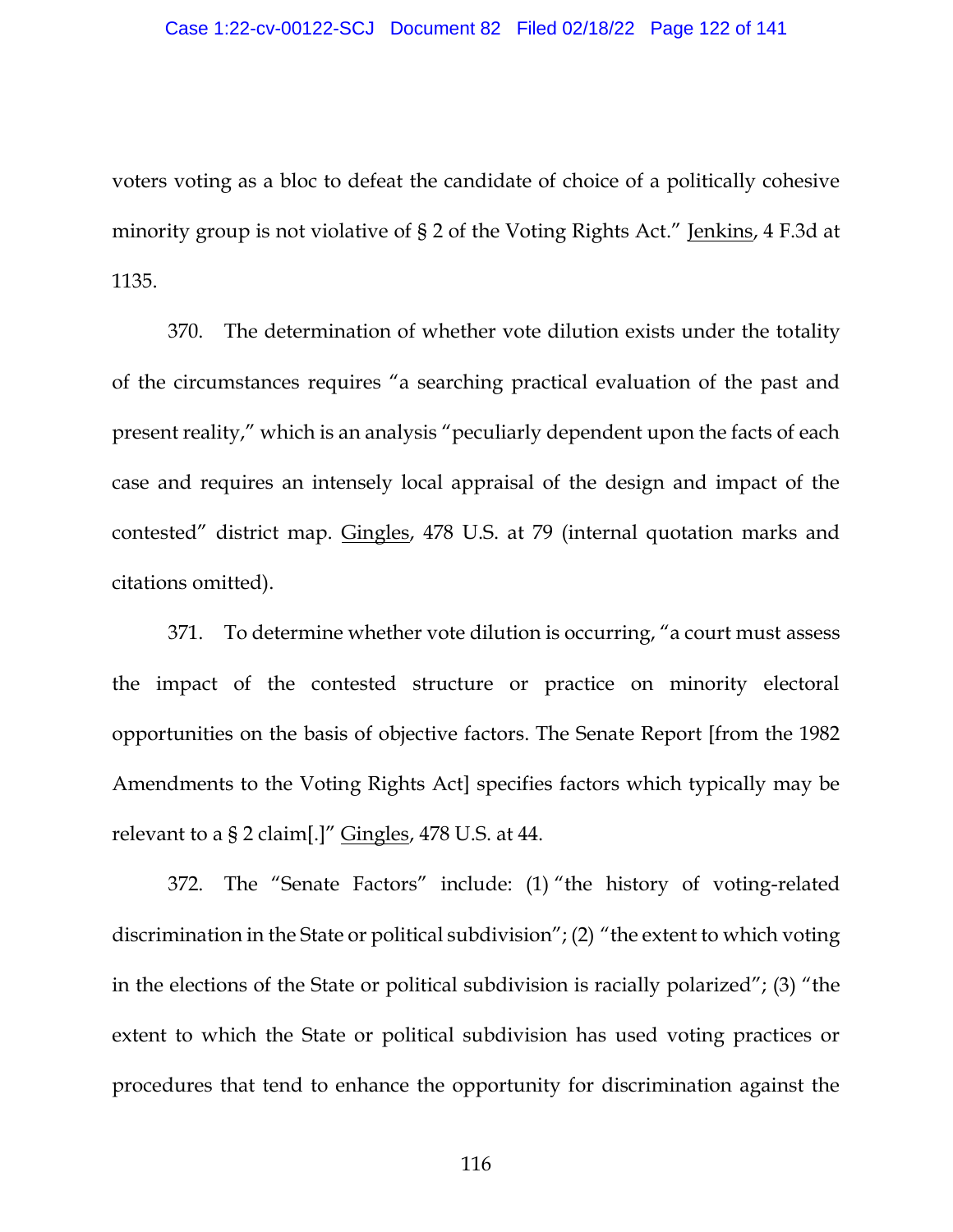minority group, such as unusually large election districts, majority vote requirements, and prohibitions against bullet voting"; (4) "the exclusion of members of the minority group from the candidate slating processes"; (5) "the extent to which minority group members bear the effects of past discrimination in areas such as education, employment, and health, which hinder their ability to participate effectively in the political process"; (6) "the use of overt or subtle racial appeals in political campaigns"; and (7) "the extent to which members of the minority group have been elected to public office in the jurisdiction." Gingles, 478 U.S. at 44–45.

373. "The [Senate] Report notes also that evidence demonstrating that elected officials are unresponsive to the particularized needs of the members of the minority group and that the policy underlying the State's . . . use of the contested practice or structure is tenuous may have probative value." Gingles, 478 U.S. at 45.

374. The Senate Report's "list of typical factors is neither comprehensive nor exclusive." Gingles, 478 U.S. at 45. "Ultimately, Gingles 'calls for a flexible, fact-intensive inquiry into whether an electoral mechanism results in the dilution of minority votes.'" Rose, 2022 WL 205674, at \*3 (quoting Brooks v. Miller, 158 F.3d 1230, 1239 (11th Cir. 1998)).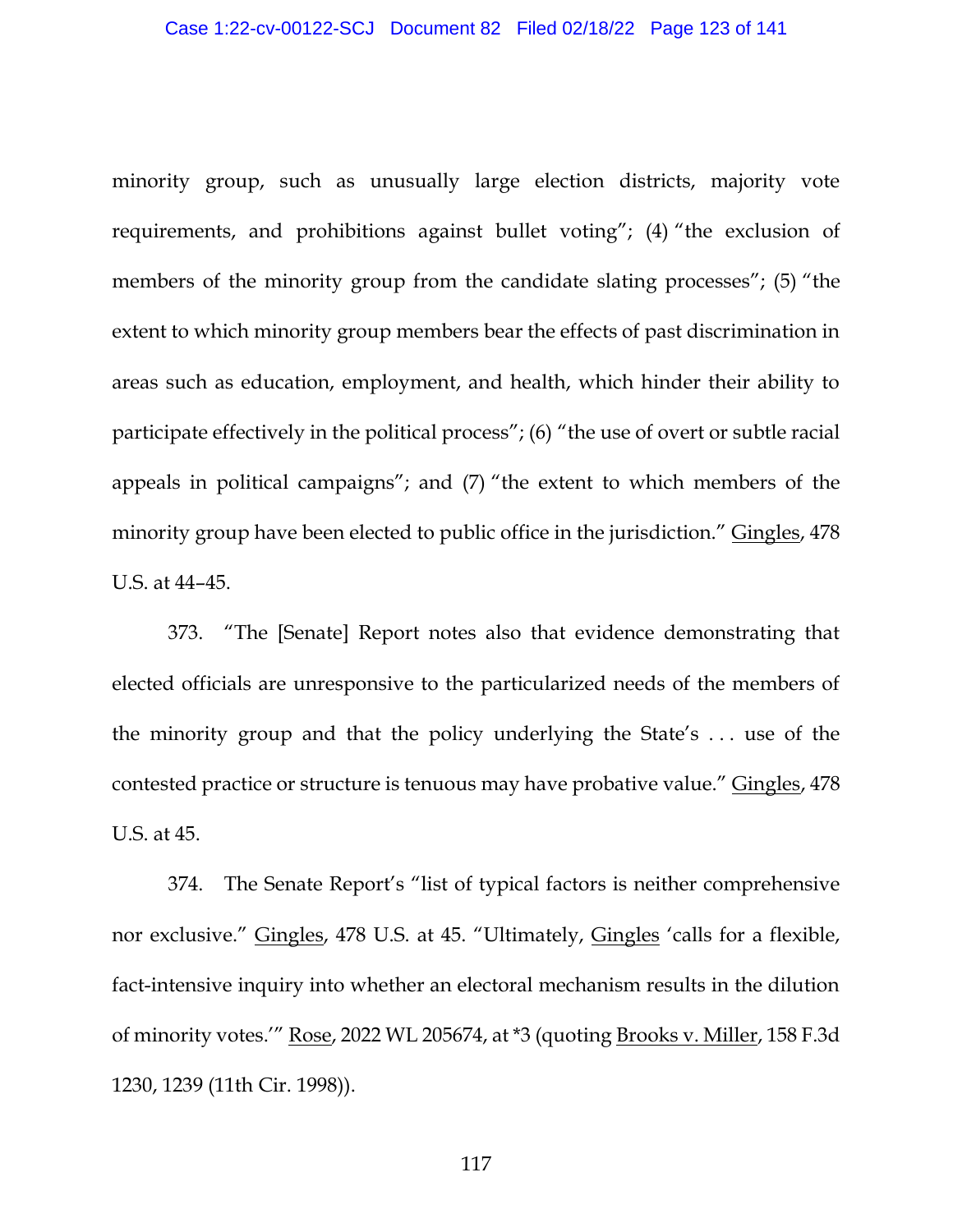375. "[T]here is no requirement that any particular number of factors be proved, or that a majority of them point one way or the other." United States v. Marengo Cnty. Comm'n, 731 F.2d 1546, 1566 n.33 (11th Cir. 1984) (quoting S. Rep. No. 97-417, at 29 (1982)).

### **1. Senate Factor One: Georgia has an ongoing history of official, voting-related discrimination.**

376. It cannot be disputed that Black Georgians have experienced franchise-related discrimination. "African-Americans have in the past been subject to legal and cultural segregation in Georgia[.]" Cofield v. City of LaGrange, 969 F. Supp. 749, 767 (N.D. Ga. 1997). "Black residents did not enjoy the right to vote until Reconstruction. Moreover, early in this century, Georgia passed a constitutional amendment establishing a literacy test, poll tax, property ownership requirement, and a good-character test for voting. This act was accurately called the 'Disfranchisement Act.' Such devices that limited black participation in elections continued into the 1950s." Id.

377. This Court has recently taken judicial notice of the fact that "prior to the 1990s, Georgia had a long sad history of racist policies in a number of areas including voting." Fair Fight Action, Inc. v. Raffensperger, No. 1:18-CV-5391-SCJ, slip op. at 41 (N.D. Ga. Nov. 15, 2021). As it previously described, "Georgia has a history chocked full of racial discrimination at all levels. This discrimination was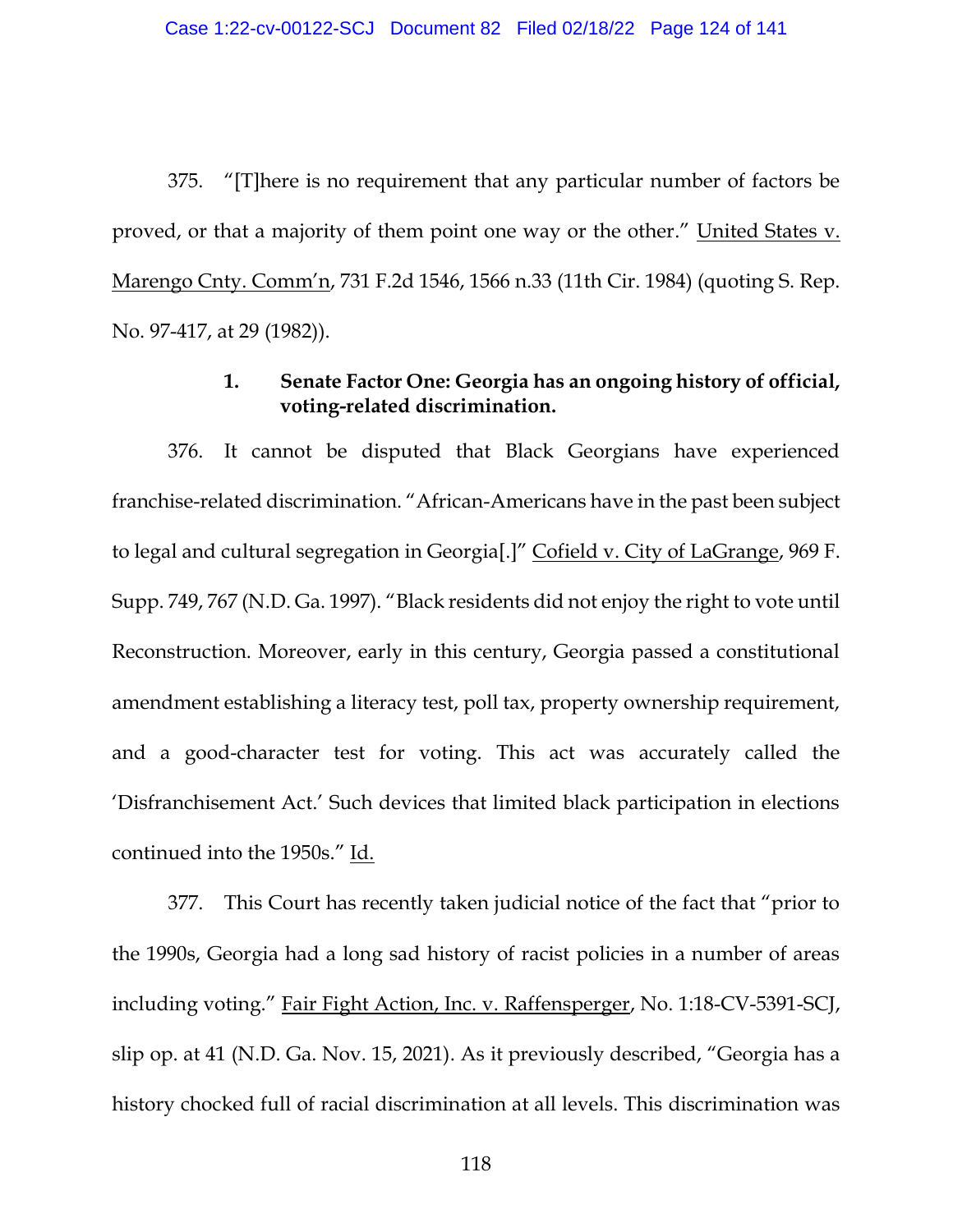ratified into state constitutions, enacted into state statutes, and promulgated in state policy. Racism and race discrimination were apparent and conspicuous realities, the norm rather than the exception." Fayette Cnty., 950 F. Supp. 2d at 1314.

378. The history described above and recounted by Dr. Burton demonstrates that voting-related discrimination is not a vestige of the past and persists to this day. The first Senate Factor thus weighs heavily in Plaintiffs' favor.

#### **2. Senate Factor Two: Georgia voters are racially polarized.**

379. It is also indisputable that Black and white Georgians consistently support opposing candidates. Dr. Palmer provided clear evidence that this is the case, which Dr. Alford did not contest.

380. "The second Senate Factor focuses on 'the extent to which voting in the elections of the State or political subdivision is racially polarized.'" Wright, 979 F.3d at 1305 (quoting LULAC, 548 U.S. at 426). "This 'factor will ordinarily be the keystone of a dilution case.'" Id. (quoting Marengo Cnty. Comm'n, 731 F.2d at 1566).

381. Defendants are wrong to suggest that this factor asks the Court to look into the subjective minds of voters and ask why they are voting in a racially polarized manner. Eleventh Circuit case law makes clear that Plaintiffs are not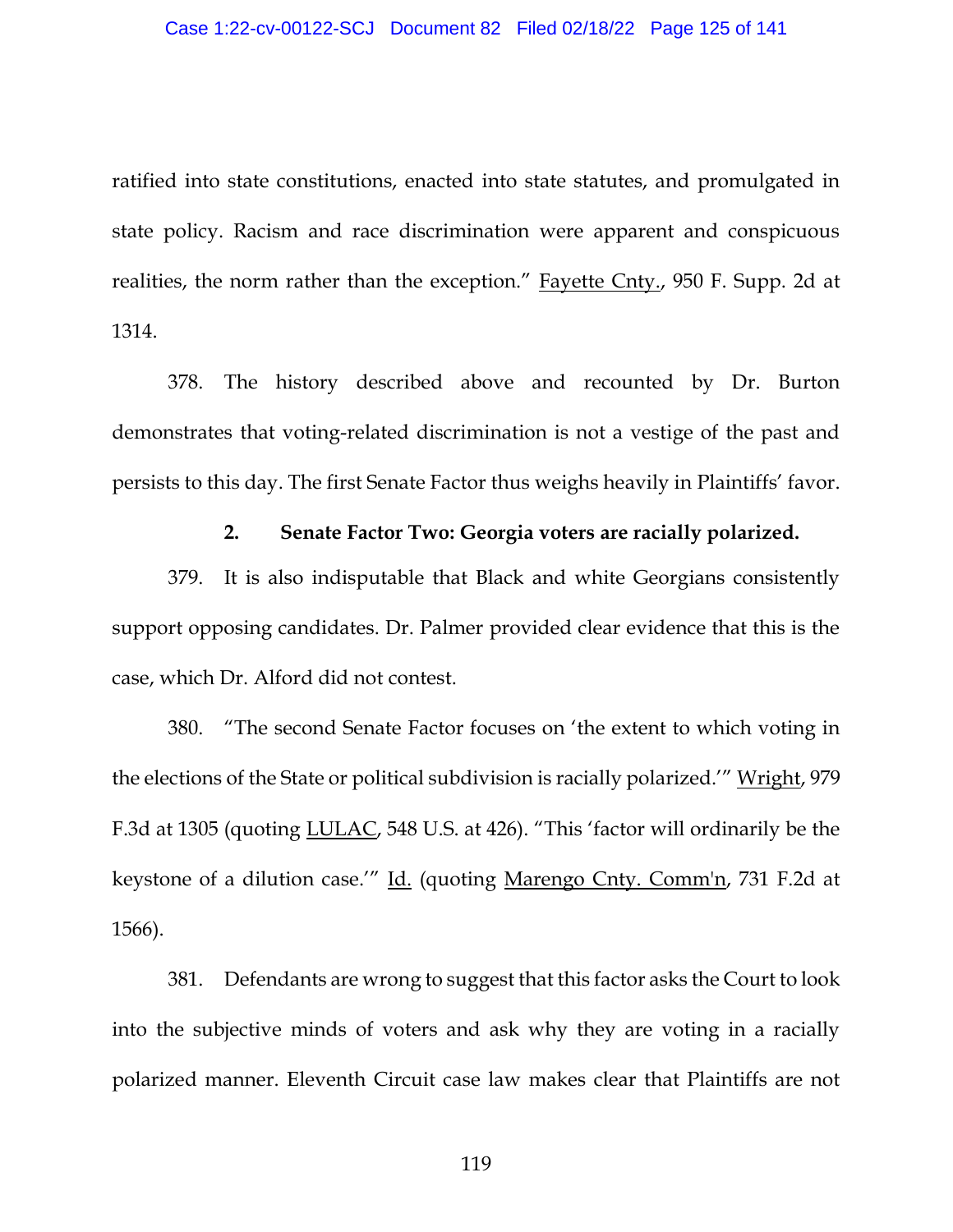required to prove that Georgia's racially polarized voting results from any particular racial attitudes. Plaintiffs are not required "to prove racism determines the voting choices of the white electorate in order to succeed in a voting rights case." Askew v. City of Rome, 127 F.3d 1355, 1382 (11th Cir. 1997); see also Fayette Cnty., 950 F. Supp. 2d at 1321 n.29 (explaining that plaintiffs "are not required to prove[] racial animus" within electorate).

382. Because "racially polarized voting, as it relates to claims of vote dilution, refers only to the existence of a correlation between the race of voters and the selection of certain candidates," Plaintiffs "need not prove causation or intent in order to prove a prima facie case of racial bloc voting and defendants may not rebut that case with evidence of causation or intent." Carrollton Branch, 829 F.2d at 1557–78 (quoting Gingles, 478 U.S. at 74). "It is the difference between the choices made by blacks and whites―not the reasons for that difference―that results in blacks having less opportunity than whites to elect their preferred representatives. Consequently, . . . under the 'results test' of § 2, only the correlation between race of voter and selection of certain candidates, not the causes of the correlation, matters." Gingles, 478 U.S. at 63. In other words, "[a]ll that matters under § 2 and under a functional theory of vote dilution is voter behavior, not its explanations." Id. at 73; see also Marengo Cnty. Comm'n, 731 F.2d at 1557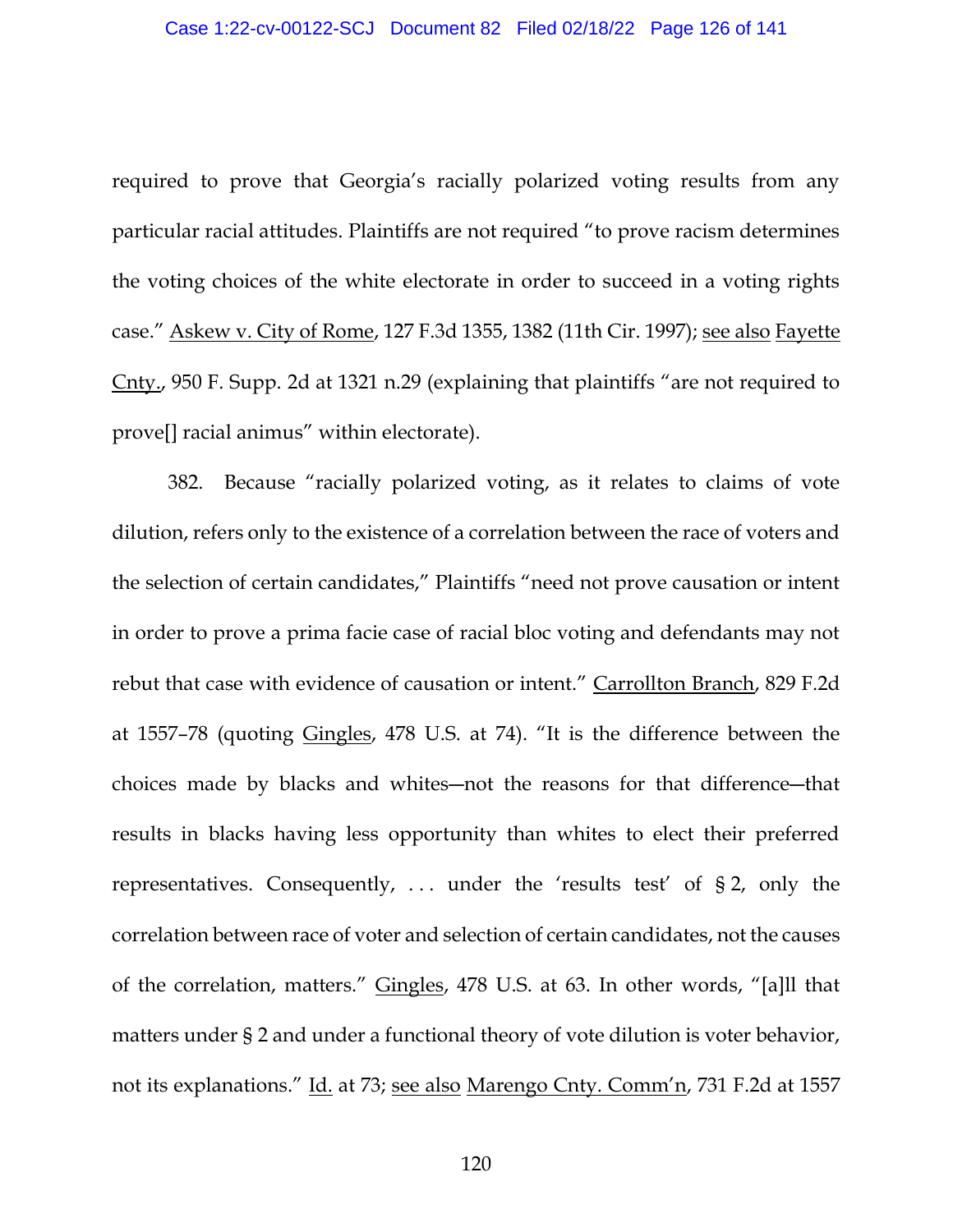("[R]acially polarized voting, as it relates to claims of vote dilution, refers only to the existence of a correlation between the race of voters and the selection of certain candidates." (quoting Gingles, 478 U.S. at 74)).

383. The dicta in the Eleventh Circuit's Solomon opinion did not alter binding precedent on this issue. That opinion's analysis focused on just two of the Senate Factors: the level of minority candidate success and the tenuous justifications of the challenged electoral scheme. See Solomon, 221 F.3d at 1228-34. In fact, the district court decision that the Solomon court affirmed had concluded that racially polarized voting is not dependent upon the subjective thoughts of voters. See Solomon v. Liberty Cnty., 957 F. Supp. 1522, 1543 (N.D. Fla. 1997) (concluding that "the presence or absence of racial bias within the voting community is not dispositive of whether liability has been established under Section 2").

384. Putting case law aside, requiring courts to inquire into the reasons why Georgians vote in a racially polarized manner would directly contradict Congress's explicit purpose in turning Section 2 into an entirely effects-based prohibition. That purpose was to avoid "unnecessarily divisive [litigation] involv[ing] charges of racism on the part of individual officials or entire communities." S. Rep. No. 97-417, pt. 1, at 36 (1982); see also Solomon, 899 F.2d at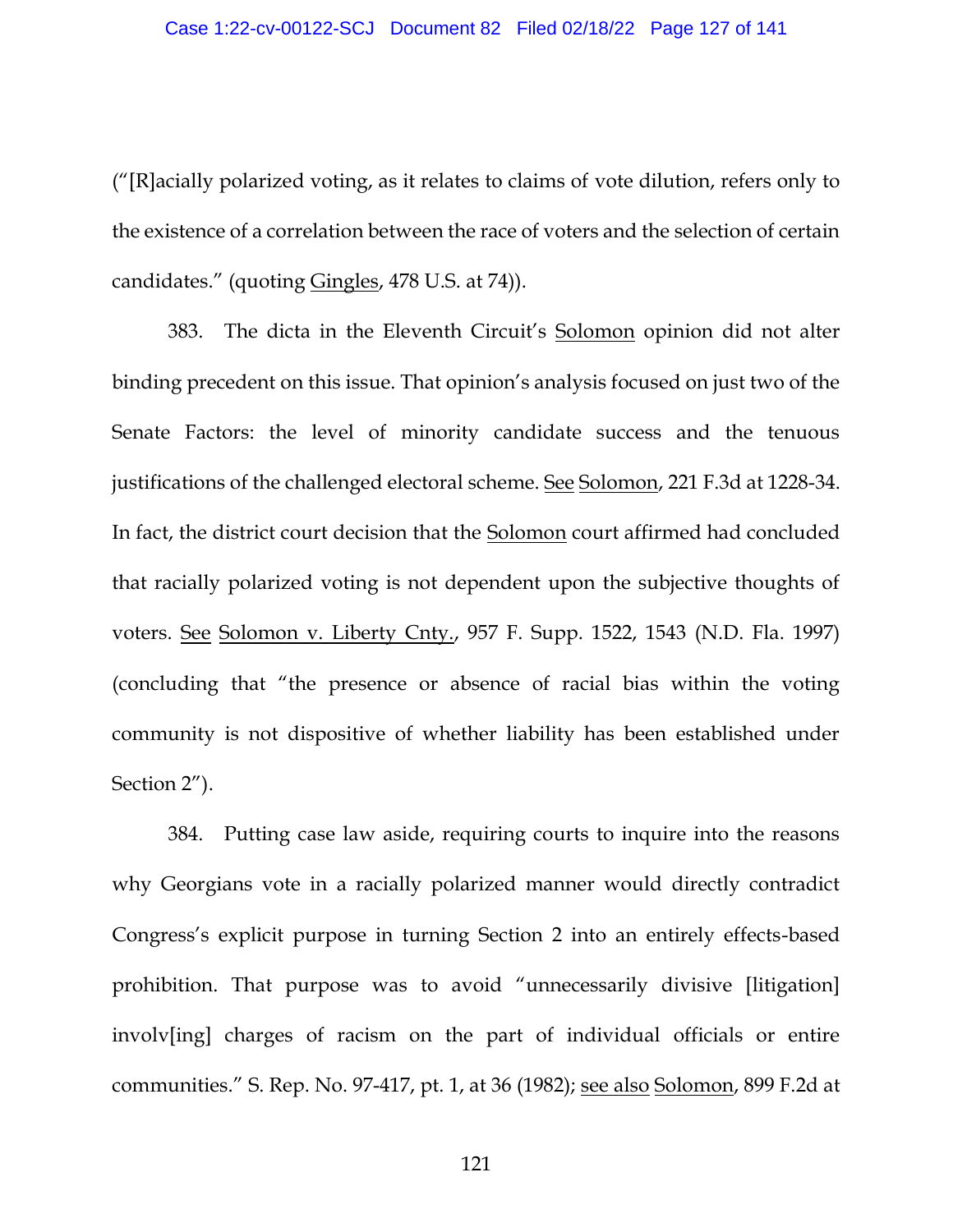1016 n.3 (Kravitch, J., specially concurring) (explaining that this theory "would involve litigating the issue of whether or not the community as a whole was motivated by racism, a divisive inquiry that Congress sought to avoid by instituting the results test"). It would also erect an evidentiary burden that "would be all but impossible" for Section 2 plaintiffs to satisfy. Gingles, 478 U.S. at 73 (describing "inordinately difficult burden" this theory would place on plaintiffs (quotations omitted)); Fayette Cnty., 950 F. Supp. 2d at 1321 n.29 (characterizing defendants' theory as "unpersuasive," as it would make it "nearly impossible for § 2 plaintiffs because defendants could always point to some innocent explanation for the losing candidates' loss"). "To accept this theory would frustrate the goals Congress sought to achieve by repudiating the intent test of Mobile v. Bolden, 446 U.S. 55 (1980), and would prevent minority voters who have clearly been denied an opportunity to elect representatives of their choice from establishing a critical element of a vote dilution claim." Gingles, 478 U.S. at 71.

385. Even if the reasons why Black and white voters overwhelmingly support opposing candidates in Georgia were relevant to the totality-ofcircumstances analysis, it would be Defendants' "obligation to introduce evidence" and "affirmatively prove, under the totality of the circumstances, that racial bias does not play a major role in the political community." Nipper, 39 F.3d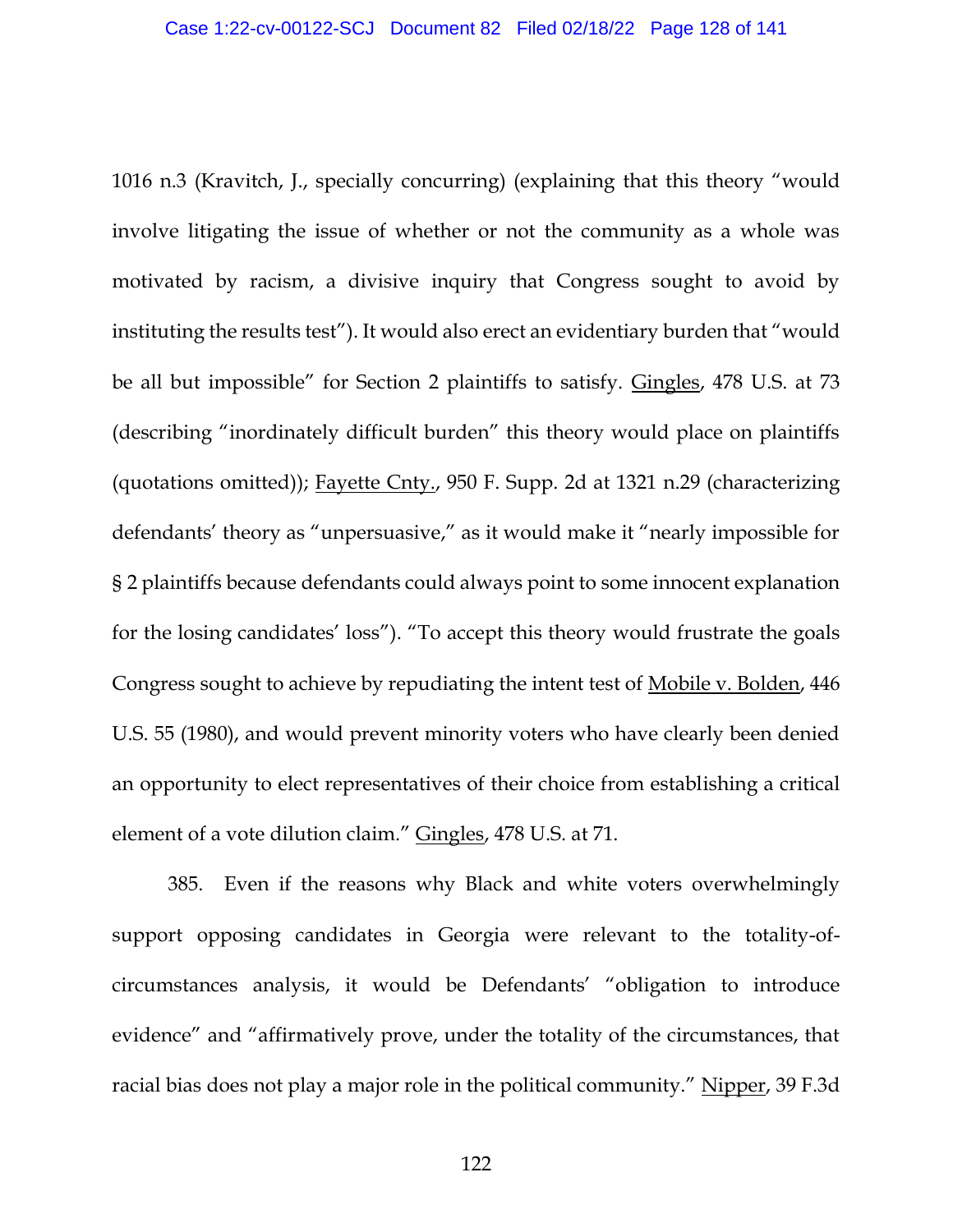at 1524–26 nn.60, 64. After all, "[t]he surest indication of race-conscious politics is a pattern of racially polarized voting." Marengo Cnty. Comm'n, 731 F.2d at 1567. Section 2 plaintiffs are therefore under "no obligation" to "search . . . out" such evidence "and disprove [non-racial explanations] preemptively." Nipper, 39 F.3d at 1525 n.64.

386. Here, Defendants have failed to prove "that racial bias does not play a major role in the political community." Nipper, 39 F.3d at 1524 n. 60. In support of their assertion that policy ideology and not race explains Georgia's racially polarized voting, Defendants and their expert offer the simple fact that Black voters prefer Democrats and white voters prefer Republicans. But as Plaintiffs have shown, that fact tells us nothing about whether race and issues inextricably linked to race impact the partisan preferences of Black and white voters. Indeed, Plaintiffs offered substantial evidence that race and issues inextricably linked to race do play a part in those preference today.

387. In sum, the second Senate Factor pays no attention to the subjective motivations behind the racially polarized voting that occurs in Georgia. But even if it did, there has been no showing that partisan ideology, and not race, is causing that polarization.

388. The second Senate Factor thus weighs heavily in Plaintiffs' favor.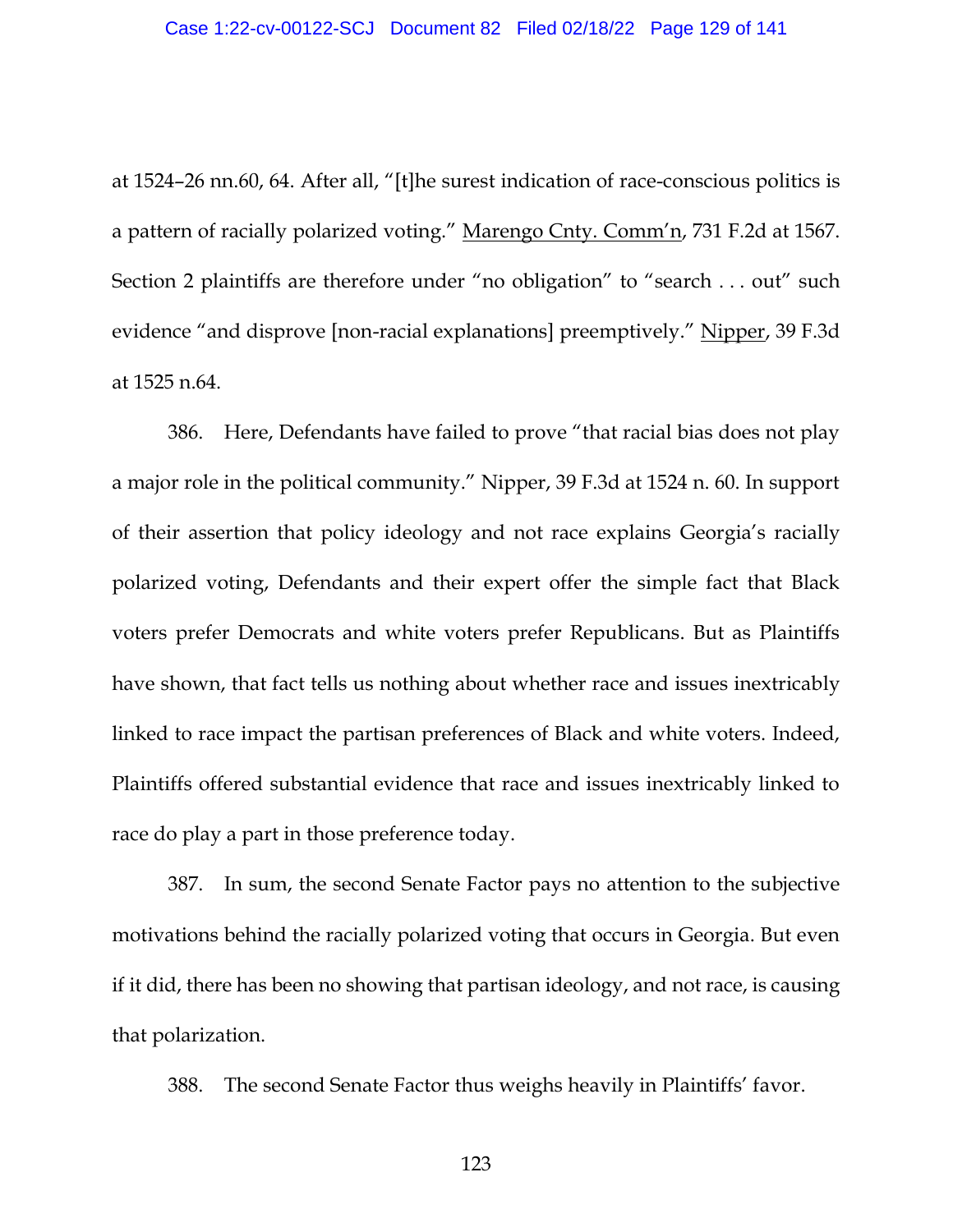# **3. Senate Factor Three: Georgia's voting practices enhance the opportunity for discrimination.**

389. Senate Factor Three "considers 'the extent to which the State or political subdivision has used voting practices or procedures that tend to enhance the opportunity for discrimination against the minority group, such as unusually large election districts, majority vote requirements, and prohibitions against bullet voting.'" Wright, 979 F.3d at 1295 (quoting Gingles, 478 U.S. at 44–45).

390. As discussed above and throughout Dr. Burton's expert report, Georgia's history is marked by electoral schemes that have enhanced the opportunity for discrimination against Black voters—some of which persist to this day. This factor thus weighs in Plaintiffs' favor.

# **4. Senate Factor Four: Georgia has no history of candidate slating for legislative elections.**

391. It is undisputed that Georgia uses no slating process for its legislative elections. As a result, this factor is irrelevant to this case.

# **5. Senate Factor Five: Georgia's discrimination has produced severe socioeconomic disparities that impair Black Georgians' participation in the political process.**

392. The Eleventh Circuit has "recognized in binding precedent that 'disproportionate educational, employment, income level, and living conditions arising from past discrimination tend to depress minority political participation.'"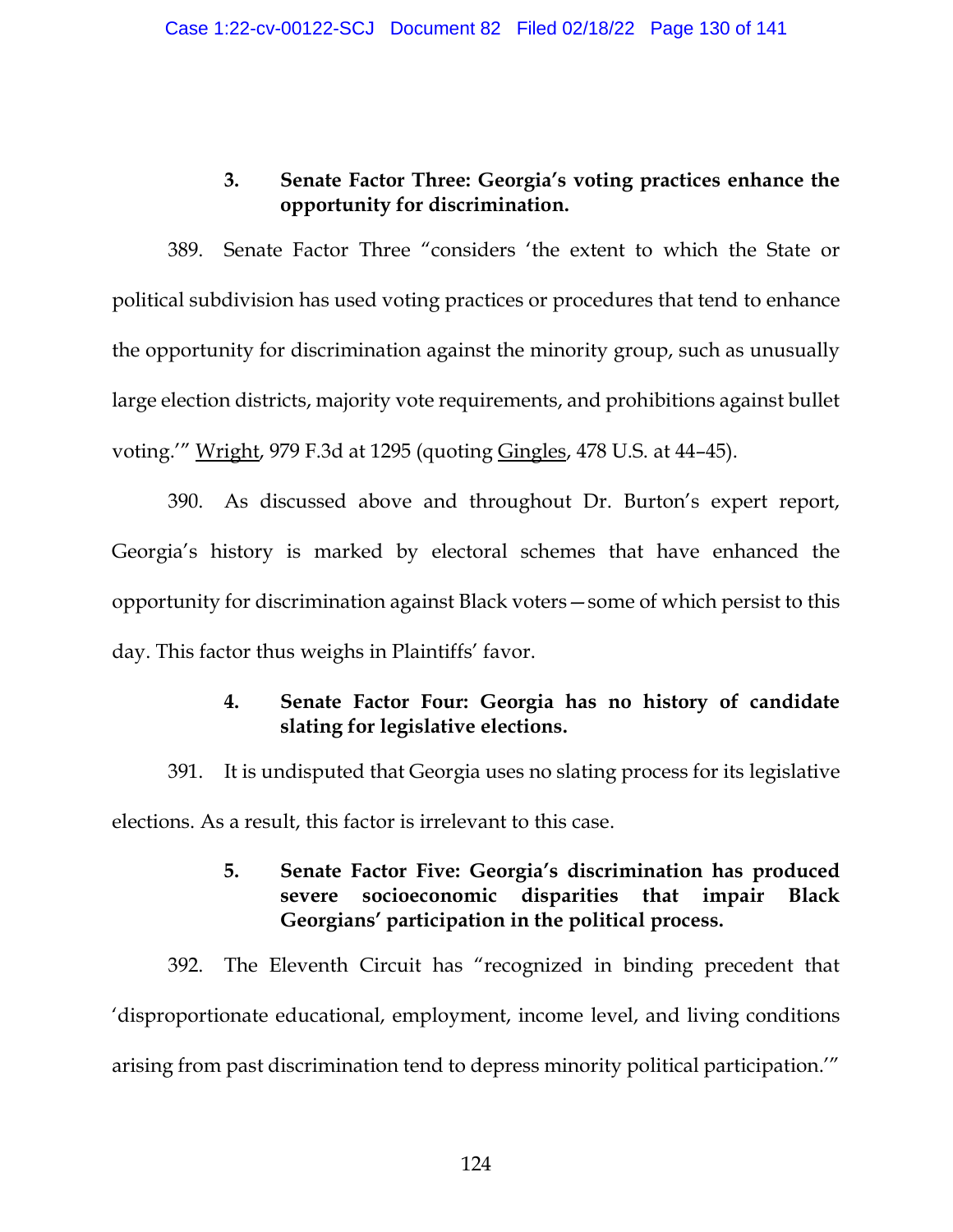Wright, 979 F.3d at 1294 (quoting Marengo Cnty. Comm'n, 731 F.2d 1546, 1568). "Where these conditions are shown, and where the level of black participation is depressed, plaintiffs need not prove any further causal nexus between their disparate socio-economic status and the depressed level of political participation." Id. (quoting Marengo Cnty., 731 F.2d at 1568–69); see also United States v. Dallas Cnty. Comm'n, 739 F.2d 1529, 1537 (11th Cir. 1984) ("Once lower socio-economic status of blacks has been shown, there is no need to show the causal link of this lower status on political participation.").

393. This Court recently credited evidence that "twice as many Black Georgians as white Georgians live below the poverty line; the unemployment rate for Black Georgians is double that of white Georgians; Black Georgians are less likely to attain a high school or college degree; and Black Georgians die of cancer, heart disease and diabetes at a higher rate than white Georgians." Fair Fight, slip op. at 44 (internal citations omitted). In addition, Plaintiffs have offered unrebutted evidence that Black Georgians suffer socioeconomic hardships stemming from centuries-long racial discrimination, and that those hardships impede their ability to participate in the political process. Defendants no do not dispute this evidence, nor do they otherwise contest Dr. Collingwood's analysis or conclusions.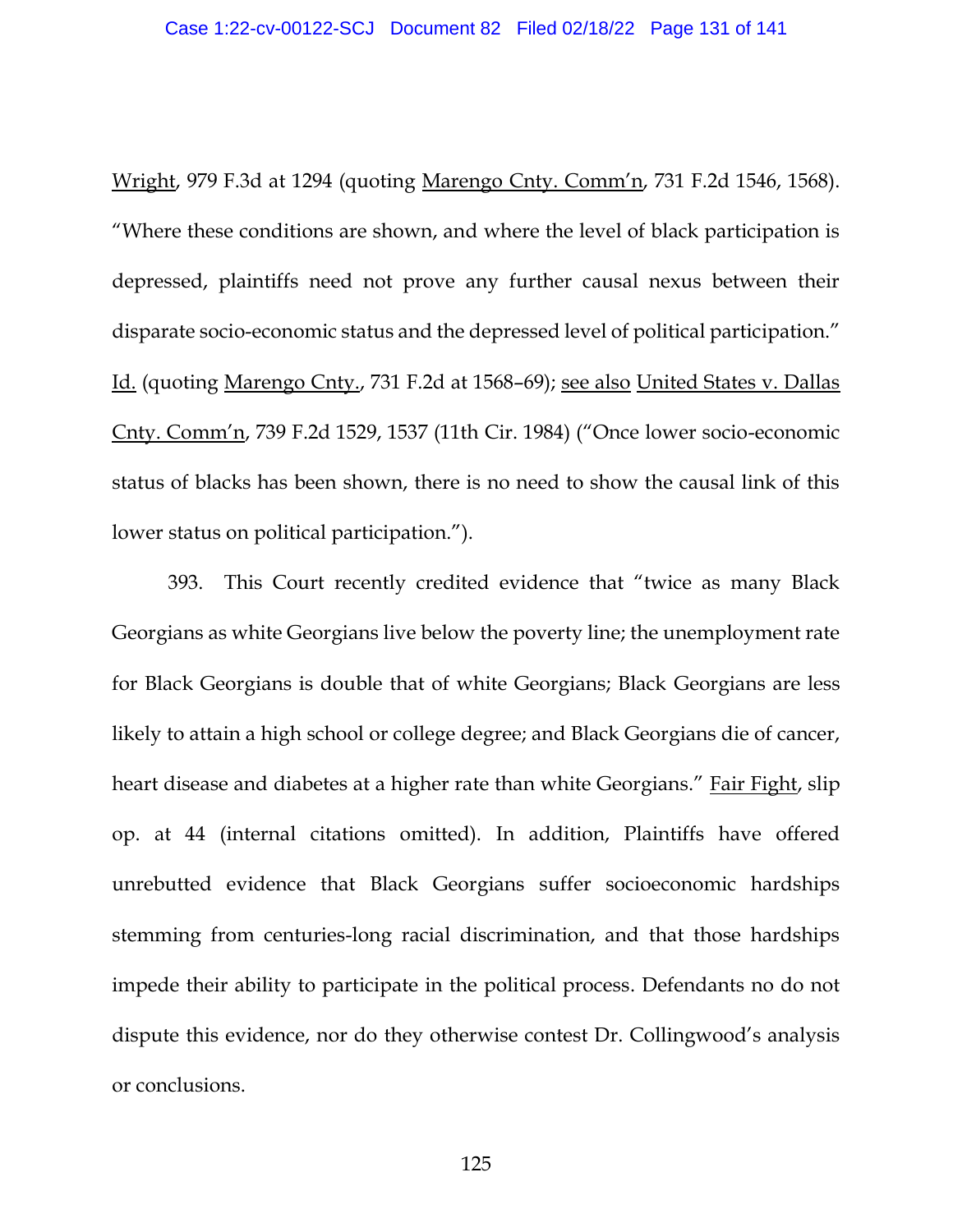394. Because Defendants do not rebut Plaintiffs' evidence on this factor, it weighs heavily in favor of a finding of vote dilution.

## **6. Senate Factor Six: Both overt and subtle racial appeals are prevalent in Georgia's political campaigns.**

395. This factor "asks whether political campaigns in the area are characterized by subtle or overt racial appeals." Wright, 979 F.3d at 1296 (quoting Gingles, 478 U.S. at 45).

396. This Court recently credited evidence of racial appeals in recent Georgia elections. See Fair Fight, slip op. at 45–46. In addition, Plaintiffs have submitted substantial evidence—corroborated by Dr. Jones—that overt and subtle racial appeals remain common in Georgia politics.

- 397. This factor thus weighs in Plaintiffs' favor.
	- **7. Senate Factor Seven: Black candidates in Georgia are underrepresented in office and rarely succeed outside of majority-minority districts.**

398. This factor "focuses on 'the extent to which members of the minority group have been elected to public office in the jurisdiction.'" Wright, 979 F.3d at 1295 (quoting LULAC, 548 U.S. at 426). "If members of the minority group have not been elected to public office, it is of course evidence of vote dilution." Marengo Cnty. Comm'n, 731 F.2d at 1571.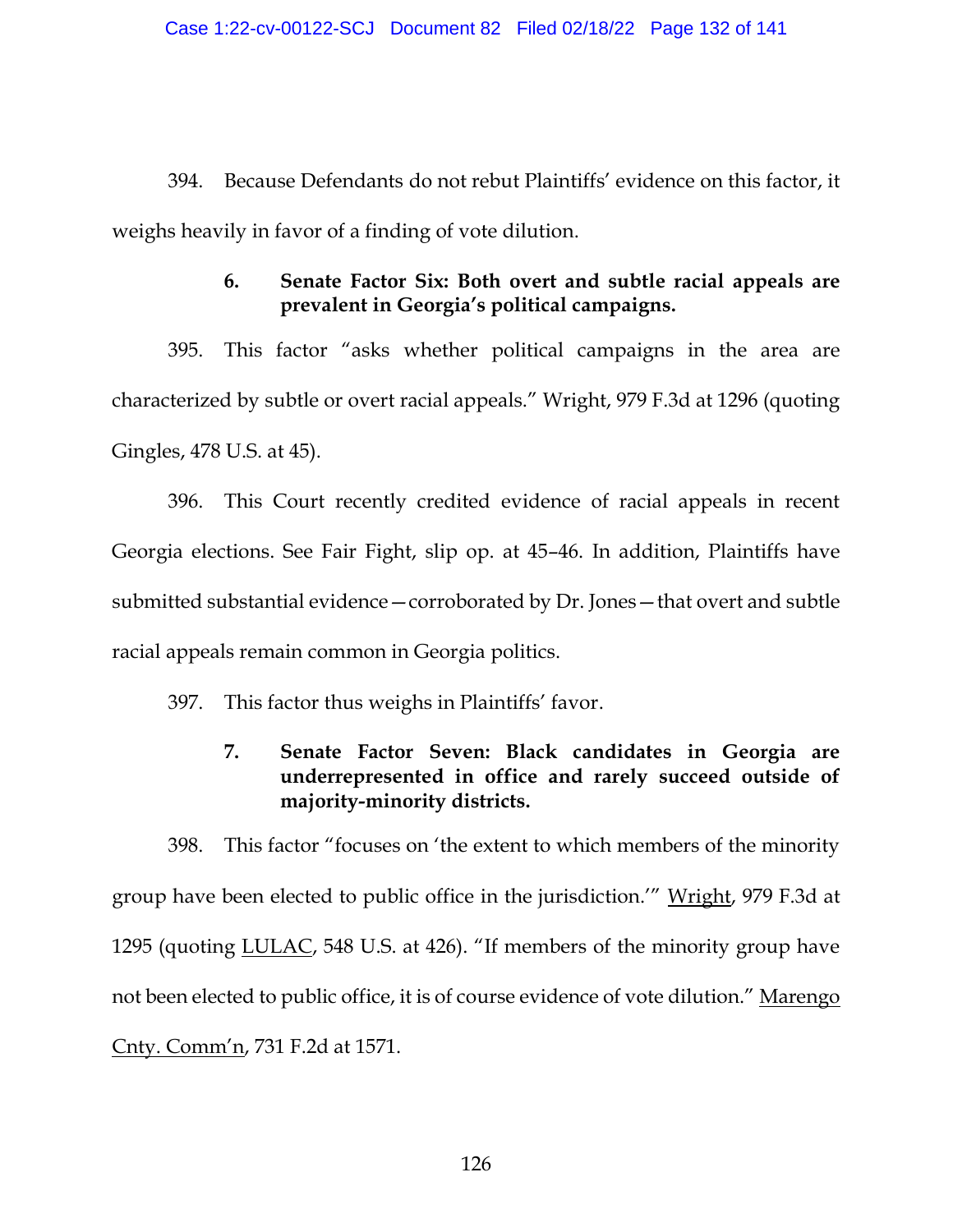399. Plaintiffs' evidence demonstrates that Black Georgians are underrepresented in statewide elected offices and rarely succeed in local elections outside of majority-Black districts.

400. This factor thus weighs in Plaintiffs' favor.

### **8. Senate Factor Eight: Georgia is not responsive to its Black residents.**

401. "The authors of the Senate Report apparently contemplated that unresponsiveness would be relevant only if the plaintiff chose to make it so, and that although a showing of unresponsiveness might have some probative value a showing of responsiveness would have very little." Marengo Cnty. Comm'n, 731 F.2d at 1572.

402. Here, Plaintiffs have submitted evidence that elected officials are unresponsive to the needs of Black Georgians—including and especially the socioeconomic disparities identified in Dr. Collingwood's report.

403. This factor thus weighs in Plaintiffs' favor.

### **9. Senate Factor Nine: The justifications for SB 1EX and HB 1EX are tenuous.**

404. Defendants have offered no justification for the General Assembly's failure to draw an additional majority-Black legislative districts in the Atlanta metropolitan area and Black Belt. And Mr. Esselstyn's illustrative maps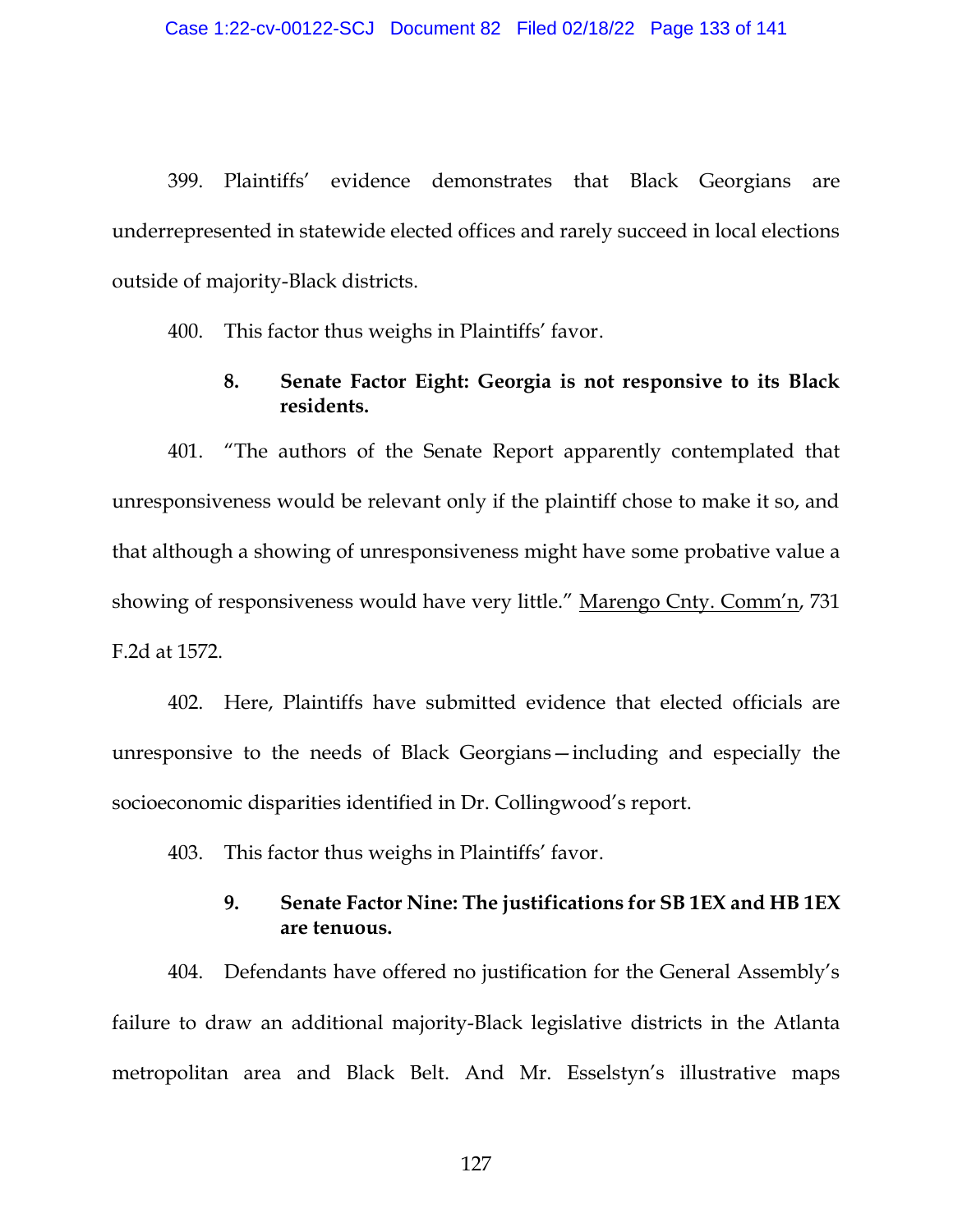demonstrate that it is possible to create such plans while respecting traditional redistricting principles—just as the Voting Rights Act requires.

405. This factor thus weighs in Plaintiffs' favor.

\* \* \* 406. Because Plaintiffs have satisfied the three Gingles preconditions, and because each of the considerations relevant to the totality-of-circumstances inquiry in this case indicates that SB 1EX and HB 1EX deny Black Georgians an equal opportunity to elect their candidates of choice to the General Assembly, Plaintiffs have shown a substantial likelihood of proving that the enacted legislative maps violate Section 2 of the Voting Rights Act.

#### **E. Defendants' additional legal arguments lack merit.**

407. The Court further reiterates that the additional legal arguments raised in Defendants' motion to dismiss and opposition to Plaintiffs' motion for preliminary injunction (Doc. Nos. 23, 25) lack merit and do not require dismissal of Plaintiffs' claims.

#### **1. Section 2 confers a private right of action.**

408. As the Court previously concluded, Section 2 confers a private right of action. See Doc. No. 43 at 30–33.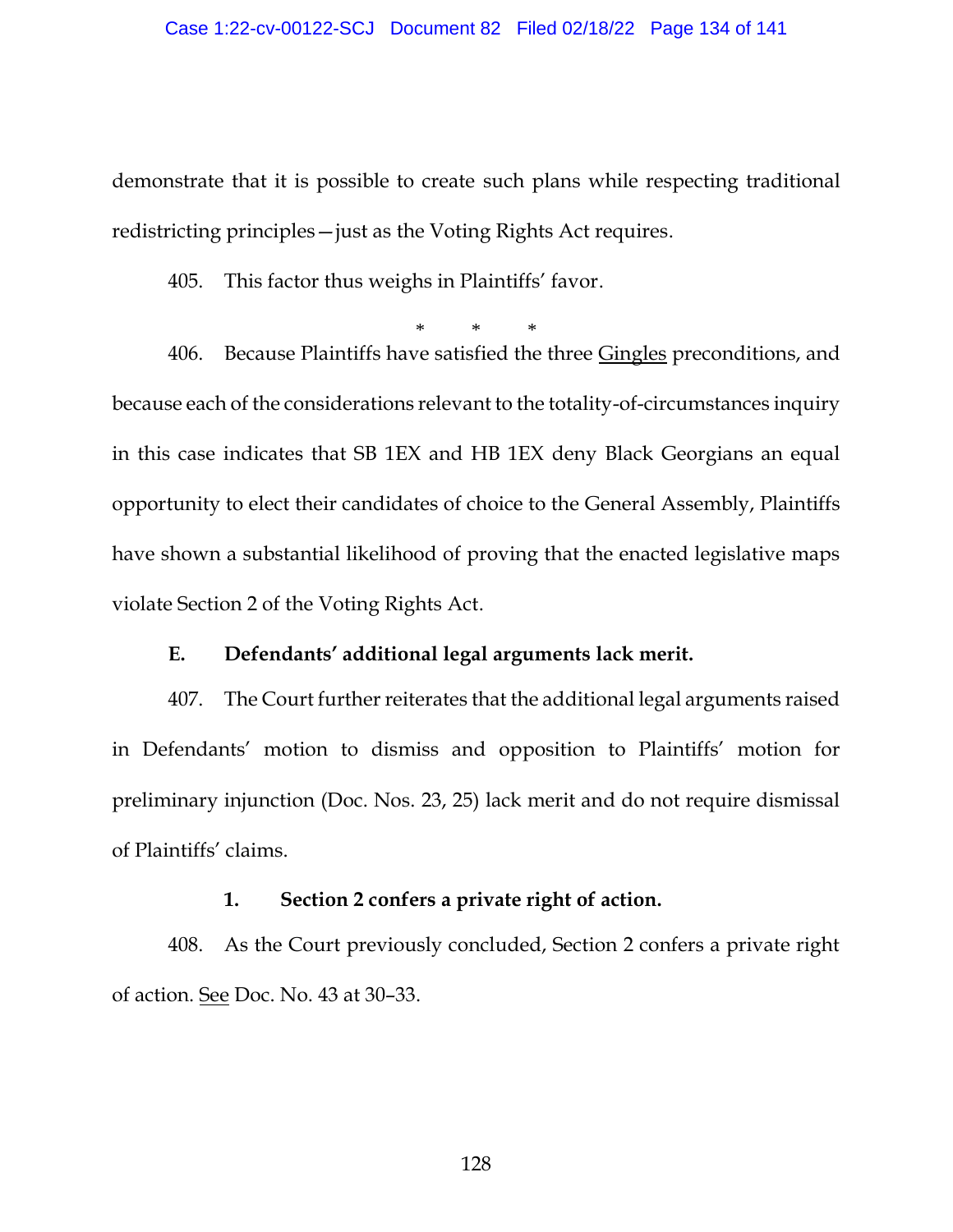#### **2. This case is properly before a single-judge district court.**

409. As the Court previously concluded, this case is properly before a single-judge district court. See Doc. No. 43 at 7–30.

## **II. Plaintiffs and other Black Georgians will suffer irreparable harm absent a preliminary injunction.**

410. "Courts routinely deem restrictions on fundamental voting rights irreparable injur[ies]." League of Women Voters of N.C. v. North Carolina, 769 F.3d 224, 247 (4th Cir. 2014); see also, e.g., Obama for Am. v. Husted, 697 F.3d 423, 436 (6th Cir. 2012) (similar); Williams v. Salerno, 792 F.2d 323, 326 (2d Cir. 1986) (similar). That is certainly case for Section 2 violations. See, e.g., Dillard v. Crenshaw County, 640 F. Supp. 1347, 1363 (M.D. Ala. 1986) (concluding that Section 2 vote-dilution violation was "clearly" irreparable harm). "Casting a vote has no monetary value. It is nothing other than the opportunity to participate in the collective decisionmaking of a democratic society and to add one's own perspective to that of his or her fellow citizens." Jones v. Governor of Fla., 950 F.3d 795, 828–29 (11th Cir. 2020). Accordingly, "[t]he denial of the opportunity to cast a vote that a person may otherwise be entitled to cast—even once—is an irreparable harm." Id.

411. The Section 2 violations found here will irreparably damage Plaintiffs' right to participate in the political process. Accordingly, the Court finds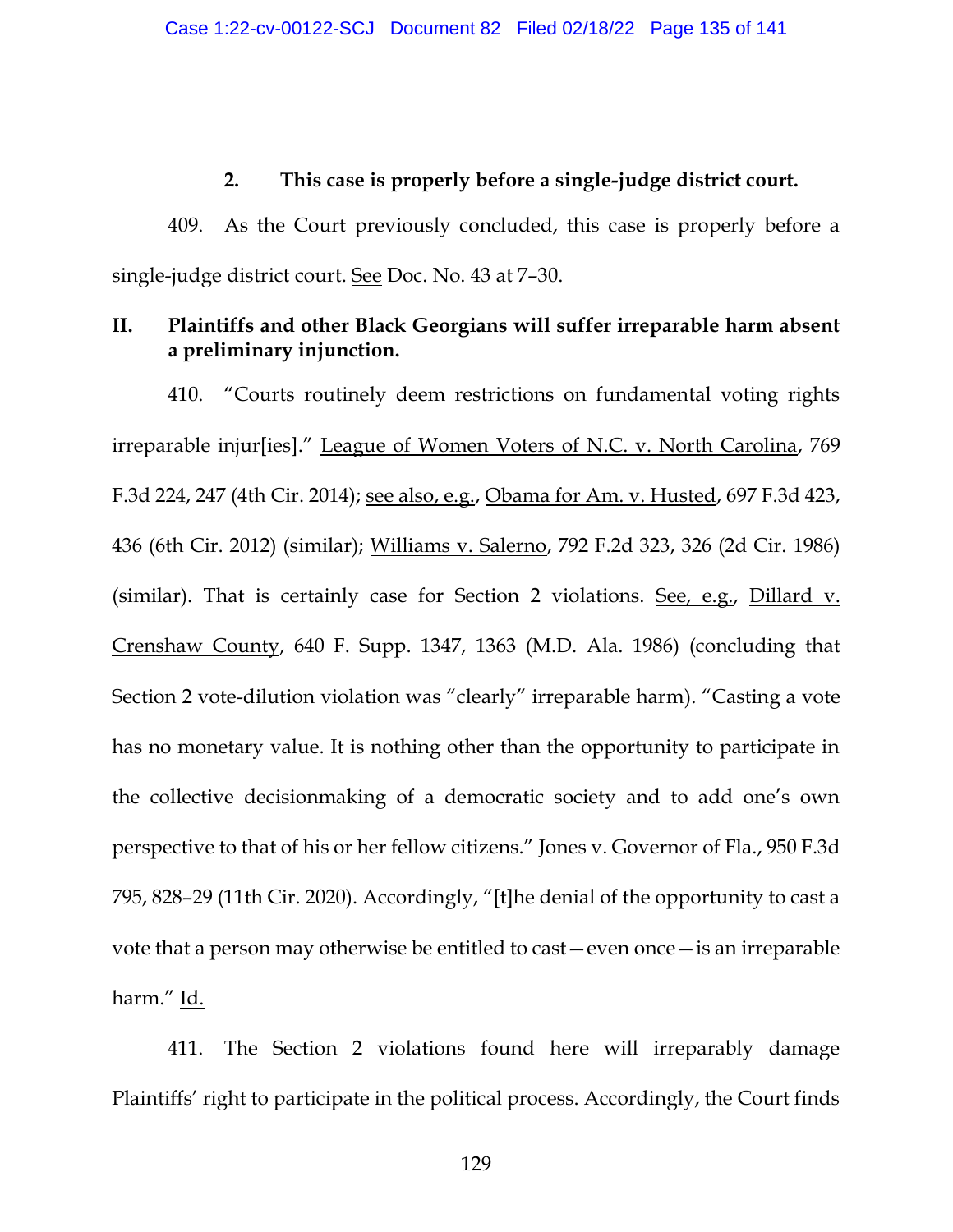that, absent preliminary injunctive relief, Plaintiffs will suffer irreparable harm if they are forced to vote under Georgia's unlawful State Senate and House plans.

#### **III. The balance of equities and the public interest favor injunctive relief.**

412. The Court concludes, based on the findings of fact above, that implementation of remedial legislative maps would be feasible in advance of the 2022 midterm elections. Any "inconvenience" or administrative cost the State and candidates might bear in remedying Georgia's unlawful legislative plans thus "does not rise to the level of a significant sovereign intrusion" to tilt the equities against vindicating Plaintiffs' voting rights. Covington v. North Carolina, 270 F. Supp. 3d 881, 895 (M.D.N.C. 2017) (three-judge court).

413. To the extent the State needs more time to implement a remedial plan, the Court may "extend the time limitations imposed by state law" related to its election deadlines. Beens, 406 U.S. at 201 n.11.

414. Federal courts that have recently invalidated congressional districting plans during the first months of an election year have given the corresponding state legislature two weeks to enact new plans. Harris, 159 F. Supp. 3d at 627; Common Cause, 279 F. Supp. 3d at 691. State courts have required maps to be drawn in even less time. See, e.g., League of Women Voters of Ohio, 2022 WL 110261, at \*28 (ordering new state legislative plans to be drawn within 10 days).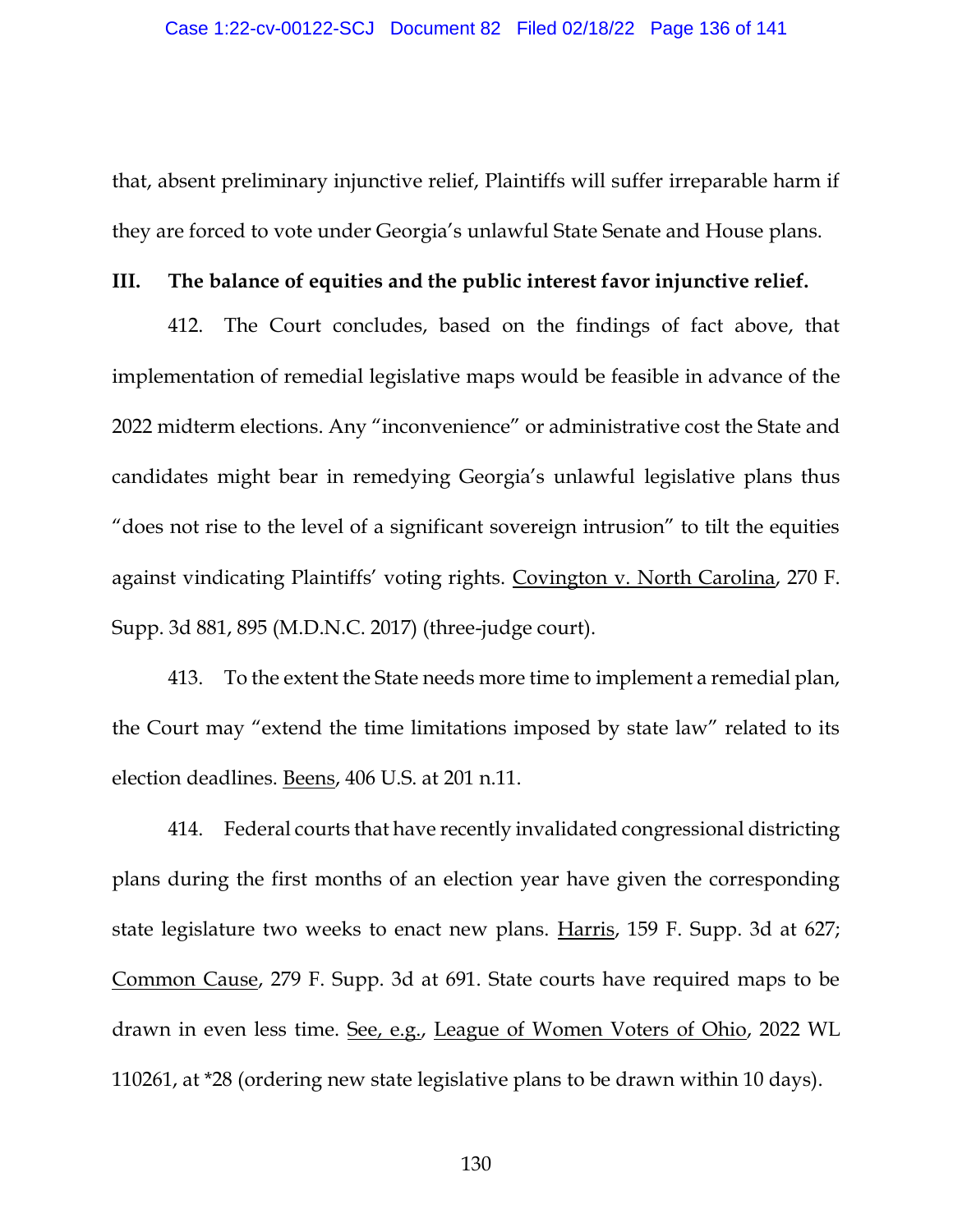415. Vindicating voting rights is indisputably in the public interest. See, e.g., Charles H. Wesley Educ. Found., Inc. v. Cox, 408 F.3d 1349, 1355 (11th Cir. 2005). "Ultimately," the Court's "conclusion that the plaintiffs have a substantial likelihood of success on the merits disposes of this question in short order. The public, of course, has every interest in ensuring that their peers who are eligible to vote are able to do so in every election." Jones, 950 F.3d at 831; see also Husted, 697 F.3d at 437 ("The public interest . . . favors permitting as many qualified voters to vote as possible.").

## **IV. Any remedial plan must contain three additional State Senate districts and five additional House districts in which Black voters have demonstrable opportunities to elect their candidates of choice.**

416. Having concluded that SB 1EX and HB 1EX are substantially likely to violate Section 2 and that a preliminary injunction is appropriate under the circumstances, the Court turns to the question of what a proper remedial plan must contain.

417. Where, as here, Plaintiffs have established Section 2 violations based on the State's failure to create additional districts in which Black voters have opportunities to elect their preferred candidates, new State Senate and House plans containing additional districts in which Black voters have demonstrable opportunities to elect their preferred candidates would remedy their injuries.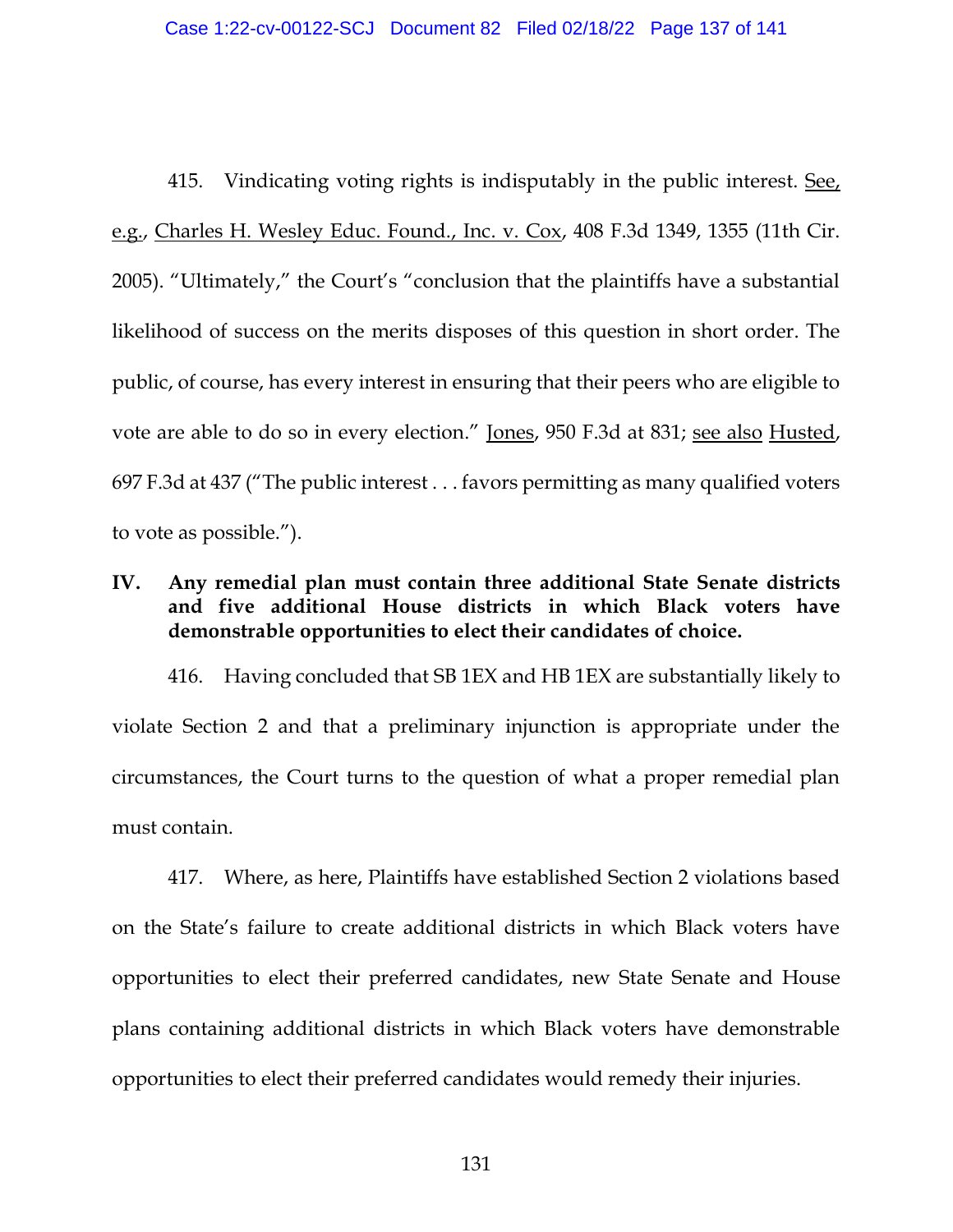#### **PROPOSED ORDER GRANTING INJUNCTIVE RELIEF**

418. Because all four of the preliminary injunction factors support relief, the Court GRANTS Plaintiffs' motion for a preliminary injunction.

419. The Court ENJOINS Defendants, as well as their agents and successors in office, from using SB 1EX and HB 1EX in any election, including the 2022 primary and general elections.

420. Having found it substantially likely that SB 1EX and HB 1EX violate Section 2 of the Voting Rights Act and that an injunction is warranted, the Court now addresses the appropriate remedy.

421. The Court is conscious of the powerful concerns for comity involved in interfering with the State's legislative responsibilities. As the Supreme Court has repeatedly recognized, "redistricting and reapportioning legislative bodies is a legislative task with the federal courts should make every effort not to preempt." Wise v. Lipscomb, 437 U.S. 535, 539 (1978). As such, it is "appropriate, whenever practicable, to afford a reasonable opportunity for the legislature to meet" the requirements of Voting Rights Act "by adopting a substitute measure rather than for the federal court to devise . . . its own plan." Id. at 540.

422. The Court also recognizes that Plaintiffs and other Black voters in Georgia whose voting rights have been injured by the violations of Section 2 of the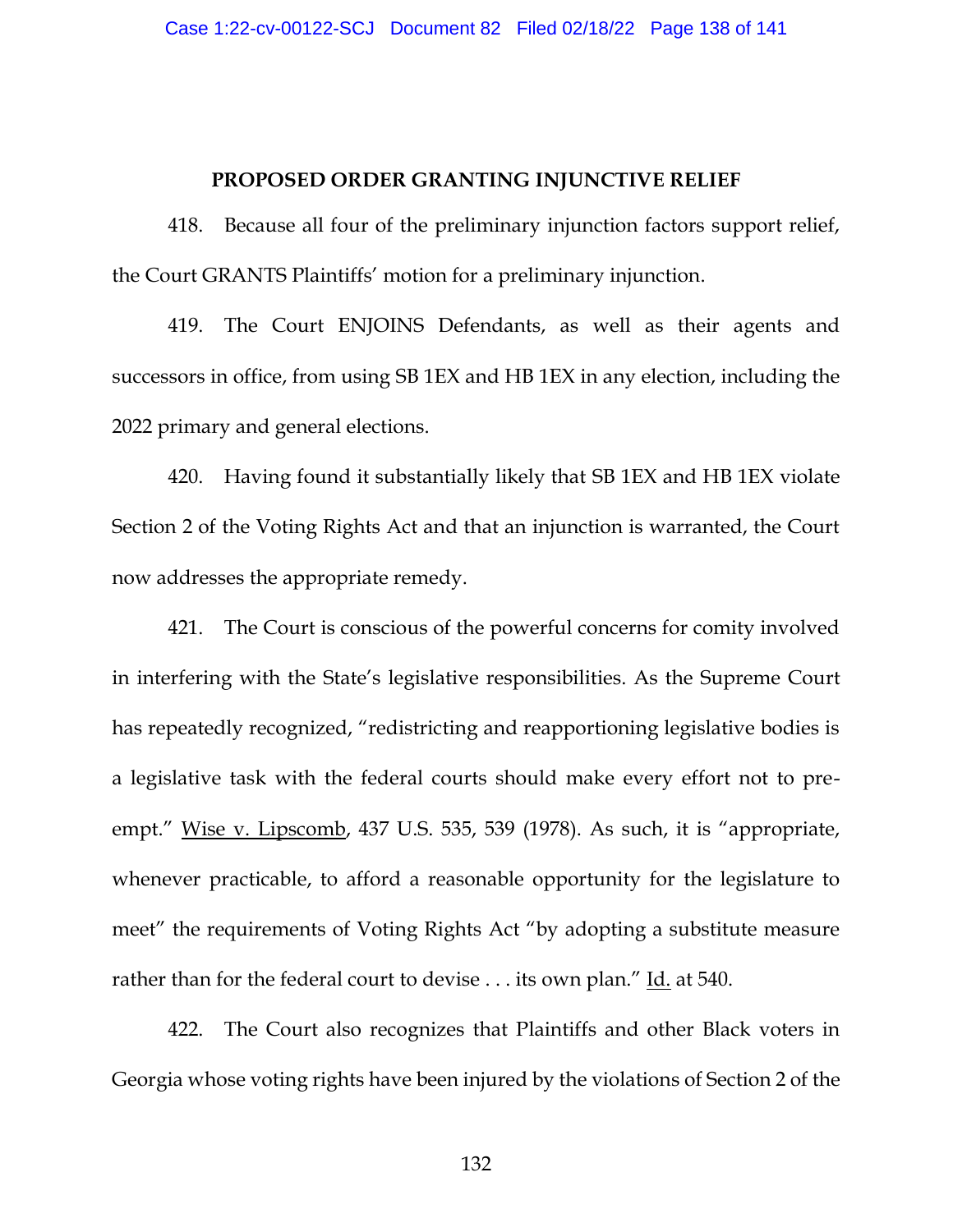Voting Rights Act have suffered significant harm. Those citizens are entitled to vote as soon as possible for their representatives under lawful apportionment plans. Therefore, the Court will require that new State Senate and House plans be drawn forthwith to remedy the Section 2 violations.

423. In accordance with well-established precedent, the Court allows the General Assembly 14 days from this Order to adopt remedial legislative plans.

424. This Court retains jurisdiction to determine whether any remedial legislative plans adopted by the General Assembly remedy the Section 2 violations by incorporating additional districts in which Black voters have demonstrable opportunities to elect their candidates of choice.

425. In the event that Georgia is unable or unwilling to enact remedial plans within 14 days that satisfy the requirements set forth above, this Court will proceed to draw or adopt remedial plans for use during the 2022 primary and general elections.

426. Because time is of the essence, the Court in the meantime invites the parties' proposals on (a) special masters to assist the Court in evaluating and/or adopting any remedial plans as needed, and (b) whether and how to amend Georgia's election calendar to accommodate remedial plans. The parties should submit their proposals within three business days of this order.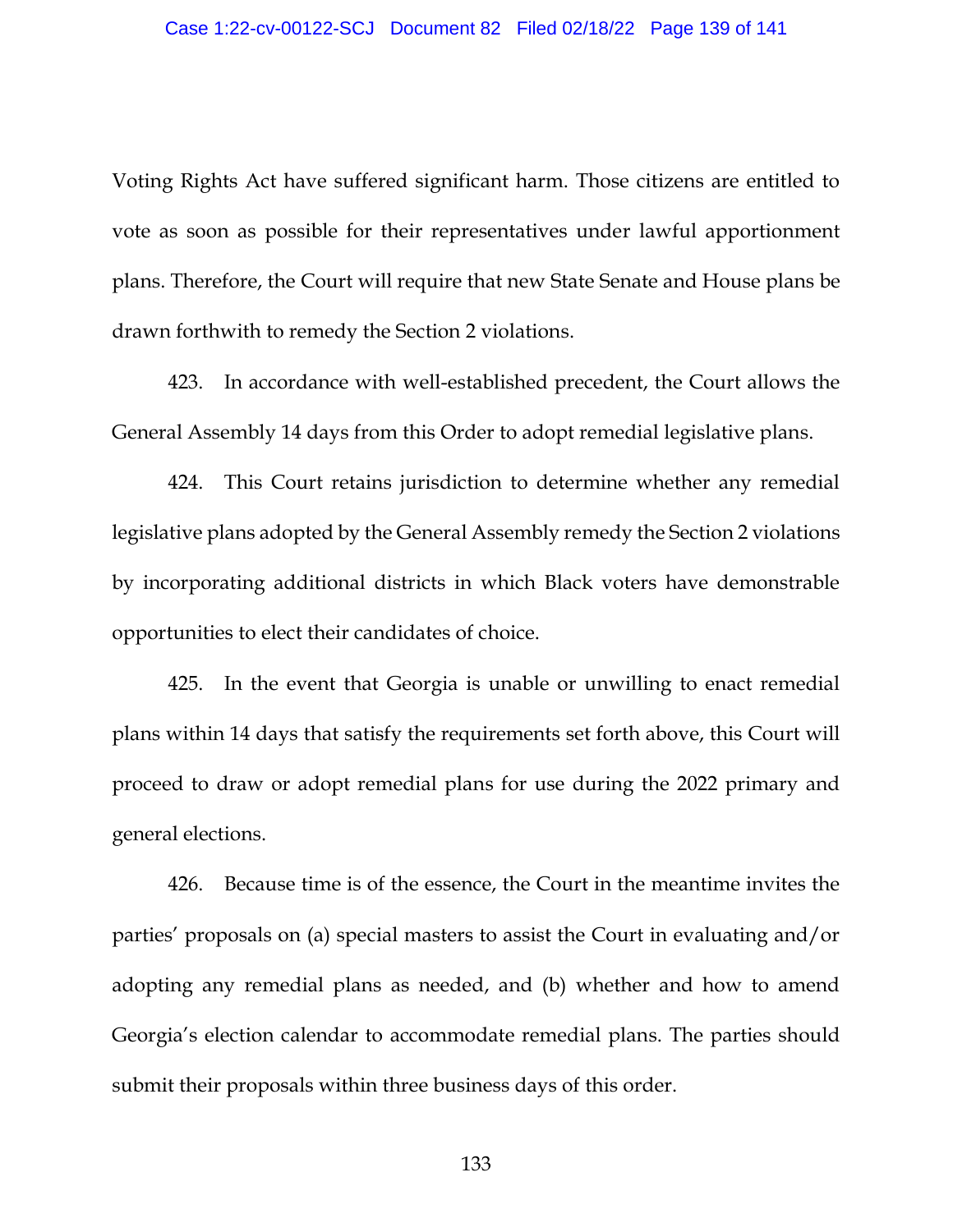Dated: February 18, 2022 Respectfully submitted,

By: **Adam M. Sparks** Joyce Gist Lewis Georgia Bar No. 296261 Adam M. Sparks Georgia Bar No. 341578 **KREVOLIN & HORST, LLC** One Atlantic Center 1201 West Peachtree Street, NW, Suite 3250 Atlanta, Georgia 30309 Telephone: (404) 888-9700 Facsimile: (404) 888-9577 Email: JLewis@khlawfirm.com Email: Sparks@khlawfirm.com

# Kevin J. Hamilton\* **PERKINS COIE LLP**

1201 Third Avenue, Suite 4900 Seattle, Washington 98101 Phone: (206) 359-8000 Facsimile: (206) 359-9000 Email: KHamilton@perkinscoie.com

Abha Khanna\* Jonathan P. Hawley\* **ELIAS LAW GROUP LLP** 1700 Seventh Avenue, Suite 2100 Seattle, Washington 98101 Phone: (206) 656-0177 Facsimile: (206) 656-0180 Email: AKhanna@elias.law Email: JHawley@elias.law

Daniel C. Osher\* Christina A. Ford\* Graham W. White\* Michael B. Jones Georgia Bar No. 721264 **ELIAS LAW GROUP LLP** 10 G Street NE, Suite 600 Washington, D.C. 20002 Phone: (202) 968-4490 Facsimile: (202) 968-4498 Email: DOsher@elias.law Email: CFord@elias.law Email: GWhite@elias.law Email: MJones@elias.law

*Counsel for Plaintiffs*

\*Admitted *pro hac vice*